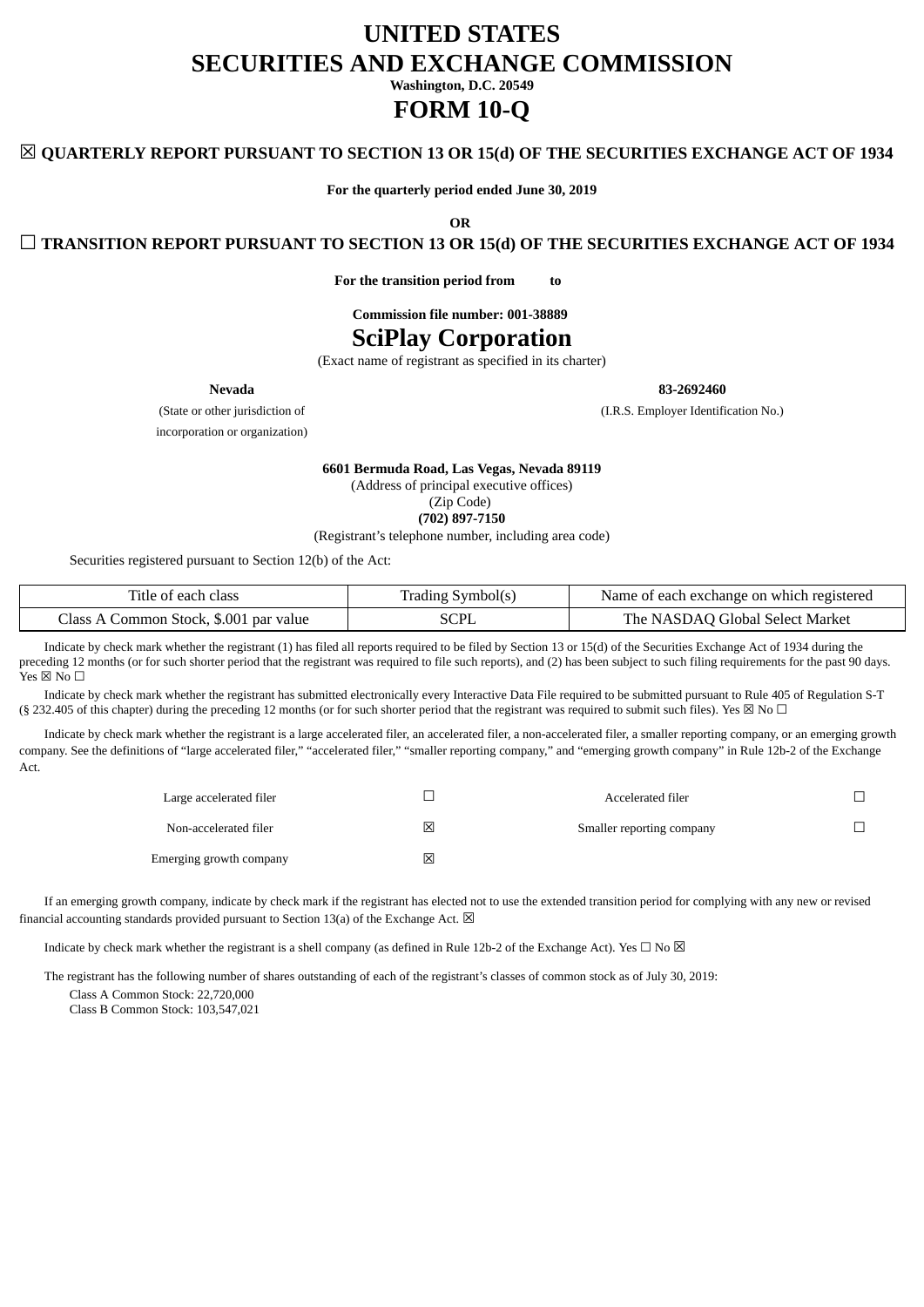# **SCIPLAY CORPORATION INDEX TO FINANCIAL INFORMATION AND OTHER INFORMATION THREE AND SIX MONTHS ENDED JUNE 30, 2019**

| PART I.         | <b>FINANCIAL INFORMATION</b>                                                                                                                              | Page            |
|-----------------|-----------------------------------------------------------------------------------------------------------------------------------------------------------|-----------------|
|                 | Item 1. Condensed Consolidated Financial Statements (unaudited)                                                                                           | <u>5</u>        |
|                 | Consolidated Statements of Income for the Three and Six Months Ended June 30, 2019 and 2018                                                               | $\overline{5}$  |
|                 | Consolidated Statements of Comprehensive Income for the Three and Six Months Ended June 30, 2019 and 2018                                                 | $6\overline{6}$ |
|                 | Condensed Consolidated Balance Sheets as of June 30, 2019 and December 31, 2018                                                                           | $\overline{Z}$  |
|                 | Consolidated Statements of Changes in Stockholders' Equity/Accumulated Net Parent Investment for the Three and Six Months Ended<br>June 30, 2019 and 2018 | 8               |
|                 | Condensed Consolidated Statements of Cash Flows for the Six months Ended June 30, 2019 and 2018                                                           | 9               |
|                 | <b>Notes to Condensed Consolidated Financial Statements</b>                                                                                               | <u>10</u>       |
|                 | Item 2. Management's Discussion and Analysis of Financial Condition and Results of Operations                                                             | 21              |
|                 | Item 3. Quantitative and Qualitative Disclosures About Market Risk                                                                                        | 28              |
|                 | Item 4. Controls and Procedures                                                                                                                           | 28              |
| <u>PART II.</u> | <b>OTHER INFORMATION</b>                                                                                                                                  |                 |
|                 | Item 1. Legal Proceedings                                                                                                                                 | $\frac{28}{2}$  |
|                 | Item 1A. Risk Factors                                                                                                                                     | 29              |
|                 | Item 2. Unregistered Sales of Equity Securities and Use of Proceeds                                                                                       | 56              |
|                 | Item 3. Defaults Upon Senior Securities                                                                                                                   | 57              |
|                 | Item 4. Mine Safety Disclosures                                                                                                                           | 57              |
|                 | Item 5. Other Information                                                                                                                                 | 57              |
|                 | Item 6. Exhibits                                                                                                                                          | 58              |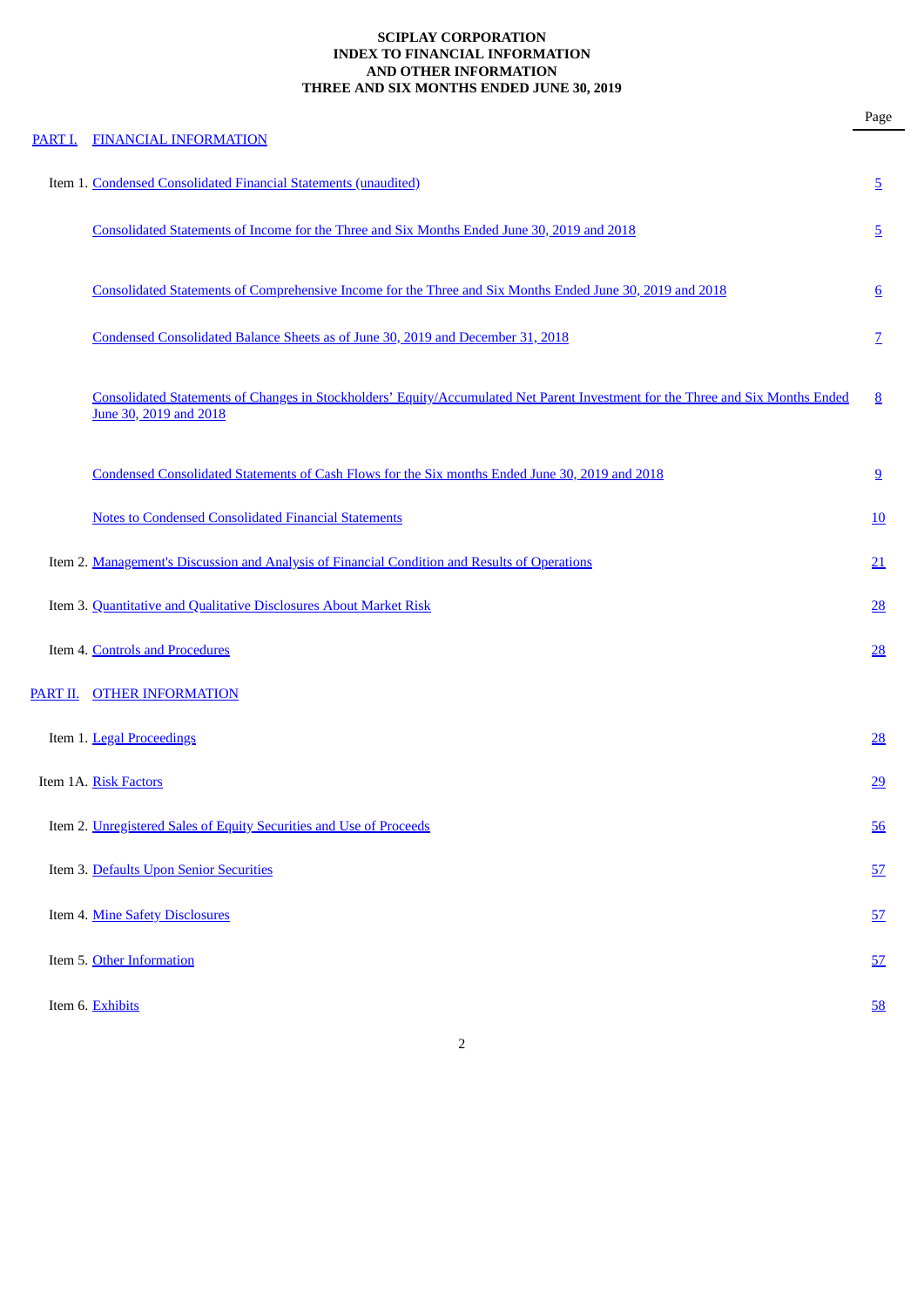#### **FORWARD-LOOKING STATEMENTS**

Throughout this Quarterly Report on Form 10-Q, we make "forward-looking statements" within the meaning of the U.S. Private Securities Litigation Reform Act of 1995. Forward-looking statements describe future expectations, plans, results or strategies and can often be identified by the use of terminology such as "may," "will," "estimate," "intend," "plan," "continue," "believe," "expect," "anticipate," "target," "should," "could," "potential," "opportunity," "goal" or similar terminology. The forward-looking statements contained in this Quarterly Report on Form 10-Q are generally located in the material set forth under the heading "Management's Discussion and Analysis of Financial Condition and Results of Operations" but may be found in other locations as well. These statements are based upon management's current expectations, assumptions and estimates and are not guarantees of timing, future results or performance. Therefore, you should not rely on any of these forward-looking statements as predictions of future events. Actual results may differ materially from those contemplated in these statements due to a variety of risks and uncertainties and other factors, including, among other things:

- our ability to attract and retain players;
- our reliance on third-party platforms:
- our dependence on the optional purchases of virtual currency to supplement the availability of periodically offered free virtual currency;
- our ability to continue to launch and enhance games that attract and retain a significant number of paying players;
- our reliance on a small percentage of our players for nearly all of our revenue;
- our ability to adapt to, and offer games that keep pace with, changing technology and evolving industry standards;
- competition;
- the impact of legal and regulatory restrictions on our business, including significant opposition in some jurisdictions to interactive social gaming, including social casinos, and how such opposition could lead these jurisdictions to adopt legislation or impose a regulatory framework to govern interactive social gaming or social casinos specifically, and how this could result in a prohibition on interactive social gaming or social casinos altogether, restrict our ability to advertise our games, or substantially increase our costs to comply with these regulations;
- laws and government regulations, both foreign and domestic, including those relating to our parent, Scientific Games Corporation, and to data privacy and security, including with respect to the collection, storage, use, transmission, sharing and protection of personal information and other consumer data, and those laws and regulations that affect companies conducting business on the internet, including ours;
- the continuing evolution of the scope of data privacy and security regulations, and our belief that the adoption of increasingly restrictive regulations in this area is likely within the U.S. and other jurisdictions;
- our ability to use the intellectual property rights of our parent, Scientific Games Corporation, and other third parties, including the third-party intellectual property rights licensed to Scientific Games Corporation, under our intellectual property license agreement ("IP License Agreement") with our parent;
- protection of our proprietary information and intellectual property, inability to license third-party intellectual property and the intellectual property rights of others;

- security and integrity of our games and systems;
- security breaches, cyber-attacks or other privacy or data security incidents, challenges or disruptions;
- reliance on or failures in information technology and other systems;
- our ability to complete acquisitions and integrate businesses successfully;
- our ability to pursue and execute new business initiatives;
- fluctuations in our results due to seasonality and other factors;
- dependence on skilled employees with creative and technical backgrounds;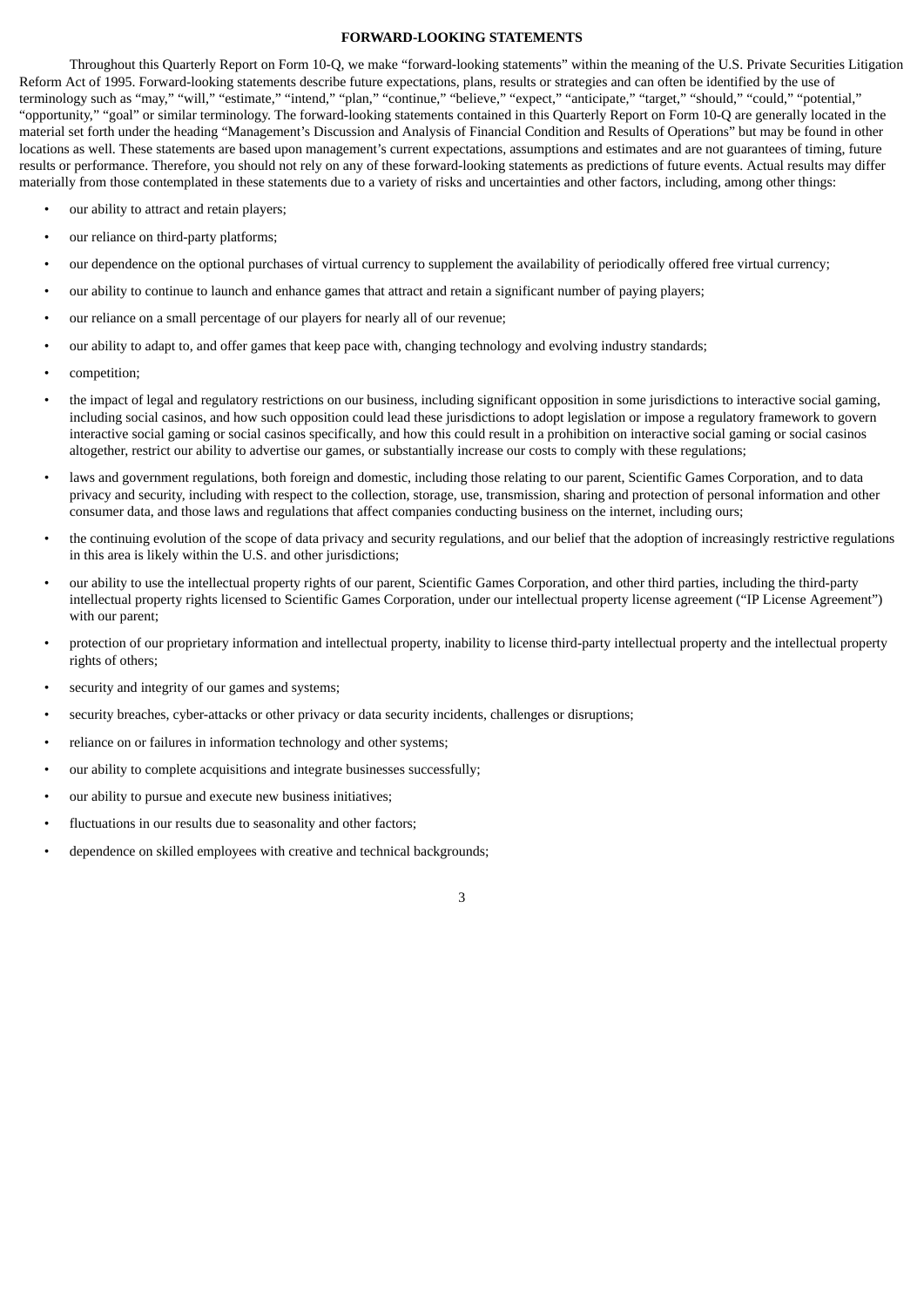- natural events that disrupt our operations or those of our providers or suppliers;
- risks relating to foreign operations, including the complexity of foreign laws, regulations and markets; the uncertainty of enforcement of remedies in foreign jurisdictions; the effect of currency exchange rate fluctuations; the impact of foreign labor laws and disputes; the ability to attract and retain key personnel in foreign jurisdictions; the economic, tax and regulatory policies of local governments; and compliance with applicable anti-money laundering, anti-bribery and anti-corruption laws;
- U.S. and international economic and industry conditions;
- changes in tax laws or tax rulings, or the examination of our tax positions;
- litigation and other liabilities relating to our business, including litigation and liabilities relating to consumer protection, gambling-related matters, employee matters, alleged service and system malfunctions, alleged intellectual property infringement and claims relating to our contracts, licenses and strategic investments;
- restrictions and covenants in debt agreements, including those that could result in acceleration of the maturity of our indebtedness;
- failure to maintain adequate internal control over financial reporting;
- influence of certain stockholders, including decisions that may conflict with the interests of other stockholders;
- our ability to achieve some or all of the anticipated benefits of being a standalone public company;
- our dependence on distributions from SciPlay Parent Company, LLC ("SciPlay Parent LLC") to pay our taxes and expenses, including substantial payments we will be required to make under the Tax Receivable Agreement (the "TRA"); and
- stock price volatility.

Additional information regarding risks and uncertainties and other factors that could cause actual results to differ materially from those contemplated in forward-looking statements is included from time to time in our filings with the SEC, including under "Risk Factors" in this Quarterly Report on Form 10- Q. Forward-looking statements speak only as of the date they are made and, except for our ongoing obligations under the U.S. federal securities laws, we undertake no and expressly disclaim any obligation to publicly update any forward-looking statements whether as a result of new information, future events or otherwise.

You should also note that this Quarterly Report on Form 10-Q may contain references to industry market data and certain industry forecasts. Industry market data and industry forecasts are obtained from publicly available information and industry publications. Industry publications generally state that the information contained therein has been obtained from sources believed to be reliable, but that the accuracy and completeness of that information is not guaranteed. Although we believe industry information to be accurate, it is not independently verified by us. In general, we believe there is less publicly available information concerning international social gaming industries than the same industries in the U.S. Some data is also based on our good faith estimates, which are derived from our review of internal surveys or data, as well as the independent sources referenced above. Assumptions and estimates of our and our industry's future performance are necessarily subject to a high degree of uncertainty and risk due to a variety of factors, including those described in "Risk Factors" in this Quarterly Report on Form 10-Q. These and other factors could cause future performance to differ materially from our assumptions and estimates.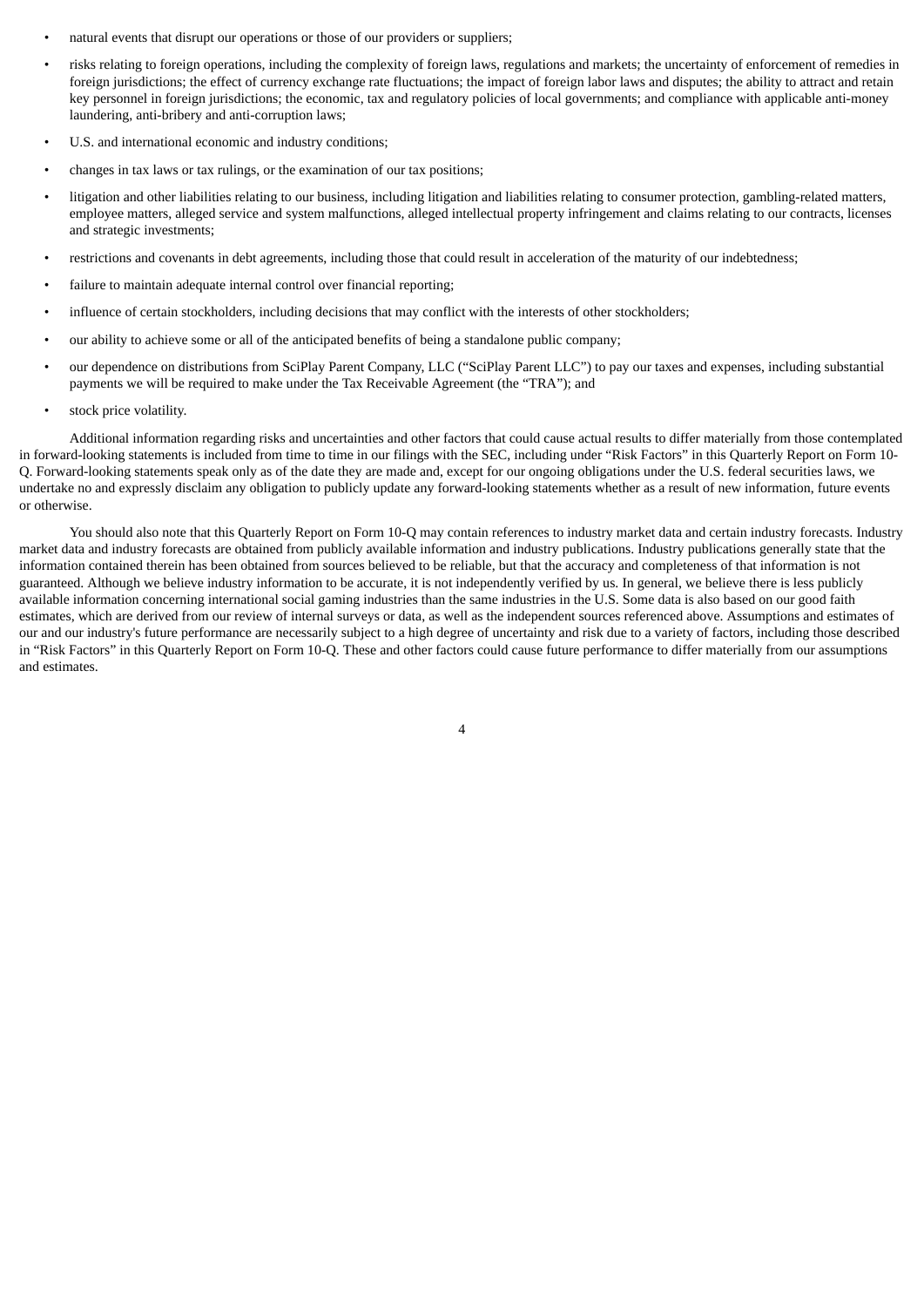# <span id="page-4-2"></span><span id="page-4-1"></span><span id="page-4-0"></span>**PART I. FINANCIAL INFORMATION Item 1. Condensed Consolidated Financial Statements (unaudited)**

# **SCIPLAY CORPORATION CONSOLIDATED STATEMENTS OF INCOME (Unaudited, in millions, except per share amounts)**

|                                                                                             |              | <b>Three Months Ended</b> |                 |       |              | <b>Six Months Ended</b> |                 |       |
|---------------------------------------------------------------------------------------------|--------------|---------------------------|-----------------|-------|--------------|-------------------------|-----------------|-------|
|                                                                                             |              |                           | <b>June 30,</b> |       |              |                         | <b>June 30,</b> |       |
|                                                                                             |              | 2019                      |                 | 2018  |              | 2019                    |                 | 2018  |
| Revenue                                                                                     | $\mathbb{S}$ | 118.1                     | $\sqrt{2}$      | 99.7  | $\mathbb{S}$ | 236.5                   | $\mathfrak{S}$  | 197.2 |
| Operating expenses:                                                                         |              |                           |                 |       |              |                         |                 |       |
| Cost of revenue $(1)$                                                                       |              | 40.5                      |                 | 38.4  |              | 86.2                    |                 | 76.0  |
| Sales and marketing <sup>(1)</sup>                                                          |              | 31.2                      |                 | 23.8  |              | 65.5                    |                 | 46.8  |
| General and administrative <sup>(1)</sup>                                                   |              | 11.1                      |                 | 8.7   |              | 21.4                    |                 | 17.2  |
| Research and development <sup>(1)</sup>                                                     |              | 6.0                       |                 | 6.4   |              | 11.8                    |                 | 12.7  |
| Depreciation and amortization                                                               |              | 1.8                       |                 | 5.8   |              | 3.5                     |                 | 11.6  |
| Contingent acquisition consideration                                                        |              | 1.4                       |                 |       |              | 1.7                     |                 | 18.0  |
| Restructuring and other                                                                     |              | 0.2                       |                 |       |              | 0.5                     |                 | 0.1   |
| Operating income                                                                            |              | 25.9                      |                 | 16.6  |              | 45.9                    |                 | 14.8  |
| Other expense:                                                                              |              |                           |                 |       |              |                         |                 |       |
| Other expense, net                                                                          |              | (0.4)                     |                 | (0.7) |              | (2.0)                   |                 | (0.6) |
| Total other expense, net                                                                    |              | (0.4)                     |                 | (0.7) |              | (2.0)                   |                 | (0.6) |
| Net income before income taxes                                                              |              | 25.5                      |                 | 15.9  |              | 43.9                    |                 | 14.2  |
| Income tax (benefit) expense                                                                |              | (0.7)                     |                 | 3.7   |              | 4.0                     |                 | 3.1   |
| Net income                                                                                  |              | 26.2                      |                 | 12.2  |              | 39.9                    |                 | 11.1  |
| Less: Net income attributable to the noncontrolling interest                                |              | 13.9                      |                 |       |              | 13.9                    |                 |       |
| Net income attributable to SciPlay                                                          | \$           | 12.3                      | \$              | 12.2  | \$           | 26.0                    | \$              | 11.1  |
| Basic and diluted net income attributable to SciPlay per share:                             |              |                           |                 |       |              |                         |                 |       |
| <b>Basic</b>                                                                                | $\mathbb{S}$ | 0.54                      | $\mathbb{S}$    | 0.54  | $\$$         | 1.15                    | $\sqrt[6]{3}$   | 0.49  |
| Diluted                                                                                     | \$           | 0.54                      | \$              | 0.54  | \$           | 1.15                    | \$              | 0.49  |
|                                                                                             |              |                           |                 |       |              |                         |                 |       |
| Weighted average number of shares of Class A common stock used in per share<br>calculation: |              |                           |                 |       |              |                         |                 |       |
| <b>Basic shares</b>                                                                         |              | 22.7                      |                 | 22.7  |              | 22.7                    |                 | 22.7  |
| Diluted shares                                                                              |              | 22.7                      |                 | 22.7  |              | 22.7                    |                 | 22.7  |

(1) Excludes depreciation and amortization.

See accompanying notes to condensed consolidated financial statements.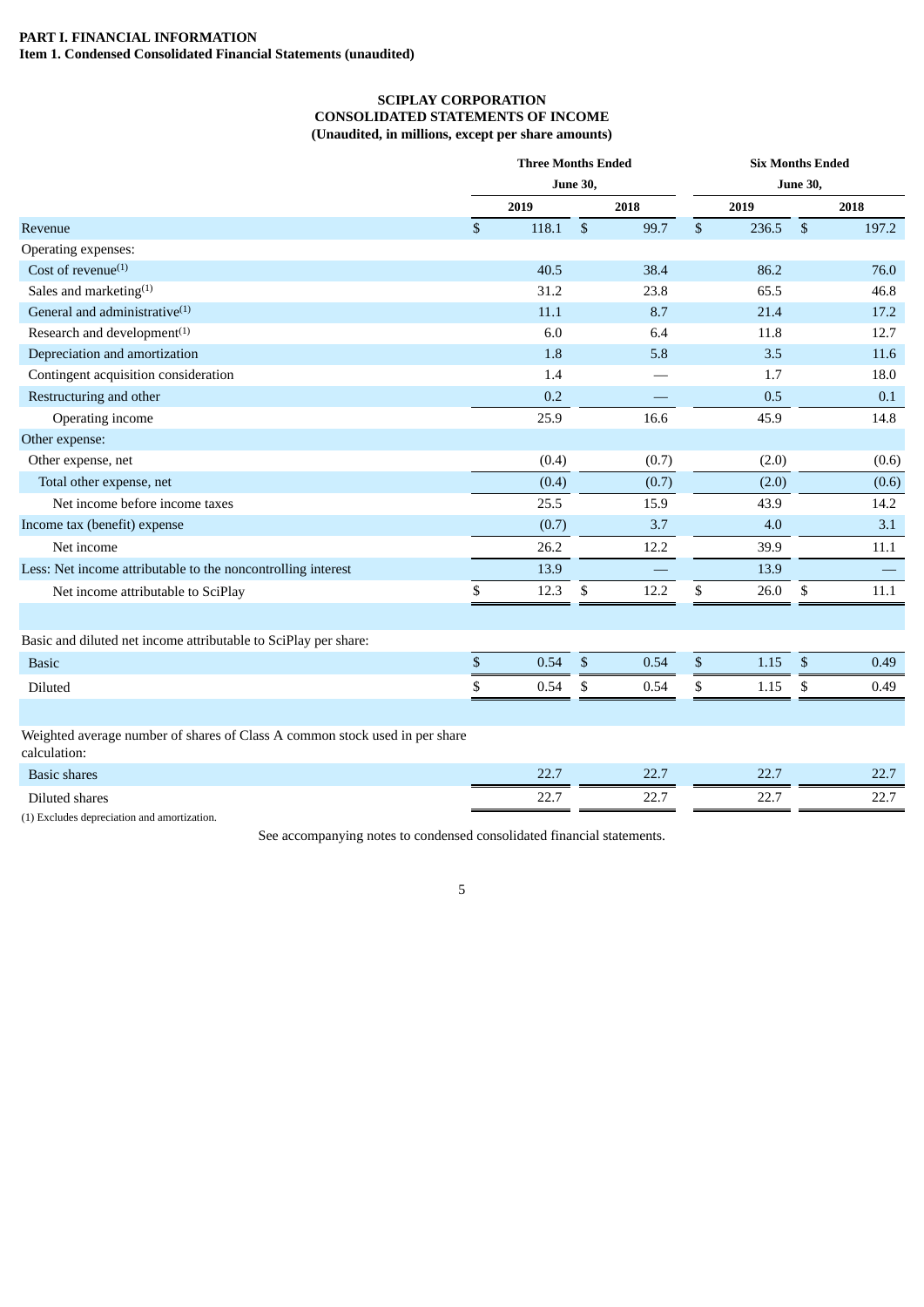# **SCIPLAY CORPORATION CONSOLIDATED STATEMENTS OF COMPREHENSIVE INCOME (Unaudited, in millions)**

<span id="page-5-0"></span>

|                                                                        | <b>Three Months Ended</b> |      |                 |      |      | <b>Six Months Ended</b> |      |      |  |  |
|------------------------------------------------------------------------|---------------------------|------|-----------------|------|------|-------------------------|------|------|--|--|
|                                                                        |                           |      | <b>June 30,</b> |      |      | <b>June 30,</b>         |      |      |  |  |
|                                                                        | 2018<br>2019              |      |                 |      | 2019 |                         | 2018 |      |  |  |
| Net income                                                             |                           | 26.2 | - \$            | 12.2 | £.   | 39.9                    | -S   | 11.1 |  |  |
| Other comprehensive income:                                            |                           |      |                 |      |      |                         |      |      |  |  |
| Foreign currency translation gain, net of tax                          |                           | 0.3  |                 | 0.2  |      | 2.2                     |      | 0.2  |  |  |
| Comprehensive income                                                   | D                         | 26.5 | - \$            | 12.4 | \$.  | 42.1                    | -S   | 11.3 |  |  |
| Less: comprehensive income attributable to the noncontrolling interest |                           | 14.2 |                 |      |      | 14.2                    |      |      |  |  |
| Comprehensive income attributable to SciPlay                           |                           | 12.3 | -S              | 12.4 | \$.  | 27.9                    |      | 11.3 |  |  |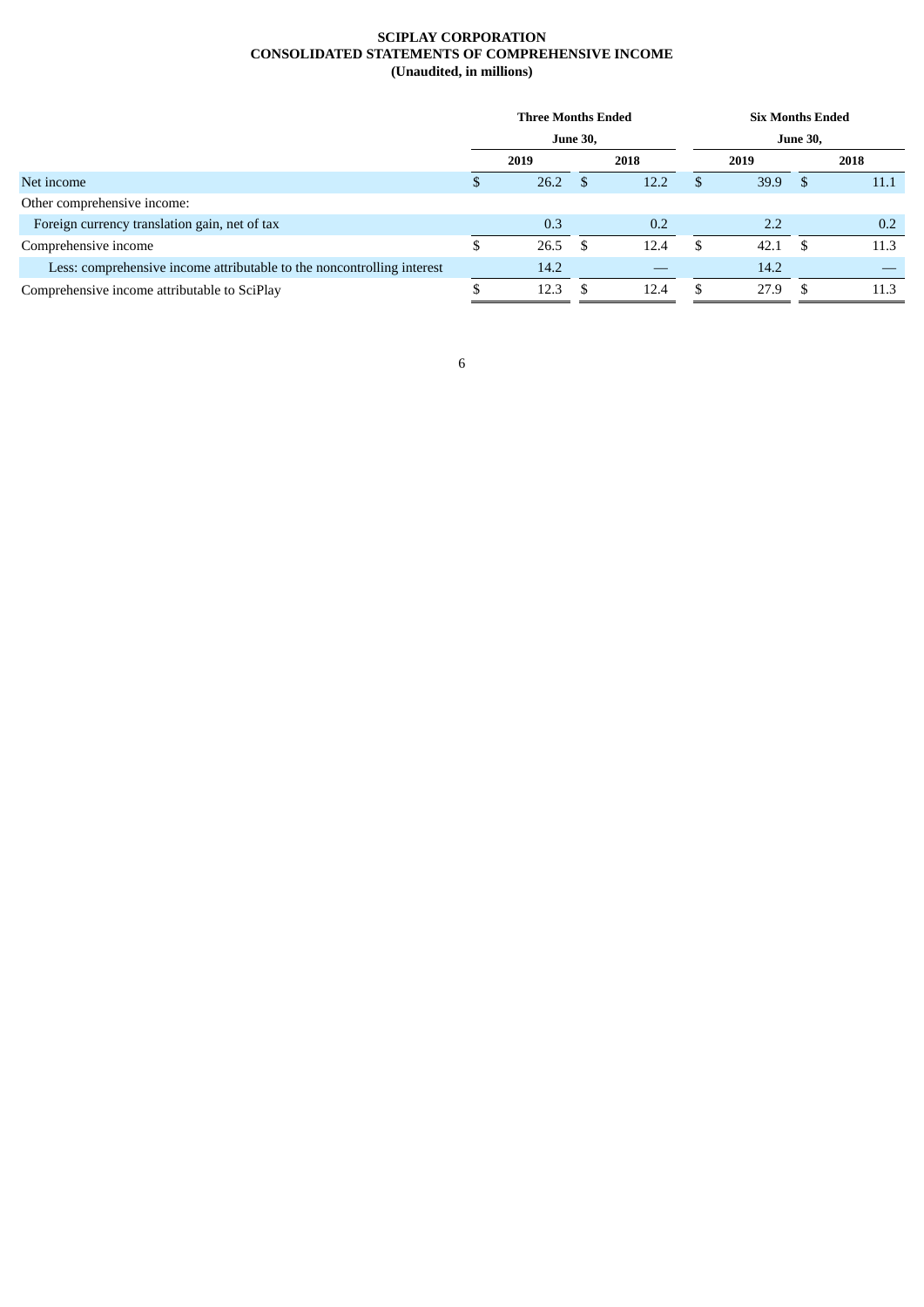# **SCIPLAY CORPORATION CONDENSED CONSOLIDATED BALANCE SHEETS (Unaudited, in millions, except par value)**

<span id="page-6-0"></span>

|                                                                                                                                                                                       |                           | <b>June 30, 2019</b> |              | <b>December 31, 2018</b> |
|---------------------------------------------------------------------------------------------------------------------------------------------------------------------------------------|---------------------------|----------------------|--------------|--------------------------|
| <b>ASSETS</b>                                                                                                                                                                         |                           |                      |              |                          |
| Current assets:                                                                                                                                                                       |                           |                      |              |                          |
| Cash and cash equivalents                                                                                                                                                             | \$                        | 50.4                 | \$           | 10.0                     |
| Accounts receivable, net (allowance for doubtful accounts of \$0.7 and \$1.1)                                                                                                         |                           | 43.1                 |              | 31.5                     |
| Prepaid expenses and other current assets                                                                                                                                             |                           | 2.7                  |              | 5.6                      |
| Total current assets                                                                                                                                                                  |                           | 96.2                 |              | 47.1                     |
| Non-current assets:                                                                                                                                                                   |                           |                      |              |                          |
| Property and equipment, net                                                                                                                                                           |                           | 3.8                  |              | 1.8                      |
| Operating lease right-of-use assets                                                                                                                                                   |                           | 6.7                  |              |                          |
| Goodwill                                                                                                                                                                              |                           | 120.7                |              | 120.7                    |
| Intangible assets, net                                                                                                                                                                |                           | 12.1                 |              | 13.6                     |
| Deferred income taxes                                                                                                                                                                 |                           | 90.0                 |              | 6.4                      |
| Other assets                                                                                                                                                                          |                           | 7.5                  |              | 5.3                      |
| <b>Total assets</b>                                                                                                                                                                   | $\boldsymbol{\mathsf{S}}$ | 337.0                | \$           | 194.9                    |
| LIABILITIES AND STOCKHOLDERS' EQUITY/ACCUMULATED NET PARENT<br><b>INVESTMENT</b>                                                                                                      |                           |                      |              |                          |
| Current liabilities:                                                                                                                                                                  |                           |                      |              |                          |
| Accounts payable                                                                                                                                                                      | \$                        | 12.4                 | \$           | 12.7                     |
| <b>Accrued liabilities</b>                                                                                                                                                            |                           | 21.3                 |              | 28.0                     |
| Due to affiliate                                                                                                                                                                      |                           | 1.9                  |              | 3.7                      |
| Total current liabilities                                                                                                                                                             |                           | 35.6                 |              | 44.4                     |
| Operating lease liabilities                                                                                                                                                           |                           | 6.0                  |              |                          |
| Liabilities under TRA                                                                                                                                                                 |                           | 73.7                 |              |                          |
| Other long-term liabilities                                                                                                                                                           |                           | 1.1                  |              | 11.9                     |
| <b>Total liabilities</b>                                                                                                                                                              |                           | 116.4                |              | 56.3                     |
| Commitments and contingencies (see Note 8)                                                                                                                                            |                           |                      |              |                          |
| Stockholders' equity/Accumulated net parent investment:                                                                                                                               |                           |                      |              |                          |
| Class A common stock, par value \$0.001 per share - 625.0 shares authorized, 22.7 issued and<br>outstanding as of June 30, 2019, zero issued and outstanding as of December 31, 2018  |                           |                      |              |                          |
| Class B common stock, par value \$0.001 per share - 130.0 shares authorized, 103.5 issued and<br>outstanding as of June 30, 2019, zero issued and outstanding as of December 31, 2018 |                           | 0.1                  |              |                          |
| Additional paid-in capital                                                                                                                                                            |                           | 40.9                 |              |                          |
| Accumulated net parent investment                                                                                                                                                     |                           |                      |              | 140.8                    |
| Retained earnings                                                                                                                                                                     |                           | 5.6                  |              |                          |
| Accumulated other comprehensive loss                                                                                                                                                  |                           |                      |              | (2.2)                    |
| Total SciPlay's stockholders' equity/accumulated net parent investment                                                                                                                |                           | 46.6                 |              | 138.6                    |
| Noncontrolling interest                                                                                                                                                               |                           | 174.0                |              |                          |
| Total stockholders' equity/accumulated net parent investment                                                                                                                          |                           | 220.6                |              | 138.6                    |
| Total liabilities and stockholders' equity/accumulated net parent investment                                                                                                          | $\$$                      | 337.0                | $\mathbb{S}$ | 194.9                    |
|                                                                                                                                                                                       |                           |                      |              |                          |

See accompanying notes to condensed consolidated financial statements.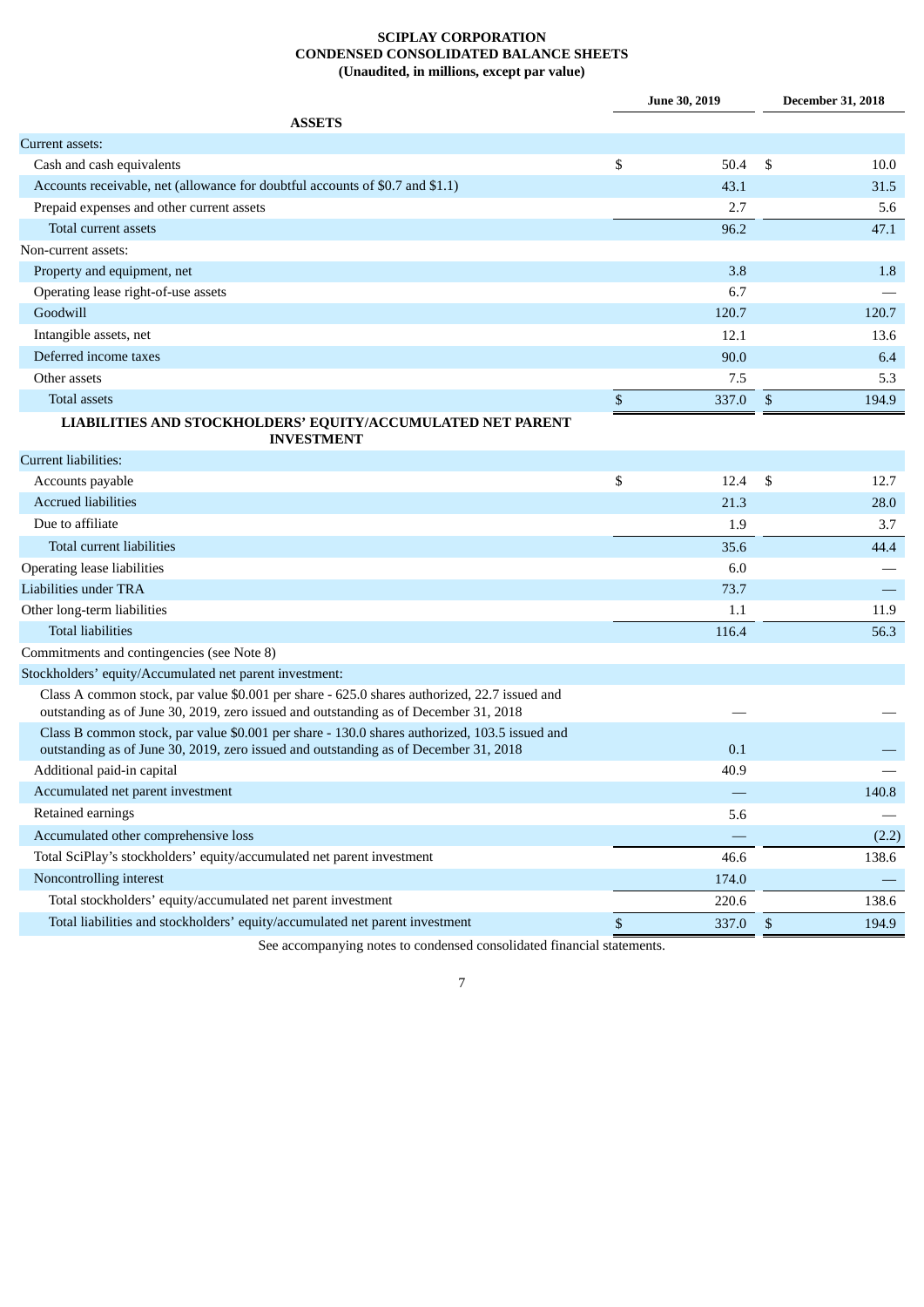# **SCIPLAY CORPORATION**

<span id="page-7-0"></span>**CONSOLIDATED STATEMENTS OF CHANGES IN STOCKHOLDERS' EQUITY/ACCUMULATED NET PARENT INVESTMENT (Unaudited, in millions)**

|                                                                                                              |              | <b>Accumulated</b><br>net parent |               |               | Class A common stock Class B common stock |              |               |                | <b>Additional</b><br>paid-in | <b>Retained</b>          |              | <b>Accumulated</b><br>other<br>comprehensive | Noncontrolling     |          |         |
|--------------------------------------------------------------------------------------------------------------|--------------|----------------------------------|---------------|---------------|-------------------------------------------|--------------|---------------|----------------|------------------------------|--------------------------|--------------|----------------------------------------------|--------------------|----------|---------|
|                                                                                                              |              | investment                       | <b>Shares</b> | <b>Amount</b> | <b>Shares</b>                             |              | <b>Amount</b> |                | capital                      | earnings                 |              | loss                                         |                    | interest | Total   |
| <b>December 31, 2018</b>                                                                                     | $\mathbb{S}$ | 140.8                            |               | \$            |                                           | \$           |               | $\mathsf{\$}$  |                              | \$                       | $\mathbb{S}$ | (2.2)                                        | $\mathfrak{s}$     |          | \$138.6 |
| Net income                                                                                                   |              | 13.7                             |               |               |                                           |              |               |                |                              |                          |              |                                              |                    |          | 13.7    |
| <b>Transactions with Parent</b><br>and affiliates, net<br>Currency translation                               |              | 6.2                              |               |               |                                           |              |               |                |                              |                          |              |                                              |                    |          | 6.2     |
| adjustment                                                                                                   |              |                                  |               |               |                                           |              |               |                |                              |                          |              | 1.9                                          |                    |          | 1.9     |
| <b>March 31, 2019</b>                                                                                        | $\mathbb{S}$ | 160.7                            |               | \$            |                                           | $\mathbb{S}$ |               | $\mathfrak{S}$ |                              | \$                       | $\mathbb{S}$ | (0.3)                                        | $\mathbf{\hat{S}}$ |          | \$160.4 |
| <b>Activity prior to IPO and</b><br>organization<br>transactions:                                            |              |                                  |               |               |                                           |              |               |                |                              |                          |              |                                              |                    |          |         |
| Net income                                                                                                   |              | 6.7                              |               |               |                                           |              |               |                |                              |                          |              |                                              |                    |          | 6.7     |
| <b>Transactions with Parent</b><br>and affiliates, net                                                       |              | 3.0                              |               |               |                                           |              |               |                |                              |                          |              |                                              |                    |          | 3.0     |
| May 7, 2019                                                                                                  |              | 170.4                            |               |               |                                           |              |               |                |                              |                          |              | (0.3)                                        |                    |          | 170.1   |
| <b>Effects of the IPO and</b><br>organization<br>transactions:                                               |              |                                  |               |               |                                           |              |               |                |                              |                          |              |                                              |                    |          |         |
| <b>Issuance of Class A</b><br>common stock in the IPO,<br>net of underwriting<br>discount and offering costs |              |                                  | 22.7          |               |                                           |              |               |                | 59.9                         |                          |              |                                              |                    | 272.9    | 332.8   |
| <b>Issuance of Class B</b><br>common stock                                                                   |              |                                  |               |               | 103.5                                     |              | 0.1           |                |                              |                          |              |                                              |                    |          | 0.1     |
| <b>Allocation of SGC equity</b><br>to noncontrolling interests                                               |              | (170.4)                          |               |               |                                           |              |               |                | 30.7                         |                          |              | 0.2                                          |                    | 139.5    |         |
| Distributions to Parent and<br>affiliates, net                                                               |              |                                  |               |               |                                           |              |               |                | (56.1)                       |                          |              |                                              |                    | (255.6)  | (311.7) |
| Net effect of tax-related<br>organization transactions<br>and other                                          |              |                                  |               |               |                                           |              |               |                | 5.6                          |                          |              |                                              |                    |          | 5.6     |
| <b>Activity subsequent to</b><br>the IPO and<br>organization<br>transactions:                                |              |                                  |               |               |                                           |              |               |                |                              |                          |              |                                              |                    |          |         |
| Net income                                                                                                   |              |                                  |               |               |                                           |              |               |                |                              | 5.6                      |              |                                              |                    | 13.9     | 19.5    |
| Stock-based compensation                                                                                     |              |                                  |               |               |                                           |              |               |                | 0.8                          | $\overline{\phantom{0}}$ |              |                                              |                    | 3.1      | 3.9     |
| Currency translation<br>adjustment                                                                           |              |                                  |               |               |                                           |              |               |                |                              |                          |              | 0.1                                          |                    | 0.2      | 0.3     |
| June 30, 2019                                                                                                | \$           |                                  | 22.7          | \$            | 103.5                                     | \$           | 0.1           | \$             | 40.9                         | \$<br>5.6                | \$           | $\overline{\phantom{0}}$                     | \$                 | 174.0    | \$220.6 |

|                                                        |    | <b>Accumulated</b>       |               | Class A common stock |               |               | <b>Class B common stock</b> |  |               | <b>Additional</b>  |   |                             |     | <b>Accumulated</b><br>other |    |  |         |                                   |       |
|--------------------------------------------------------|----|--------------------------|---------------|----------------------|---------------|---------------|-----------------------------|--|---------------|--------------------|---|-----------------------------|-----|-----------------------------|----|--|---------|-----------------------------------|-------|
|                                                        |    | net parent<br>investment | <b>Shares</b> |                      | <b>Amount</b> | <b>Shares</b> |                             |  | <b>Amount</b> | paid-in<br>capital |   | <b>Retained</b><br>earnings |     | comprehensive<br>loss       |    |  |         | <b>Noncontrolling</b><br>interest | Total |
| <b>December 31, 2017</b>                               | S. | 161.4                    |               |                      |               |               |                             |  |               |                    |   |                             | Эħ. | 1.6                         | -S |  | \$163.0 |                                   |       |
| Net loss                                               |    | (1.1)                    |               |                      |               |               |                             |  |               |                    |   |                             |     |                             |    |  | (1.1)   |                                   |       |
| Dividend distributions                                 |    | (17.4)                   |               |                      |               |               |                             |  |               |                    |   |                             |     |                             |    |  | (17.4)  |                                   |       |
| March 31, 2018                                         |    | 142.9                    |               |                      |               |               |                             |  |               |                    | ж |                             |     | 1.6                         | э  |  | \$144.5 |                                   |       |
| Net Income                                             |    | 12.2                     |               |                      |               |               |                             |  |               |                    |   |                             |     |                             |    |  | 12.2    |                                   |       |
| Dividend distributions                                 |    | (13.3)                   |               |                      |               |               |                             |  |               |                    |   |                             |     |                             |    |  | (13.3)  |                                   |       |
| <b>Transactions with Parent</b><br>and affiliates, net |    | 6.0                      |               |                      |               |               |                             |  |               |                    |   |                             |     |                             |    |  | 6.0     |                                   |       |
| Currency translation<br>adjustment                     |    |                          |               |                      |               |               |                             |  |               |                    |   |                             |     | 0.2                         |    |  | 0.2     |                                   |       |
| June 30, 2018                                          |    | 147.8                    |               |                      |               |               |                             |  |               |                    |   |                             |     | 1.8                         |    |  | \$149.6 |                                   |       |

See accompanying notes to condensed consolidated financial statements.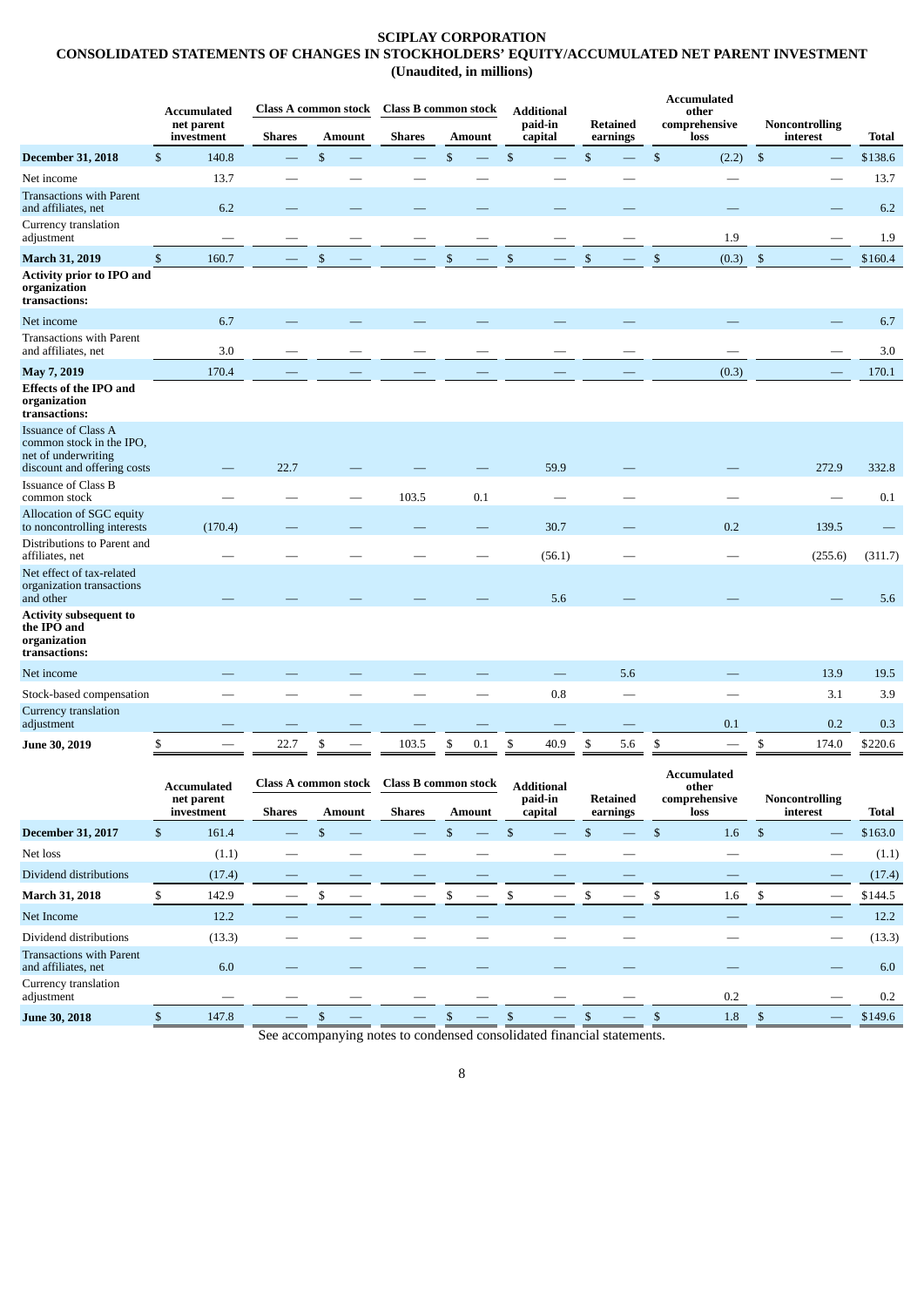# **SCIPLAY CORPORATION CONDENSED CONSOLIDATED STATEMENTS OF CASH FLOWS (Unaudited, in millions)**

<span id="page-8-0"></span>

|                                                                                                                                  |              | <b>Six Months Ended</b> |                 |        |
|----------------------------------------------------------------------------------------------------------------------------------|--------------|-------------------------|-----------------|--------|
|                                                                                                                                  |              |                         | <b>June 30,</b> |        |
|                                                                                                                                  |              | 2019                    |                 | 2018   |
| Net cash provided by operating activities                                                                                        | \$           | 26.5                    | $\mathfrak{S}$  | 24.5   |
| Cash flows from investing activities:                                                                                            |              |                         |                 |        |
| Capital expenditures                                                                                                             |              | (4.7)                   |                 | (1.5)  |
| Net cash used in investing activities                                                                                            |              | (4.7)                   |                 | (1.5)  |
| Cash flows from financing activities:                                                                                            |              |                         |                 |        |
| Net proceeds from issuance of Class A common stock                                                                               |              | 341.7                   |                 |        |
| Net proceeds from issuance of Class B common stock                                                                               |              | 0.1                     |                 |        |
| Distributions to Scientific Games and affiliates, net                                                                            |              | (311.7)                 |                 | (30.7) |
| Payments of deferred offering costs                                                                                              |              | (7.9)                   |                 |        |
| Payments of contingent consideration                                                                                             |              | (1.8)                   |                 |        |
| Payments on license obligations                                                                                                  |              | (1.0)                   |                 |        |
| Payments of debt issuance costs                                                                                                  |              | (1.1)                   |                 |        |
| Net cash provided by (used in) financing activities                                                                              |              | 18.3                    |                 | (30.7) |
| Effect of exchange rate changes on cash, cash equivalents and restricted cash                                                    |              | 0.3                     |                 | (0.3)  |
| Increase (decrease) in cash, cash equivalents and restricted cash                                                                |              | 40.4                    |                 | (8.0)  |
| Cash, cash equivalents and restricted cash, beginning of period                                                                  |              | 10.0                    |                 | 16.8   |
| Cash, cash equivalents and restricted cash, end of period                                                                        | $\mathbb{S}$ | 50.4                    | \$              | 8.8    |
| Supplemental cash flow information:                                                                                              |              |                         |                 |        |
| Cash paid (received) for income taxes                                                                                            | \$           | 0.4                     | \$              | (0.4)  |
| Cash paid for contingent consideration included in operating activities                                                          |              | 19.2                    |                 |        |
| Payment for Scientific Games' intellectual property license included in Distributions to Scientific Games and<br>affiliates, net |              | 255.0                   |                 |        |
| Non-cash investing and financing activities:                                                                                     |              |                         |                 |        |
| Non-cash deferred offering costs                                                                                                 | \$           | 1.0                     | S               |        |
| See accompanying notes to condensed consolidated financial statements.                                                           |              |                         |                 |        |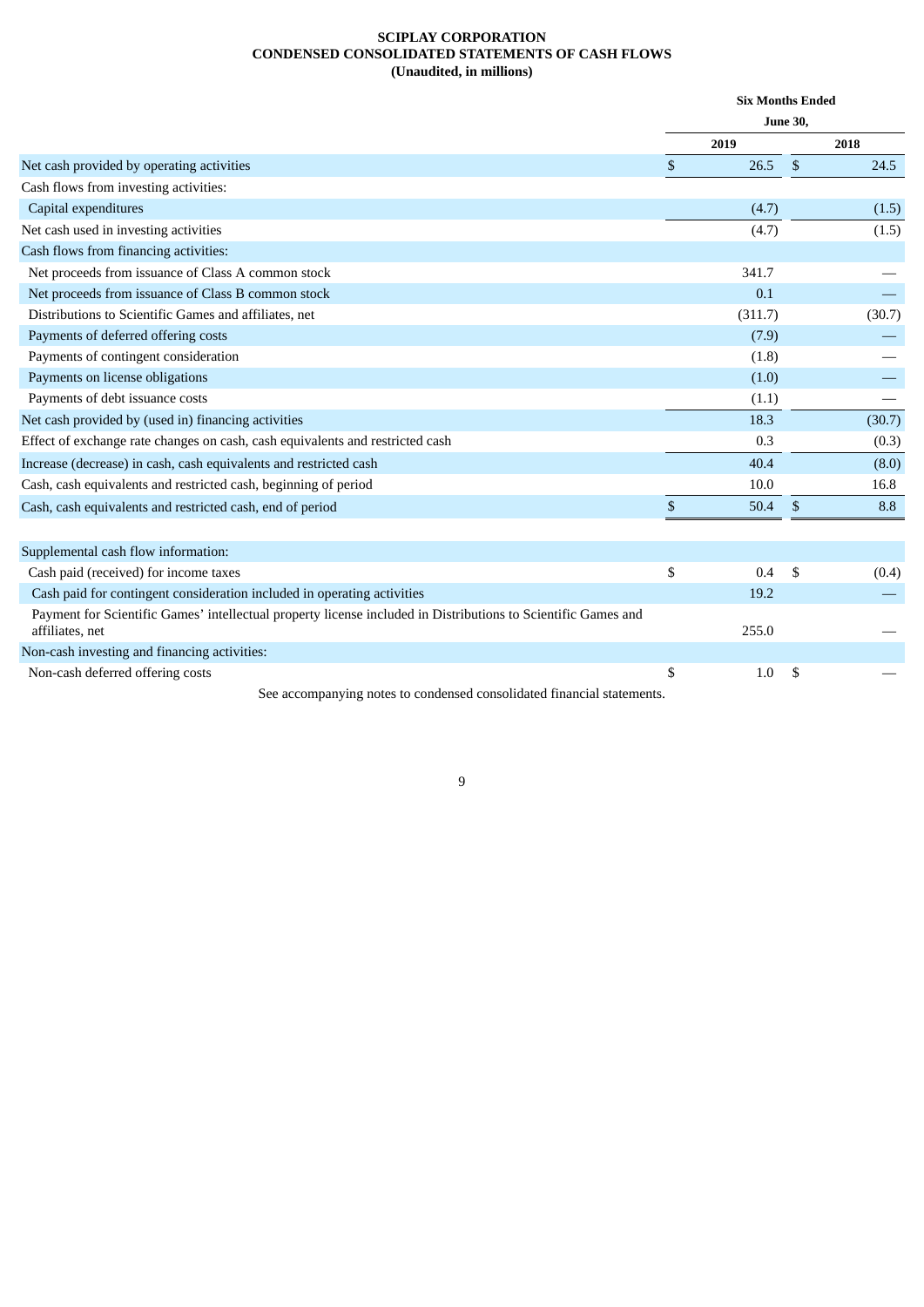# **SCIPLAY CORPORATION NOTES TO CONDENSED CONSOLIDATED FINANCIAL STATEMENTS (Unaudited, amounts in USD, table amounts in millions, except per share amounts)**

# <span id="page-9-0"></span>**(1) Description of the Business and Summary of Significant Accounting Policies**

#### *Background and Nature of Operations*

SciPlay Corporation was formed as a Nevada corporation on November 30, 2018 as a subsidiary of Scientific Games Corporation ("Scientific Games", "SGC", and "the Parent") for the purpose of completing a public offering and related transactions (the "Transactions") (collectively referred to herein as the "IPO") in order to carry on the business of SciPlay Parent LLC and its subsidiaries (collectively referred to as "SciPlay", the "Company", "we", "us", and "our"). As the managing member of SciPlay Parent LLC, SciPlay operates and controls all of the business affairs of SciPlay Parent LLC and its subsidiaries.

We develop, market and operate a portfolio of social games played on various mobile and web platforms, including *Jackpot Party Casino, Quick Hit* Slots, Gold Fish Casino, Hot Shot Casino, Bingo Showdown, MONOPOLY Slots, and 88 Fortunes Slots, among others. Our games are available in various formats. We have one operating segment with one business activity, developing and monetizing social games.

The following are our material subsidiaries:

- SciPlay Parent Company, LLC (Nevada)
- SciPlay Holding Company, LLC (Nevada) ("SciPlay Holding")
- Phantom EFX, LLC (Nevada)
- Dragonplay Ltd (Israel)
- Spicerack Media, LLC (Nevada)

## *Initial Public Offering*

On May 7, 2019, we completed the offering of 22,720,000 shares of Class A common stock at a public offering price of \$16.00 per share (the "Offering"), after giving effect to the underwriters' partial exercise of their over-allotment option on June 4, 2019. We received \$341.7 million in proceeds, net of underwriting discount, but before offering expenses of \$8.9 million.

In connection with the closing of the Offering and partial exercise of over-allotment option, we consummated the following organizational transactions:

• We amended and restated the SciPlay Parent LLC Operating Agreement (the "Operating Agreement") to, among other things:

(i) provide for a single class of SciPlay Parent LLC common units (the "LLC Interests");

(ii) exchange all of SG Social Holding Company I, LLC's ("SG Holding I") and SG Social Holding Company, LLC's (each a wholly owned subsidiary of Scientific Games and collectively, the "SG Members") existing member's interests in SciPlay Parent LLC for LLC Interests;

(iii) provide for the right of the SG Members to have their LLC Interests redeemed or exchanged for shares of our Class A common stock or, at our option, cash; and

(iv) appoint SciPlay as the sole manager of SciPlay Parent LLC.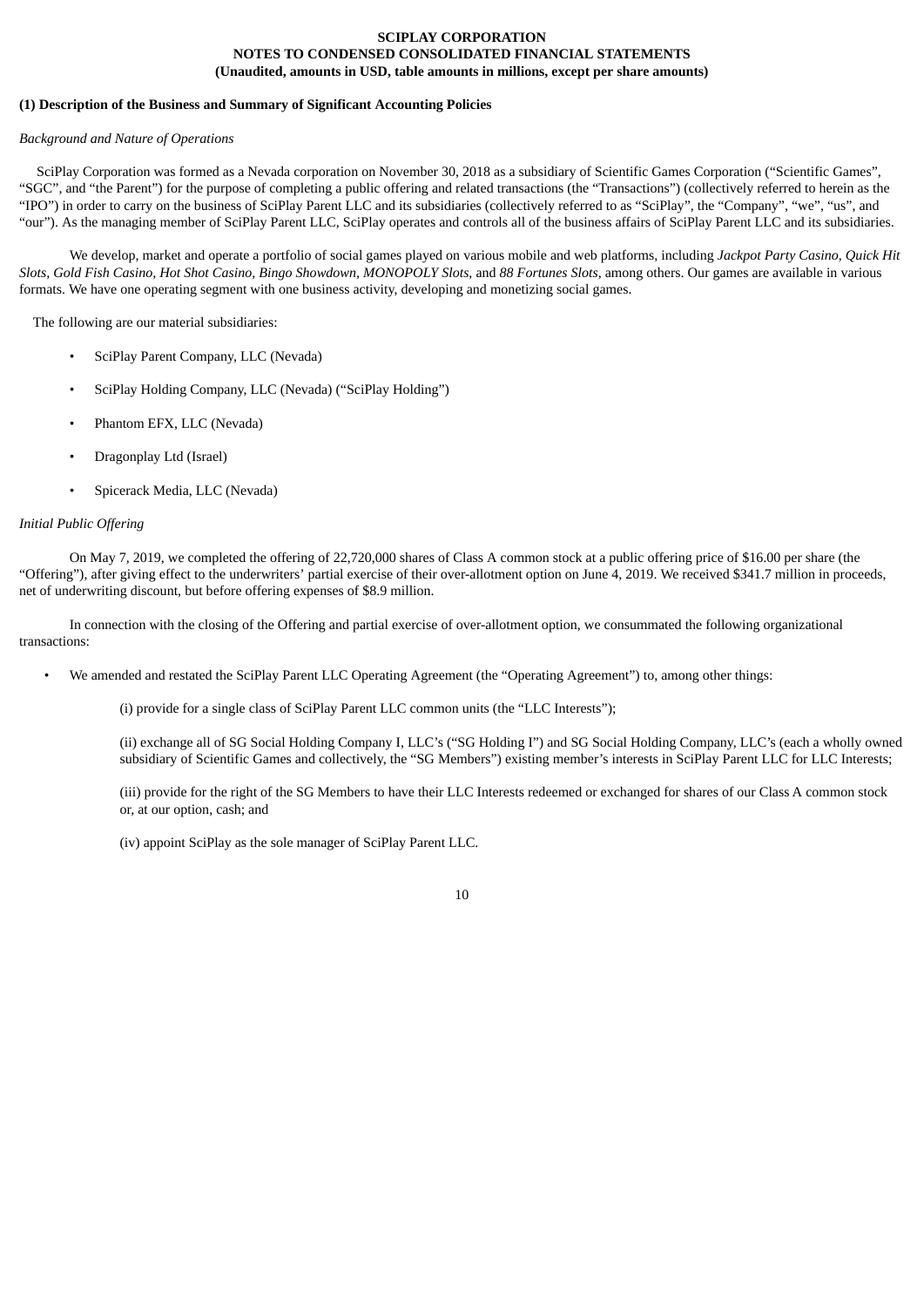- We amended and restated our articles of incorporation to, among other things, provide for Class A common stock and Class B common stock;
- We used the net proceeds from the Offering and underwriters' exercise over-allotment option after deducting the underwriting discount, as follows:

|                                                                                                        |     | Amount      | <b>Note</b> |
|--------------------------------------------------------------------------------------------------------|-----|-------------|-------------|
| To acquire 20,725,319 LLC Interests from SG Holding I                                                  | \$  | 311.7 $(A)$ |             |
| To acquire 1,994,681 newly issued LLC interests from SciPlay Parent LLC                                |     | 30.0 $(B)$  |             |
| Net proceeds after deducting underwriting discount                                                     |     | 341.7       |             |
|                                                                                                        |     |             |             |
| (A) SG Holding I subsequently used these proceeds as follows:                                          |     |             |             |
| Acquire IP License from Parent ("Upfront License Payment") <sup>(1)</sup>                              | \$. | 255.0       |             |
| Distributed as a dividend to Scientific Games Corporation                                              |     | 56.7        |             |
|                                                                                                        |     | 311.7       |             |
| (B) SciPlay Parent LLC subsequently used the proceeds as follows:                                      |     |             |             |
| Fees and expenses incurred in connection with the IPO                                                  | \$. | 8.9         |             |
| To be used for general corporate purposes, including a portion of contingent acquisition consideration |     | 21.1        |             |
|                                                                                                        |     | 30.0        |             |

(1) Per the Assignment Agreement, dated May 7, 2019, SG Social Holding Company I, LLC assigned its rights, duties, obligations and interest under the IP License Agreement to SciPlay.

- We issued shares of Class B common stock to the SG Members, on a one-to-one basis with the number of LLC Interests owned by the SG Members following the IPO;
- As a result of the Transactions described above, the SG Members own 82.0% of the outstanding shares and LLC Interests and 97.9% of the combined voting power; and
- We, SciPlay Parent LLC and the SG Members entered into the TRA, and we and the SG Members entered into the registration rights agreement, dated May 7, 2019 ("Registration Rights Agreement").

Our corporate structure following the IPO is commonly referred to as an "Up-C" structure, which is often used by partnerships and limited liability companies when they undertake an initial public offering of their business. The Up-C structure will allow the SG Members to continue to realize tax benefits associated with owning interests in an entity that is treated as a partnership, or "passthrough" entity, for U.S. income tax purposes following the IPO. One of these benefits is that future taxable income of SciPlay Parent LLC that is allocated to the SG Members will be taxed on a flow-through basis and therefore will not be subject to corporate taxes at the SciPlay Parent LLC entity level. Additionally, because the SG Members may exchange or redeem their LLC Interests for newly issued shares of our Class A common stock on a one-for-one basis or, at our option, for cash, the Up-C structure also provides the SG Members with potential liquidity that holders of non-publicly traded limited liability companies are not typically afforded.

We will receive the same benefits as the SG Members on account of our ownership of LLC Interests in an entity treated as a partnership, or "passthrough" entity, for U.S. income tax purposes. As the SG Members redeem or exchange their LLC Interests, we will obtain a step-up in tax basis in our share of SciPlay Parent LLC assets. This step-up in tax basis will provide us with certain tax benefits, such as future depreciation and amortization deductions that can reduce the taxable income allocable to us. The TRA provides for the payment by us to the SG Members of 85% of the amount of tax benefits, if any, that we actually realize (or in some cases are deemed to realize) as a result of (i) increases in the tax basis of assets of SciPlay Parent LLC (a) in connection with the IPO, (b) resulting from any redemptions or exchanges of LLC Interests pursuant to the Operating Agreement or (c) resulting from certain distributions (or deemed distributions) by SciPlay Parent LLC and (ii) certain other tax benefits related to our making of payments under the TRA.

# *Variable Interest Entities ("VIE") and Consolidation*

Subsequent to the IPO, our sole material asset is our member's interest in SciPlay Parent LLC. In accordance with the Operating Agreement of SciPlay Parent LLC, we have all management powers over the business and affairs of SciPlay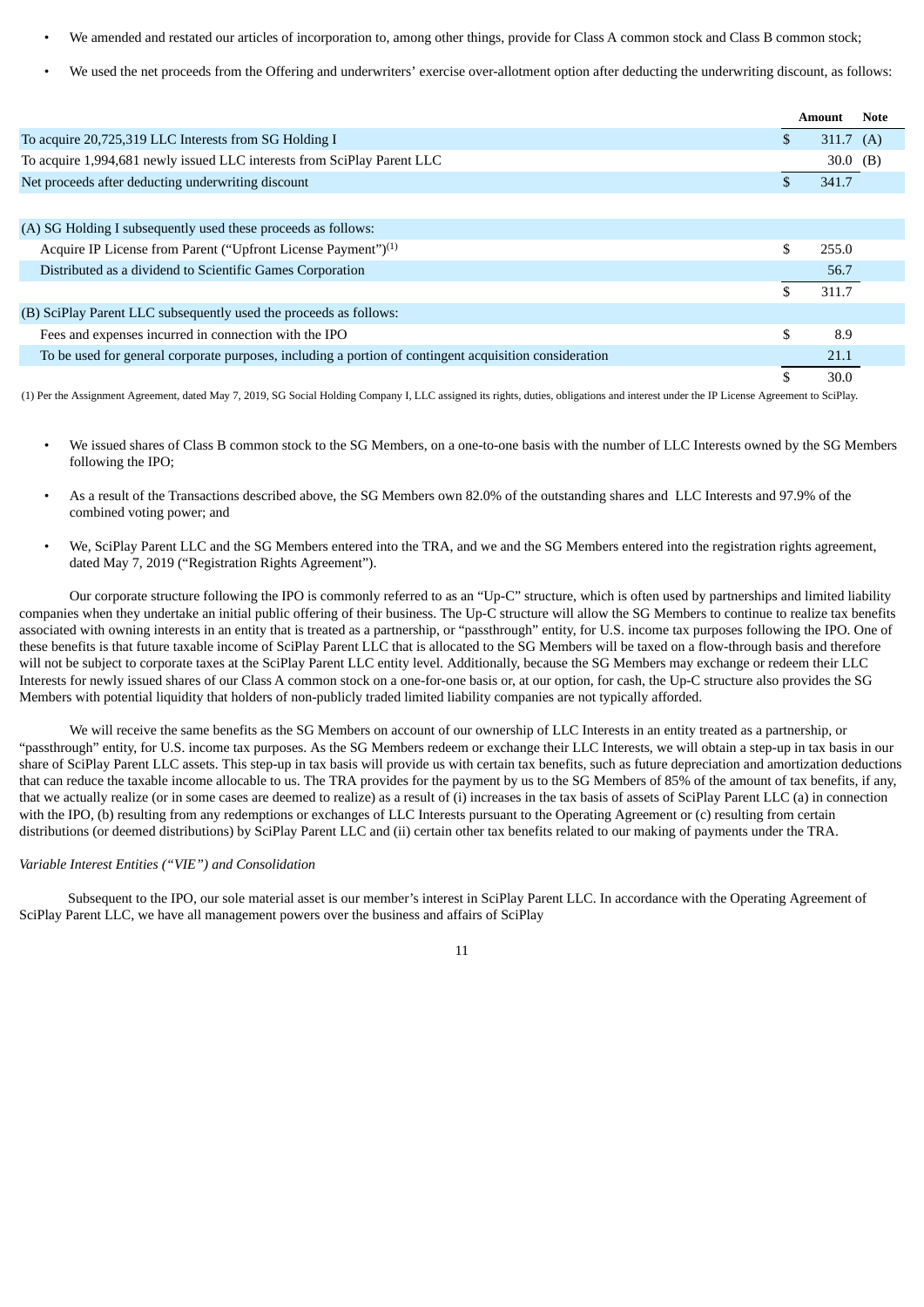Parent LLC and to conduct, direct and exercise full control over the activities of SciPlay Parent LLC. Class A common stock issued in the IPO do not hold majority voting rights but hold 100% of the economic interest in the Company, which results in SciPlay Parent LLC being considered a VIE. Due to our power to control the activities most directly affecting the results of SciPlay Parent LLC, we are considered the primary beneficiary of the VIE. Accordingly, beginning with the IPO, we consolidate the financial results of SciPlay Parent LLC and its subsidiaries.

#### *Basis of Presentation*

The accompanying financial statements are presented in conformity with accounting principles generally accepted in the United States of America ("GAAP") and pursuant to the rules and regulations of the Securities and Exchange Commission (the "SEC"). SG Social Holding Company II, LLC is SciPlay's predecessor for financial reporting purposes, and accordingly, for all periods presented prior to May 7, 2019, the financial statements represent the financial statements of the predecessor. All intercompany balances and transactions have been eliminated in consolidation.

In the opinion of management, we have made all adjustments necessary to present fairly our consolidated balance sheets, statements of income, statements of comprehensive income, statements of changes in stockholders' equity, and statements of cash flows for the periods presented. Such adjustments are of a normal, recurring nature. These unaudited financial statements should be read in conjunction with the financial statements and related notes of SciPlay Corporation and SG Social Holding Company II, LLC in our prospectus dated May 2, 2019, filed with the SEC on May 6, 2019 pursuant to Rule 424(b) of the Securities Act of 1933, as amended (referred to herein as the "Prospectus"). Interim results of operations are not necessarily indicative of results of operations to be expected for a full year.

#### *Use of Estimates*

The preparation of financial statements in conformity with GAAP requires management to make estimates and assumptions that affect the amounts reported in our financial statements and the accompanying notes. Actual results may differ materially from our estimates.

#### *Significant Accounting Policies*

There have been no changes to our significant accounting policies described within the SciPlay Corporation financial statement and SG Social Holding Company II, LLC consolidated financial statements and related notes in the Prospectus, other than the adoption of ASC 842 described in Note 3.

## *New Accounting Guidance‑ Adopted*

The FASB issued ASU No. 2016-02, Leases (Topic 842) in 2016. ASU 2016-02 combined with all subsequent amendments (collectively, "ASC 842") requires balance sheet recognition for all leases with a lease term greater than one year to be recorded as a lease liability (on a discounted basis) with a corresponding right-of-use asset. This guidance also expands the required quantitative and qualitative disclosures for lease arrangements and gives rise to other changes impacting certain aspects of lessee and lessor accounting. We adopted ASC 842 as of January 1, 2019 using the optional transition method provided by ASU 2018-11 and applied the lessee package of practical expedients. During the first quarter of 2019, the FASB issued ASU 2019-01, Leases (Topic 842) to amend ASU 2016-02. This amendment exempts both lessees and lessors from having to provide certain prior year interim disclosure information in the fiscal year in which a company adopts the new leases standard. We have provided the related transition disclosures as of the beginning of 2019 in accordance with ASU 2019-1. See Note 3 for our lease accounting policy and the impact of our adoption of ASC 842.

The FASB issued ASU No. 2018-02, Reclassification of Certain Tax Effects from Accumulated Other Comprehensive Income ("AOCI") in 2018. The standard allows companies to make an election to reclassify from AOCI to retained earnings the stranded tax effects resulting from the Tax Cuts and Jobs Act of 2017. Our adoption of this guidance did not have an effect on our consolidated financial statements.

#### *New Accounting Guidance‑ Not yet adopted*

The FASB issued ASU No. 2016-13, Financial Instruments - Credit Losses (Topic 326) in 2016. The new guidance replaces the incurred loss impairment methodology in current U.S. GAAP with a methodology that reflects expected credit losses and requires consideration of a broader range of reasonable and supportable information to inform credit loss estimates. For trade and other receivables, loans and other financial instruments, we will be required to use a forward-looking expected loss model rather than the incurred loss model for recognizing credit losses which reflects losses that are probable.

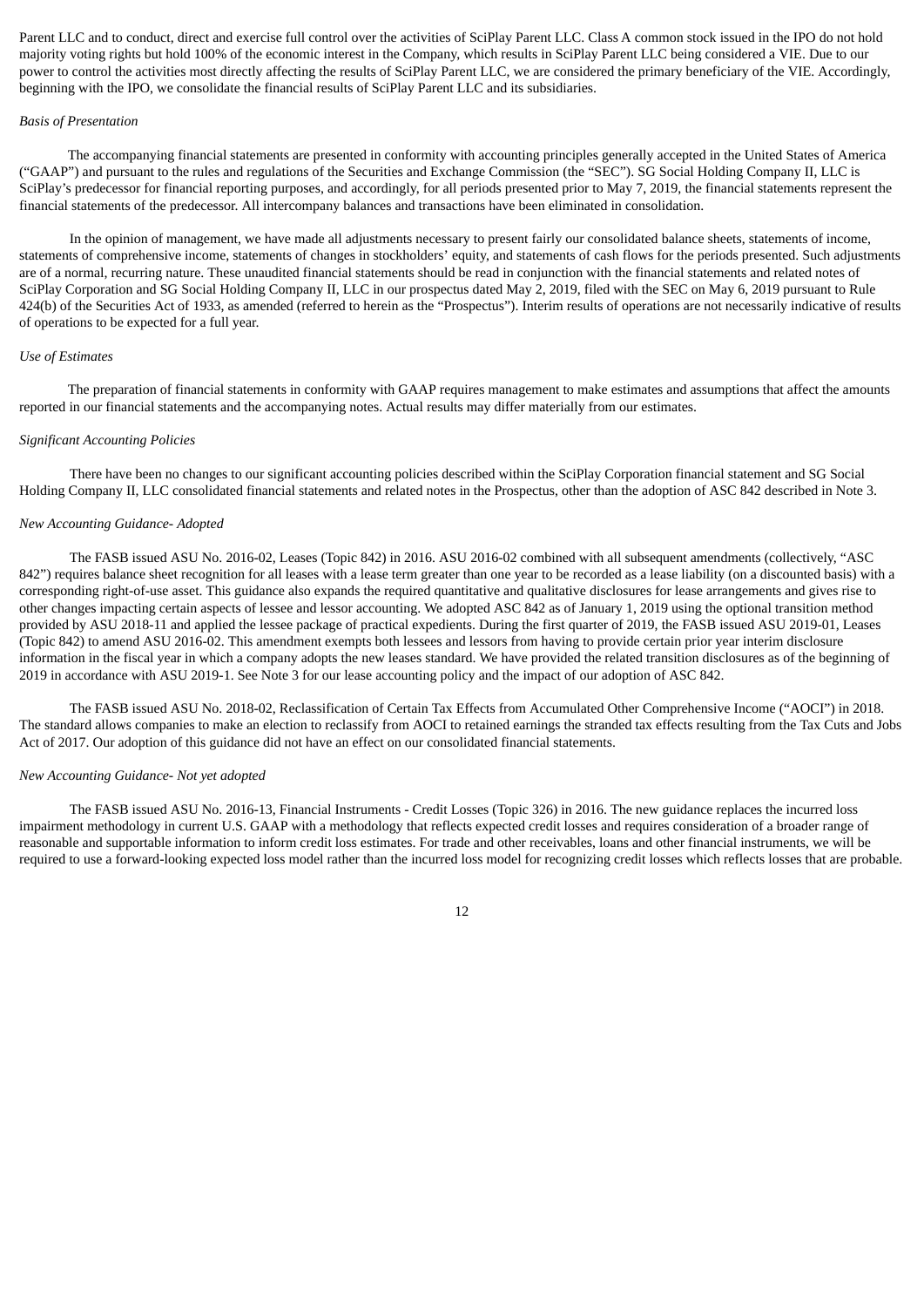The new guidance will be effective for us beginning January 1, 2020. Application of the amendments is through a cumulative-effect adjustment to retained earnings as of the effective date. We are currently evaluating the impact of adopting this guidance.

In August 2018, the FASB issued ASU No. 2018-13, Fair Value Measurement (Topic 820): Disclosure Framework-Changes to the Disclosure Requirements for Fair Value Measurement. The new guidance amends the disclosure requirements for recurring and nonrecurring fair value measurements by removing, modifying, and adding certain disclosures on fair value measurements in ASC 820. The amendments on changes in unrealized gains and losses, the range and weighted average of significant unobservable inputs used to develop Level 3 fair value measurements, and the narrative description of measurement uncertainty should be applied prospectively for only the most recent interim or annual period presented in the initial fiscal year of adoption. All other amendments should be applied retrospectively to all periods presented upon their effective date. The new guidance will be effective for us beginning January 1, 2020. We are currently evaluating the impact of adopting this guidance.

We do not expect that any other recently issued accounting guidance will have a significant effect on our consolidated financial statements.

#### *Revenue Recognition*

We generate revenue from the sale of virtual coins, chips and bingo cards (collectively referred to as "virtual currency"), which players can use to play casino‑style slot games, table games and bingo games (i.e., spin in the case of slot games, bet in the case of table games and use of bingo cards in the case of bingo games). We distribute our games through various global social web and mobile platforms such as Facebook, Apple, Google, Amazon, and other web and mobile platforms. The games are primarily *WMS*, *Bally*, *Barcrest*™, and *SHFL* ® branded games. In addition, we also offer third‑party branded games and original content.

#### Disaggregation of Revenue

We believe disaggregation of our revenue on the basis of platform and geographical locations of our players is appropriate because the nature and the number of players generating revenue could vary on such basis, which represents different economic risk profiles.

The following table presents our revenue disaggregated by type of platform:

|               | <b>Three Months Ended</b> |                 |      | <b>Six Months Ended</b><br><b>June 30,</b> |       |      |       |  |
|---------------|---------------------------|-----------------|------|--------------------------------------------|-------|------|-------|--|
|               |                           | <b>June 30,</b> |      |                                            |       |      |       |  |
|               | 2019                      |                 | 2018 |                                            | 2019  |      | 2018  |  |
| Mobile        | 98.2                      | \$              | 76.6 | \$                                         | 195.1 | - \$ | 149.3 |  |
| Web           | 19.9                      |                 | 23.1 |                                            | 41.4  |      | 47.8  |  |
| Other         |                           |                 |      |                                            |       |      | 0.1   |  |
| Total revenue | 118.1                     | S               | 99.7 | \$                                         | 236.5 | S,   | 197.2 |  |

The following table presents our revenue disaggregated based on the geographical location of our players:

|               |   | <b>Three Months Ended</b> |  |      |   | <b>Six Months Ended</b> |    |       |  |  |  |
|---------------|---|---------------------------|--|------|---|-------------------------|----|-------|--|--|--|
|               |   | <b>June 30,</b>           |  |      |   | <b>June 30,</b>         |    |       |  |  |  |
|               |   | 2019                      |  | 2018 |   | 2019                    |    | 2018  |  |  |  |
| U.S.          | æ | 111.1                     |  | 90.7 |   | 219.5                   |    | 179.4 |  |  |  |
| International |   | 7.0                       |  | 9.0  |   | 17.0                    |    | 17.8  |  |  |  |
| Total revenue | w | 118.1                     |  | 99.7 | J | 236.5                   | \$ | 197.2 |  |  |  |

# Contract Assets, Contract Liabilities and Other Disclosures

We receive customer payments based on the payment terms established in our contracts. Payment for the purchase of virtual currency is made at purchase, and such payments are non‑refundable in accordance with our standard terms of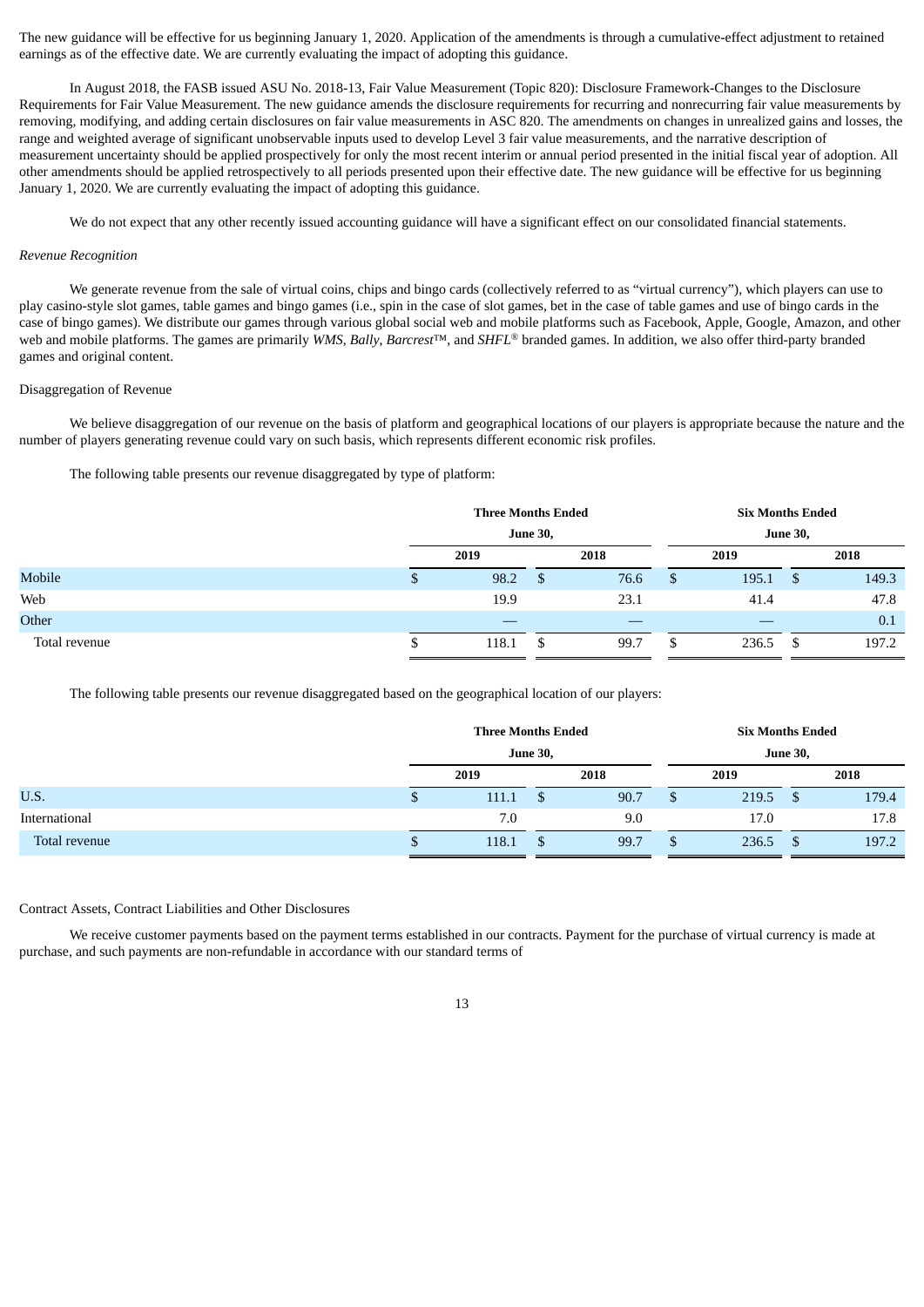service. Such payments are initially recorded as a contract liability, and revenue is subsequently recognized as we satisfy our performance obligations.

The following table summarizes our opening and closing balances in contract assets, contract liabilities and accounts receivable:

|                             | <b>Accounts Receivable</b> | Contract Assets <sup>(1)</sup> | Contract<br>Liabilities $(2)$ |
|-----------------------------|----------------------------|--------------------------------|-------------------------------|
| Beginning of period balance | 31.5                       | 0.2                            | 0.7                           |
| Balance as of June 30, 2019 | 43.                        | 0.2                            |                               |
|                             |                            |                                |                               |

(1) Contract assets are included within Prepaid expenses and other current assets in our consolidated balance sheets. (2) Contract liabilities are included within Accrued liabilities in our consolidated balance sheets.

During the six months ended June 30, 2019 and 2018, we recognized \$0.6 million and \$1.3 million, respectively, of revenue that was included in the opening contract liability balance. Substantially all of our unsatisfied performance obligations relate to contracts with an original expected length of one year or less.

#### *Concentration of Credit Risk*

Our revenue and accounts receivable are generated via certain platform providers, which subject us to a concentration of credit risk. The following tables summarize the percentage of revenues and accounts receivable generated via our platform providers in excess of 10% of our total revenues and total accounts receivable:

|          |                           | <b>Revenue</b><br>Concentration |                                                |               |  |  |  |  |  |  |  |  |
|----------|---------------------------|---------------------------------|------------------------------------------------|---------------|--|--|--|--|--|--|--|--|
|          | <b>Three Months Ended</b> |                                 | <b>Six Months Ended</b>                        |               |  |  |  |  |  |  |  |  |
|          | June 30, 2019             | June 30, 2018                   | June 30, 2019                                  | June 30, 2018 |  |  |  |  |  |  |  |  |
| Apple    | 44.0%                     | 42.1%                           | 43.4%                                          | 41.6%         |  |  |  |  |  |  |  |  |
| Google   | 35.4%                     | 30.9%                           | 35.6%                                          | 30.5%         |  |  |  |  |  |  |  |  |
| Facebook | 16.9%                     | 23.1%                           | 17.5%                                          | 24.0%         |  |  |  |  |  |  |  |  |
|          |                           |                                 | <b>Accounts</b><br>Receivable<br>Concentration |               |  |  |  |  |  |  |  |  |
|          |                           |                                 | <b>June 30,</b>                                | December 31,  |  |  |  |  |  |  |  |  |
|          |                           |                                 | 2019                                           | 2018          |  |  |  |  |  |  |  |  |
| Apple    |                           |                                 | 55.3%                                          | 38.6%         |  |  |  |  |  |  |  |  |
| Google   |                           |                                 | 22.4%                                          | 31.3%         |  |  |  |  |  |  |  |  |
| Facebook |                           |                                 | 16.0%                                          | 23.7%         |  |  |  |  |  |  |  |  |

#### *Contingent Acquisition Consideration*

The contingent consideration liability is recorded at fair value on the acquisition date as part of the consideration transferred and is remeasured each reporting period. The changes in fair value of contingent acquisition consideration as a result of remeasurement are included in contingent acquisition consideration expenses. The inputs used to measure the fair value of contingent consideration liability primarily consist of projected earnings-based measures and probability of achievement (categorized as Level 3 in the fair value hierarchy as established by ASC 820). During the second quarter of 2019, we agreed with the Spicerack selling shareholders to pay them \$31.0 million in total contingent acquisition consideration of which \$21.0 million was paid in the second quarter of 2019 with the remaining balance being fully paid by February 2020. The following table summarizes our contingent acquisition consideration liabilities: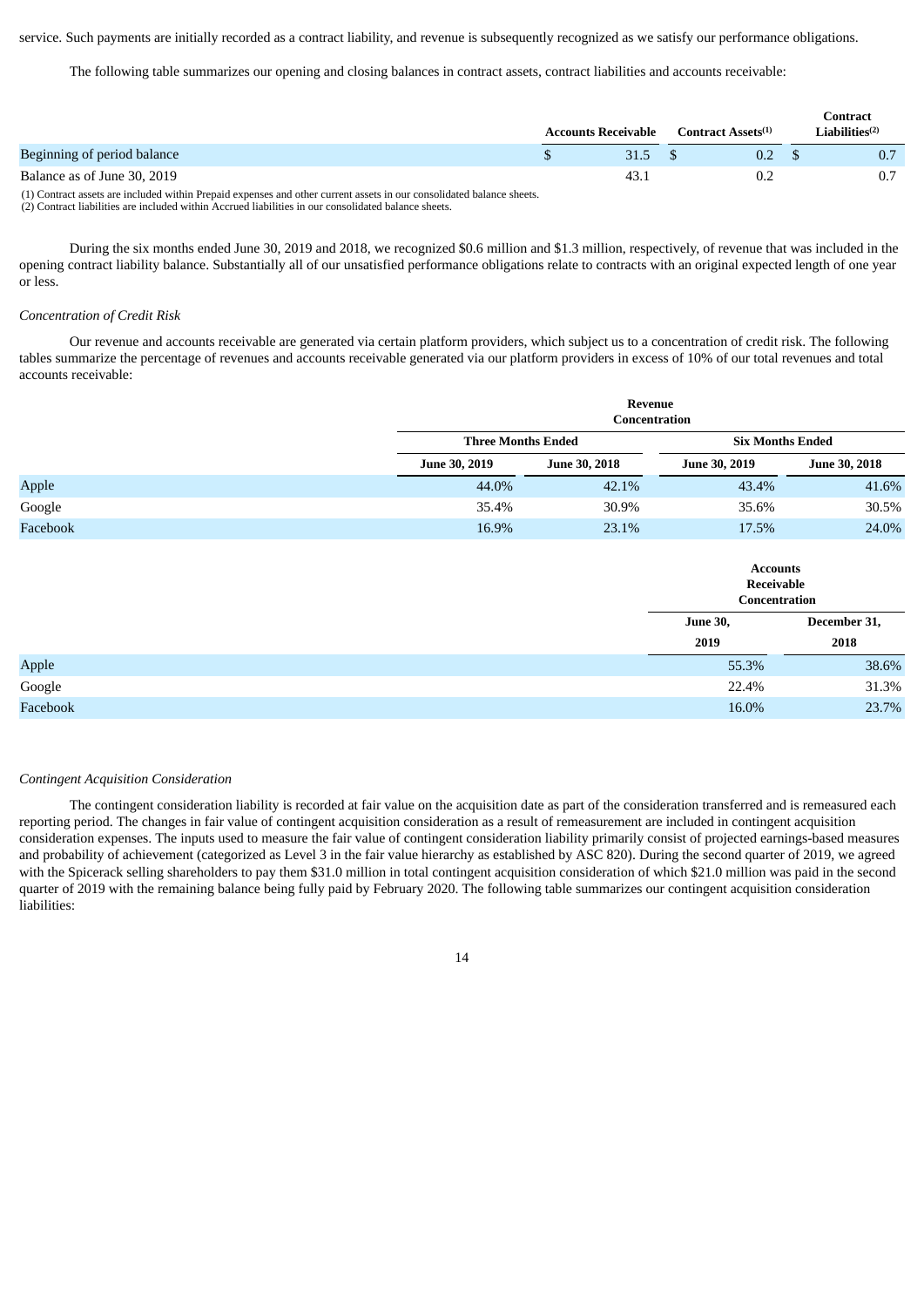|                                                                              | <b>June 30.</b> | December 31, |
|------------------------------------------------------------------------------|-----------------|--------------|
|                                                                              | 2019            | 2018         |
| Contingent acquisition consideration included in accrued liabilities         | 10.0            | 18.8         |
| Contingent acquisition consideration included in other long-term liabilities |                 | 10.5         |

# *Deferred Offering costs*

Through June 30, 2019, we had incurred \$8.9 million in costs directly related to pursuing the Offering. These costs were charged against the gross offering proceeds during the second quarter of 2019.

# *Revolving Credit Facility*

In connection with the IPO, SciPlay Holding, a wholly owned subsidiary of SciPlay Parent LLC, as the borrower, SciPlay Parent LLC, as a guarantor, the subsidiary guarantors party thereto, the lenders party thereto and Bank of America, N.A., as administrative agent and collateral agent, entered into a \$150.0 million revolving credit agreement (the "Revolver") that matures in May 2024. The interest rate is either Adjusted LIBOR (as defined in the Revolver) plus 2.250% (with one 0.250% leverage-based step-down to the margin and one 0.250% leverage-based step-up to the margin) or ABR (as defined in the Revolver) plus 1.250% (with one 0.250% leverage-based step-down to the margin and one 0.250% leverage-based step-up to the margin) at our option. We are required to pay to the lenders a commitment fee of 0.500% per annum on the average daily unused portion of the revolving commitments through maturity, which will be the five-year anniversary of the closing date of the Revolver, which fee varies based on the total net leverage ratio and is subject to a floor of 0.375%. The Revolver provides for up to \$15.0 million in letter of credit issuances, which requires customary issuance and administration fees, and a fronting fee of 0.125%.

The Revolver contains covenants that, among other things, restrict our ability to incur additional indebtedness; incur liens; sell, transfer or dispose of property and assets; invest; make dividends or distributions or other restricted payments; and engage in affiliate transactions, with the exception of certain payments under the TRA and payments in respect of certain tax distributions under the Operating Agreement. In addition, the Revolver requires us to maintain a maximum total net leverage ratio not to exceed 2.50:1.00 and to maintain a minimum fixed charge coverage ratio of no less than 4.00:1.00. Such covenants will be tested quarterly at the end of each fiscal quarter beginning with the third quarter of 2019. The Revolver is secured by a (i) first priority pledge of the equity securities of SciPlay Holding, SciPlay Parent LLC's restricted subsidiaries and each subsidiary guarantor party thereto and (ii) first priority security interests in, and mortgages on, substantially all tangible and intangible personal property and material fee-owned real property of SciPlay Parent LLC, SciPlay Holding and each subsidiary guarantor party thereto, in each case, subject to customary exceptions.

We have presented \$1.1 million in debt issuance costs associated with the Revolver in Other assets and are amortizing over the term of the arrangement as interest expense presented in Other expense, net.

## **(2) Goodwill and Intangible Assets, net**

# *Goodwill*

\$107.9 million of goodwill reflected in these financial statements was allocated based on an estimate of the relative fair value that existed at the time of origination of goodwill in connection with the Parent's acquisitions of WMS Industries, Inc. ("WMS") and Bally Technologies, Inc. ("Bally"). The carrying value of goodwill increased by \$12.8 million, as a result of the April 7, 2017 Spicerack acquisition.

### *Intangible Assets, net*

Intangible assets reflected in these financial statements were allocated based on an estimate of the relative fair value that existed at the time of origination of intangible assets in connection with Parent's acquisitions of *WMS* and *Bally*.

The following table presents certain information regarding our intangible assets: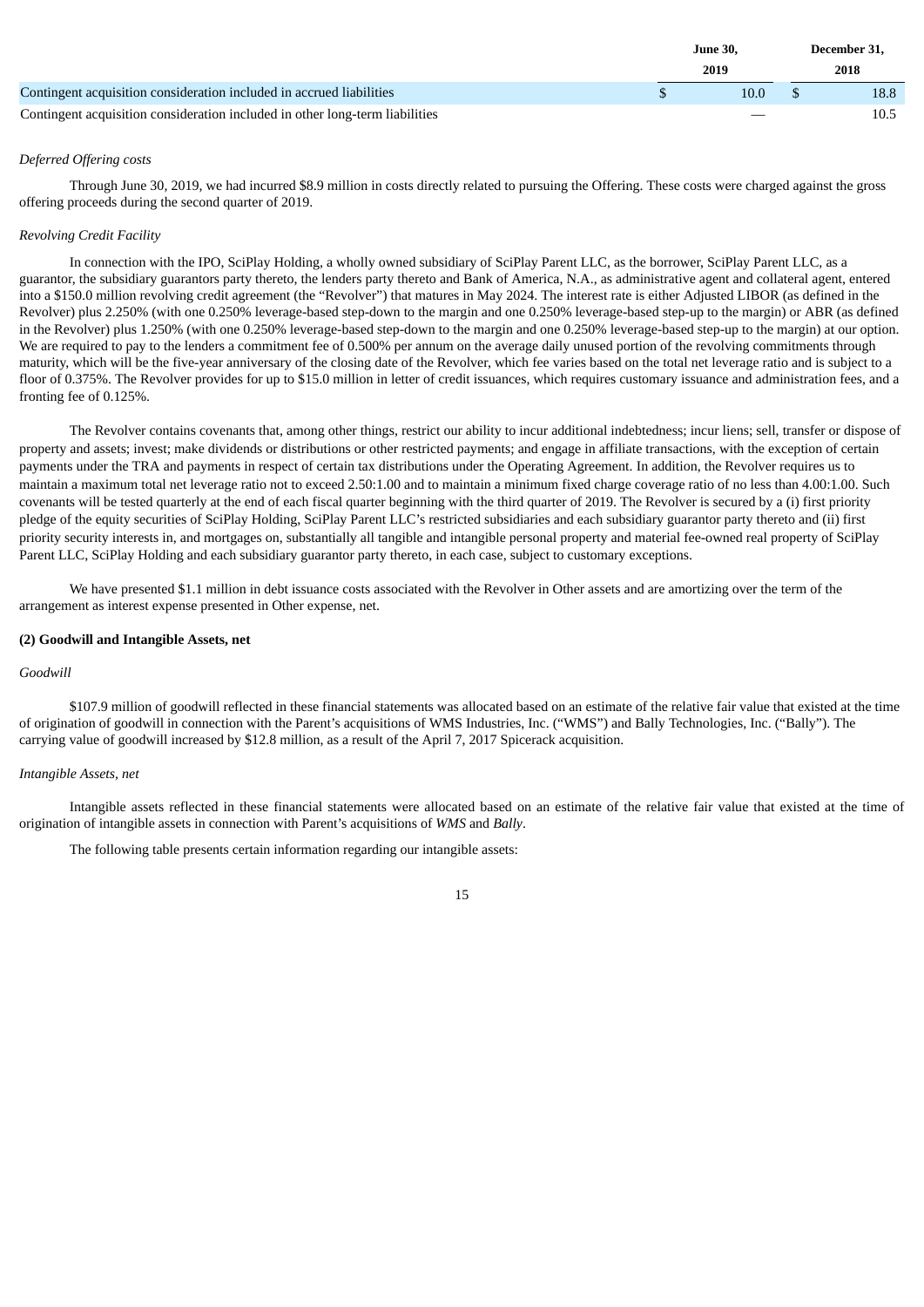|                                        | <b>Gross</b><br><b>Carrying</b> |               |    | <b>Accumulated</b>  |      | <b>Net</b>     |
|----------------------------------------|---------------------------------|---------------|----|---------------------|------|----------------|
|                                        |                                 | <b>Amount</b> |    | <b>Amortization</b> |      | <b>Balance</b> |
| Balance as of June 30, 2019            |                                 |               |    |                     |      |                |
| Amortizable intangible assets:         |                                 |               |    |                     |      |                |
| Intellectual property                  | \$                              | 34.4          | \$ | $(31.9)$ \$         |      | 2.5            |
| Customer relationships                 |                                 | 23.2          |    | (17.3)              |      | 5.9            |
| Licenses                               |                                 | 5.1           |    | (2.0)               |      | 3.1            |
| <b>Brand names</b>                     |                                 | 3.8           |    | (3.2)               |      | 0.6            |
|                                        | \$                              | 66.5          | \$ | $(54.4)$ \$         |      | 12.1           |
|                                        |                                 |               |    |                     |      |                |
| <b>Balance as of December 31, 2018</b> |                                 |               |    |                     |      |                |
| Amortizable intangible assets:         |                                 |               |    |                     |      |                |
| Intellectual property                  | \$                              | 33.0          | \$ | $(30.1)$ \$         |      | 2.9            |
| Customer relationships                 |                                 | 23.2          |    | (16.8)              |      | 6.4            |
| Licenses                               |                                 | 5.1           |    | (1.5)               |      | 3.6            |
| <b>Brand names</b>                     |                                 | 3.7           |    | (3.0)               |      | 0.7            |
|                                        | \$                              | 65.0          | \$ | (51.4)              | - \$ | 13.6           |

The following reflects amortization expense related to intangible assets included within depreciation and amortization:

|                                                                                                                                                                                                             |                 | <b>Three Months Ended</b> |  |      | <b>Six Months Ended</b> |                 |     |  |      |     |
|-------------------------------------------------------------------------------------------------------------------------------------------------------------------------------------------------------------|-----------------|---------------------------|--|------|-------------------------|-----------------|-----|--|------|-----|
|                                                                                                                                                                                                             | <b>June 30.</b> |                           |  |      |                         | <b>June 30,</b> |     |  |      |     |
|                                                                                                                                                                                                             | 2019            |                           |  | 2018 |                         | 2019            |     |  | 2018 |     |
| Amortization expense $(1)$                                                                                                                                                                                  |                 | 0.8                       |  | 4.8  |                         |                 | 1.5 |  |      | 9.6 |
| 71) The case of the color and the DA 1010 include \$4.0 at 11: a seal \$0.1 at 11: a consequence of control of control Darrente Darrented and the House of constant included and consequently increased and |                 |                           |  |      |                         |                 |     |  |      |     |

(1) Three months and six months ended June 30, 2018 includes \$4.0 million and \$8.1 million, respectively, in accelerated amortization expenses of certain Dragonplay intellectual property recorded<br>as a result of a change in

# **(3) Leases**

On January 1, 2019, we adopted ASC 842 using the optional transition method provided by ASU 2018-11. Our operating leases primarily consist of real estate leases such as offices. Our leases have remaining terms of 1 year to 5 years. We do not have any finance leases. Our total variable and short term lease payments and operating lease expenses were immaterial for all periods presented.

Supplemental balance sheet and cash flow information related to operating leases is as follows:

|                                                                                                                            |     | June 30, 2019 |
|----------------------------------------------------------------------------------------------------------------------------|-----|---------------|
| Operating lease right-of-use assets <sup>(1)</sup>                                                                         |     | 6.7           |
| <b>Accrued liabilities</b>                                                                                                 |     | 1.9           |
| <b>Operating lease liabilities</b>                                                                                         |     | 6.0           |
| Total operating lease liabilities                                                                                          |     | 7.9           |
|                                                                                                                            |     |               |
| Cash paid for amounts included in the measurement of lease liabilities:                                                    |     |               |
| Operating cash flows from operating leases for the six months period ended June 30, 2019                                   | \$. | 1.0           |
| Weighted average remaining lease term, years                                                                               |     | 4.5           |
| Weighted average discount rate                                                                                             |     | $5.0\%$       |
| (1) Right-of-use assets obtained in exchange for lease obligations for the six months ended June 30, 2019 were immaterial. |     |               |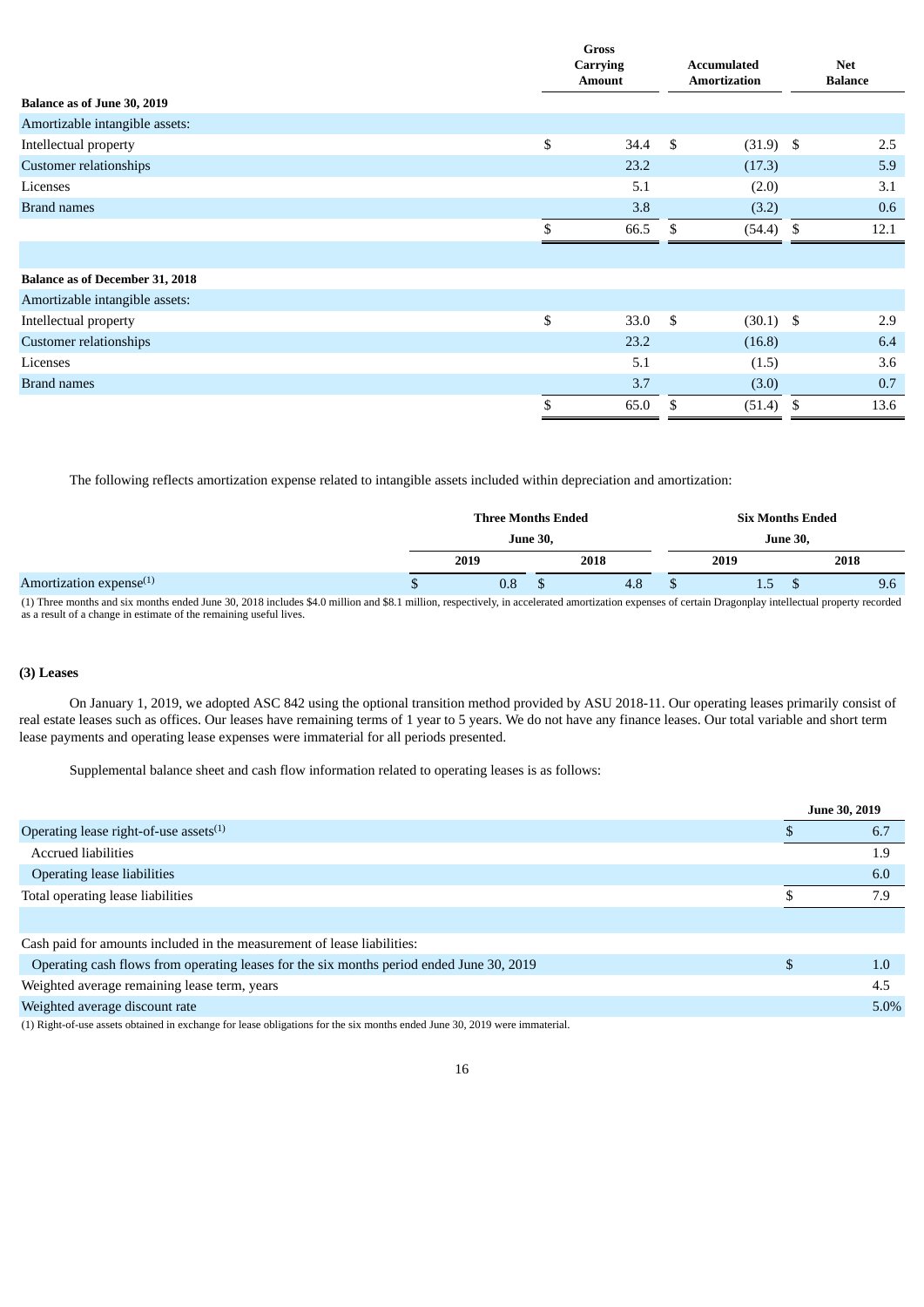Lease liability maturities:

|                       | <b>Operating Leases</b> |
|-----------------------|-------------------------|
| Remainder of 2019     | 1.1                     |
| 2020                  | 2.1                     |
| 2021                  | 1.7                     |
| 2022                  | 1.7                     |
| 2023                  | 1.3                     |
| Thereafter            | 0.9                     |
| Less Imputed Interest | (0.9)                   |
| Total                 | 7.9                     |
|                       |                         |

As of June 30, 2019, we did not have material additional operating leases that have not yet commenced.

# **(4) Income Taxes**

We hold an economic interest of 18% in SciPlay Parent LLC subsequent to the IPO. The 82% economic interest that we do not own represents a noncontrolling interest for financial reporting purposes. SciPlay Parent LLC is treated as a partnership for U.S. federal and most applicable state and local income tax purposes. As such, SciPlay Parent LLC is not subject to income tax in most jurisdictions, and SciPlay Parent LLC's members, of which we are one, are liable for income taxes based on their allocable share of SciPlay Parent LLC's taxable income. The effective income tax rates for the three and six months ended June 30, 2019 were (2.7)% and 9.1%, respectively, and 23.3% and 21.8% for the three and six months ended June 30, 2018, respectively. The effective income tax rates were determined using an estimated annual effective tax rate after considering any discrete items for such periods.

Our effective tax rate differs from the statutory rate of 21% primarily because we do not record income taxes for the noncontrolling interest portion of pre-tax income. Additionally, the periods prior to the IPO are presented using historical results of operations and cost basis of the assets and liabilities as if we operated on a standalone basis during those periods, and the tax provision is calculated as if we completed separate tax returns apart from our Parent ("Separate-return Method''). Certain legal entities that are included in these financial statements under the Separate-return Method were included in tax filings of affiliated entities that are not part of these financial statements. U.S. federal, state and local income tax provision of \$6.5 million is included in the income tax expense under the Separate-return Method for the 2019 periods prior to the IPO.

As a result of the IPO, we recorded a deferred tax asset for the difference between the book basis and the tax basis of our investment in SciPlay Parent LLC. We also recorded a deferred tax asset for the tax basis increases generated from future payments under the TRA.

#### **(5) Related Party Transactions**

The following is the summary of expenses paid to Scientific Games and settled in cash:

|                                                                 | <b>Three Months Ended</b> | <b>June 30,</b> |      |               | <b>Six Months Ended</b> | <b>June 30,</b> |      |                               |
|-----------------------------------------------------------------|---------------------------|-----------------|------|---------------|-------------------------|-----------------|------|-------------------------------|
|                                                                 | 2019                      |                 | 2018 |               | 2019                    |                 | 2018 | Financial Statement Line Item |
| Royalties for Scientific Games Corporation IP \$                | 2.9                       | <sup>\$</sup>   | 6.3  | <sup>\$</sup> | 10.2                    | -S              | 12.6 | Cost of revenue               |
| Royalties to Scientific Games Corporation for<br>third-party IP | 1.8                       |                 | 1.6  |               | 4.4                     |                 | 3.3  | Cost of revenue               |
| Parent services                                                 | 1.2                       |                 | 1.4  |               | 2.6                     |                 | 2.8  | General and administrative    |

The following is the summary of balances due to affiliates: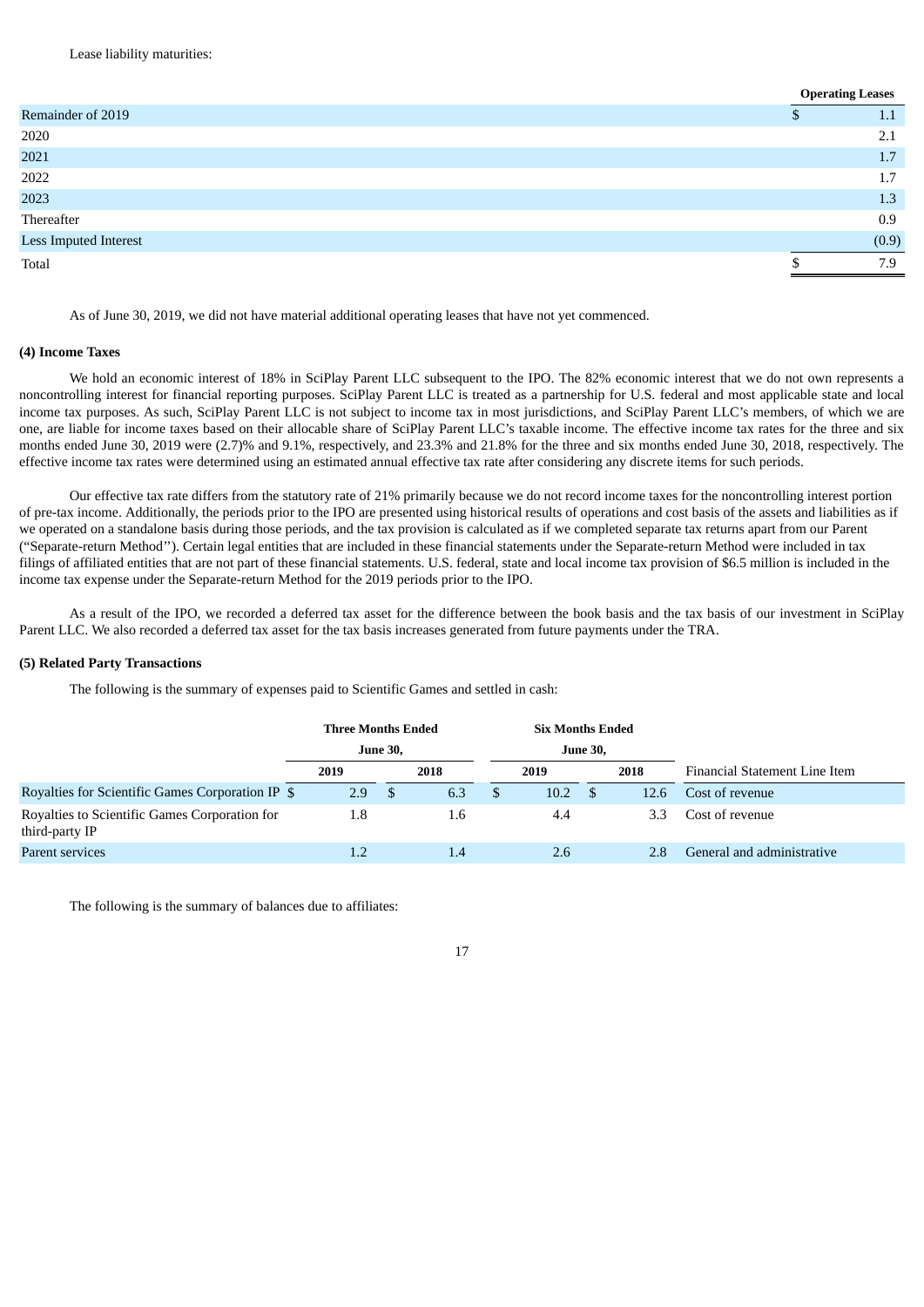|                                                                       | <b>June 30, 2019</b> | <b>December 31, 2018</b> |
|-----------------------------------------------------------------------|----------------------|--------------------------|
| Royalties under intercompany IP License Agreement                     | 0.4                  |                          |
| Parent services                                                       | 0.4                  |                          |
| Reimbursable expenses to (from) Scientific Games and its subsidiaries | $1.1\,$              | (1.3)                    |
|                                                                       | 1.9                  |                          |

# *IP Royalties*

On September 5, 2016, we entered into a license agreement with the Parent pursuant to which we obtained a non-transferable and non-exclusive license to use certain intellectual property ("IP").

The Parent frequently licenses IP from third parties, which we use in developing our games pursuant to the IP License Agreement. Royalties allocated for use of third‑party IP are charged to us and are typically based upon net social gaming revenues and the royalty rates defined and stipulated in the third‑party agreements, based on the appropriate valuation methodology performed by a third-party valuation specialist.

Royalties under the IP License Agreement represent a charge for the use of the Parent IP related to certain internally developed social games such as *Jackpot Party Casino*, *Gold Fish Casino* and *Quick Hit Slots*. Royalties charged to us are based upon net social gaming revenues with the royalty rate established based on the appropriate valuation methodology performed by a third-party valuation specialist.

In connection with the IPO described above, we obtained an exclusive (subject to certain limited exceptions), perpetual, non-royalty-bearing license from Bally Gaming for intellectual property created or acquired by Bally Gaming or its affiliates on or before the third anniversary of the date of the IP License Agreement in any of our currently available or future social games that are developed for mobile platforms, social media platforms, internet platforms or other interactive platforms and distributed solely via digital delivery, and a non-exclusive, perpetual, non-royalty-bearing license for intellectual property created or acquired by Bally Gaming or its affiliates after such third anniversary, for use in our currently available games. So long as the IP License Agreement remains in effect, we do not expect to pay any future royalties or fees for our use of intellectual property owned by Bally Gaming or its affiliates in our currently available games. The purchase price of the license was \$255.0 million, which was determined based on the appropriate valuation methodology performed by a third-party valuation specialist. This transaction was treated as a deemed distribution to the Parent as it constitutes a transaction between entities under common control.

#### *Parent Services*

On September 5, 2016, we entered into a Services Agreement with the Parent pursuant to which the Parent and its subsidiaries provide us various corporate services. In connection with the IPO described above, we entered into a new Services Agreement under which the Parent and its subsidiaries will continue to provide us the below services on substantially the same terms.

Parent services represent charges of corporate level general and administrative expenses that pay for services related to, but not limited to, finance, corporate development, human resources, legal, information technology, and rental fees for shared assets. These expenses have been charged to us on the basis of direct usage and costs when identifiable, with the remainder charged on the basis of revenues, operating expenses, headcount or other relevant measures, which we believe to be the most meaningful methodologies.

# *TRA*

As described in Note 1 and in connection with the IPO, we entered into the TRA with SG Members. The annual tax benefits are computed by comparing the income taxes due including such tax benefits and the income taxes due without such benefits. Our estimated liability under the TRA as of June 30, 2019 was \$76.3 million, of which \$2.6 million was included in Accrued liabilities.

The amount of aggregate payments due under the TRA may vary based on a number of factors, including the amount and timing of the taxable income SciPlay Parent LLC generates each year and applicable tax rates, with payments generally due within a specified period of time following the filing of our tax return for the taxable year with respect to which the payment obligation arises. The TRA will remain in effect until all such tax benefits have been utilized or expired unless we exercise our right to terminate the TRA. The TRA will also terminate if we breach our obligations under the TRA or upon certain change of control events specified in the agreement. If the TRA is terminated in accordance with its terms, our payment obligations would

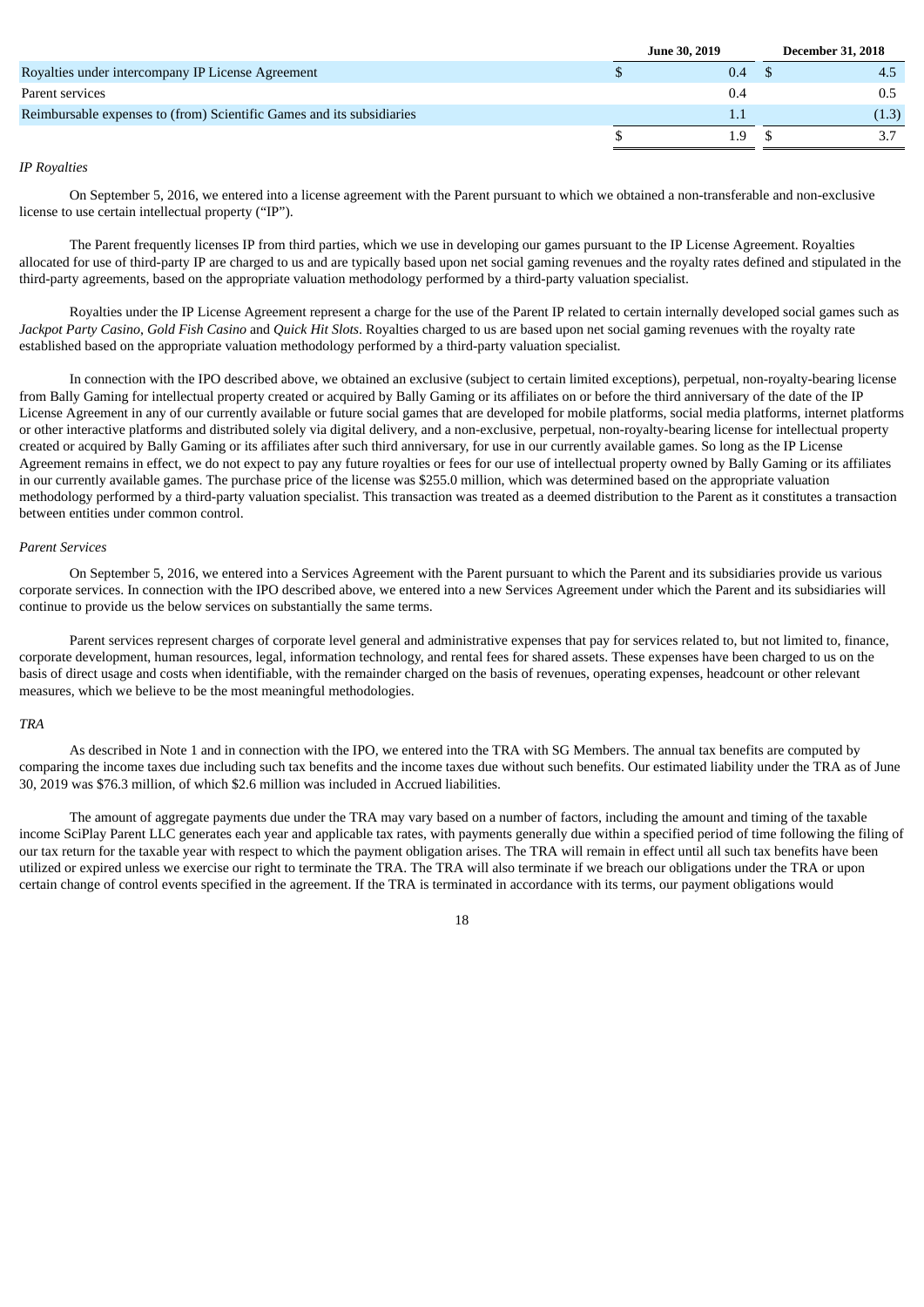be accelerated based upon certain assumptions, including the assumption that we would have sufficient future taxable income to utilize such tax benefits.

#### **(6) Stockholders' Equity and Noncontrolling Interest**

#### *Stockholders' Equity*

Following the closing of the IPO and the partial exercise of the over-allotment option by the underwriters on June 4, 2019, there were 22,720,000 shares of our Class A common stock issued and outstanding and 103,547,021 shares of our Class B common stock issued and outstanding. Holders of our Class A common stock and Class B common stock vote together as a single class on all matters presented to stockholders for their vote or approval, except where separate class voting is required by Nevada law. Each share of Class A common stock entitles its holder to one vote on all matters presented to our stockholders generally. Each share of Class B common stock entitles its holder to ten votes on all matters presented to our stockholders generally, for so long as the number of shares of our common stock beneficially owned by the SG Members and their affiliates represents at least 10% of our outstanding shares of common stock and, thereafter, one vote per share. Immediately following the IPO, all of our outstanding shares of Class B common stock were held by the SG Members on a one-to-one basis with the LLC Interests each SG Member then owned. Following the IPO and the partial exercise of over-allotment option by the underwriters on June 4, 2019, the holders of our issued Class A common stock collectively held 100% of the economic interests in us and 2.1% of the voting power in us, and Scientific Games, through its indirect ownership of all of the outstanding Class B common stock, held the remaining 97.9% of the voting power in us.

#### *Noncontrolling Interest*

We are a holding company, and our sole material assets are LLC Interests that we purchased from SciPlay Parent LLC and SG Holding I, representing an aggregate 18.0% economic interest in SciPlay Parent LLC. The remaining 82.0% economic interest in SciPlay Parent LLC is owned indirectly by SGC, through the ownership of LLC Interests by the SG Members.

#### *Stock-Based Compensation*

During the second quarter of 2019, we adopted a Long-Term Incentive Plan ("LTIP"). The LTIP authorizes the issuance of up to 6.5 million shares of Class A common stock to be granted in connection with awards of incentive and nonqualified stock options, restricted stock and stock units, stock appreciation rights and performance-based awards.

The Parent maintains an equity incentive awards plan under which the Parent may issue, among other awards, time-based and performance-based stock options and restricted stock units to our employees. Although awards under such plan result in the issuance of shares of the Parent, the amounts are a component of the total compensation for our employees and are included in our stock‑based compensation expense, which is accounted for as a component of Stockholders' equity.

# Performance-Based Restricted Stock Units (PRSUs)

During the second quarter of 2019, SciPlay employees including our senior executives and a non-employee director were granted PRSUs with respect to our Class A common stock. The performance criteria for vesting of such PRSUs granted is based on revenue and Adjusted EBITDA metrics set through the end of fiscal year 2022. Recipients of these awards generally must be actively employed by and providing services to the Company on the last day of the performance period in order to receive an award payout. In certain cases, upon death, disability or a qualifying termination, all or a pro-rata portion of the PRSUs will remain eligible to vest at the end of the performance period.

The fair value of the PRSUs granted was based on the initial offering price of the Company's Class A common stock of \$16.00 per share. Stockbased compensation expense associated with these awards is recognized over the service period based on our projection as to the probable outcome of the above specified performance conditions. We reassess the probability of meeting the above specified performance conditions at each reporting period and adjust stock-based compensation expense to reflect current expected results, as necessary.

The following table summarizes stock-based compensation expense that is included in general and administrative expenses: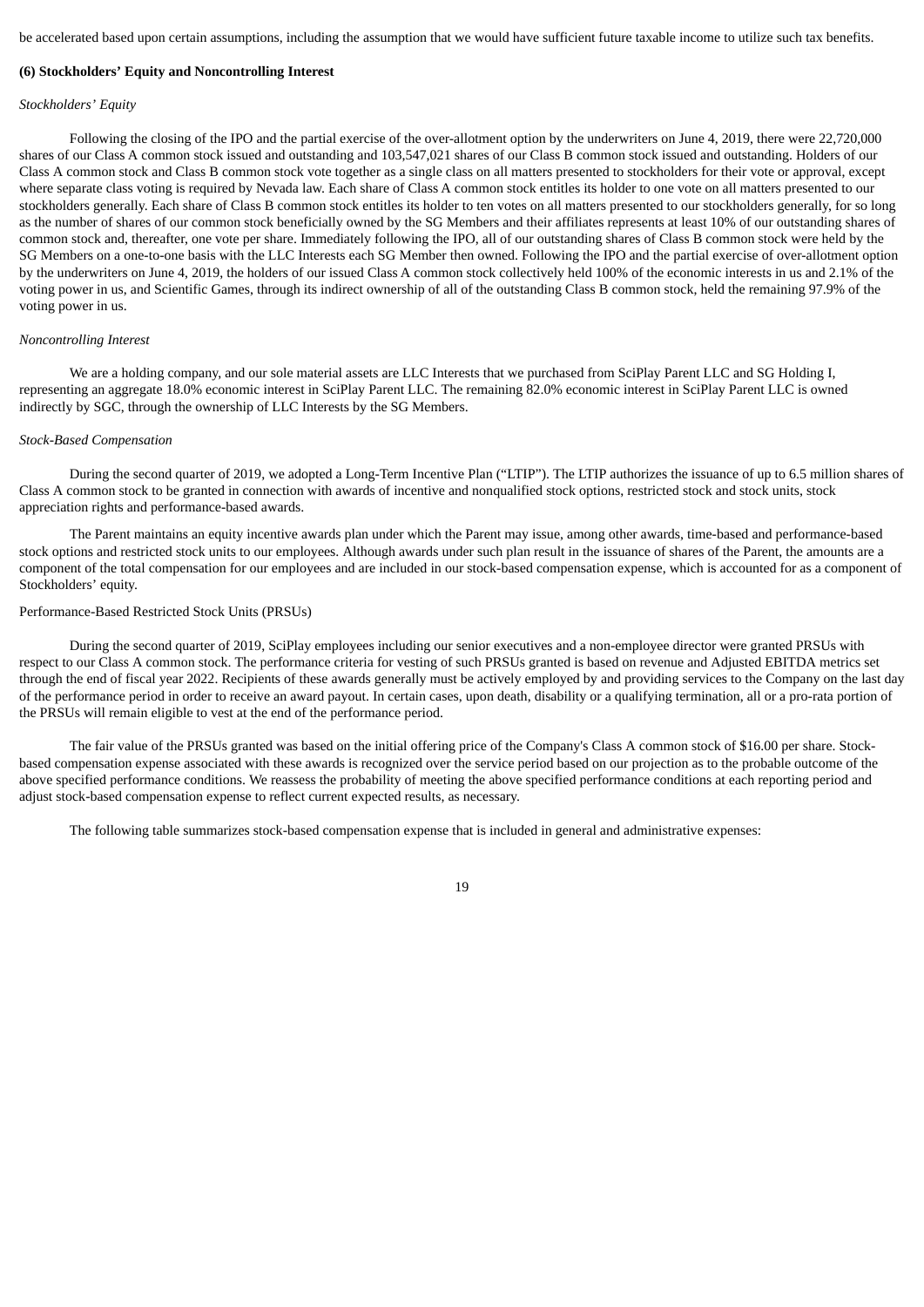|                                       |                 | <b>Three Months Ended</b> |  |      | <b>Six Months Ended</b> |                 |  |      |  |  |  |
|---------------------------------------|-----------------|---------------------------|--|------|-------------------------|-----------------|--|------|--|--|--|
|                                       | <b>June 30,</b> |                           |  |      |                         | <b>June 30,</b> |  |      |  |  |  |
|                                       |                 | 2019                      |  | 2018 |                         | 2019            |  | 2018 |  |  |  |
| Related to SciPlay equity awards      |                 | 3.7                       |  |      |                         | 3.7             |  |      |  |  |  |
| Related to the Parent's equity awards |                 | 0.2                       |  | 0.7  |                         | 2.9             |  | 1.3  |  |  |  |
| Total                                 |                 | 3.9                       |  | 0.7  |                         | 6.6             |  | 1.3  |  |  |  |

As of June 30, 2019 we had \$20.8 million in unrecognized stock-based compensation expense that is expected to be recognized over weightedaverage expected vesting period of 1.8 years, of which \$18.0 million relates to PRSUs.

### **(7) Earnings per Share**

The table below sets forth a calculation of basic earnings per share ("EPS") based on net income attributable to SciPlay for the three and six months ended June 30, 2019, divided by the basic weighted average number of Class A common stock for the three and six months period ended June 30, 2019. Diluted earnings per share of Class A common stock is computed by dividing net income attributable to SciPlay by the weighted average number of shares of Class A common stock outstanding adjusted to give effect to all potentially dilutive securities, using the treasury stock method.

For purposes of calculating EPS for periods prior to the IPO, including the three and six months ended June 30, 2019 for which a portion of the periods preceded the IPO, we retrospectively presented EPS as if the IPO had occurred at the beginning of the earliest period presented.

We excluded Class B common stock from the computation of basic and diluted EPS, as holders of Class B common stock do not have economic interest in us and separate presentation of EPS of Class B common stock under the two-class method has not been presented.

|                                                                                | <b>Three Months Ended</b> |      |                 |      |              |      | <b>Six Months Ended</b> |      |  |
|--------------------------------------------------------------------------------|---------------------------|------|-----------------|------|--------------|------|-------------------------|------|--|
|                                                                                |                           |      | <b>June 30,</b> |      |              |      | <b>June 30,</b>         |      |  |
|                                                                                |                           | 2019 | 2018            |      |              | 2019 |                         | 2018 |  |
| Numerator:                                                                     |                           |      |                 |      |              |      |                         |      |  |
| Net income                                                                     | \$                        | 26.2 | \$              | 12.2 | S.           | 39.9 | \$                      | 11.1 |  |
| Less: net income attributable to the noncontrolling interest                   |                           | 13.9 |                 |      |              | 13.9 |                         |      |  |
| Net income attributable to SciPlay                                             | \$                        | 12.3 | \$              | 12.2 | \$           | 26.0 | \$                      | 11.1 |  |
| Denominator:                                                                   |                           |      |                 |      |              |      |                         |      |  |
| Weighted average shares of Class A common stock for basic EPS                  |                           | 22.7 |                 | 22.7 |              | 22.7 |                         | 22.7 |  |
| Effect of dilutive securities:                                                 |                           |      |                 |      |              |      |                         |      |  |
| Stock-based compensation grants                                                |                           |      |                 |      |              |      |                         |      |  |
| Weighted average shares of Class A common stock for diluted EPS                |                           | 22.7 |                 | 22.7 |              | 22.7 |                         | 22.7 |  |
|                                                                                |                           |      |                 |      |              |      |                         |      |  |
| Net income attributable to SciPlay per share of Class A common stock - basic   | $\mathbb{S}$              | 0.54 | <sup>\$</sup>   | 0.54 | $\mathbb{S}$ | 1.15 | <sup>\$</sup>           | 0.49 |  |
| Net income attributable to SciPlay per share of Class A common stock - diluted | \$                        | 0.54 | \$              | 0.54 | \$           | 1.15 | \$                      | 0.49 |  |

# **(8) Litigation**

From time to time, we are subject to various claims, complaints and legal actions in the normal course of business. In addition, we may receive notifications alleging infringement of patent or other intellectual property rights.

On April 17, 2018, a plaintiff filed a putative class action complaint, Fife v. Scientific Games Corp., against our Parent, in the United States District Court for the Western District of Washington. The plaintiff seeks to represent a putative class of all persons in the State of Washington who purchased and allegedly lost virtual coins playing our Parent's online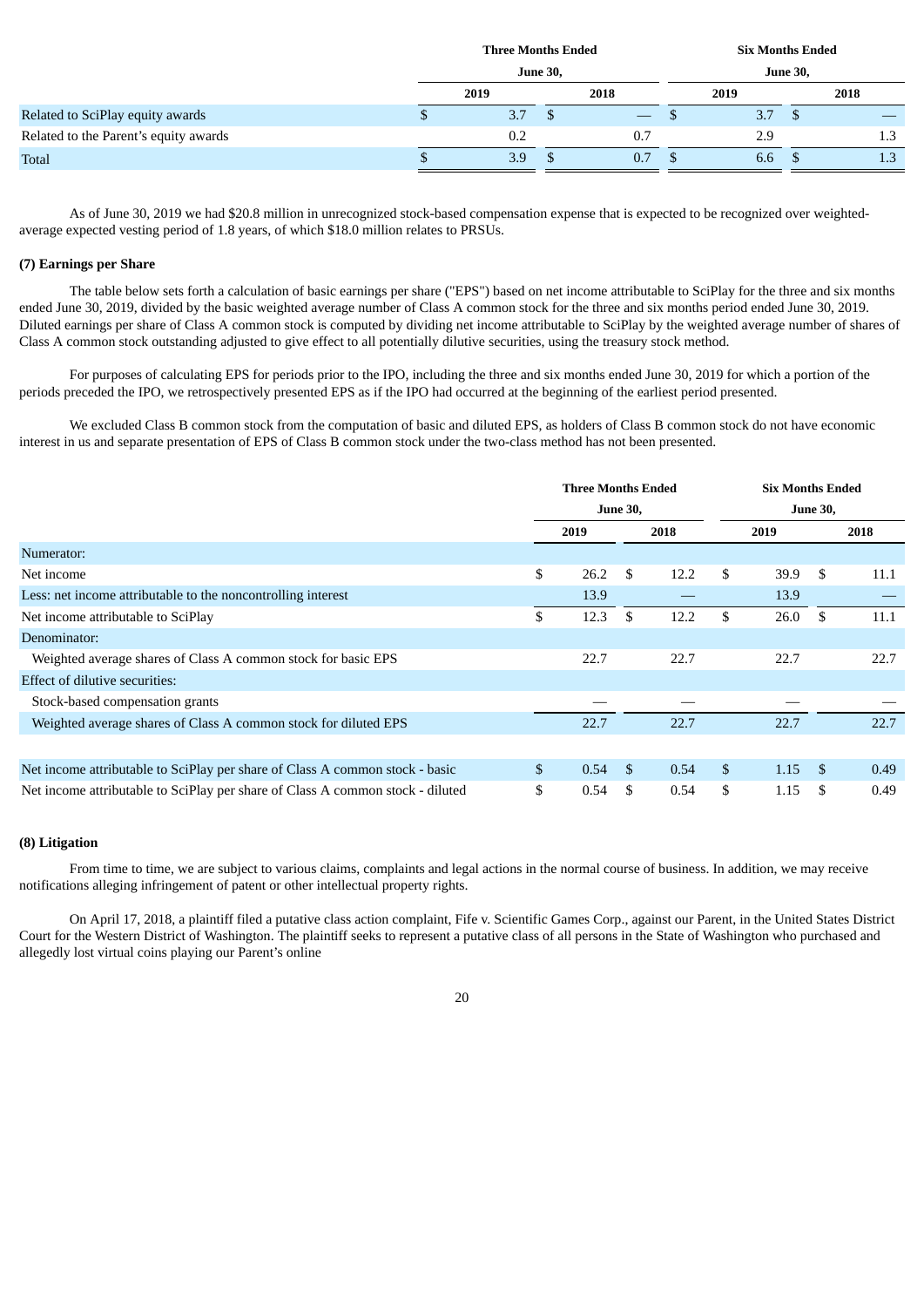social casino games, including but not limited to *Jackpot Party Casino* and *Gold Fish Casino*. The complaint asserts claims for alleged violations of Washington's Recovery of Money Lost at Gambling Act, Washington's consumer protection statute, and for unjust enrichment, and seeks unspecified money damages (including treble damages as appropriate), the award of reasonable attorneys' fees and costs, pre- and post-judgment interest, and injunctive and/or declaratory relief. On July 2, 2018, our Parent filed a motion to dismiss the plaintiff's complaint with prejudice, which the trial court denied on December 18, 2018. Our Parent filed its answer to the putative class action complaint on January 18, 2019. We are currently unable to determine the likelihood of an outcome or estimate a range of reasonably possible loss. Although the case was brought against Scientific Games, pursuant to the Intercompany Services Agreement, we would expect to cover or contribute to any damage awards due to the matter arising as a result of our business.

#### <span id="page-20-0"></span>**Item 2. Management's Discussion and Analysis of Financial Condition and Results of Operations**

The following discussion is intended to enhance the reader's understanding of our operations and current business environment and should be read in conjunction with the description of our business included in the Prospectus. The terms "we" and "our" as used herein refer to SciPlay and its consolidated subsidiaries, including SG Social Holding Company II, LLC for periods presented prior to May 7, 2019, which is SciPlay's predecessor for financial reporting purposes.

This "Management's Discussion and Analysis of Financial Condition and Results of Operations" ("MD&A") contains forward-looking statements within the meaning of the Private Securities Litigation Reform Act of 1995 and should be read in conjunction with the disclosures and information contained and referenced under "Forward-Looking Statements" and "Risk Factors" included in this Quarterly Report on Form 10-Q.

#### **BUSINESS OVERVIEW**

On May 7, 2019, we completed the IPO as described in Note 1.

We are a leading developer and publisher of digital games on mobile and web platforms. We currently offer seven core games, including social casino games Jackpot Party Casino, Gold Fish Casino, Hot Shot Casino and Quick Hit Slots, and casual games MONOPOLY Slots, Bingo *Showdown* and *88 Fortunes Slots*. Our social casino games typically include slots-style game play and occasionally include table games-style game play, while our casual games blend slots-style or bingo game play with adventure game features. All of our games are offered and played on multiple platforms, including Apple, Google, Facebook and Amazon. In addition to our internally created games, our content library includes recognizable, real-world slot and table games content from Scientific Games. This content allows players who like playing land-based slot machines to enjoy some of those same titles in our free-to-play games. We have access to Scientific Games' library of more than 1,500 iconic casino titles, including titles and content from third-party licensed brands such as *JAMES BOND*, *MONOPOLY*, *MICHAEL JACKSON*, *CHEERS* and *THE GODFATHER*.

We generate substantially all of our revenue from the sale of virtual coins, chips and bingo cards, which players of our games can use to play casinostyle slot games and table games and bingo games. Players who install our games receive free virtual coins, cards or chips upon the initial launch of the game and additional free virtual coins, cards or chips at specific time intervals. Players may exhaust the virtual coins, cards or chips that they receive for free and may choose to purchase additional virtual coins, cards or chips in order to extend their time of game play.

#### **RESULTS OF OPERATIONS**

*Summary of Results of Operations*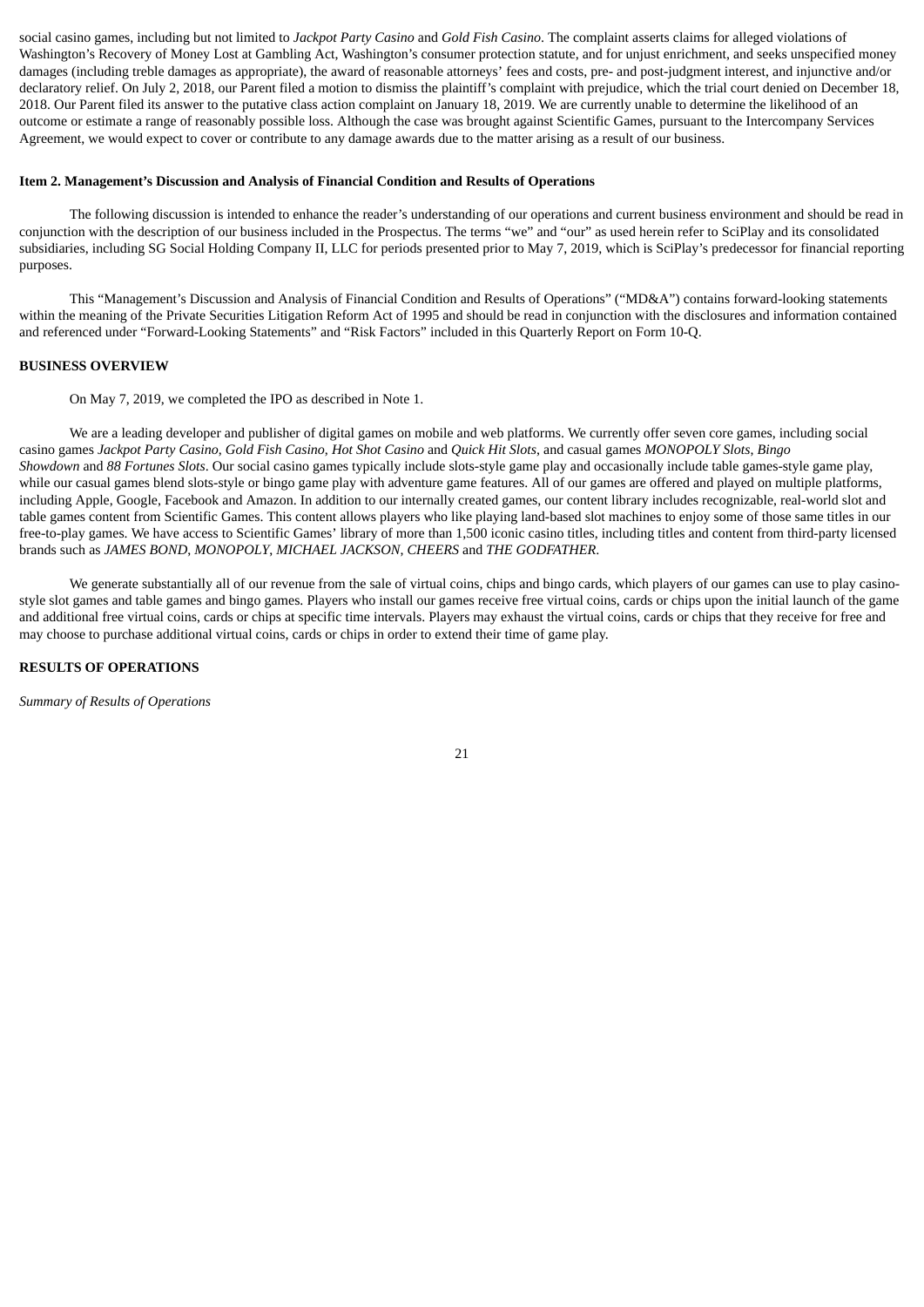|                                    |    | <b>Three Months Ended</b> |    |       | <b>Six Months Ended</b> |           |          |    |       |                 |               |     |          |      |  |  |
|------------------------------------|----|---------------------------|----|-------|-------------------------|-----------|----------|----|-------|-----------------|---------------|-----|----------|------|--|--|
|                                    |    | <b>June 30,</b>           |    |       |                         |           | Variance |    |       | <b>June 30,</b> | Variance      |     |          |      |  |  |
| (\$ in millions)                   |    | 2019                      |    | 2018  | 2019 vs. 2018           |           | 2019     |    |       | 2018            | 2019 vs. 2018 |     |          |      |  |  |
| Revenue                            | \$ | 118.1                     | \$ | 99.7  | \$                      | 18.4      | 18%      | \$ | 236.5 | \$              | 197.2         |     | 39.3     | 20%  |  |  |
| Operating expenses                 |    | 92.2                      |    | 83.1  |                         | 9.1       | 11%      |    | 190.6 |                 | 182.4         |     | 8.2      | 4%   |  |  |
| Operating income                   |    | 25.9                      |    | 16.6  |                         | 9.3       | 56%      |    | 45.9  |                 | 14.8          |     | 31.1     | 210% |  |  |
| Net income                         |    | 26.2                      |    | 12.2  |                         | 14.0      | 115%     |    | 39.9  |                 | 11.1          |     | 28.8     | 259% |  |  |
| Net income attributable to SciPlay |    | 12.3                      |    | 12.2  |                         | 0.1       | $1\%$    |    | 26.0  |                 | 11.1          |     | 14.9     | 134% |  |  |
| <b>AEBITDA</b>                     | \$ | 33.2                      | \$ | 23.1  | \$.                     | 10.1      | 44%      | \$ | 58.2  | \$              | 45.8          | \$. | 12.4     | 27%  |  |  |
| Net income margin                  |    | 22.2%                     |    | 12.2% |                         | $10.0$ pp | nm       |    | 16.9% |                 | 5.6%          |     | 11.3 pp  | nm   |  |  |
| AEBITDA margin                     |    | 28.1%                     |    | 23.2% |                         | $4.9$ pp  | nm       |    | 24.6% |                 | 23.2%         |     | $1.4$ pp | nm   |  |  |

pp = percentage points. nm = not meaningful.

#### *Non-GAAP Financial Measures*

Adjusted EBITDA, or AEBITDA, as used herein, is a non-GAAP financial measure that is presented as supplemental disclosure and is reconciled to net income attributable to SciPlay as the most directly comparable GAAP measure as set forth in the below table. We define AEBITDA to include net income attributable to SciPlay before: (1) net income attributable to noncontrolling interest; (2) interest expense; (3) income tax (benefit) expense; (4) depreciation and amortization; (5) contingent acquisition consideration; (6) restructuring and other, which includes charges or expenses attributable to: (a) employee severance; (b) management changes; (c) restructuring and integration; (d) M&A and other, which includes: (i) M&A transaction costs; (ii) purchase accounting adjustments; (iii) unusual items (including certain legal settlements) and (iv) other non-cash items; and (e) cost-savings initiatives; (7) stock-based compensation; (8) loss (gain) on debt financing transactions; and (9) other expense (income) including foreign currency (gains) and losses. We also use AEBITDA margin, a non-GAAP measure, which we calculate as AEBITDA as a percentage of revenue.

Our management uses AEBITDA and AEBITDA margin to, among other things: (i) monitor and evaluate the performance of our business operations; (ii) facilitate our management's internal comparisons of our historical operating performance and (iii) analyze and evaluate financial and strategic planning decisions regarding future operating investments and operating budgets. In addition, our management uses AEBITDA and AEBITDA margin to facilitate management's external comparisons of our results to the historical operating performance of other companies that may have different capital structures and debt levels.

Our management believes that AEBITDA and AEBITDA margin are useful as they provide investors with information regarding our financial condition and operating performance that is an integral part of our management's reporting and planning processes. In particular, our management believes that AEBITDA is helpful because this non-GAAP financial measure eliminates the effects of restructuring, transaction, integration or other items that management believes have less bearing on our ongoing underlying operating performance. Management believes AEBITDA margin is useful as it provides investors with information regarding the underlying operating performance and margin generated by our business operations.

The following table reconciles Net income attributable to SciPlay to AEBITDA and AEBITDA margin: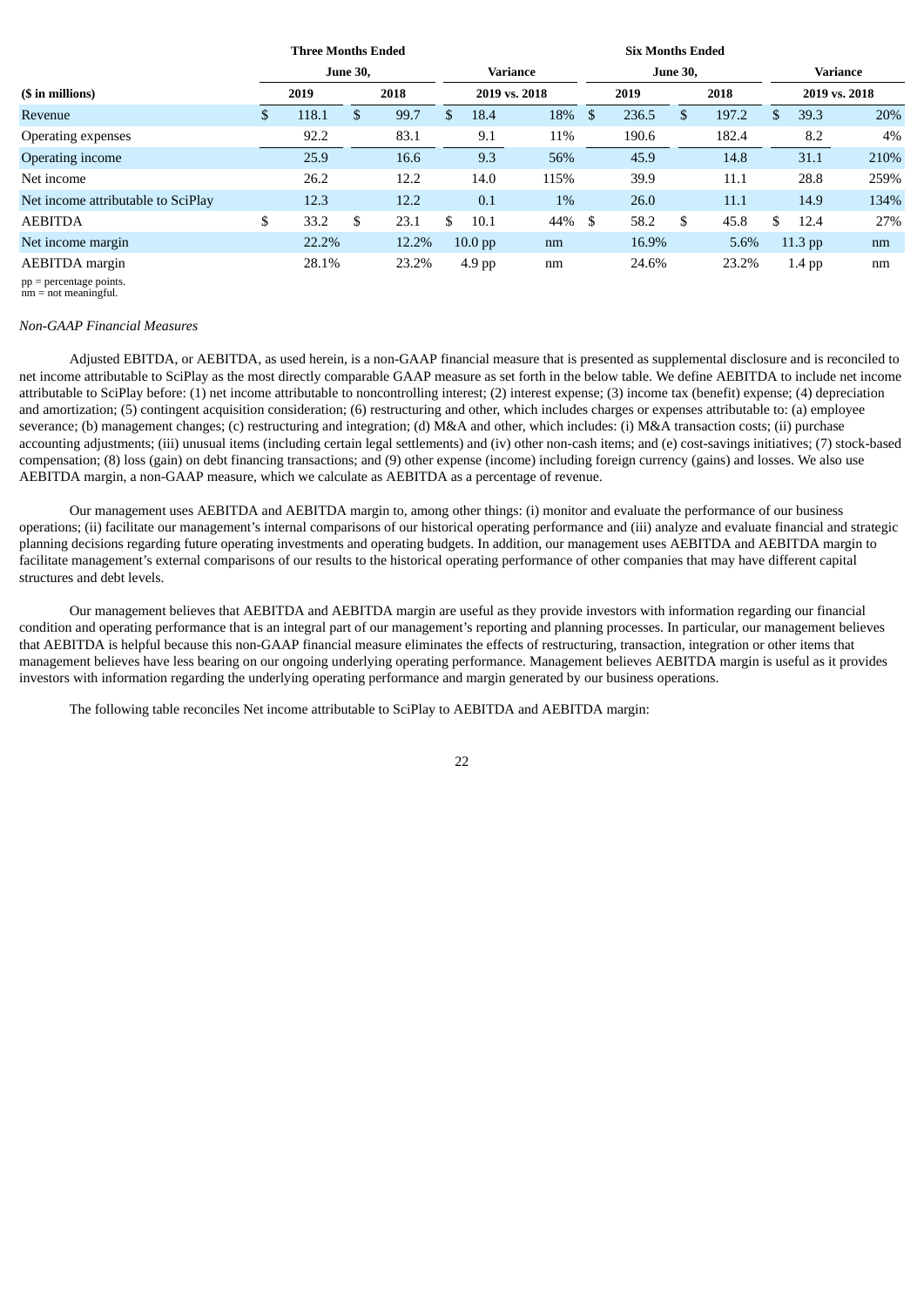|                                                    | <b>Three Months Ended</b> |    | <b>Six Months Ended</b> |    |       |    |       |  |
|----------------------------------------------------|---------------------------|----|-------------------------|----|-------|----|-------|--|
|                                                    | <b>June 30,</b>           |    | <b>June 30,</b>         |    |       |    |       |  |
| (\$ in millions, except percentages)               | 2019                      |    | 2018                    |    | 2019  |    | 2018  |  |
| Net income attributable to SciPlay <sup>(1)</sup>  | \$<br>12.3                | \$ | 12.2                    | \$ | 26.0  | \$ | 11.1  |  |
| Net income attributable to noncontrolling interest | 13.9                      |    |                         |    | 13.9  |    |       |  |
| Net income                                         | 26.2                      |    | 12.2                    |    | 39.9  |    | 11.1  |  |
| Contingent acquisition consideration               | 1.4                       |    |                         |    | 1.7   |    | 18.0  |  |
| Restructuring and other                            | 0.2                       |    |                         |    | 0.5   |    | 0.1   |  |
| Depreciation and amortization                      | 1.8                       |    | 5.8                     |    | 3.5   |    | 11.6  |  |
| Income tax (benefit) expense                       | (0.7)                     |    | 3.7                     |    | 4.0   |    | 3.1   |  |
| Stock-based compensation                           | 3.9                       |    | 0.7                     |    | 6.6   |    | 1.3   |  |
| Other expense, net                                 | 0.4                       |    | 0.7                     |    | 2.0   |    | 0.6   |  |
| $A$ EBITD $A^{(1)}$                                | \$<br>33.2                | \$ | 23.1                    | \$ | 58.2  | \$ | 45.8  |  |
| Revenue                                            | \$<br>118.1               | \$ | 99.7                    | \$ | 236.5 | \$ | 197.2 |  |
| Net income margin (Net income/Revenue)             | 22.2%                     |    | 12.2%                   |    | 16.9% |    | 5.6%  |  |
| AEBITDA margin (AEBITDA/Revenue)                   | 28.1%                     |    | 23.2%                   |    | 24.6% |    | 23.2% |  |

(1) The three and six months ended June 30, 2019 include \$2.9 million and \$10.2 million, and the three and six months ended June 30, 2018 include \$6.3 million, and \$12.6 million, in intellectual property royalties paid to which will result in no future royalties or fees for our use of intellectual property owned by Bally Gaming or its affiliates in our currently available games.

*Revenue, Key Performance Indicators and Other Metrics*

|                  |   | <b>Three Months Ended</b> |                 |      |       |               | <b>Six Months Ended</b> |                 |       |       |               |
|------------------|---|---------------------------|-----------------|------|-------|---------------|-------------------------|-----------------|-------|-------|---------------|
|                  |   |                           | <b>June 30,</b> |      |       | Variance      |                         | <b>June 30,</b> |       |       | Variance      |
| (\$ in millions) |   | 2019                      |                 | 2018 |       | 2019 vs. 2018 | 2019                    |                 | 2018  |       | 2019 vs. 2018 |
| Mobile           | S | 98.2                      |                 | 76.6 | 21.6  | 28 %          | 195.1                   |                 | 149.3 | 45.8  | 31 %          |
| Web              |   | 19.9                      |                 | 23.1 | (3.2) | (14)%         | 41.4                    |                 | 47.8  | (6.4) | (13)%         |
| Other            |   |                           |                 |      |       | $-$ %         |                         |                 | 0.1   | (0.1) | (100)%        |
| Total revenue    |   | 118.1                     |                 | 99.7 | 18.4  | 18 %          | 236.5                   |                 | 197.2 | 39.3  | 20 %          |

Revenue information by geography is summarized as follows:

|                  |  | <b>Three Months Ended</b> |                 |      |          |       |               |      | <b>Six Months Ended</b> |  |       |              |          |               |  |
|------------------|--|---------------------------|-----------------|------|----------|-------|---------------|------|-------------------------|--|-------|--------------|----------|---------------|--|
|                  |  |                           | <b>June 30,</b> |      | Variance |       |               |      | <b>June 30,</b>         |  |       |              | Variance |               |  |
| (\$ in millions) |  | 2019                      |                 | 2018 |          |       | 2019 vs. 2018 |      | 2019                    |  | 2018  |              |          | 2019 vs. 2018 |  |
| U.S.             |  | 111.1                     |                 | 90.7 |          | 20.4  | 22 %          | - \$ | 219.5                   |  | 179.4 | $\mathbf{S}$ | 40.1     | 22 %          |  |
| International    |  | 7.0                       |                 | 9.0  |          | (2.0) | (22)%         |      | 17.0                    |  | 17.8  |              | (0.8)    | (4)%          |  |
| Total revenue    |  | 118.1                     |                 | 99.7 |          | 18.4  | 18 %          |      | 236.5                   |  | 197.2 | \$.          | 39.3     | 20 %          |  |

The following reflects our Key Performance Indicators and Other Metrics:

We manage our business by tracking several key performance indicators, each of which is referred to in our discussion of operating results. Our key performance indicators are impacted by several factors that could cause them to fluctuate on a quarterly basis, such as platform providers' policies, restrictions, seasonality, user connectivity and addition of new content to certain portfolios of games. Future growth in players and engagement will depend on our ability to retain current players, attract new players, launch new games and features and expand into new markets and distribution platforms.

For a description of and definitions of our Key Performance Indicators and Other Metrics, see "Management's Discussion and Analysis of Financial Condition and Results of Operations" included in the Prospectus.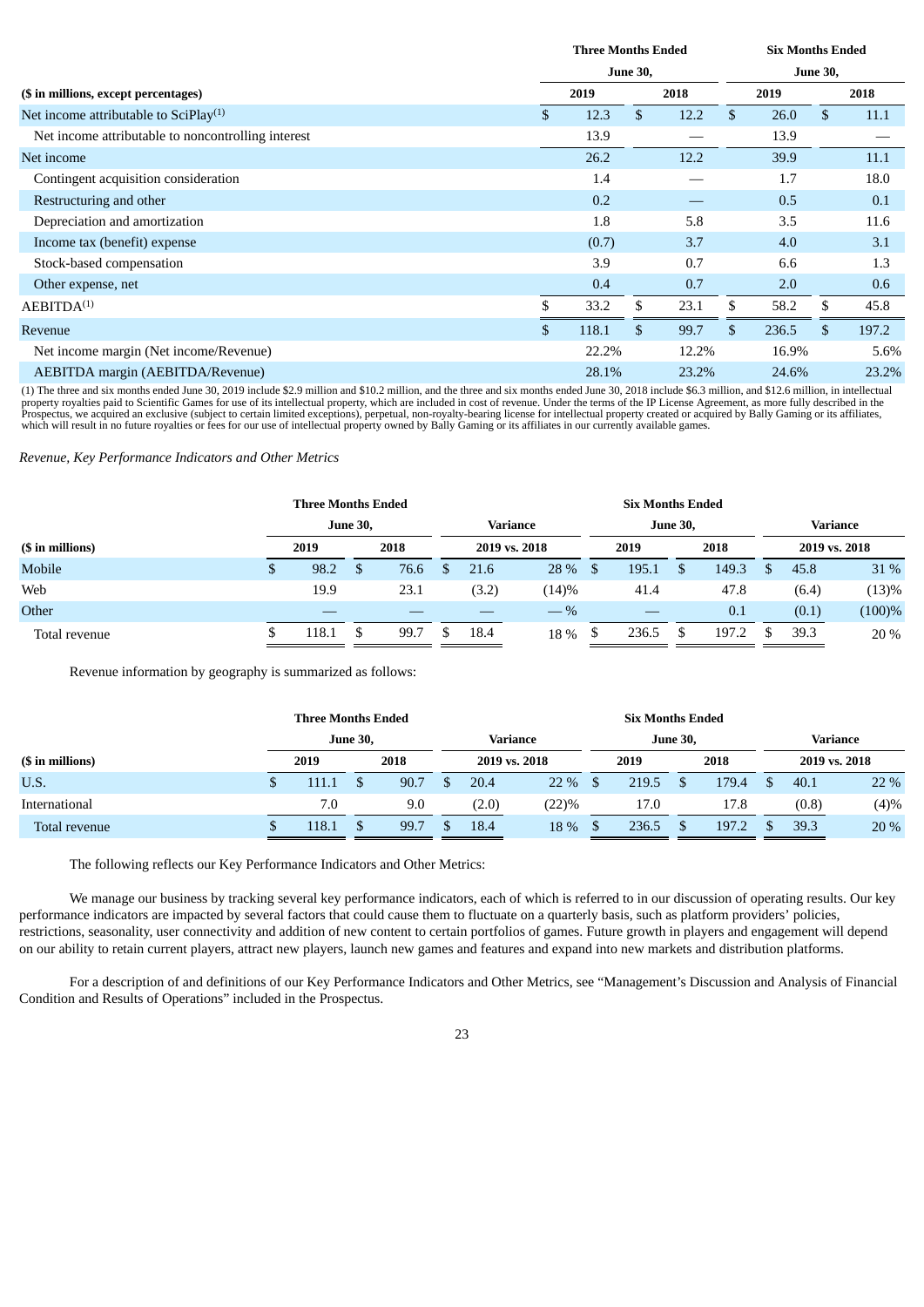|                                                                                        |    | <b>Three Months Ended</b> |                 |       |  |                   | <b>Six Months Ended</b> |    |       |                 |       |          |                   |       |  |  |  |
|----------------------------------------------------------------------------------------|----|---------------------------|-----------------|-------|--|-------------------|-------------------------|----|-------|-----------------|-------|----------|-------------------|-------|--|--|--|
| (in millions, except ARPDAU, Average<br>monthly revenue per payer, and<br>percentages) |    |                           | <b>June 30.</b> |       |  | Variance          |                         |    |       | <b>June 30.</b> |       | Variance |                   |       |  |  |  |
|                                                                                        |    | 2019                      |                 | 2018  |  | 2019 vs. 2018     |                         |    | 2019  |                 | 2018  |          | 2019 vs. 2018     |       |  |  |  |
| <b>Mobile Penetration</b>                                                              |    | 83%                       |                 | 77%   |  | $6$ pp            | nm                      |    | 83%   |                 | 76%   |          | 7 pp              | nm    |  |  |  |
| Average MAU                                                                            |    | 8.1                       |                 | 8.2   |  | (0.1)             | $(1.2)\%$               |    | 8.2   |                 | 8.1   |          | 0.1               | 1.2%  |  |  |  |
| Average DAU                                                                            |    | 2.7                       |                 | 2.6   |  | 0.1               | 3.8%                    |    | 2.7   |                 | 2.6   |          | 0.1               | 3.8%  |  |  |  |
| <b>ARPDAU</b>                                                                          | \$ | 0.48                      | \$              | 0.42  |  | 0.06              | 14.3 %                  | -S | 0.48  | \$              | 0.42  |          | 0.06              | 14.3% |  |  |  |
| <b>Average MPUs</b>                                                                    |    | 0.5                       |                 | 0.4   |  | 0.1               | 25.0 %                  |    | 0.5   |                 | 0.4   |          | 0.1               | 25.0% |  |  |  |
| Average monthly revenue per payer                                                      | \$ | 81.42                     | \$              | 75.45 |  | 5.97              | 7.9 %                   | \$ | 78.88 | \$              | 76.08 |          | 2.80              | 3.7%  |  |  |  |
| Payer conversion rate                                                                  |    | $6.0\%$                   |                 | 5.4%  |  | 0.6 <sub>pp</sub> | nm                      |    | 6.1%  |                 | 5.3%  |          | 0.8 <sub>pp</sub> | nm    |  |  |  |

pp = percentage points. nm = not meaningful.

Mobile platform revenue increased for both comparable periods primarily due to the ongoing popularity of *Jackpot Party Casino*, *MONOPOLY Slots*, *Bingo Showdown,* and *88 Fortunes.* Web platform and other revenue decreased for both comparable periods due to a decline in player levels as a result of player preferences causing a continued migration to mobile platforms.

The increase in mobile penetration percentage primarily reflects a continued trend of players migrating from web to mobile platforms to play our games.

Average MAU decreased and average DAU stayed relatively flat for the three months ended June 30, 2019 primarily due to a technical issue with a third party provider that was mitigated in June 2019. Consequently, ARPDAU and average monthly revenue per payer increased due to lower average MAU and DAU base.

Average MAU and DAU for the six months ended June 30, 2019 increased due to the growing popularity of our games driving our revenue growth described above, while ARPDAU increased primarily due to more payers.

The increase in payer conversion rates for both comparable periods were due to the growing popularity of our games and increased interaction with the games by our players as a result of the introduction of new content and features into our games.

# *Operating Expenses*

|                                            | <b>Three Months Ended</b> |                 |      |     |       |               |         |                              |                         |
|--------------------------------------------|---------------------------|-----------------|------|-----|-------|---------------|---------|------------------------------|-------------------------|
|                                            |                           | <b>June 30,</b> |      |     |       | Variance      |         | <b>Percentage of Revenue</b> |                         |
| (\$ in millions)                           | 2019                      |                 | 2018 |     |       | 2019 vs. 2018 | 2019    | 2018                         | 2019 vs. 2018<br>Change |
| Operating expenses:                        |                           |                 |      |     |       |               |         |                              |                         |
| Cost of revenue <sup>(1)</sup>             | \$<br>40.5                | \$.             | 38.4 | \$. | 2.1   | 5 %           | 34.3%   | 38.5%                        | $(4.2)$ pp              |
| Sales and marketing $(1)$                  | 31.2                      |                 | 23.8 |     | 7.4   | <b>31</b> %   | 26.4%   | 23.9%                        | $2.5$ pp                |
| General and administrative $(1)$           | 11.1                      |                 | 8.7  |     | 2.4   | 28 %          | $9.4\%$ | 8.7%                         | $0.7$ pp                |
| Research and development $(1)$             | 6.0                       |                 | 6.4  |     | (0.4) | $(6)\%$       | 5.1%    | 6.4%                         | $(1.3)$ pp              |
| Depreciation and amortization              | 1.8                       |                 | 5.8  |     | (4.0) | (69)%         |         | nm                           |                         |
| Contingent acquisition consideration       | 1.4                       |                 |      |     | 1.4   | 100 %         |         | nm                           |                         |
| Restructuring and other                    | 0.2                       |                 |      |     | 0.2   | 100 %         |         | nm                           |                         |
| Total operating expenses                   | \$<br>92.2                | \$              | 83.1 | \$  | 9.1   | 11 %          |         |                              |                         |
| (1) Eveludes depreciation and amortization |                           |                 |      |     |       |               |         |                              |                         |

(1) Excludes depreciation and amortization.

nm = not meaningful.

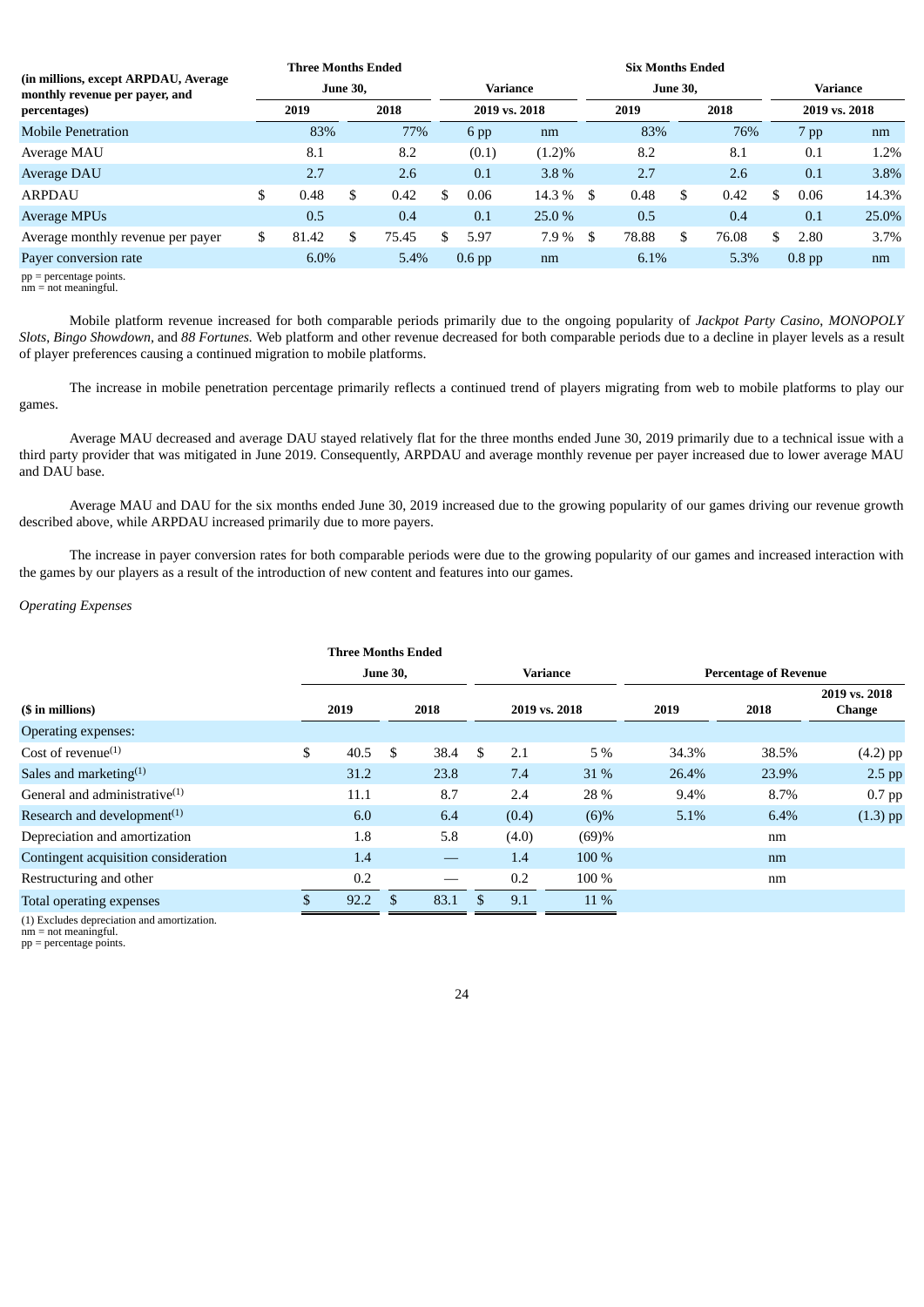|                                                      | Six Months Ended |                 |       |     |        |                 |                              |       |                         |  |  |
|------------------------------------------------------|------------------|-----------------|-------|-----|--------|-----------------|------------------------------|-------|-------------------------|--|--|
|                                                      |                  | <b>June 30,</b> |       |     |        | <b>Variance</b> | <b>Percentage of Revenue</b> |       |                         |  |  |
| (\$ in millions)                                     | 2019             |                 | 2018  |     |        | 2019 vs. 2018   | 2019                         | 2018  | 2019 vs. 2018<br>Change |  |  |
| Operating expenses:                                  |                  |                 |       |     |        |                 |                              |       |                         |  |  |
| Cost of revenue <sup>(1)</sup>                       | \$<br>86.2       | \$              | 76.0  | \$. | 10.2   | 13 %            | 36.4%                        | 38.5% | $(2.1)$ pp              |  |  |
| Sales and marketing $(1)$                            | 65.5             |                 | 46.8  |     | 18.7   | 40 %            | 27.7%                        | 23.7% | $4.0$ pp                |  |  |
| General and administrative $(1)$                     | 21.4             |                 | 17.2  |     | 4.2    | 24 %            | 9.0%                         | 8.7%  | $0.3$ pp                |  |  |
| Research and development <sup><math>(1)</math></sup> | 11.8             |                 | 12.7  |     | (0.9)  | (7)%            | 5.0%                         | 6.4%  | $(1.4)$ pp              |  |  |
| Depreciation and amortization                        | 3.5              |                 | 11.6  |     | (8.1)  | (70)%           |                              | nm    |                         |  |  |
| Contingent acquisition consideration                 | 1.7              |                 | 18.0  |     | (16.3) | (91)%           |                              | nm    |                         |  |  |
| Restructuring and other                              | 0.5              |                 | 0.1   |     | 0.4    | 400 %           |                              | nm    |                         |  |  |
| <b>Total operating expenses</b>                      | \$<br>190.6      | \$              | 182.4 | \$. | 8.2    | $4\%$           |                              |       |                         |  |  |

**Six Months Ended**

(1) Excludes depreciation and amortization.

nm = not meaningful. pp = percentage points.

# *Cost of Revenue*

For the three months ended June 30, 2019, cost of revenue increased primarily as a result of a \$5.6 million increase in platform fees, which was correlated with the revenue growth. The increase was partially offset by a decrease of \$3.4 million in IP royalties paid to Scientific Games for use of its IP based on revised agreements entered into in connection with the IPO.

During the six months ended June 30, 2019 cost of revenue increased primarily as a result of an \$11.9 million increase in platform fees, and \$1.1 million increase in third party royalties, which were both correlated with the revenue growth. IP royalties decreased \$2.4 million as a result of the revised IP License Agreement (See Note 5).

### *Sales and Marketing*

For the three and six months ended June 30, 2019, sales and marketing expenses increased \$7.4 million and \$18.7 million, respectively, primarily due to an increase in player acquisition costs, largely associated with *MONOPOLY Slots*, *Bingo Showdown* and *Jackpot Party Social*. Sales and marketing expenses as a percentage of revenue increased 2.5 percentage points and 4.0 percentage points for the three and six months ended June 30, 2019 as a result of a management decision to increase spend in the first half of 2019 as recent trends showed a better than expected return on some marketing channels. This investment is expected to drive higher revenue, net income and AEBITDA in future quarters.

#### *General and Administrative*

For the three and six months ended June 30, 2019, general and administrative expenses increased primarily due to higher stock-based compensation reflective of SciPlay's RSUs granted under the new stock-based compensation plans implemented upon consummation of the IPO. For the three and six months ended June 30, 2019, the stock-based compensation expense increased by \$3.2 million and \$5.3 million. respectively.

General and administrative expenses as a percentage of revenue did not fluctuate materially for all periods presented.

#### *Depreciation and Amortization*

Depreciation and amortization decreased for both comparable periods primarily due to certain intangible assets becoming fully amortized during the second quarter of 2018.

## *Contingent Acquisition Consideration*

Contingent acquisition consideration increased for the three months comparable period and decreased for the six months comparable period as a result of remeasurement charges, which relates to the Bingo Showdown app's post-acquisition performance measurement period closing. Contingent acquisition consideration is expected to be fully paid by February 2020.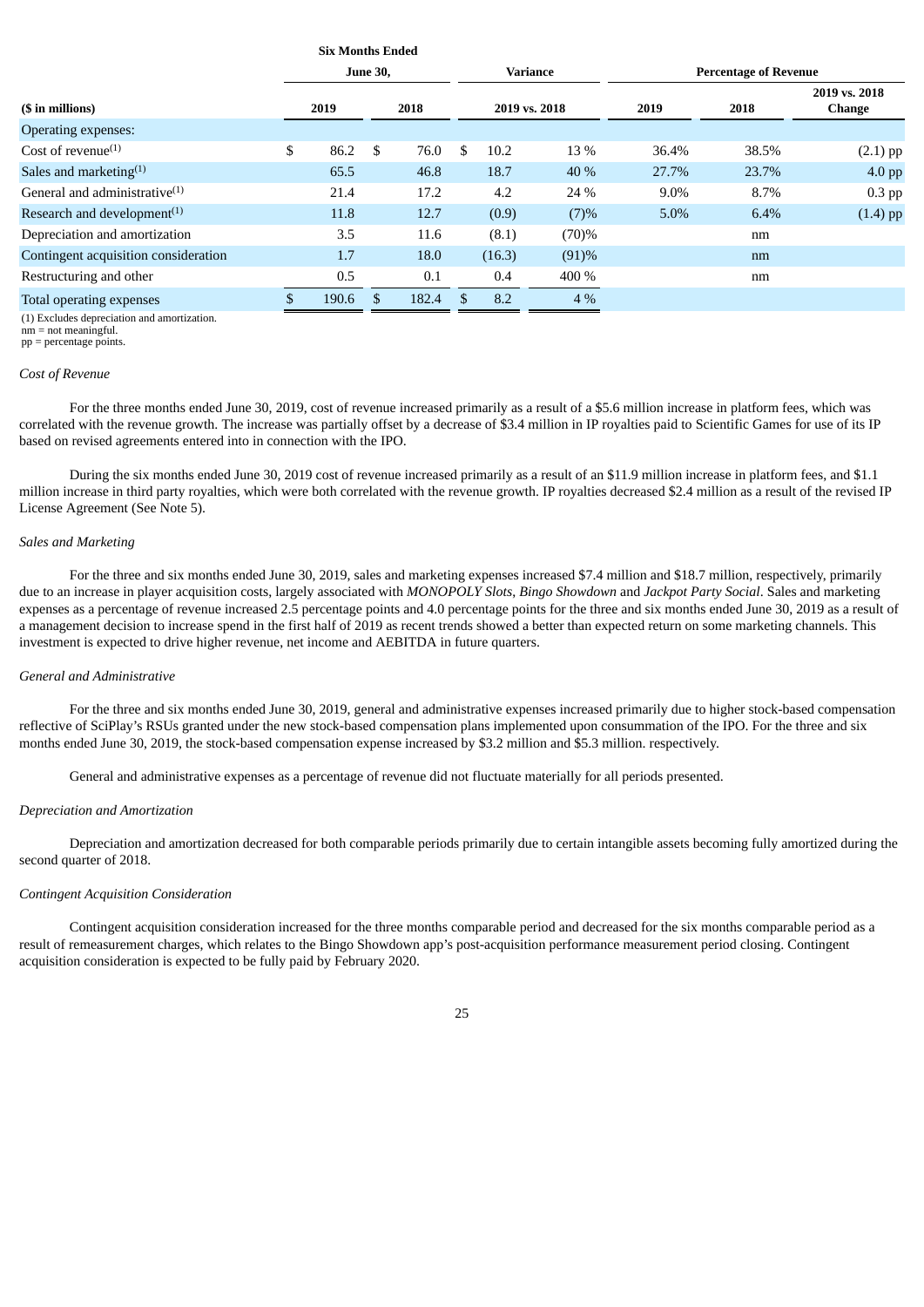#### *Net Income*

Net income increased for both comparable periods primarily due to continued growth in revenue (as described above) coupled with lower depreciation and amortization for both comparable periods, and for six months comparable period, lower contingent acquisition consideration.

Net income margin improved by 10.0 and 11.3 percentage points for the three and six months ended June 30, 2019, correspondingly, as the result of above stated drivers.

#### *AEBITDA*

AEBITDA increased for both comparable periods primarily due to continued growth in revenue, which was partially offset by higher sales and marketing expenses (as described above) and a decrease in IP royalty expense to Scientific Games in accordance with the revised IP Licensing Agreement.

#### *Other Factors Affecting Net Income Attributable to SciPlay*

|                                                          |  | <b>Three Months Ended</b> |  |      |      | <b>Six Months Ended</b> |                 |      |                                                                                                                                                                                                                                                                                                                                                                                        |
|----------------------------------------------------------|--|---------------------------|--|------|------|-------------------------|-----------------|------|----------------------------------------------------------------------------------------------------------------------------------------------------------------------------------------------------------------------------------------------------------------------------------------------------------------------------------------------------------------------------------------|
| <b>June 30,</b>                                          |  |                           |  |      |      |                         | <b>June 30,</b> |      | <b>Factors Affecting Net Income Attributable to SciPlay</b>                                                                                                                                                                                                                                                                                                                            |
| (\$ in millions)                                         |  | 2019                      |  | 2018 |      | 2019                    |                 | 2018 | 2019 vs. 2018                                                                                                                                                                                                                                                                                                                                                                          |
| Income tax (benefit)<br>expense                          |  | (0.7)                     |  | 3.7  | - \$ | 4.0                     | -\$             | 3.1  | Our effective income tax rates were (2.7%) and 9.1%, respectively,<br>for the three and six months ended June 2019 and 23.3% and 21.8%,<br>respectively, for the three and six months ended June 30, 2018. The<br>change in effective tax rates is primarily driven by the noncontrolling<br>interest portion of pretax income, for which we do not record an<br>income tax provision. |
| Net income<br>attributable to<br>noncontrolling interest |  | 13.9                      |  |      |      | 13.9                    |                 |      | The three and six months ended June 30, 2019 reflect SciPlay's<br>noncontrolling interest.                                                                                                                                                                                                                                                                                             |

### **RECENTLY ISSUED ACCOUNTING GUIDANCE**

For a description of recently issued accounting pronouncements, see Note 1.

# **CRITICAL ACCOUNTING ESTIMATES**

For a description of our policies regarding our critical accounting estimates, see "Critical Accounting Estimates" in the Prospectus. There have been no significant changes in our critical accounting estimate policies or the application or the results of the application of those policies to our condensed consolidated financial statements.

### **LIQUIDITY, CAPITAL RESOURCES AND WORKING CAPITAL**

# *Introduction*

 On May 7, 2019, we completed the Offering of 22,720,000 shares of Class A common stock at a public offering price of \$16.00 per share, after giving effect to the underwriters' exercise of their over-allotment option on June 4, 2019. We received \$341.7 million in proceeds, net of underwriting discount, but before offering expenses of \$8.9 million. Refer to Note 1 for a more detailed description of the IPO.

SciPlay is a holding company, with no material assets other than its ownership of SciPlay Parent LLC interests, no operating activities on its own and no independent means of generating revenue or cash flow. Operations are carried out by SciPlay Parent LLC and its subsidiaries, and we depend on distributions from SciPlay Parent LLC to pay our taxes and expenses. SciPlay Parent LLC's ability to make distributions to us is restricted by the terms of the Revolver, and may be restricted by any future credit agreement we or our subsidiaries enter into, any future debt or preferred equity securities we or our subsidiaries issue, other contractual restrictions or applicable Nevada law.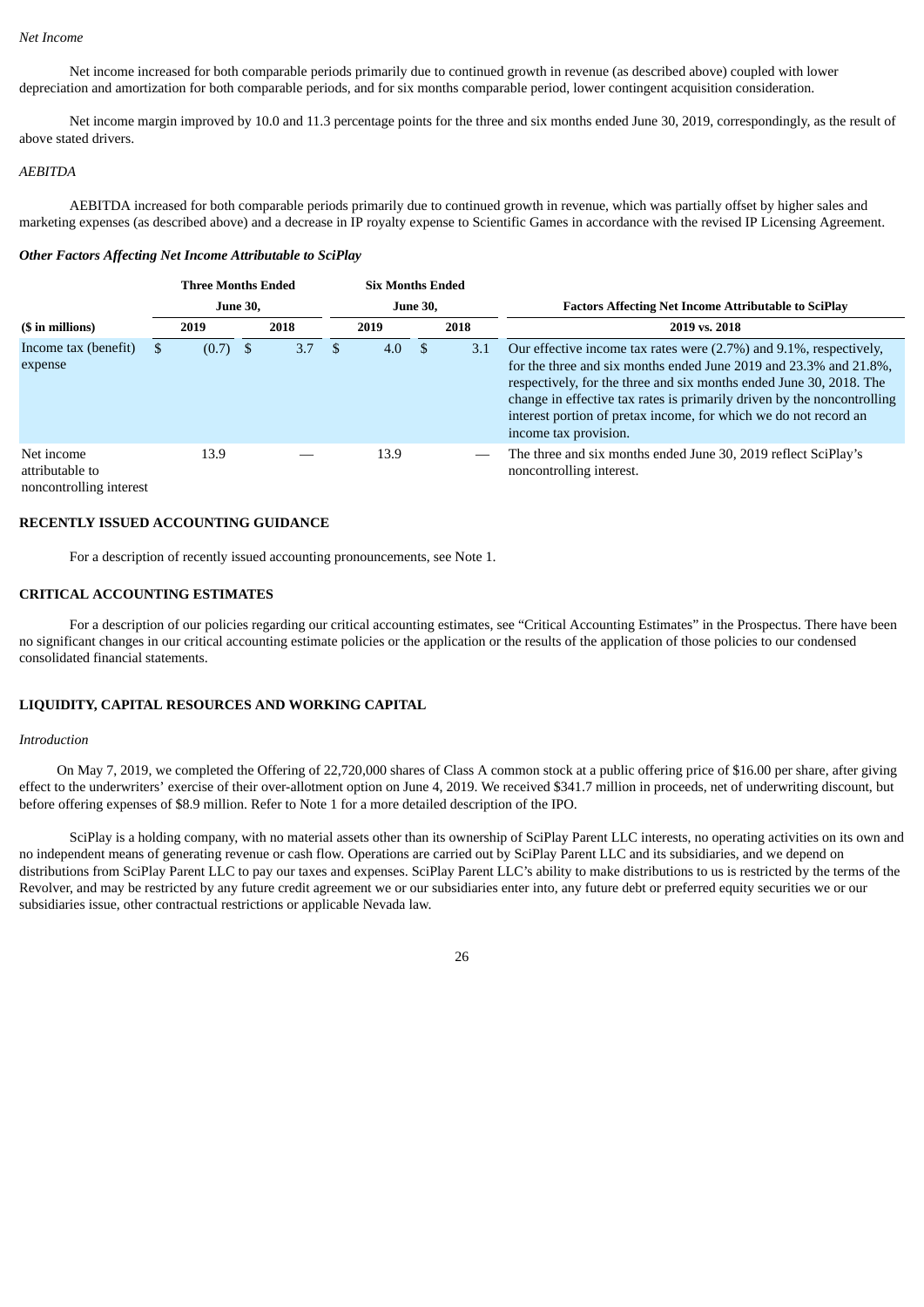We have funded our operations primarily through cash flows from operating activities. Based on our current plans and market conditions, we believe that cash flows generated from our operations, the proceeds from the IPO described above and borrowing capacity under the Revolver will be sufficient to satisfy our anticipated cash requirements for the foreseeable future. However, we intend to continue to make significant investments to support our business growth and may require additional funds to respond to business challenges, including the need to develop new games and features or enhance our existing games, improve our operating infrastructure or acquire complementary businesses, personnel and technologies. Accordingly, we may need to engage in equity or debt financings to secure additional funds. We may not be able to obtain additional financing on terms favorable to us, if at all. If we are unable to obtain adequate financing or financing on terms satisfactory to us when we require it, our ability to continue to support our business growth and to respond to business challenges could be significantly impaired, and our business may be harmed.

#### *Revolving Credit Facility*

 In connection with the IPO described above, we entered into the \$150.0 million Revolver by and among SciPlay Holding, as the borrower, SciPlay Parent LLC, as a guarantor, the subsidiary guarantors party thereto, the lenders party thereto and Bank of America, N.A., as administrative agent and collateral agent. The interest rate is either Adjusted LIBOR (as defined in the Revolver) plus 2.250% (with one 0.250% leverage-based step-down to the margin and one 0.250% leverage-based step-up to the margin) or ABR plus 1.250% (with one 0.250% leverage-based step-down to the margin and one 0.250% leverage-based step-up to the margin) at our option. We are required to pay to the lenders a commitment fee of 0.500% per annum on the average daily unused portion of the revolving commitments through maturity, which will be the five-year anniversary of the closing date of the Revolver, which fee varies based on the total net leverage ratio and is subject to a floor of 0.375%. The Revolver provides for up to \$15.0 million in letter of credit issuances, which requires customary issuance and administration fees, and a fronting fee of 0.125%.

The Revolver contains covenants that, among other things, restrict our ability to incur additional indebtedness; incur liens; sell, transfer or dispose of property and assets; invest; make dividends or distributions or other restricted payments; and engage in affiliate transactions, with the exception of certain payments under the TRA and payments in respect of certain tax distributions under the Operating Agreement. In addition, the Revolver requires us to maintain a maximum total net leverage ratio not to exceed 2.50:1.00 and to maintain a minimum fixed charge coverage ratio of no less than 4.00:1.00. Such covenants will be tested quarterly at the end of each fiscal quarter beginning with the third quarter of 2019. The Revolver is secured by a (i) first priority pledge of the equity securities of SciPlay Holding, SciPlay Parent LLC's restricted subsidiaries and each subsidiary guarantor party thereto and (ii) first priority security interests in, and mortgages on, substantially all tangible and intangible personal property and material fee-owned real property of SciPlay Parent LLC, SciPlay Holding and each subsidiary guarantor party thereto, in each case, subject to customary exceptions.

#### *Changes in Cash Flows*

The following table presents a summary of our cash flows for the periods indicated:

|                                                                               |   | <b>Six Months Ended</b> |                 |        |
|-------------------------------------------------------------------------------|---|-------------------------|-----------------|--------|
|                                                                               |   |                         | <b>June 30,</b> |        |
| (\$ in millions)                                                              |   | 2019                    |                 | 2018   |
| Net cash provided by operating activities                                     | S | 26.5                    |                 | 24.5   |
| Net cash used in investing activities                                         |   | (4.7)                   |                 | (1.5)  |
| Net cash provided by (used in) financing activities                           |   | 18.3                    |                 | (30.7) |
| Effect of exchange rate changes on cash, cash equivalents and restricted cash |   | 0.3                     |                 | (0.3)  |
| Increase (decrease) in cash equivalents and restricted cash                   |   | 40.4                    |                 | (8.0)  |

Net cash provided by operating activities increased primarily due to higher earnings, which was partially offset by payment of contingent acquisition consideration and an increase in accounts receivable related to the timing of payments from our platform providers.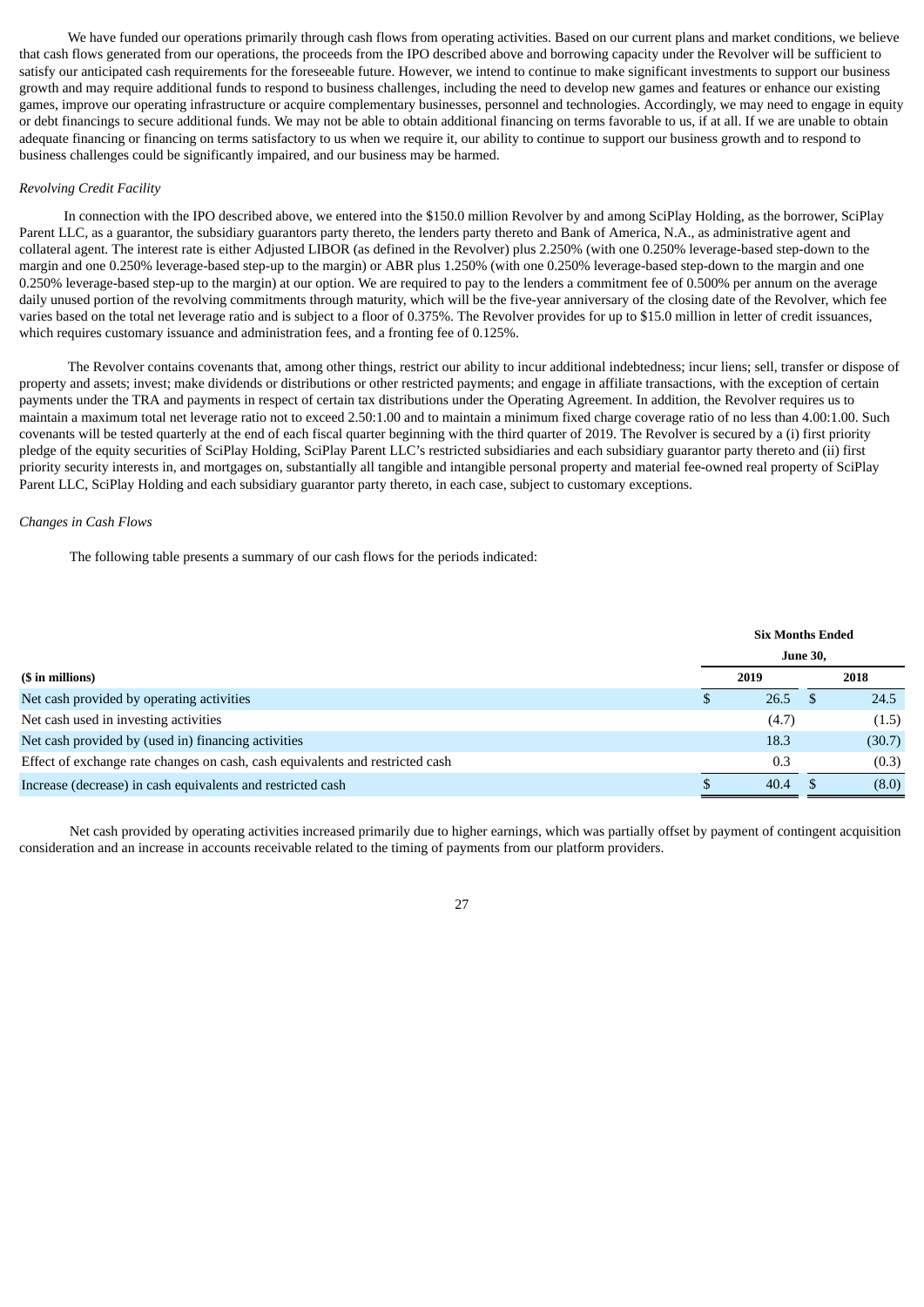Net cash used in investing activities increased primarily due to higher leasehold improvements related to our Austin facility.

Net cash provided by financing activities increased primarily due to net proceeds from the Offering during the second quarter of 2019. The increase was partially offset by distributions to Scientific Games (including payments for Scientific Games' IP license) and payments of deferred offering and financing costs.

### **Off Balance Sheet Obligations**

As of June 30, 2019, we did not have any significant off-balance sheet arrangements.

#### **Contractual Obligations**

As described in Note 1, we agreed with the Spicerack selling shareholders to pay them \$31.0 million in total contingent acquisition consideration of which \$21.0 million was paid in the second quarter of 2019 with the remaining balance being fully paid by February 2020.

As described in Note 5, we entered into the TRA with SG Members. Our estimated liability under the TRA as of June 30, 2019 was \$76.3 million, however actual timing and amount of any payments under the TRA will vary.

Other than noted above, there have been no material changes to our contractual obligations disclosed in the Prospectus.

#### <span id="page-27-0"></span>**Item 3. Quantitative and Qualitative Disclosures about Market Risk**

As of June 30, 2019, we had no material exposure to market risks.

#### <span id="page-27-1"></span>**Item 4. Controls and Procedures**

Under the supervision and with the participation of our management, including the Chief Executive Officer and Chief Financial Officer, we have evaluated the effectiveness of our disclosure controls and procedures as required by Exchange Act Rule 13a-15(b) as of the end of the period covered by this report. Based on that evaluation, the Chief Executive Officer and Chief Financial Officer have concluded that these disclosure controls and procedures are effective.

During the first quarter of 2019, we implemented changes to our internal controls to address the adoption of ASC 842, including controls to enable the preparation of financial information.

There were no changes in our internal control over financial reporting during the quarter ended June 30, 2019 that have materially affected, or are reasonably likely to materially affect, our internal control over financial reporting.

<span id="page-27-3"></span><span id="page-27-2"></span>**PART II. OTHER INFORMATION Item 1. Legal Proceedings**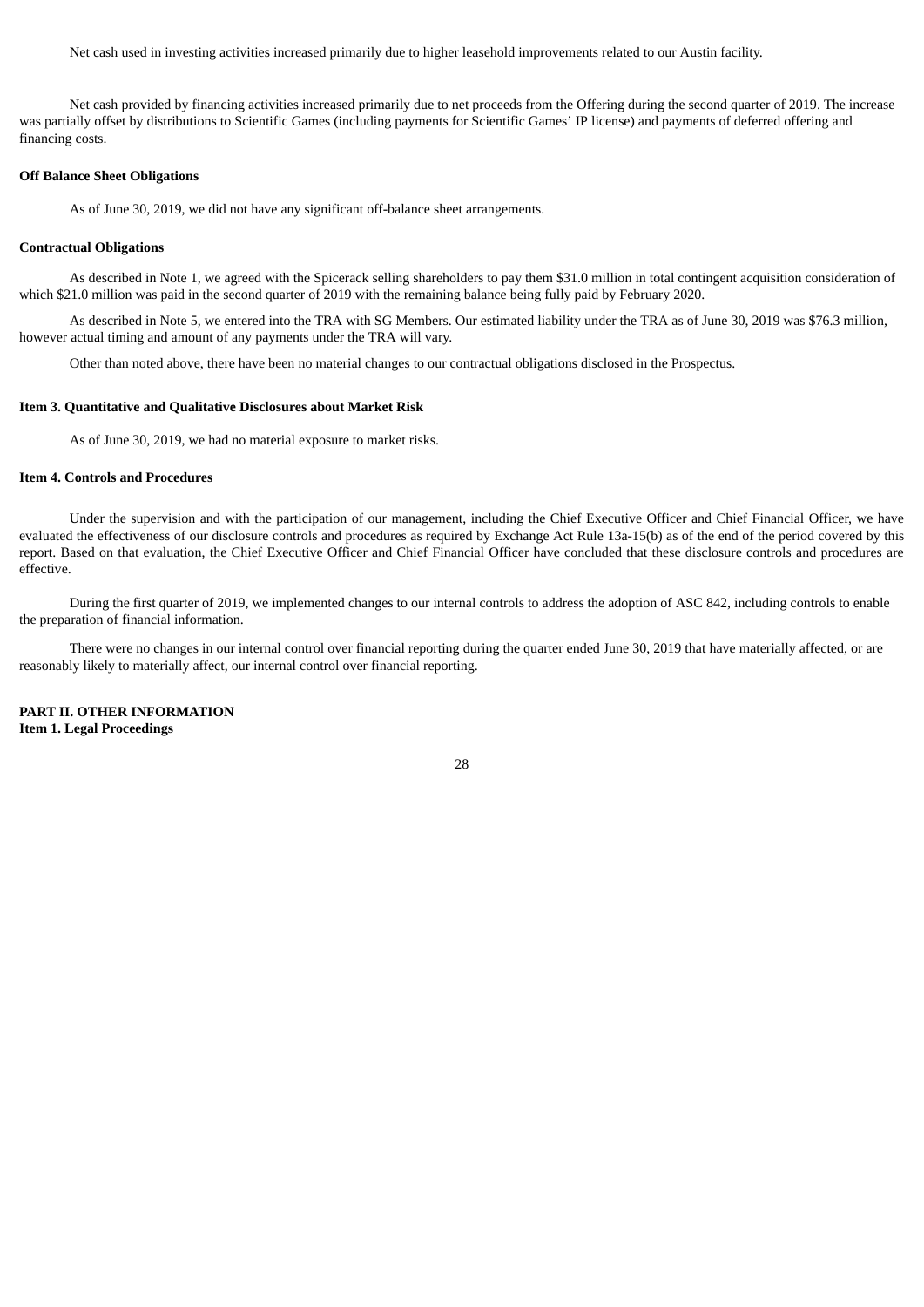For a description of our legal proceedings, see Note 8.

#### <span id="page-28-0"></span>**Item 1A. Risk Factors**

The risks described below are not the only risks facing us. Please be aware that additional risks and uncertainties not currently known to us or that we currently deem to be immaterial could also materially and adversely affect our business operations. You should also refer to the other information contained in our periodic reports, including the Forward-Looking Statements section, our consolidated financial statements and the related notes and Management's Discussion and Analysis of Financial Condition and Results of Operations for a further discussion of the risks, uncertainties and assumptions relating to our business. Except where the context otherwise indicates, references below to the "Company," "we," "our," "ours" and "us" include all of *our subsidiaries.*

#### **Risks Related to Our Business and Industry**

### Our growth depends on our ability to attract and retain players, and the loss of our players, or failure to attract new players, could materially and *adversely affect our business.*

Our ability to achieve growth in revenue in the future will depend, in large part, upon our ability to attract new players to our games, and retain existing players of our games. Achieving growth in our community of players may require us to increasingly engage in sophisticated and costly sales and marketing efforts that may not result in additional players.

In addition, our ability to increase the number of players of our games will depend on continued player adoption of social casino and other forms of casual gaming. Growth in the social gaming industry and the level of demand for and market acceptance of our games are subject to a high degree of uncertainty. We cannot assure that player adoption of social gaming and our games will continue or exceed current growth rates, or that the industry will achieve more widespread acceptance.

Additionally, as technological or regulatory standards change and we modify our technology platform to comply with those standards, we may need players to take certain actions to continue playing, such as downloading a new game client, performing age gating checks or accepting new terms and conditions. Players may stop using our games and related services at any time, including if the quality of the player experience on our platform, including our support capabilities in the event of a problem, does not meet their expectations or keep pace with the quality of the player experience generally offered by competitive games and services. In addition, expenditures by players tend to fluctuate seasonally, particularly during the summer months, and may reflect overall economic conditions.

We face competition for leisure time, attention and discretionary spending of our players. Other forms of leisure time activities, such as offline, traditional online, personal computer and console games, television, movies, sports and the internet, are much larger and more well-established options for consumers. Consumer tastes and preferences for leisure time activities are also subject to sudden or unpredictable change on account of new innovations. If consumers do not find our games to be compelling or if other existing or new leisure time activities are perceived by our players to offer greater variety, affordability, interactivity and overall enjoyment, our business could be materially and adversely affected.

#### *We rely on third-party platforms to make our games available to players and to collect revenue.*

Our social gaming offerings operate through Apple, Google, Facebook and Amazon, which also serve as significant online distribution platforms for our games. In 2018 and 2017, all of our revenue was generated by players using those platforms. Consequently, our expansion and prospects depend on our continued relationships with these providers, and any emerging platform providers that are widely adopted by our target player base. We are subject to the standard terms and conditions that these platform providers have for application developers, which govern the promotion, distribution and operation of games and other applications on their platforms, and which the platform providers can change unilaterally on short or without notice. Our business would be harmed if:

- the platform providers discontinue or limit our access to their platforms;
- governments or private parties, such as internet providers, impose bandwidth restrictions or increase charges

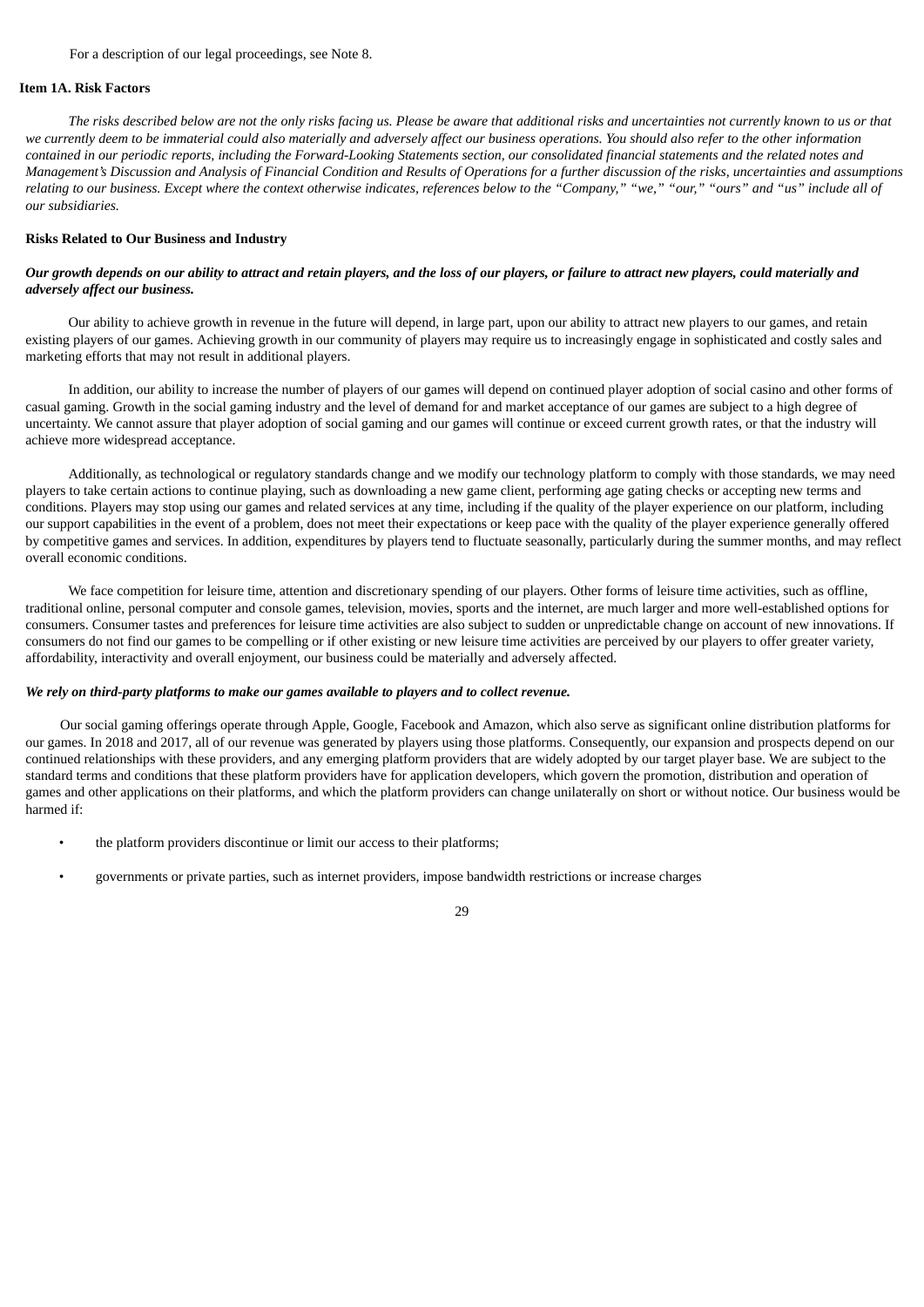or restrict or prohibit access to those platforms;

- the platforms decline in popularity;
- the platforms modify their current discovery mechanisms, communication channels available to developers, respective terms of service or other policies, including fees;
- the platforms impose restrictions or make it more difficult for players to buy virtual currency; or
- the platforms change how the personal information of players is made available to developers or develop their own competitive offerings.

If alternative platforms increase in popularity, we could be adversely impacted if we fail to create compatible versions of our games in a timely manner, or if we fail to establish a relationship with such alternative platforms. Likewise, if our platform providers alter their operating platforms, we could be adversely impacted as our offerings may not be compatible with the altered platforms or may require significant and costly modifications in order to become compatible. If our platform providers were to develop competitive offerings, either on their own or in cooperation with one or more competitors, our growth prospects could be negatively impacted. If our platform providers do not perform their obligations in accordance with our platform agreements, we could be adversely impacted.

In the past, some of these platform providers have been unavailable for short periods of time or experienced issues with their features that permit our players to purchase virtual currency. For example, in the second and third quarters of 2018, we were negatively impacted by data privacy protection changes implemented by Facebook, which impaired our players' ability to access their previously acquired virtual currency and purchase additional virtual currency. If similar events recur on a prolonged basis or other similar issues arise that impact players' ability to download our games, access social features or purchase virtual currency, it could have a material adverse effect on our revenue, operating results and brand.

#### Our free-to-play business model depends on the optional purchases of virtual currency to supplement the availability of periodically offered free virtual *currency.*

We derive nearly all of our revenue from the sale of virtual currency used to play our games. Our games are available to players for free, and we generally generate revenue from them only if they voluntarily purchase virtual currency above and beyond the level of free virtual currency provided periodically as part of the game. If we fail to offer games that attract purchases of virtual currency, or if we fail to properly manage the economics of free versus paid currency, our business, financial condition and results of operations could be materially and adversely affected.

## A small number of games has generated a majority of our revenue, and we must continue to launch and enhance games that attract and retain a *significant number of paying players in order to grow our revenue and sustain our competitive position.*

Historically, we have depended on a small number of games for a majority of our revenue, and we expect that this dependency will continue for the foreseeable future. In particular, *Jackpot Party Casino* has accounted for a substantial portion of our revenue since its launch in 2012, including 49% of our revenue in 2017 and 44% of our revenue in 2018, and we expect it to continue to do so over the next several years. Our growth depends on our ability to consistently launch new games that achieve significant popularity. Each of our games generally requires significant research and development, engineering, marketing and other resources to develop, launch and sustain via regular upgrades and expansions, and such costs on average have increased. Our ability to successfully and timely launch, sustain and expand games and attract and retain paying players largely depends on our ability to:

- anticipate and effectively respond to changing game player interests and preferences;
- anticipate or respond to changes in the competitive landscape;
- develop, sustain and expand games that are fun, interesting and compelling to play and on which players want to spend money;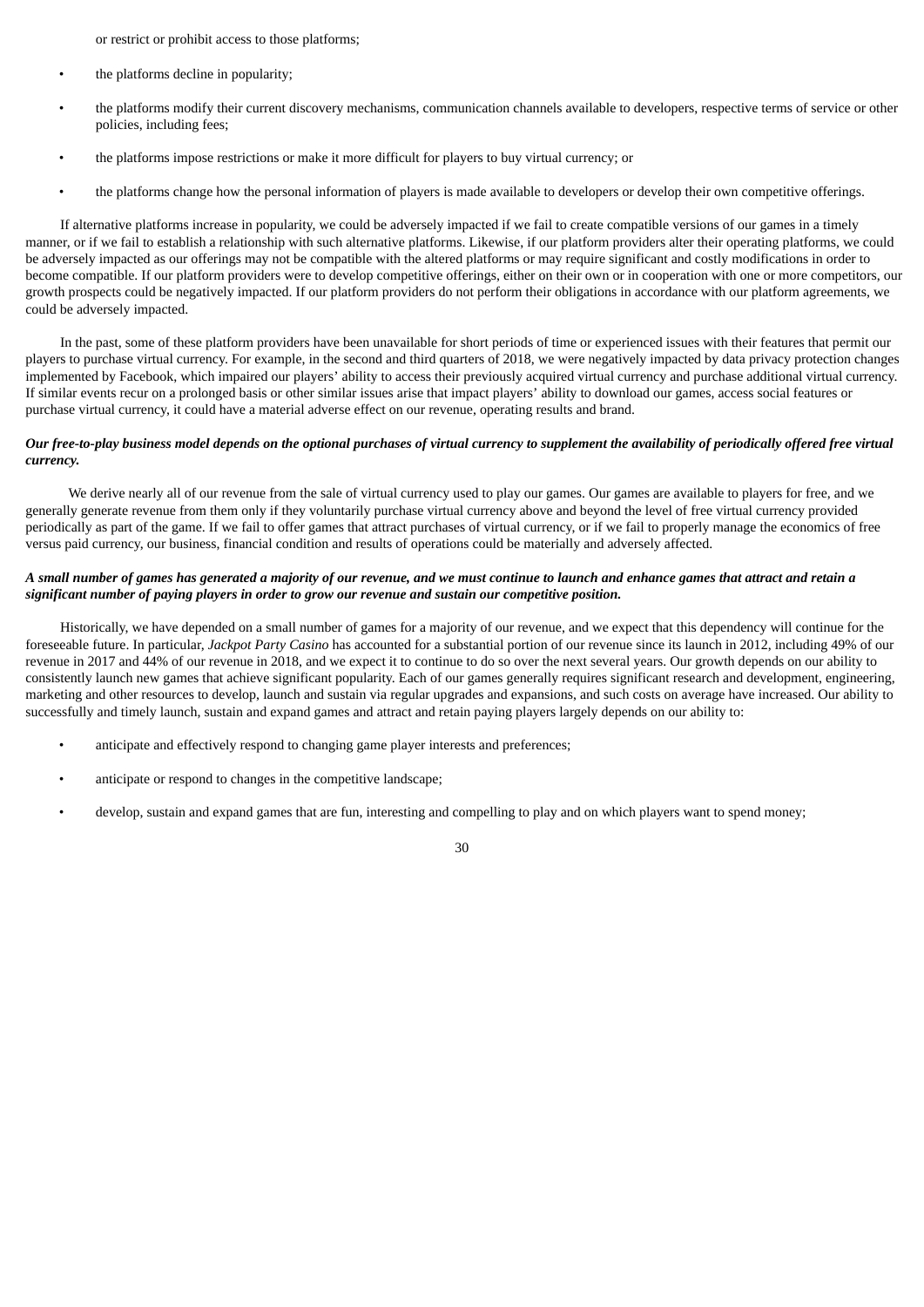- retain rights to the intellectual property rights of third parties, including Scientific Games Corporation;
- build and maintain our brand and reputation;
- effectively market new games and enhancements to our existing players and new players;
- minimize launch delays and cost overruns on new games and game expansions;
- minimize downtime and other technical difficulties; and
- acquire high-quality assets, personnel and companies.

It is difficult to consistently anticipate player demand on a large scale, particularly as we develop new games in new markets, including the hypercasual gaming market, international markets and new mobile platforms. If we do not successfully launch games that attract and retain a significant number of paying players and extend the life of our existing games, our market share, reputation and financial results could be harmed. In addition, if the popularity of *Jackpot Party Casino* or any of our other top games decreases significantly, that would have a material adverse effect on our results of operations, cash flows and financial condition.

Moreover, it is difficult to predict the problems we may encounter in innovating and introducing new games, and we may need to devote significant resources to the creation, support and maintenance of our games and services. Under the IP License Agreement, our right to use any intellectual property created or acquired by Bally Gaming or its affiliates, or licensed by third parties to Bally Gaming, after the third anniversary of the date of the IP License Agreement, will be limited to use in our currently available games. This limit will also extend to derivative works of, or improvements to, intellectual property licensed to us under the IP License Agreement that are developed after the third anniversary of the date of the IP License Agreement (including by us), as such derivative works and improvements will be assigned to Bally Gaming and licensed back to us pursuant to the terms of the IP License Agreement. We cannot assure that we will be able to obtain a license for the use of any such intellectual property in our new games on commercially reasonable terms, if at all.

We cannot assure that our initiatives to improve our player experience will always be successful. We also cannot predict whether our new games or service offerings will be well received by players, or whether improving our technology will be successful or sufficient to offset the costs incurred to develop and market these games, services or technology.

# *We rely on a small percentage of our players for nearly all of our revenue.*

A small percentage of our players account for nearly all of our revenue. For example, in 2017, 5.3% of our players made purchases in our games, and in 2018, 5.5% of our players made purchases in our games. However, we lose paying players in the ordinary course of business, and they may stop making purchases in our games or playing our games altogether at any time. In order to sustain or increase our revenue levels, we must attract new paying players or increase the amount our players pay. To retain paying players, we must devote significant resources so that the games they play retain their interest and attract them to our other games. Our new games may also attract players away from our existing games. If we fail to grow or sustain the number of our paying players, or if the rate at which we add paying players declines or if the average amount our paying players pay declines, our results of operations, cash flows and financial condition could be adversely impacted.

#### Our success depends upon our ability to adapt to, and offer games that keep pace with, changing technology and evolving industry standards.

Our success depends upon our ability to attract and retain players, which is largely driven by maintaining and increasing the quantity and quality of social games. To satisfy players, we need to continue to improve their experience and innovate and introduce games that players find useful and that cause them to return to our suite of games more frequently. This includes continuing to improve our technology to optimize search results for our games, tailoring our game offerings to additional geographic and market segments, and improving the user-friendliness of our games and our ability to provide high-quality support. Our ability to anticipate or respond to changing technology and evolving industry standards and to develop and introduce new and enhanced games on a timely basis or at all is a significant factor affecting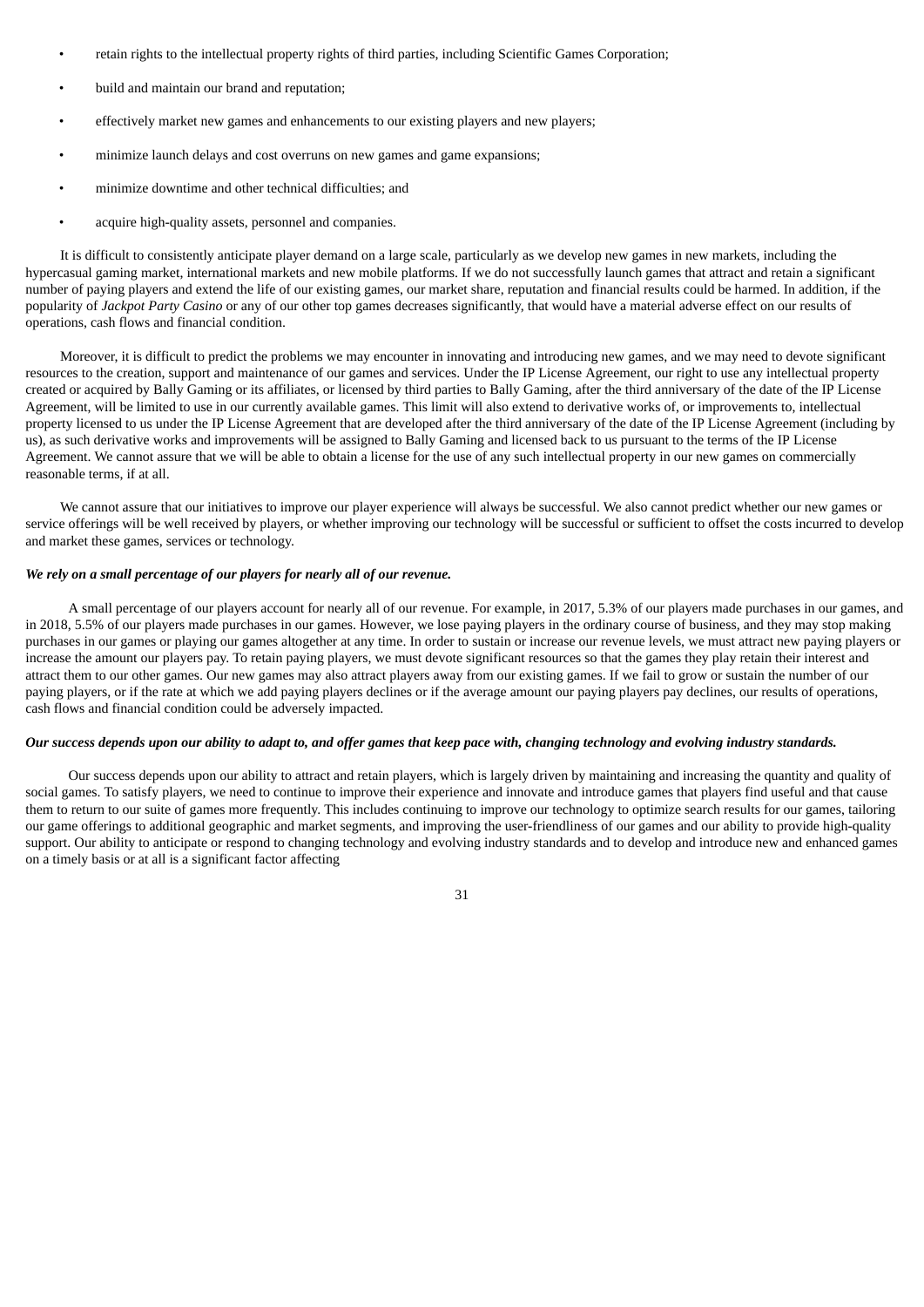our ability to remain competitive and expand and attract new players. We cannot assure that we will achieve the necessary technological advances or have the financial resources needed to introduce new games on a timely basis or at all.

Our players depend on our support organization to resolve any issues relating to our games. Our ability to provide effective support is largely dependent on our ability to attract, resource, and retain employees who are not only qualified to support players of our games, but are also well versed in our games. Any failure to maintain high-quality support, or a market perception that we do not maintain high-quality support, could harm our reputation, adversely affect our ability to sell virtual currency within our games to existing and prospective players, and could adversely impact our results of operations, cash flows and financial condition.

#### We operate in a highly competitive industry, and our success depends on our ability to effectively compete.

Social gaming, which includes social casinos and from which we derive substantially all of our revenue, is a rapidly evolving industry with low barriers to entry. Businesses can easily launch online or mobile platforms and applications at nominal cost by using commercially available software or partnering with various established companies in these markets. The market for our games is also characterized by rapid technological developments, frequent launches of new games, changes in player needs and behavior, disruption by innovative entrants and evolving business models and industry standards. As a result, our industry is constantly changing games and business models in order to adopt and optimize new technologies, increase cost efficiency and adapt to player preferences.

Successful execution of our strategy depends on our continuous ability to attract and retain players, adapt to the emergence of new mobile hardware or operating systems, expand the market for our games, maintain a technological edge and offer new capabilities to players. We also compete with social gaming companies, including those that offer social casinos such as Playtika, Zynga, DoubleU and others, that have no connection to regulated real money gaming, and many of those companies have a base of existing players that is larger than ours. In some cases, we compete against real money gaming operators who have expanded their games to include social casinos and leverage their land-based gaming relationship with Scientific Games Corporation to license social casino content from Scientific Games Corporation, although such rights are limited in scope by the IP License Agreement. In those cases, customers of such real money gaming operators may choose to play our content as it is offered by the operator and not as it is offered by our social casino games, detrimentally impacting our results.

Some of our current and potential competitors enjoy substantial competitive advantages, such as greater name recognition, longer operating histories, greater financial, technical, and other resources and, in some cases, the ability to rapidly combine online platforms with traditional staffing and contingent worker solutions. These companies may use these advantages to develop different platforms and services to compete with our games, spend more on advertising and brand marketing, invest more in research and development or respond more quickly and effectively than we do to new or changing opportunities, technologies, standards, regulatory conditions or player preferences or requirements. As a result, our players may decide to stop playing our games or switch to our competitors' games.

Moreover, current and future competitors may also make strategic acquisitions or establish cooperative relationships among themselves or with others, including our current or future third-party suppliers. By doing so, these competitors may increase their ability to meet the needs of existing or prospective freelancers and players. These developments could limit our ability to obtain revenue from existing and new buyers. If we are unable to compete effectively, successfully and at reasonable cost against our existing and future competitors, our results of operations, cash flows and financial condition could be adversely impacted.

We offer players regular free play and frequent discounts for purchases of virtual coins to extend play in connection with our business. We cannot assure that competitive pressure will not cause us to increase the incentives that we offer to our players, which could adversely impact our results of operations, cash flows and financial condition.

#### *Legal or regulatory restrictions could adversely impact our business and limit the growth of our operations.*

There is significant opposition in some jurisdictions to interactive social gaming, including social casinos. Some states or countries have anti-gaming groups that specifically target social casino games. Such opposition could lead these jurisdictions to adopt legislation or impose a regulatory framework to govern interactive social gaming or social casinos specifically. These could result in a prohibition on interactive social gaming or social casinos altogether, restrict our ability to advertise our games, or substantially increase our costs to comply with these regulations, all of which could have an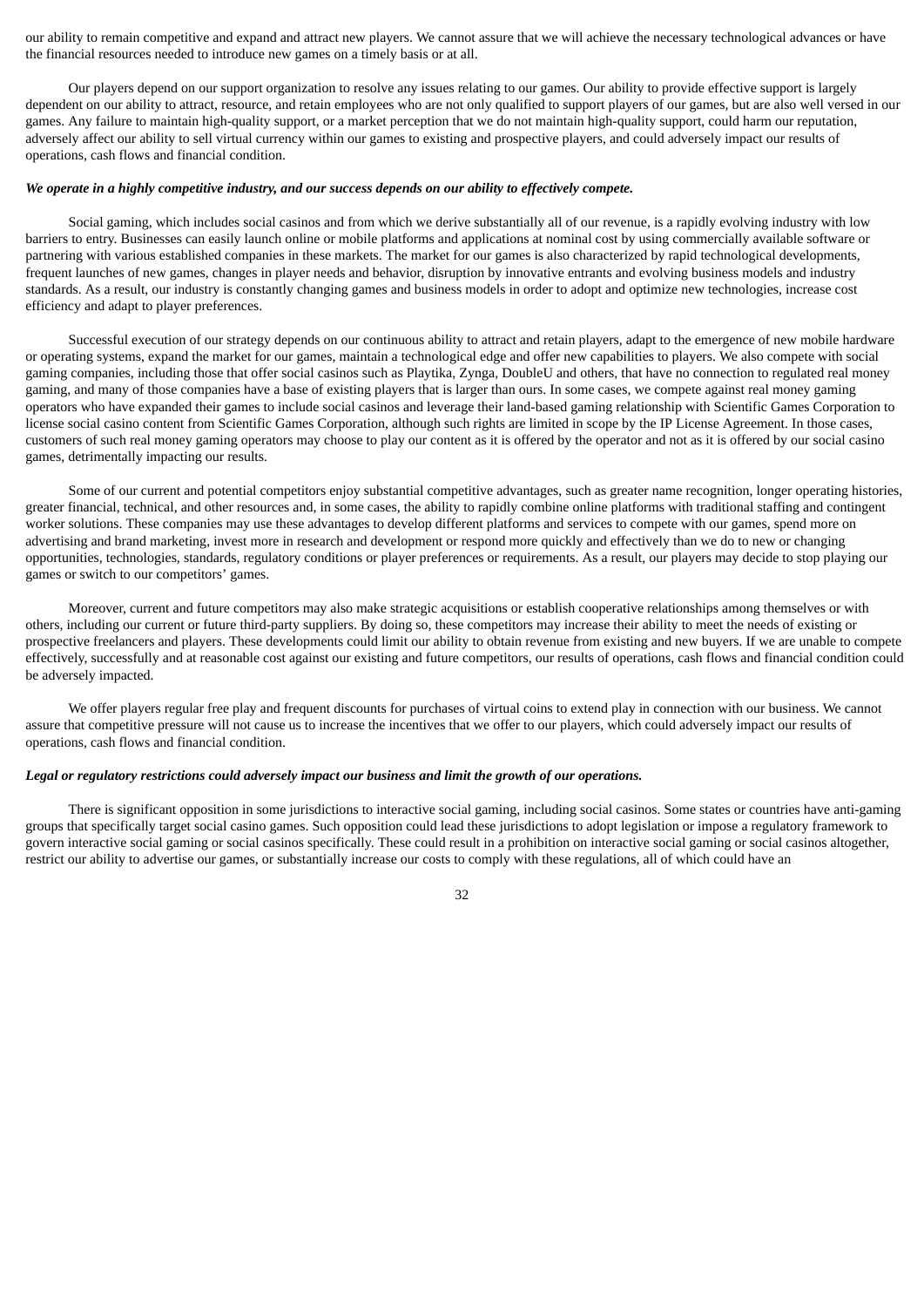adverse effect on our results of operations, cash flows and financial condition. We cannot predict the likelihood, timing, scope or terms of any such legislation or regulation or the extent to which they may affect our business.

In a recent case, the United States Court of Appeals for the Ninth Circuit decided that a social casino game produced by one of our competitors should be considered illegal gambling under Washington state law. Similar lawsuits have been filed against other defendants, including Scientific Games Corporation. For example, in April 2018, a putative class action lawsuit was filed in federal district court alleging substantially the same causes of action against our social casino games. In December 2018, the federal district court assigned to the litigation denied Scientific Games Corporation's motion to dismiss the plaintiff's complaint and, in January 2019, Scientific Games Corporation filed its answer and affirmative defenses to the putative class action complaint. See "-Legal proceedings may materially adversely affect our business and our results of operations, cash flows and financial condition" and Note 8.

In September 2018, sixteen gambling regulators signed a declaration expressing concern over the blurring of lines between gambling and video game products, including social casino gaming. The regulators committed to work together to analyze the characteristics of video games and social gaming, and to engage in an informed dialogue with the video game and social gaming industries to ensure the appropriate and efficient implementation of applicable laws and regulations. The regulators also indicated they would work closely with their consumer protection enforcement agencies. We cannot predict the likelihood, timing, scope or terms of any actions taken as a result of the declaration.

Consumer protection concerns regarding games such as ours have been raised in the past and may again be raised in the future. Such concerns could lead to increased scrutiny over the manner in which our games are designed, developed, distributed and presented. We cannot predict the likelihood, timing or scope of any concern reaching a level that will impact our business, or whether we would suffer any adverse impacts to our results of operations, cash flows and financial condition.

#### *We may share part of the regulatory burdens of our parent, Scientific Games Corporation.*

The majority of our voting power is held by wholly owned subsidiaries of Scientific Games Corporation, and we entered into the Intercompany Services Agreement, the IP License Agreement, the Registration Rights Agreement and the TRA with one or more of Scientific Games Corporation and its affiliates. Scientific Games Corporation and its affiliates hold many privileged licenses in jurisdictions around the world, allowing them to operate as gambling equipment and service suppliers. Regulators that issue such licenses have broad investigative powers and could ask for information from our majority stockholder, the entities from which we license intellectual property and their affiliates. Scientific Games Corporation and its affiliates, including SciPlay Parent LLC and its subsidiaries, will be obligated to cooperate with the investigations of such regulators. Such licenses may limit the operations and activities of subsidiaries and affiliates of Scientific Games Corporation, including SciPlay Parent LLC and its subsidiaries.

# Data privacy and security laws and regulations in the jurisdictions in which we do business could increase the cost of our operations and subject us to *possible sanctions and other penalties.*

We collect, process, store, use and share data, some of which contains personal information. Our business is therefore subject to a number of federal, state, local and foreign laws and regulations governing data privacy and security, including with respect to the collection, storage, use, transmission, sharing and protection of personal information and other consumer data. Such laws and regulations may be inconsistent among countries or conflict with other rules. In particular, the European Union, or EU, has adopted strict data privacy and security regulations. Following recent developments, such as the European Court of Justice's 2015 ruling that the transfer of personal data from the EU to the U.S. under the EU/U.S. Safe Harbor was an invalid mechanism of personal data transfer, the adoption of the EU-U.S. Privacy Shield as a replacement for the Safe Harbor, and the effectiveness of the EU's General Data Protection Regulation ("GDPR") as of May 2018, data privacy and security compliance in the EU are increasingly complex and challenging. The GDPR created new compliance obligations applicable to our business and some of our players, which could cause us to change our business practices, and increases financial penalties for noncompliance (including possible fines of up to four percent of global annual revenue for the preceding financial year or  $\epsilon$ 20 million (whichever is higher) for the most serious violations). The scope of data privacy and security regulations worldwide continues to evolve, and we believe that the adoption of increasingly restrictive regulations in this area is likely within the U.S. and other jurisdictions. For example, in June 2018, California enacted the California Consumer Privacy Act ("CCPA"), which is presently going into effect on January 1, 2020. When effective, the new law will, among other things, require new disclosures to California consumers, impose new rules for collecting or using information about minors, and afford consumers new abilities to opt out of certain disclosures of personal information. California legislators have stated that they intend to propose amendments to the CCPA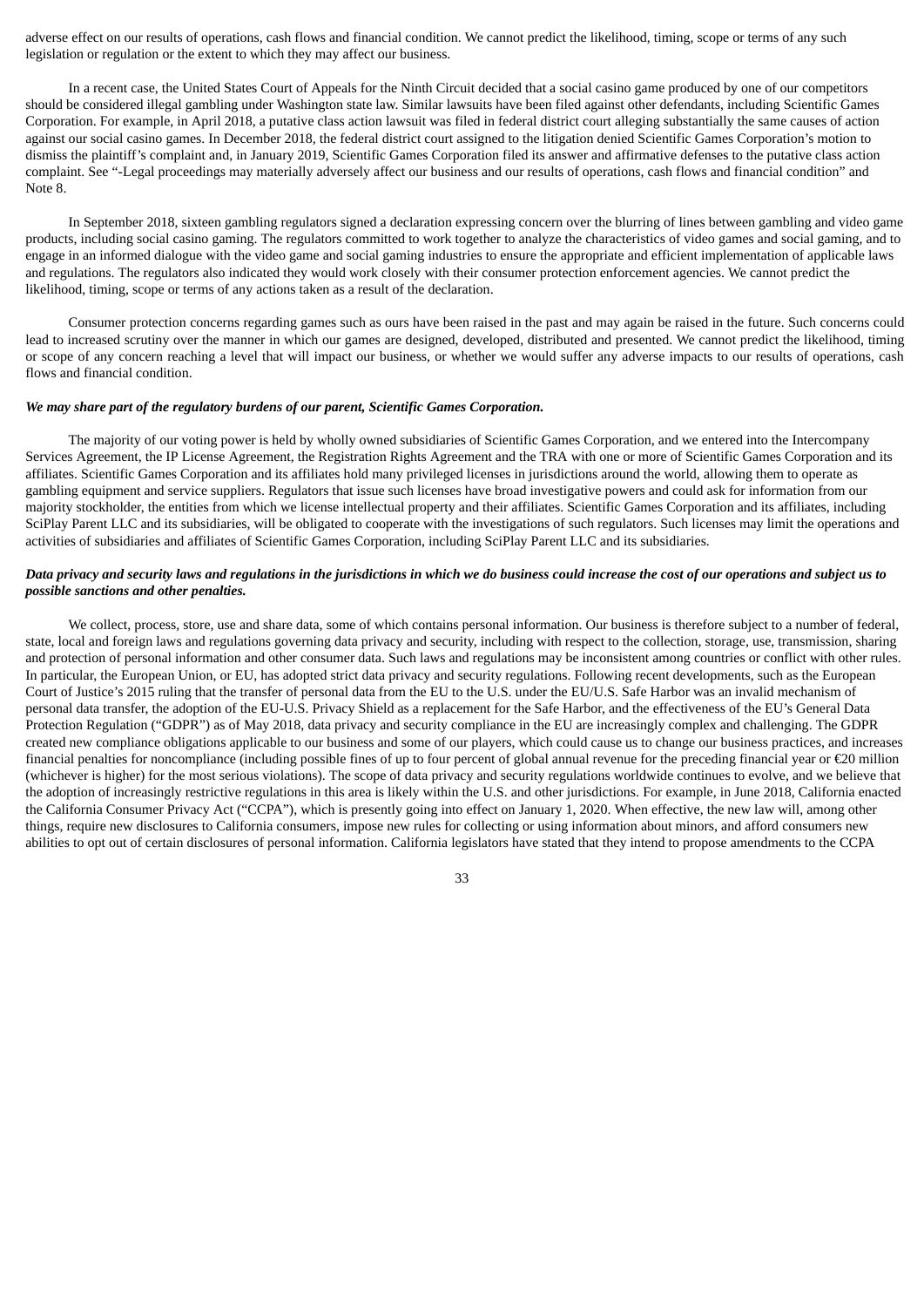before it goes into effect, and it remains unclear what, if any, modifications will be made to this legislation or how it will be interpreted. The U.S. Congress may also pass a law to preempt all or part of the CCPA. As passed, the effects of the CCPA potentially are significant, however, and may require us to modify our data collection or processing practices and policies and to incur substantial costs and expenses in an effort to comply. There currently are a number of proposals related to data privacy or security pending before federal, state, and foreign legislative and regulatory bodies. For example, the European Union is contemplating the adoption of the Regulation on Privacy and Electronic Communications, which is expected to take effect in 2019, that would govern data privacy and the protection of personal data in electronic communications, in particular for direct marketing purposes. Efforts to comply with these and other data privacy and security restrictions that may be enacted could require us to modify our data processing practices and policies and increase the cost of our operations. Failure to comply with such restrictions could subject us to criminal and civil sanctions and other penalties. In part due to the uncertainty of the legal climate, complying with regulations, and any applicable rules or guidance from self-regulatory organizations relating to privacy, data protection, information security and consumer protection, may result in substantial costs and may necessitate changes to our business practices, which may compromise our growth strategy, adversely affect our ability to attract or retain players, and otherwise adversely affect our business, financial condition and operating results.

Any failure or perceived failure by us to comply with our posted privacy policies, our privacy-related obligations to players or other third parties, or any other legal obligations or regulatory requirements relating to privacy, data protection, or information security may result in governmental investigations or enforcement actions, litigation, claims, or public statements against us by consumer advocacy groups or others and could result in significant liability, cause our players to lose trust in us, and otherwise materially and adversely affect our reputation and business. Furthermore, the costs of compliance with, and other burdens imposed by, the laws, regulations, and policies that are applicable to us may limit the adoption and use of, and reduce the overall demand for, our games. Additionally, if third parties we work with violate applicable laws, regulations, or agreements, such violations may put our players' data at risk, could result in governmental investigations or enforcement actions, fines, litigation, claims or public statements against us by consumer advocacy groups or others and could result in significant liability, cause our players to lose trust in us and otherwise materially and adversely affect our reputation and business. Further, public scrutiny of, or complaints about, technology companies or their data handling or data protection practices, even if unrelated to our business, industry or operations, may lead to increased scrutiny of technology companies, including us, and may cause government agencies to enact additional regulatory requirements, or to modify their enforcement or investigation activities, which may increase our costs and risks.

# We rely on the ability to use the intellectual property rights of Scientific Games Corporation and other third parties, including the third-party intellectual property rights licensed to Scientific Games Corporation that we have enjoyed as an indirect subsidiary of Scientific Games Corporation, and we may lose the benefit of any intellectual property owned by or licensed to Scientific Games Corporation if it ceases to hold certain minimum percentages of the *voting power in our company.*

Substantially all of our games rely on products, technologies and other intellectual property that are licensed from Scientific Games Corporation and other third parties. Since September 2016, we have been party to an intercompany license agreement with Scientific Games Corporation pursuant to which we receive the right to use certain patents, brands, trademarks and other intellectual property owned by or licensed to Scientific Games Corporation. In addition, as an indirect subsidiary of Scientific Games Corporation, we benefit from intellectual property licensed to Scientific Games Corporation for the benefit of it and its subsidiaries. Under the IP License Agreement and as a subsidiary of Scientific Games Corporation, we expect, but cannot guarantee, that we will be able to continue to receive those rights on favorable or reasonable terms, and licensors may have approval rights over any future sublicenses by Scientific Games Corporation. The IP License Agreement has a change of control provision that requires Bally Gaming's consent, not to be unreasonably withheld, in the event of changes of control of our company that are not initiated by Scientific Games Corporation. Bally Gaming could reasonably withhold its consent, and therefore have the right to terminate the IP License Agreement, if, for example, a competitor of Scientific Games Corporation were to acquire more than 50% of the voting power in our company. If Bally Gaming were to exercise this termination right, we would lose the benefit of any intellectual property licensed to us under the IP License Agreement, which is essential to our business, including any intellectual property that we develop, to the extent it is an improvement, enhancement, modification, or derivative work of any intellectual property licensed to us under the IP License Agreement.

Any transaction that results in Scientific Games Corporation ceasing to hold at least 50% of the voting power in our company will be considered a change of control transaction requiring Bally Gaming's consent, except for: (i) transactions initiated by Scientific Games Corporation, or (ii) decreases in voting power resulting from (a) Scientific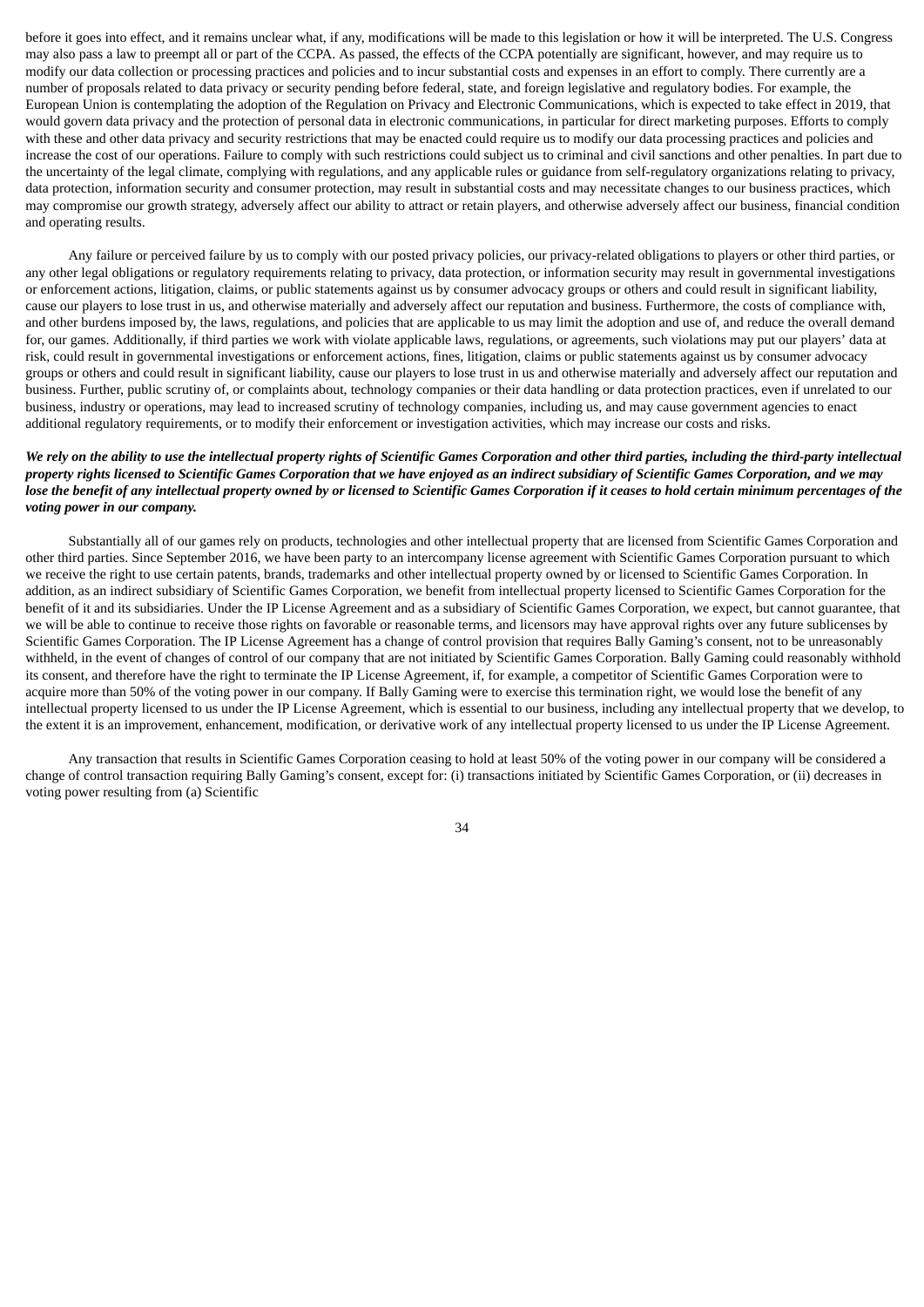Games Corporation selling any ownership interests in our company, either privately or through additional public offerings, or (b) any future issuance of additional shares of our capital stock. In addition, our rights to any third-party intellectual property licensed to Bally Gaming or its affiliates and sublicensed to us under the IP License Agreement are subject to any change of control provisions in the applicable third-party license.

Further, even absent termination of the IP License Agreement, if Scientific Games Corporation ceases to hold at least 50% of the voting power in our company, or such other percentage as may be required by a specific third-party license between the applicable third party and Scientific Games Corporation, we may also lose the benefit of any intellectual property licensed to Scientific Games Corporation for the benefit of it or its subsidiaries. We have little control over future amendments or renewals of third-party licenses to which we are not a party, and such amendments and renewals may affect the ability of Scientific Games Corporation to sublicense such third-party intellectual property rights to us, or our ability to benefit directly from such intellectual property without a sublicense as a subsidiary of Scientific Games Corporation.

The future success of our business will depend, in part, on our ability to obtain, retain or expand licenses for technologies and services in a competitive market. We cannot assure that these third-party licenses, including the IP License Agreement, or support for such licensed technologies and services, will continue to be available to us on commercially reasonable terms, if at all. In the event that we lose the benefit of, or cannot renew and/or expand existing licenses, we may be required to discontinue or limit our use of the technologies and services that include or incorporate the licensed intellectual property. In addition, while we are controlled by Scientific Games Corporation, we may not have the leverage to negotiate amendments to the IP License Agreement, if required, on terms as favorable to us as those we would negotiate with an unaffiliated third party.

Some of our license agreements contain minimum guaranteed royalty payments to the third party, and other agreements are sublicenses where such payment obligations are passed on to us by the sublicensor, including under the IP License Agreement. If we are unable to generate sufficient revenue to offset the minimum guaranteed royalty payments, it could have a material adverse effect on our results of operations, cash flows and financial condition. Our license agreements, including both direct licenses and sublicensing arrangements, typically contain customary restrictions on our ability to use or transfer the licensed rights, including in connection with certain strategic transactions, such as a change of control of the licensee. Although we believe that we are complying with our obligations under these license agreements and do not believe them to be in jeopardy of being terminated, we cannot assure that any or all of these license agreements in fact will remain in effect. Under certain of these agreements, the licensor has the right to audit our use of their intellectual property. Disputes with licensors over uses or terms could result in the payment of additional royalties or penalties by us, cancellation or non-renewal of the underlying license or litigation.

#### Our business depends on the protection of our proprietary information and our owned and licensed intellectual property.

We believe that our success depends, in part, on protecting our owned and licensed intellectual property in the U.S. and in foreign countries. Our intellectual property includes certain trademarks and copyrights relating to our games, and proprietary or confidential information that is not subject to formal intellectual property protection. Intellectual property that is significant to our business is owned by Scientific Games Corporation and other third parties. Our success may depend, in part, on our and our licensors' ability to protect the trademarks, trade dress, names, logos or symbols under which we market our games and to obtain and maintain patent, copyright and other intellectual property protection for the technologies, designs, software and innovations used in our games and our business. We cannot assure that we will be able to build and maintain consumer value in our trademarks, copyrights or other intellectual property protection in our technologies, designs, software and innovations or that any patent, trademark, copyright or other intellectual property right will provide us with competitive advantages.

We also rely on trade secrets and proprietary knowledge. We enter into confidentiality agreements with our employees and independent contractors regarding our trade secrets and proprietary information, but we cannot assure that the obligation to maintain the confidentiality of our trade secrets and proprietary information will be honored.

In the future we may make, claims of infringement against third parties, or make claims that third-party intellectual property rights are invalid or unenforceable. These claims could:

• cause us to incur greater costs and expenses in the protection of our intellectual property;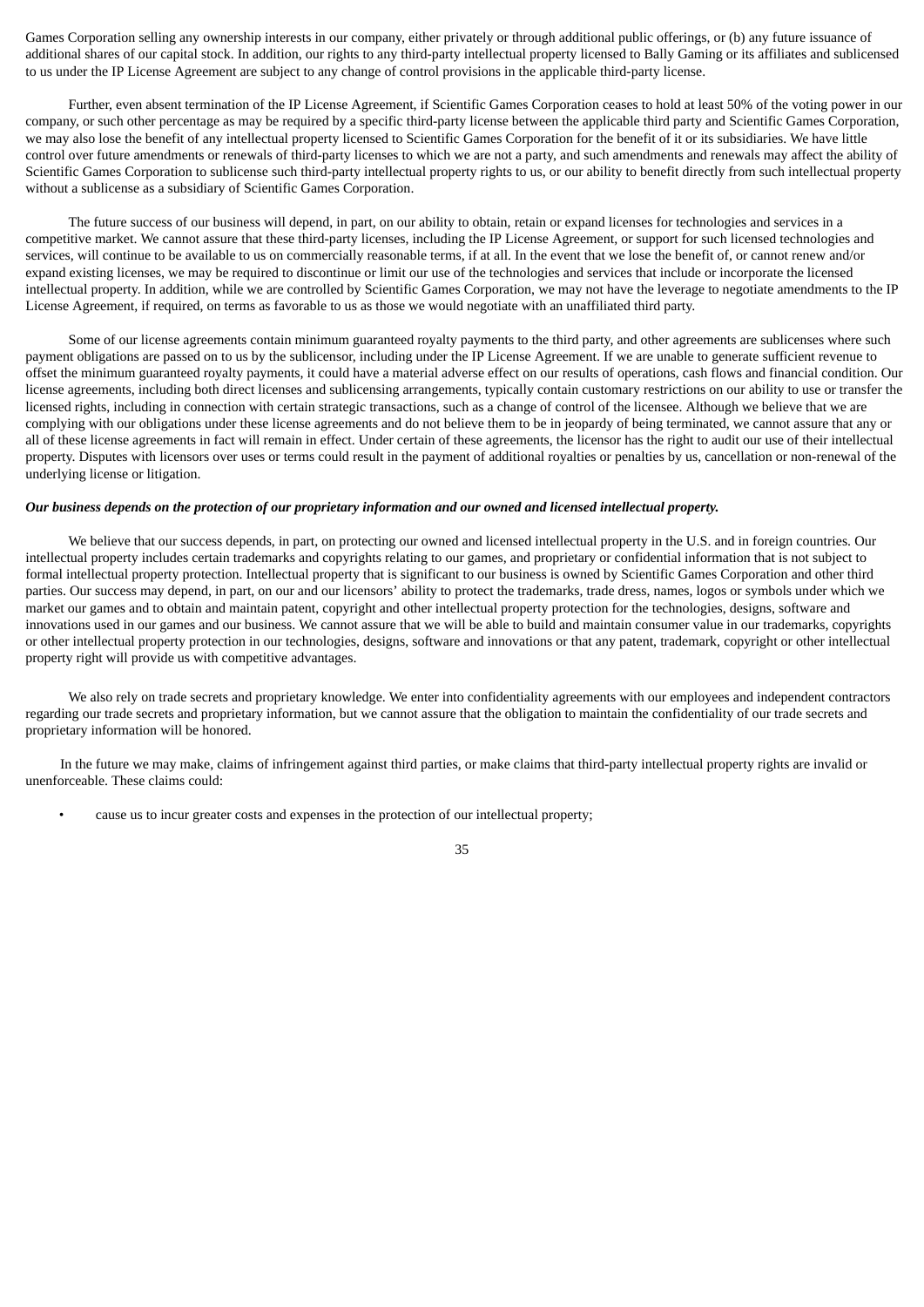- potentially negatively impact our intellectual property rights, for example, by causing one or more of our intellectual property rights to be ruled or rendered unenforceable or invalid; or
- divert management's attention and our resources.

## The intellectual property rights of others may prevent us from developing new games, entering new markets or may expose us to liability or costly *litigation.*

Our success depends in part on our ability to continually adapt our games to incorporate new technologies and to expand into markets that may be created by new technologies. If technologies are protected by the intellectual property rights of our competitors or other third parties, we may be prevented from introducing games based on these technologies or expanding into markets created by these technologies.

We cannot assure that our business activities and games will not infringe upon the proprietary rights of others, or that other parties will not assert infringement claims against us. A successful claim of infringement by a third party against us, our games or one of our licensees in connection with the use of our technologies, or an unsuccessful claim of infringement made by us against a third party or its products or games, could adversely affect our business or cause us financial harm. Any such claim and any resulting litigation, should it occur, could:

- be expensive and time-consuming to defend or require us to pay significant amounts in damages;
- result in invalidation of our proprietary rights or render our proprietary rights unenforceable;
- cause us to cease making, licensing or using games that incorporate the intellectual property;
- require us to redesign, reengineer or rebrand our games or limit our ability to bring new games to the market in the future;
- require us to enter into costly or burdensome royalty, licensing or settlement agreements in order to obtain the right to use a product or process;
- impact the commercial viability of the games that are the subject of the claim during the pendency of such claim; or
- require us to stop selling the infringing games.

### Our success depends on the security and integrity of the games we offer, and security breaches or other disruptions could compromise our information or the information of our players and expose us to liability, which would cause our business and reputation to suffer.

We believe that our success depends, in large part, on providing secure games to our players. Our business sometimes involves the storage, processing and transmission of players' proprietary, confidential and personal information. We also maintain certain other proprietary and confidential information relating to our business and personal information of our personnel. Despite our security measures, our games may be vulnerable to attacks by hackers, players, vendors or employees or breached due to malfeasance or other disruptions. Any security breach or incident that we experience could result in unauthorized access to, misuse of, or unauthorized acquisition of our or our players' data, the loss, corruption or alteration of this data, interruptions in our operations, or damage to our computers or systems or those of our players or third-party platforms. Any of these could expose us to claims, litigation, fines and potential liability.

An increasing number of online services have disclosed security breaches, some of which have involved sophisticated and highly targeted attacks on portions of their services. Because the techniques used to obtain unauthorized access, disable or degrade service, or sabotage systems change frequently and often are not foreseeable or recognized until launched against a target, we may be unable to anticipate these techniques or to implement adequate preventative measures. If an actual or perceived breach of our security occurs, public perception of the effectiveness of our security measures and brand could be harmed, and we could lose players. Data security breaches and other data security incidents may also result from non-technical means, for example, actions by employees or contractors. Any compromise of our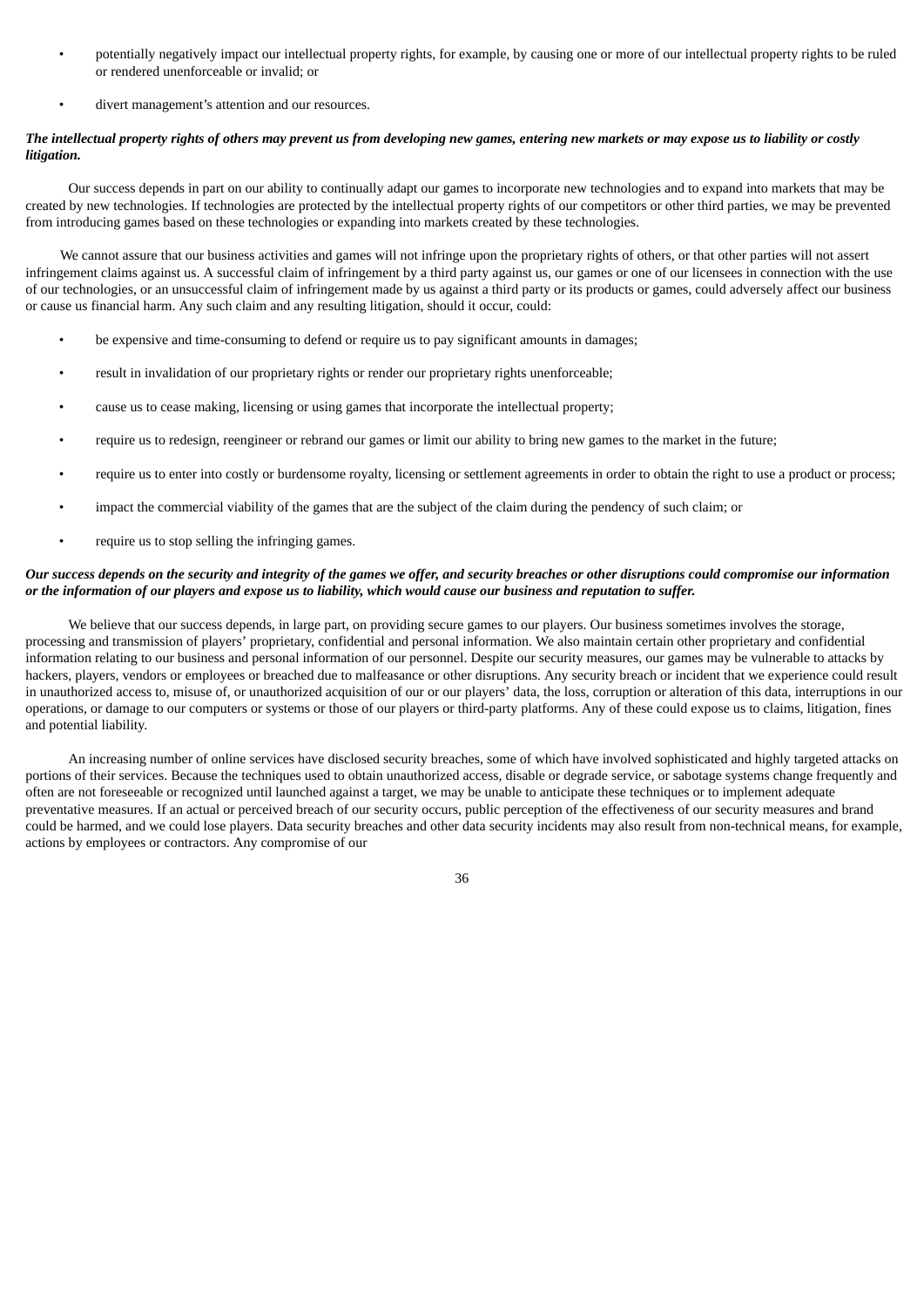security could result in a violation of applicable privacy and other laws, regulatory or other governmental investigations, enforcement actions, and legal and financial exposure, including potential contractual liability that is not always limited to the amounts covered by our insurance. Any such compromise could also result in damage to our reputation and a loss of confidence in our security measures. Any of these effects could have a material adverse impact on our results of operations, cash flows and financial condition.

Our ability to prevent anomalies and monitor and ensure the quality and integrity of our games and software is periodically reviewed and enhanced, but may not be sufficient to prevent future attacks, breaches or disruptions. Similarly, we regularly assess the adequacy of our security systems, including the security of our games and software to protect against any material loss to any of our players and the integrity of our games to players. However, we cannot assure that our business will not be affected by a security breach or lapse.

# If we sustain cyber-attacks or other privacy or data security incidents that result in security breaches, we could suffer a loss of sales and increased costs. *exposure to significant liability, reputational harm and other negative consequences.*

Our information technology may be subject to cyber-attacks, viruses, malicious software, break-ins, theft, computer hacking, employee error or malfeasance or other security breaches. Hackers and data thieves are increasingly sophisticated and operate large-scale and complex automated attacks. Experienced computer programmers and hackers may be able to penetrate our security controls and misappropriate or compromise sensitive personal, proprietary or confidential information, create system disruptions or cause shutdowns. They also may be able to develop and deploy malicious software programs that attack our systems or otherwise exploit any security vulnerabilities. Our systems and the data stored on those systems may also be vulnerable to security incidents or security attacks, acts of vandalism or theft, coordinated attacks by activist entities, misplaced or lost data, human errors, or other similar events that could negatively affect our systems and the data stored on those systems, and the data of our business partners. Further, third parties, such as hosted solution providers, that provide services to the Company, could also be a source of security risks in the event of a failure of their own security systems and infrastructure.

The costs to eliminate or address the foregoing security threats and vulnerabilities before or after a cyber incident could be significant. Our remediation efforts may not be successful and could result in interruptions, delays or cessation of service, and loss of existing or potential suppliers or players. As threats related to cyber-attacks develop and grow, we may also find it necessary to make further investments to protect our data and infrastructure, which may impact our results of operations. Although we have insurance coverage for protecting against cyber-attacks, it may not be sufficient to cover all possible claims, and we may suffer losses that could have a material adverse effect on our business. We could also be negatively impacted by existing and proposed U.S. and non-U.S. laws and regulations, and government policies and practices related to cybersecurity, data privacy, data localization and data protection.

# We rely on information technology and other systems, and any failures in our systems or errors, defects or disruptions in our games could diminish our brand and reputation, subject us to liability and could disrupt our business and adversely impact our results.

We rely on information technology systems that are important to the operation of our business, some of which are managed by third parties. These third parties are typically under no obligation to renew agreements and there is no guarantee that we will be able to renew these agreements on commercially reasonable terms, or at all. These systems are used to process, transmit and store electronic information, to manage and support our business operations and to maintain internal control over our financial reporting. In addition, we collect and store certain data, including proprietary business information, and may have access to confidential or personal information in certain of our businesses that is subject to privacy and security laws, and regulations. We could encounter difficulties in developing new systems, maintaining and upgrading current systems and preventing security breaches. Among other things, our systems are susceptible to damage, outages, disruptions or shutdowns due to fire, floods, power loss, break-ins, cyber-attacks, network penetration, denial of service attacks and similar events. Any failures in our computer systems or telecommunications services could affect our ability to operate our games or otherwise conduct business.

A meaningful portion of our game traffic is hosted by third-party data centers, such as Amazon Web Services ("AWS"). Such third parties provide us with computing and storage capacity, and AWS is under no obligation to renew the agreements related to these services with us on commercially reasonable terms or at all. If we are unable to renew these agreements on commercially reasonable terms, or if one of our data center operators is acquired, we may be required to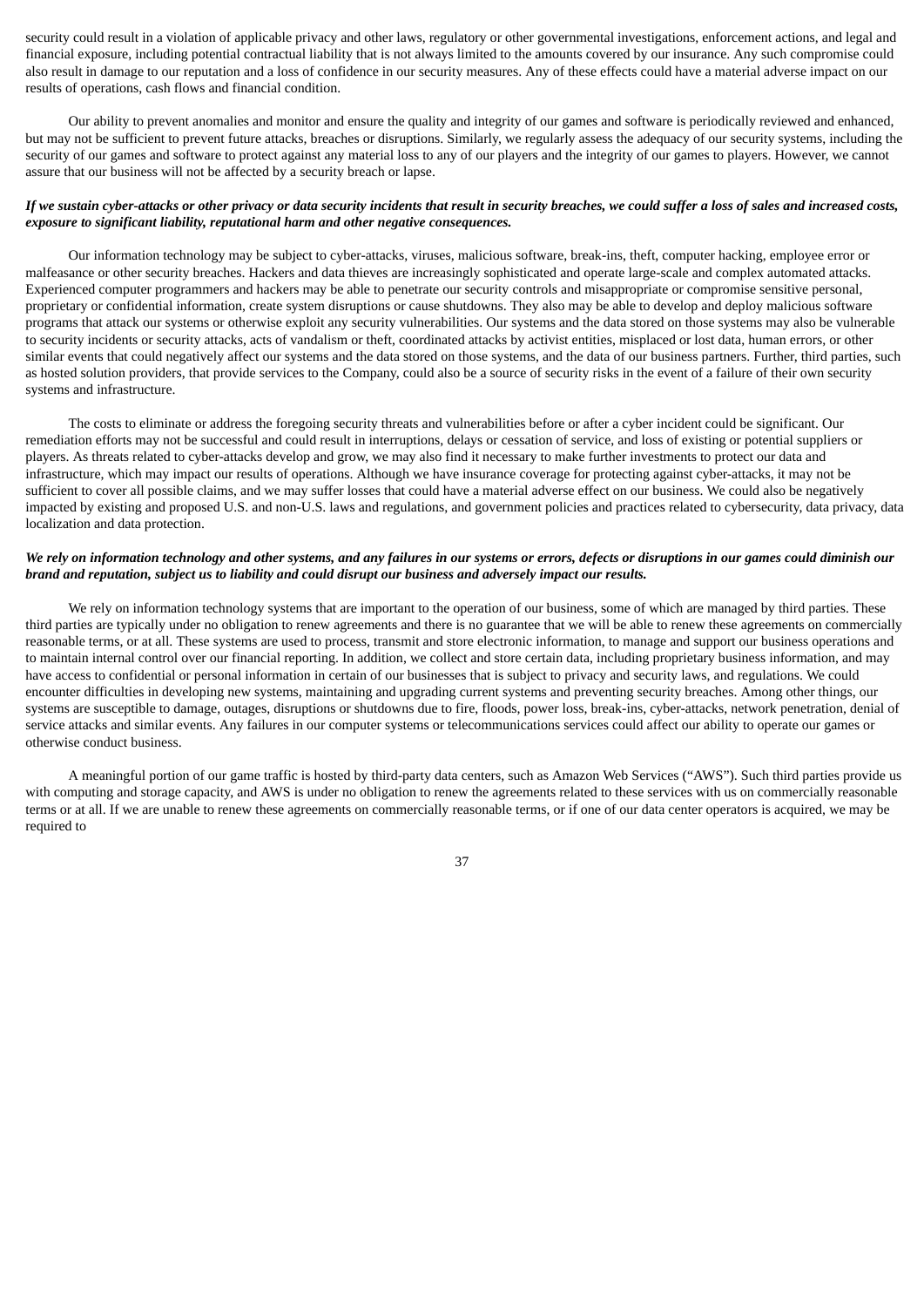transfer our servers and other infrastructure to new data center facilities and we may incur significant costs and possible lengthy service interruptions in connection with doing so, potentially causing harm to our reputation. If a game is unavailable or operates more slowly than anticipated when a player attempts to access it, that player may stop playing the game and be less likely to return to the game.

Portions of our information technology infrastructure, including those operated by third parties, may experience interruptions, delays or cessations of service or produce errors in connection with systems integration or migration work that takes place from time to time. We may not be successful in implementing new systems and transitioning data, which could cause business disruptions and be more expensive, time-consuming, disruptive and resourceintensive. We have no control over third parties that provide services to us and those parties could suffer problems or make decisions adverse to our business. We have contingency plans in place to prevent or mitigate the impact of these events. However, such disruptions could materially and adversely impact our ability to deliver games to players and interrupt other processes. If our information systems do not allow us to transmit accurate information, even for a short period of time, to key decision-makers, the ability to manage our business could be disrupted and our results of operations, cash flows and financial condition could be materially and adversely affected. Failure to properly or adequately address these issues could impact our ability to perform necessary business operations, which could materially and adversely affect our reputation, competitive position, results of operations, cash flows and financial condition.

Substantially all of our games rely on data transferred over the internet, including wireless internet. Access to the internet in a timely fashion is necessary to provide a satisfactory player experience to the players of our games. Third parties, such as telecommunications companies, could prevent access to the internet or limit the speed of our data transmissions, with or without reason, causing an adverse impact on our player experience that may materially and adversely affect our reputation, competitive position, results of operations, cash flows and financial condition. In addition, telecommunications companies may implement certain measures, such as increased cost or restrictions based on the type or amount of data transmitted, that would impact consumers' ability to access our games, which could materially and adversely affect our reputation, competitive position, results of operations, cash flows and financial condition. Furthermore, internet penetration may be adversely affected by difficult global economic conditions or the cancellation of government programs to expand broadband access.

# Our games and other software applications and systems, and the third-party platforms upon which they are made available could contain undetected *errors.*

Our games and other software applications and systems, as well as the third-party platforms upon which they are made available, could contain undetected errors that could adversely affect the performance of our games. For example, these errors could prevent the player from making in-app purchases of virtual coins, which could harm our operating results. They could also harm the overall game-playing experience for our players, which could cause players to reduce their playing time or in game purchases, discontinue playing our games altogether, or not recommend our games to other players. Such errors could also result in our games being non-compliant with applicable laws or create legal liability for us.

Resolving such errors could disrupt our operations, cause us to divert resources from other projects, or harm our operating results.

# Some of our players may obtain virtual currency used in, or otherwise alter the intended game play of, our games through hacking or other *unauthorized methods, resulting in a negative impact to our revenue.*

Unauthorized operators may develop "hacks" that enable players to alter the intended game play or obtain unfair advantages in our games. For example, although we do not permit the exchange of virtual currency between accounts or with third parties, it is possible that unauthorized operators could offer "hacks" that allow players to obtain virtual currency through unauthorized methods, potentially having a negative impact on the amount of revenue we collect from players. We could change our business model and allow authorized trading in the future, which could result in additional opportunities for players to obtain virtual currency for use in our games through unauthorized methods.

Additionally, unrelated third parties may attempt to scam our players with fake offers for virtual currency or other game benefits. These scams may harm the experience of our players, disrupt the virtual economies of our games and reduce the demand for virtual currency, which may result in increased costs to combat such programs and scams, a loss of revenue from the sale of virtual currency and a loss of players.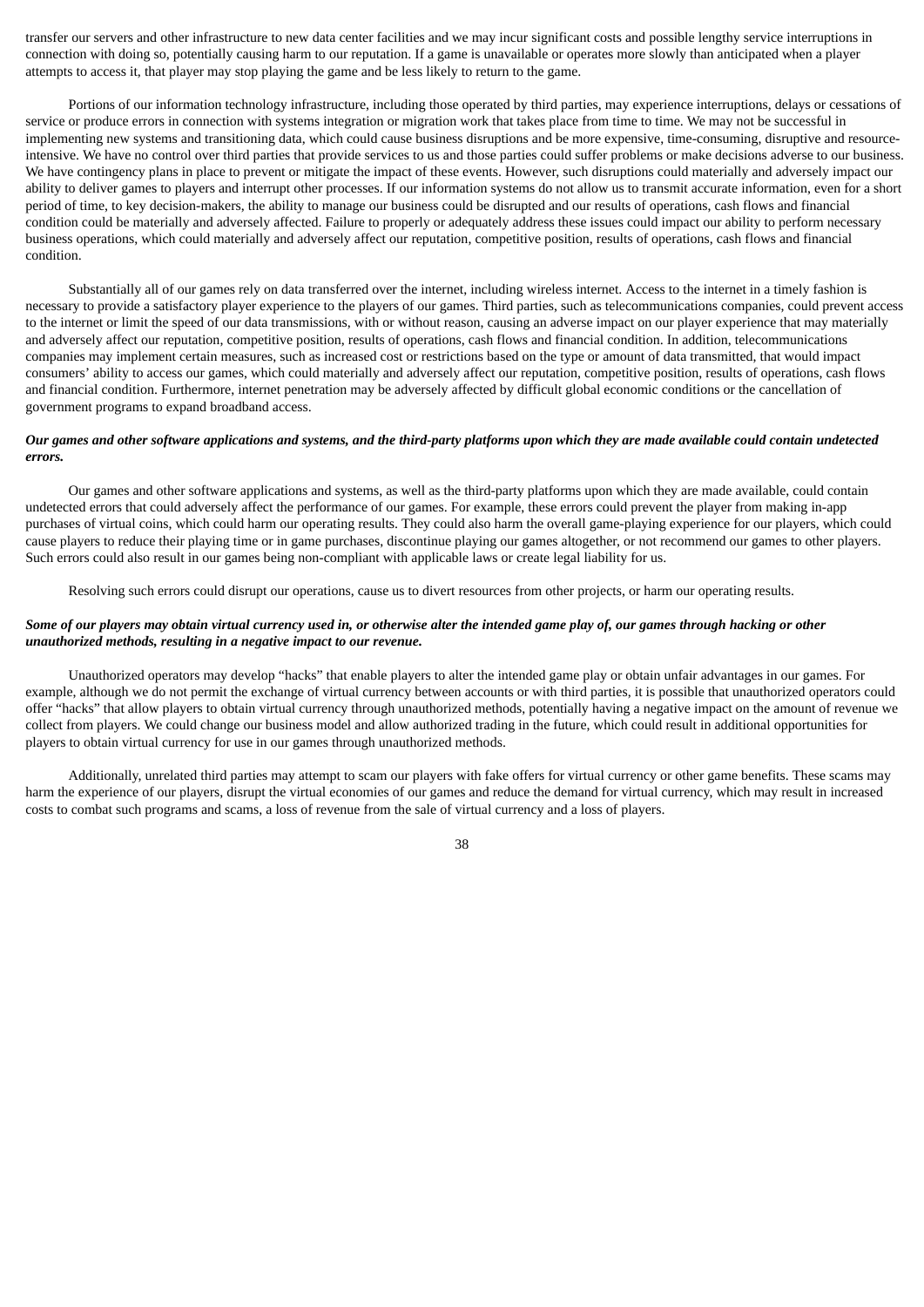#### *We may use open source software in a manner that could be harmful to our business.*

We use open source software in connection with our technology and games. The original developers of the open source code provide no warranties on such code. Moreover, some open source software licenses require players who distribute open source software as part of their proprietary software to publicly disclose all or part of the source code to such software and/or make available any derivative works of the open source code on unfavorable terms or at no cost. We try to use open source software in a manner that will not require the disclosure of the source code to our proprietary software or prevent us from charging fees to our players for use of our proprietary software. However, we cannot guarantee that these efforts will be successful, and thus, there is a risk that the use of such open source code may ultimately preclude us from charging fees for the use of certain software, require us to replace certain code used in our games, pay a royalty to use some open source code, make the source code of our games publicly available or discontinue certain games. Our results of operations, cash flows and financial condition could be adversely affected by any of the above requirements.

### Our inability to complete acquisitions and integrate those businesses successfully could limit our growth or disrupt our plans and operations.

From time to time, we pursue strategic acquisitions, such as our acquisition of Spicerack in April 2017. Our ability to succeed in implementing our strategy will depend to some degree upon our ability to identify and complete commercially viable acquisitions. We cannot assure that acquisition opportunities will be available on acceptable terms or at all, or that we will be able to obtain necessary financing or regulatory approvals to complete potential acquisitions.

We may not be able to successfully integrate any businesses that we acquire or do so within the intended timeframes. We could face significant challenges in managing and integrating our acquisitions and our combined operations, including acquired assets, operations and personnel. In addition, the expected cost synergies associated with such acquisitions may not be fully realized in the anticipated amounts or within the contemplated timeframes or cost expectations, which could result in increased costs and have an adverse effect on our prospects, results of operations, cash flows and financial condition. We would expect to incur incremental costs and capital expenditures related to integration activities.

Acquisition transactions may disrupt our ongoing business. The integration of acquisitions would require significant time and focus from management and might divert attention from the day-to-day operations of the combined business or delay the achievement of our strategic objectives.

## Failure in pursuing or executing new business initiatives could have a material adverse impact on our business and future growth.

Our growth strategy includes evaluating, considering and effectively executing new business initiatives, such as hypercasual games, which can be difficult. Management may not properly ascertain or assess the risks of new initiatives, and subsequent events may alter the risks that were evaluated at the time we decided to execute any new initiative. In particular, initiatives such as hypercasual gaming are subject to intense competition due to low barriers to entry and the difficulty of differentiating games through intellectual property. Entering into any new initiative can also divert our management's attention from other business issues and opportunities. Failure to effectively identify, pursue and execute new business initiatives, may adversely affect our reputation, business, financial condition and results of operations.

### *Our business may suffer if we do not successfully manage our current and potential future growth.*

We have grown significantly in recent years and we intend to continue to expand the scope and geographic reach of the games we provide. Our total revenue increased to \$416.2 million in 2018, from \$361.4 million in 2017 and \$274.6 million in 2016. Our anticipated future growth will likely place significant demands on our management and operations. Our success in managing our growth will depend, to a significant degree, on the ability of our executive officers and other members of senior management to operate effectively, and on our ability to improve and develop our financial and management information systems, controls and procedures. In addition, we will likely have to successfully adapt our existing systems and introduce new systems, expand, train and manage our employees and improve and expand our sales and marketing capabilities.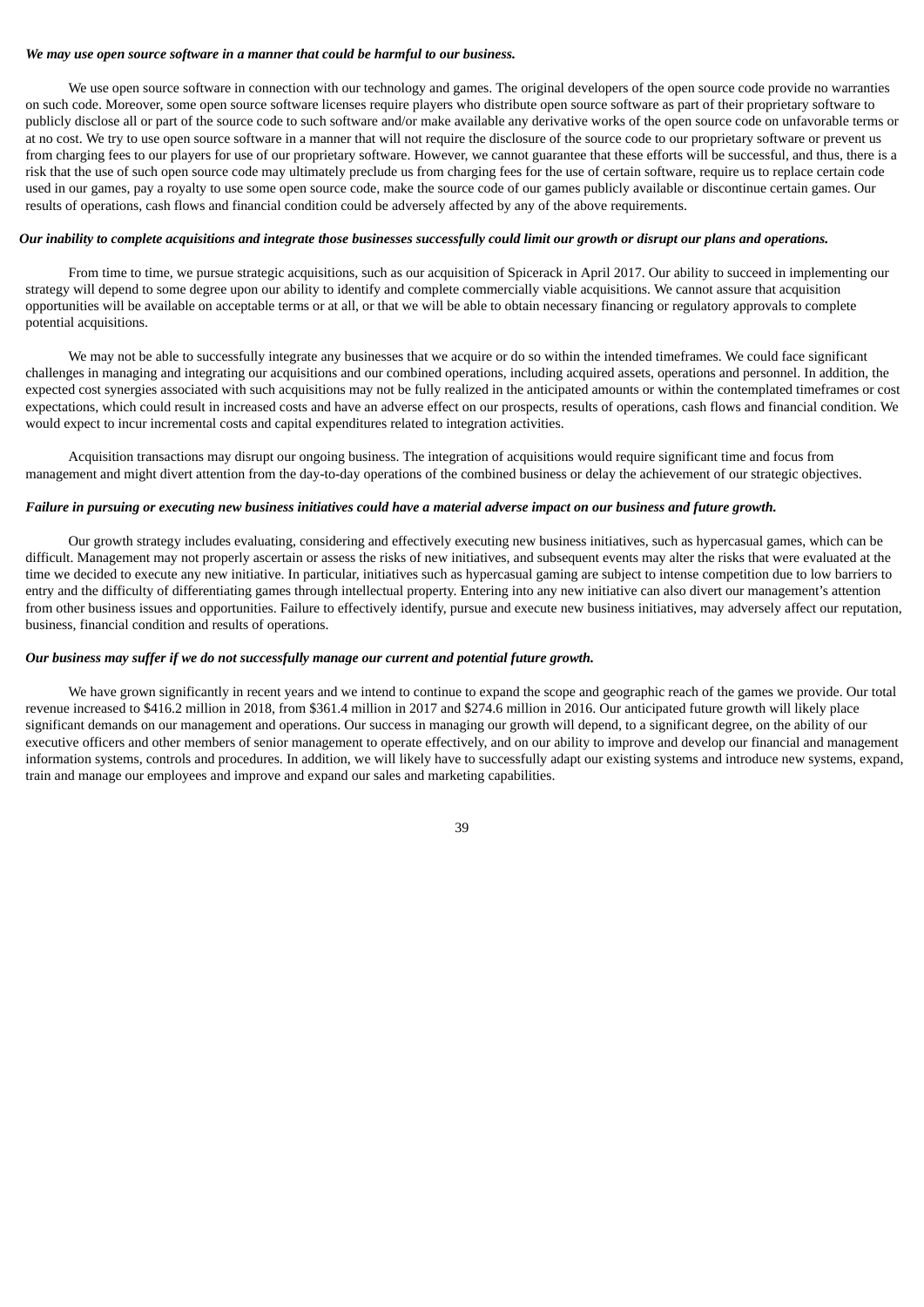If we are unable to properly and prudently manage our operations as they continue to grow, or if the quality of our games deteriorates due to mismanagement, our brand name and reputation could be severely harmed, and our business, prospects, financial condition and results of operations could be adversely affected.

# The Revolver we entered into in connection with the initial public offering imposes certain restrictions that may affect our ability to operate our business *and make payments on our indebtedness.*

In connection with the initial public offering, we entered into the Revolver, which contains covenants that, among other things, restricts our ability to incur additional indebtedness; incur liens; sell, transfer or dispose of property and assets; invest; make dividends or distributions or other restricted payments and engage in affiliate transactions. In addition, we are required to maintain a maximum total net leverage ratio not to exceed 2.50:1.00 and maintain a minimum fixed charge coverage ratio of no less than 4.00:1.00. See "Management's Discussion and Analysis of Financial Condition and Results of Operations-Liquidity, Capital Resources and Working Capital-Revolving Credit Facility." The Revolver limits our ability to make certain payments, including dividends or distributions on SciPlay Parent LLC's equity and other restricted payments, provided, however, that payments in respect of certain tax distributions under the Operating Agreement and certain payments under the TRA are permitted, and payments to SciPlay Parent LLC's direct or indirect parent made on or prior to the closing date of the Revolver in an amount not to exceed the net cash proceeds of the initial public offering are permitted, among other customary exceptions.

Moreover, the new Revolver requires us to dedicate a portion of our cash flow from operations to interest payments, thereby reducing the availability of cash flow to fund working capital, capital expenditures and other general corporate purposes; increasing our vulnerability to adverse general economic, industry or competitive developments or conditions; and limiting our flexibility in planning for, or reacting to, changes in our business and the industry in which we operate or in pursuing our strategic objectives.

#### *We may be exposed to the risk of increased interest rates.*

The Revolver entered into in connection with the initial public offering has variable rates of interest, some of which use the London Inter-Bank Offered Rate ("LIBOR"), as a benchmark. See "Management's Discussion and Analysis of Financial Condition and Results of Operations-Liquidity, Capital Resources and Working Capital-Revolving Credit Facility." Accordingly, we may face increased rates over time. There is currently uncertainty regarding the continued use and reliability of LIBOR, and any financial instruments or agreements using LIBOR as a benchmark interest rate may be adversely affected. This uncertainty about the future of LIBOR and the potential discontinuance of LIBOR may exacerbate the risk to us of increased interest rates, and our business, prospects, financial condition and results of operations could be materially and adversely affected.

# We may require additional capital to meet our financial obligations and support business growth, and this capital may not be available on acceptable *terms or at all.*

Based on our current plans and market conditions, we believe that cash flows generated from our operations, the proceeds from the initial public offering and borrowing capacity under the Revolver will be sufficient to satisfy our anticipated cash requirements in the ordinary course of business for the foreseeable future. However, we intend to continue to make significant investments to support our business growth and may require additional funds to respond to business challenges, including the need to develop new games and features or enhance our existing games, improve our operating infrastructure or acquire complementary businesses, personnel and technologies. Accordingly, we may need to engage in equity or debt financings in addition to our Revolver to secure additional funds. If we raise additional funds through future issuances of equity or convertible debt securities, our existing stockholders could suffer significant dilution, and any new equity securities we issue could have rights, preferences and privileges superior to those of holders of our Class A common stock. Any debt financing we secure in the future could include restrictive covenants relating to our capital raising activities and other financial and operational matters, which may make it more difficult for us to obtain additional capital and to pursue business opportunities, including potential acquisitions. We may not be able to obtain additional financing on terms favorable to us, if at all. If we are unable to obtain adequate financing or financing on terms satisfactory to us when we require it, our ability to continue to support our business growth and to respond to business challenges could be significantly impaired, and our business may be harmed.

### We track certain performance metrics with internal and third-party tools and do not independently verify such metrics. Certain of our performance *metrics are subject to inherent challenges in measurement, and real or perceived*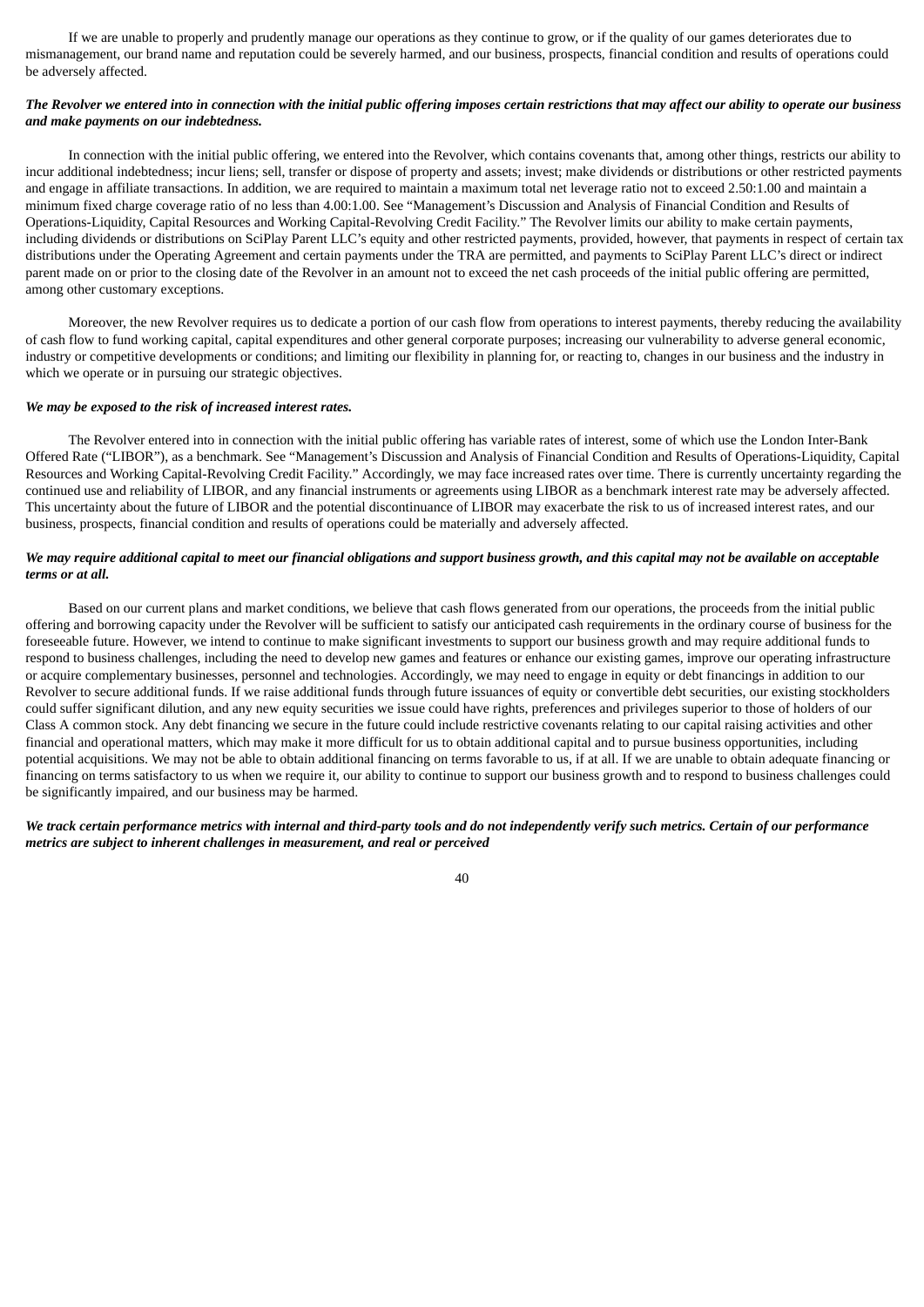### *inaccuracies in such metrics may harm our reputation and adversely affect our business.*

We track certain performance metrics, including the number of active and paying players of our games. Our performance metrics tools have a number of limitations and our methodologies for tracking these metrics may change over time, which could result in unexpected changes to our metrics, including the metrics we report. If the internal tools we use to track these metrics undercount or over count performance or contain algorithm or other technical errors, the data we report may not be accurate. In addition, limitations or errors with respect to how we measure data (or the data that we measure) may affect our understanding of certain details of our business, which could affect our longer-term strategies.

Furthermore, our performance metrics may be perceived as unreliable or inaccurate by players, analysts or business partners. If our performance metrics are not accurate representations of our business, player base or traffic levels, if we discover material inaccuracies in our metrics or if the metrics we rely on to track our performance do not provide an accurate measurement of our business, our reputation may be harmed and our business, prospects, financial condition and results of operations could be materially and adversely affected.

# Our results of operations fluctuate due to seasonality and other factors and, therefore, our periodic operating results are not guarantees of future *performance.*

Our results of operations can fluctuate due to seasonal trends and other factors. Player activity is generally slower in the second and third quarters of the year, particularly during the summer months. Certain other seasonal trends and factors that may cause our results to fluctuate include:

- the geographies where we operate;
- holiday and vacation seasons;
- climate and weather;
- economic and political conditions; and
- timing of the release of new games.

In light of the foregoing, results for any quarter are not necessarily indicative of the results that may be achieved in another quarter or for the full fiscal year. We cannot assure that the seasonal trends and other factors that have impacted our historical results will repeat in future periods as we cannot influence or forecast many of these factors.

#### *We rely on skilled employees with creative and technical backgrounds.*

We rely on our highly skilled, technically trained and creative employees to develop new technologies and create innovative games. Such employees, particularly game designers, engineers and project managers with desirable skill sets are in high demand, and we devote significant resources to identifying, hiring, training, successfully integrating and retaining these employees. A lack of skilled technical workers could delay or negatively impact our business plans, ability to compete, results of operations, cash flows and financial condition.

### Our results of operations, cash flows and financial condition could be affected by natural events in the locations in which we or our key providers or *suppliers operate.*

We may be impacted by severe weather and other geological events, including hurricanes, earthquakes, floods or tsunamis that could disrupt our operations or the operations of our key providers or suppliers. Natural disasters or other disruptions at any of our facilities or our key providers' or suppliers' facilities, such as AWS, Apple, Google, Facebook and Amazon may impair the operation, development or provision of our games. While we insure against certain business interruption risks, we cannot assure that such insurance will compensate us for any losses incurred as a result of natural or other disasters. Any serious disruption to our operations, or those of our key providers or suppliers could have a material adverse effect on our results of operations, cash flows and financial condition.

### *Our foreign operations expose us to business and legal risks.*

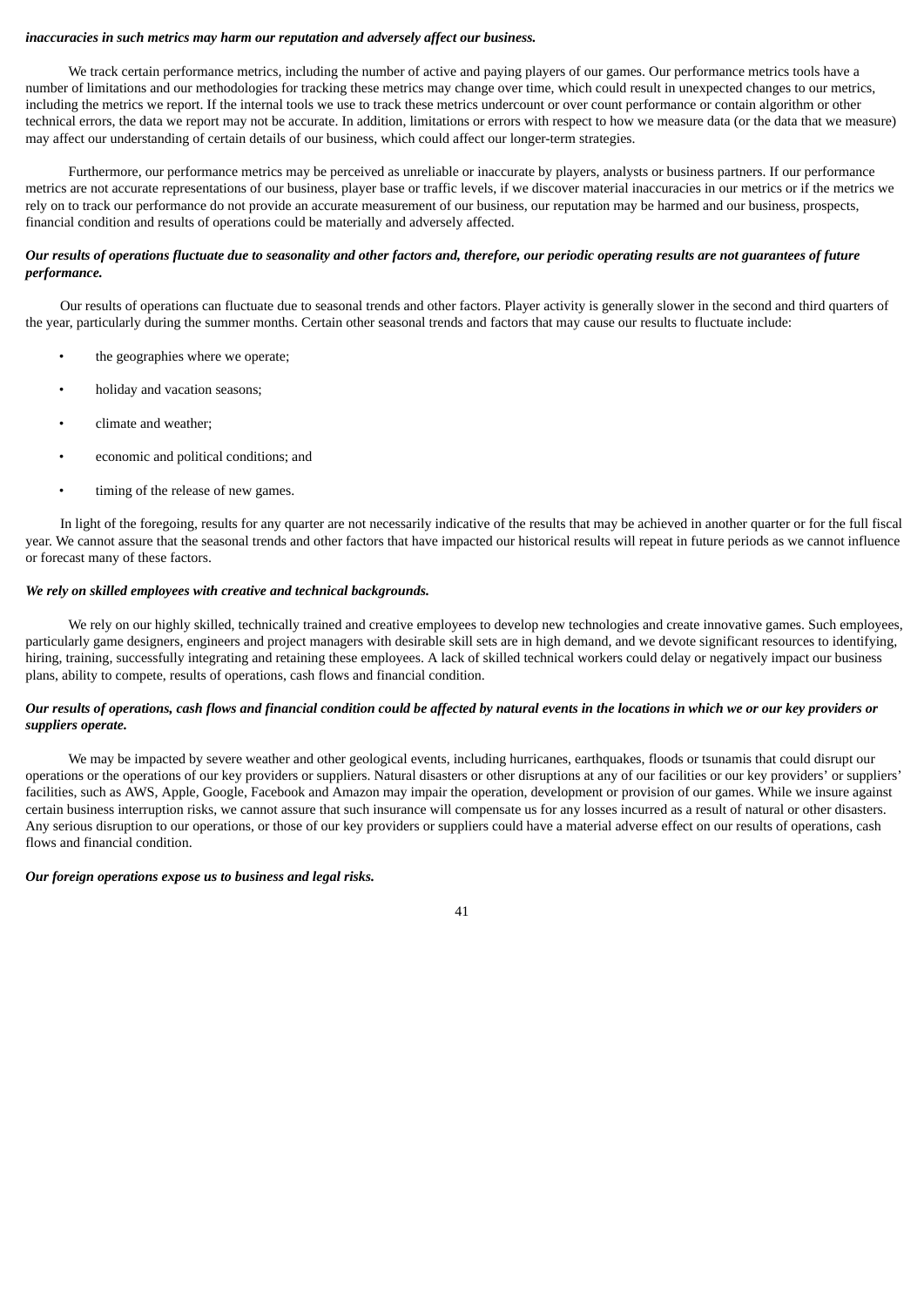We generate a portion of our revenue from operations outside of the U.S. For the years ended December 31, 2018 and 2017, we derived approximately 8.6% and 9.4%, respectively, of our revenue from sales to players outside of the U.S. We also have significant operations, including game development operations, in Israel.

Our operations in foreign jurisdictions may subject us to additional risks customarily associated with such operations, including: the complexity of foreign laws, regulations and markets; the uncertainty of enforcement of remedies in foreign jurisdictions; the effect of currency exchange rate fluctuations; the impact of foreign labor laws and disputes; the ability to attract and retain key personnel in foreign jurisdictions; the economic, tax and regulatory policies of local governments; compliance with applicable anti-money laundering, anti-bribery and anti-corruption laws, including the Foreign Corrupt Practices Act and other anti-corruption laws that generally prohibit U.S. persons and companies and their agents from offering, promising, authorizing or making improper payments to foreign government officials for the purpose of obtaining or retaining business; and compliance with applicable sanctions regimes regarding dealings with certain persons or countries. Certain of these laws also contain provisions that require accurate record keeping and further require companies to devise and maintain an adequate system of internal accounting controls.

Although we have policies and controls in place that are designed to ensure compliance with these laws, if those controls are ineffective or an employee or intermediary fails to comply with the applicable regulations, we may be subject to criminal and civil sanctions and other penalties. Any such violation could disrupt our business and adversely affect our reputation, results of operations, cash flows and financial condition. In addition, our international business operations could be interrupted and negatively affected by terrorist activity, political unrest or other economic or political uncertainties. Moreover, foreign jurisdictions could impose tariffs, quotas, trade barriers and other similar restrictions on our international sales.

Further, our ability to expand successfully in foreign jurisdictions involves other risks, including difficulties in integrating foreign operations, risks associated with entering jurisdictions in which we may have little experience and the day-to-day management of a growing and increasingly geographically diverse company. We may not realize the operating efficiencies, competitive advantages or financial results that we anticipate from our investments in foreign jurisdictions.

### Changes in tax laws or tax rulings, or the examination of our tax positions, could materially affect our financial condition and results of operations.

Tax laws are dynamic and subject to change as new laws are passed and new interpretations of the law are issued or applied. Our existing corporate structure and intercompany arrangements have been implemented in a manner we believe is in compliance with current prevailing tax laws.

However, the tax benefits that we intend to eventually derive could be undermined due to changing tax laws. In addition, the taxing authorities in the U.S. and other jurisdictions where we do business regularly examine income and other tax returns and we expect that they may examine our income and other tax returns. The ultimate outcome of these examinations cannot be predicted with certainty.

# *The recent comprehensive tax reform in the U.S. could adversely affect our business and financial condition.*

The U.S. enacted comprehensive tax legislation that includes significant changes to the taxation of business entities. These changes include, among others, (i) a permanent reduction to the corporate income tax rate, (ii) a partial limitation on the deductibility of business interest expense, (iii) a shift of the U.S. taxation of multinational corporations from a tax on worldwide income to a territorial system (along with certain rules designed to prevent erosion of the U.S. income tax base) and (iv) a one-time tax on accumulated offshore earnings held in cash and cash equivalents and illiquid assets, with the latter taxed at a lower rate. Because these tax law changes are relatively new, we are still evaluating the impact they may have on our business and results of operations in the future, and although at this time we do not expect that the changes will have an overall significant adverse impact on our business and financial condition, we cannot assure you that our business and results of operations will not be adversely affected by these new laws.

#### Legal proceedings may materially adversely affect our business and our results of operations, cash flows and financial condition.

We have been party to, are currently party to, and in the future may become subject to additional, legal proceedings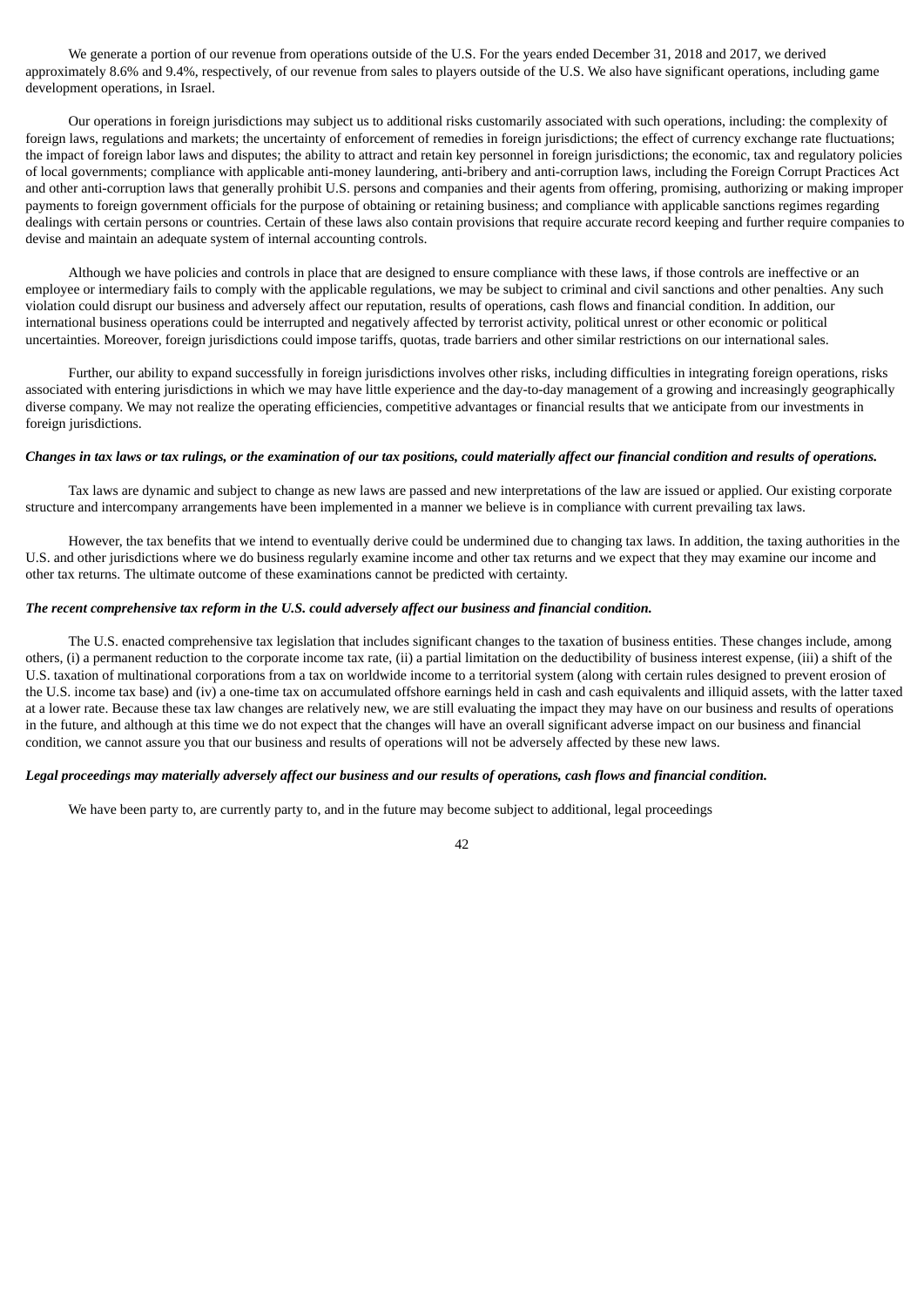in the operation of our business, including, but not limited to, with respect to consumer protection, gambling-related matters, employee matters, alleged service and system malfunctions, alleged intellectual property infringement and claims relating to our contracts, licenses and strategic investments.

For example, in a recent case, the United States Court of Appeals for the Ninth Circuit held that a plaintiff had stated a cognizable putative class action claim that a social casino game, *Big Fish Casino*, which is produced by one of our competitors, falls within Washington State's statutory definition of an illegal gambling game, and the Ninth Circuit accordingly remanded the case to the federal district court for further proceedings on plaintiff's claim. In April 2018, a putative class action lawsuit, *Sheryl Fife v. Scientific Games Corp*., was filed against our parent, Scientific Games Corporation, in federal district court that is directed against certain of our social casino games, including *Jackpot Party Casino*. The plaintiff alleges substantially the same causes of action against our social casino games that are alleged with respect to *Big Fish Casino,* including the allegation that our social casino games violate Washington State gambling laws. In December 2018, the federal district court assigned to the litigation denied Scientific Games Corporation's motion to dismiss the plaintiff's complaint. In January 2019, Scientific Games Corporation filed its answer and affirmative defenses to the putative class action complaint (see Note 8 for further discussion). We may incur significant expense defending this lawsuit or any other lawsuit to which we may be a party. Although the case was brought against Scientific Games Corporation, pursuant to the Intercompany Services Agreement, we would expect to cover or contribute to any damage awards due to the matter arising as a result of our business. If the plaintiff were to obtain a judgment in her favor in this lawsuit, then our results in Washington could be negatively impacted, and we could be restricted from operating social casino games in Washington. Additional legal proceedings targeting our social casino games and claiming violations of state or federal laws also could occur, based on the unique and particular laws of each jurisdiction. We cannot predict the likelihood, timing or scope of the consequences of such an outcome, or the outcome of any other legal proceedings to which we may be a party, any of which could have a material adverse effect on our results of operations, cash flows or financial condition.

#### *Our insurance may not provide adequate levels of coverage against claims.*

We believe that we maintain insurance customary for businesses of our size and type. However, there are types of losses we may incur that cannot be insured against or that we believe are not economically reasonable to insure. Moreover, any loss incurred could exceed policy limits and policy payments made to us may not be made on a timely basis. Such losses could adversely affect our business prospects, results of operations, cash flows and financial condition.

#### **Risks Related to Our Relationship with Scientific Games Corporation**

# Scientific Games Corporation controls the direction of our business, and the concentrated ownership of our common stock will prevent you and other *stockholders from influencing significant decisions.*

Scientific Games Corporation, through its indirect wholly owned subsidiaries, the SG Members, controls shares representing a majority of our combined voting power. The SG Members own all of our outstanding Class B common stock, which represents 82.0% of our total outstanding shares of common stock and 97.9% of the combined voting power of both classes of our outstanding common stock. On all matters submitted to a vote of our stockholders, our Class B common stock entitles its owners to ten votes per share (for so long as the number of shares of our common stock beneficially owned by the SG Members and their affiliates represents at least 10% of our outstanding shares of common stock and, thereafter, one vote per share), and our Class A common stock entitles its owners to one vote per share. As long as Scientific Games Corporation continues to control shares representing a majority of our combined voting power, it will generally be able to determine the outcome of all corporate actions requiring stockholder approval, including the election of directors (unless supermajority approval of such matter is required by applicable law). Even if Scientific Games Corporation were to control less than a majority of our combined voting power, it may be able to influence the outcome of corporate actions so long as it owns a significant portion of our combined voting power. If Scientific Games Corporation does not cause the SG Members to dispose of their shares of our common stock, Scientific Games Corporation could retain control over us for an extended period of time or indefinitely.

Investors will not be able to affect the outcome of any stockholder vote while Scientific Games Corporation controls the majority of our combined voting power (or, in the case of removal of directors, two-thirds of our combined voting power). Due to its ownership and rights under our articles of incorporation and our bylaws, Scientific Games Corporation is able to control, indirectly through the SG Members and subject to applicable law, the composition of our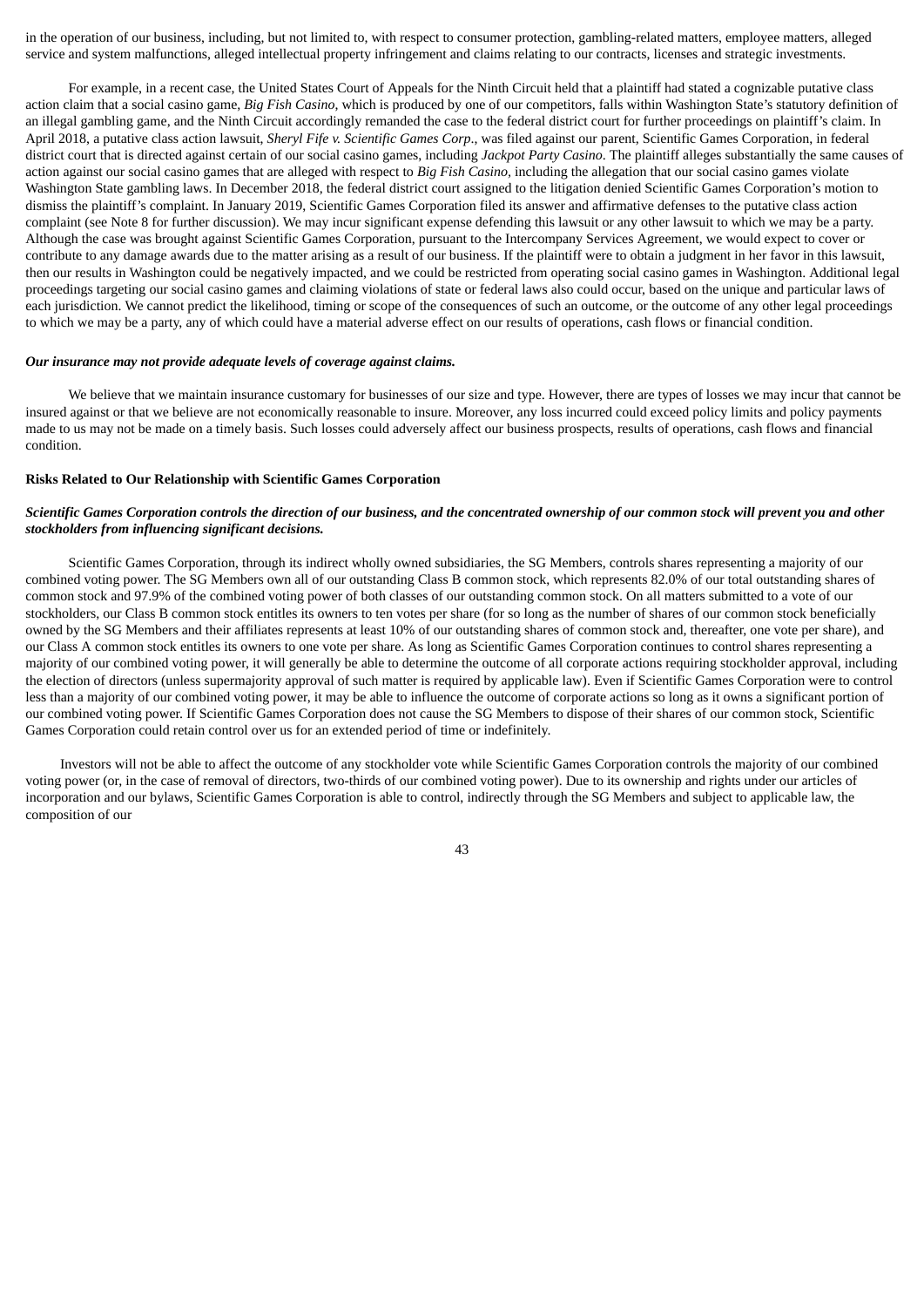board of directors, which in turn is able to control all matters affecting us, including, among other things:

- any determination with respect to our business direction and policies, including the appointment and removal of officers and, in the event of a vacancy on our board of directors, additional or replacement directors;
- any determinations with respect to mergers, business combinations or disposition of assets;
- determination of our management policies;
- determination of the composition of the committees on our board of directors;
- our financing policy;
- our compensation and benefit programs and other human resources policy decisions;
- termination of, changes to or determinations under our agreements with Scientific Games Corporation;
- changes to any other agreements that may adversely affect us;
- the payment of dividends on our Class A common stock; and
- determinations with respect to our tax returns.

Because Scientific Games Corporation's interests may differ from ours or from those of our other stockholders, actions that Scientific Games Corporation takes with respect to us, as our controlling stockholder, may not be favorable to us or our other stockholders.

# If Scientific Games Corporation causes the SG Members to sell a controlling interest in our company to a third party in a private transaction, you may not realize any change-of-control premium on shares of our Class A common stock, and we may become subject to the control of a presently unknown *third party.*

Scientific Games Corporation, through its indirect wholly owned subsidiaries, the SG Members, holds approximately 97.9% of our combined voting power. Scientific Games Corporation has the ability, should it choose to do so, to cause the SG Members to sell some or all of their shares of our common stock and the LLC Interests the SG Members hold in a privately negotiated transaction, which, if sufficient in size, could result in a change of control of our company.

The ability of Scientific Games Corporation to cause the SG Members to privately sell their shares of our common stock and the LLC Interests the SG Members hold, with no requirement for a concurrent offer to be made to acquire all of our shares that will be publicly traded hereafter, could prevent you from realizing any change-of-control premium on your shares of our common stock that may otherwise accrue to Scientific Games Corporation on its private sale of our common stock and the LLC Interests it holds. Additionally, if Scientific Games Corporation causes the SG Members to privately sell shares representing a significant portion of our common stock, we may become subject to the control of a presently unknown third party. Such third party may have conflicts of interest with those of other stockholders. In addition, if Scientific Games Corporation causes the SG Members to sell a controlling interest in our company to a third party, any debt financing (including the Revolver) we secure in the future may be subject to acceleration, Scientific Games Corporation may terminate the Intercompany Services Agreement, the IP License Agreement and other arrangements, and our other relationships and agreements, including our license agreements, could be impacted, all of which may adversely affect our ability to run our business as described herein and may have a material adverse effect on our results of operations, cash flows and financial condition.

# Scientific Games Corporation's interests may conflict with our interests and the interests of our stockholders. Conflicts of interest between Scientific *Games Corporation and us could be resolved in a manner unfavorable to us and our public stockholders.*

Various conflicts of interest between us and Scientific Games Corporation could arise. Ownership interests of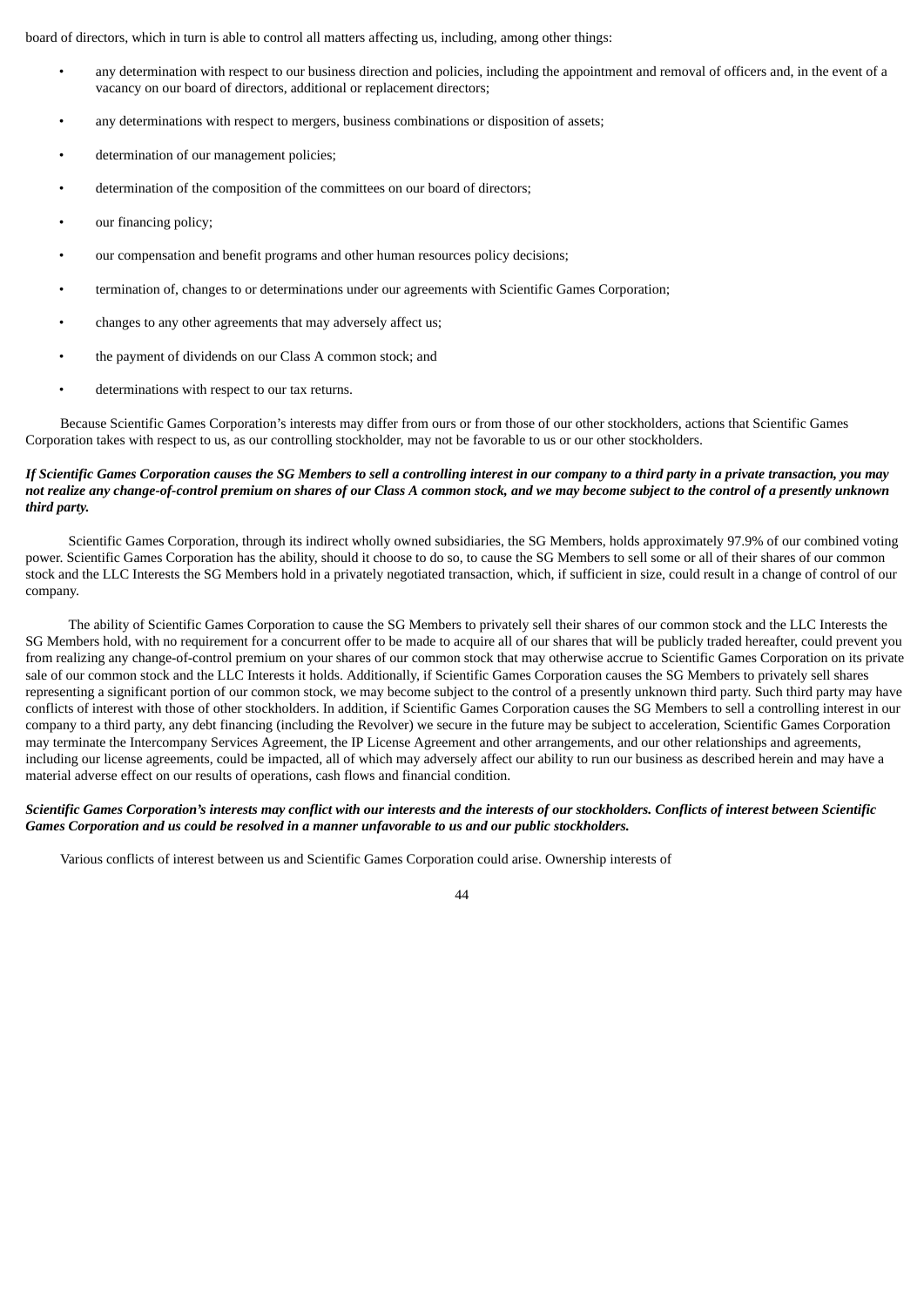directors or officers of Scientific Games Corporation in our common stock and ownership interests of our directors and officers in the stock of Scientific Games Corporation, or a person's service either as a director or officer of both companies, could create or appear to create potential conflicts of interest when those directors and officers are faced with decisions relating to our company. These decisions could include:

- corporate opportunities;
- the impact that operating decisions for our business may have on Scientific Games Corporation's consolidated financial statements;
- differences in tax positions between Scientific Games Corporation and us, especially in light of the TRA (see "Risks Related to Our Organizational Structure and the TRA");
- the impact that operating or capital decisions (including the incurrence of indebtedness) for our business may have on Scientific Games Corporation's current or future indebtedness or the covenants under that indebtedness;
- future, potential commercial arrangements between Scientific Games Corporation and us or between Scientific Games Corporation and third parties;
- business combinations involving us;
- our dividend policy;
- management stock ownership; and
- the intercompany agreements between Scientific Games Corporation and us.

Furthermore, disputes may arise between Scientific Games Corporation and us relating to our past and ongoing relationship and these potential conflicts of interest may make it more difficult for us to favorably resolve such disputes, including those related to:

- tax, employee benefits, indemnification and other matters arising from the initial public offering;
- the nature, quality and pricing of services Scientific Games Corporation agrees to provide to us;
- sales or other disposals by the SG Members of all or a portion of their ownership interests in SciPlay Parent LLC or us; and
- business combinations involving us.

We may not be able to resolve any potential conflicts, and even if we do, the resolution may be less favorable to us than if we were dealing with an unaffiliated party. While we are controlled by Scientific Games Corporation, we may not have the leverage to negotiate amendments to our agreements with Scientific Games Corporation, if required, on terms as favorable to us as those we would negotiate with an unaffiliated third party.

### Certain of our directors may have actual or potential conflicts of interest because of their positions with Scientific Games Corporation or MacAndrews *& Forbes Incorporated.*

Barry L. Cottle, Frances F. Townsend and M. Mendel Pinson serve on our board of directors and also hold positions with Scientific Games Corporation or MacAndrews & Forbes Incorporated ("MacAndrews & Forbes") as applicable. In addition, such individuals may own Scientific Games Corporation common stock, options to purchase Scientific Games Corporation common stock or other Scientific Games Corporation equity awards. These individuals' holdings of Scientific Games Corporation's common stock, options to purchase Scientific Games Corporation common stock or other equity awards may be significant for some of these persons compared to these persons' total assets. Their positions at Scientific Games Corporation or at MacAndrews & Forbes, as applicable, and the ownership of any Scientific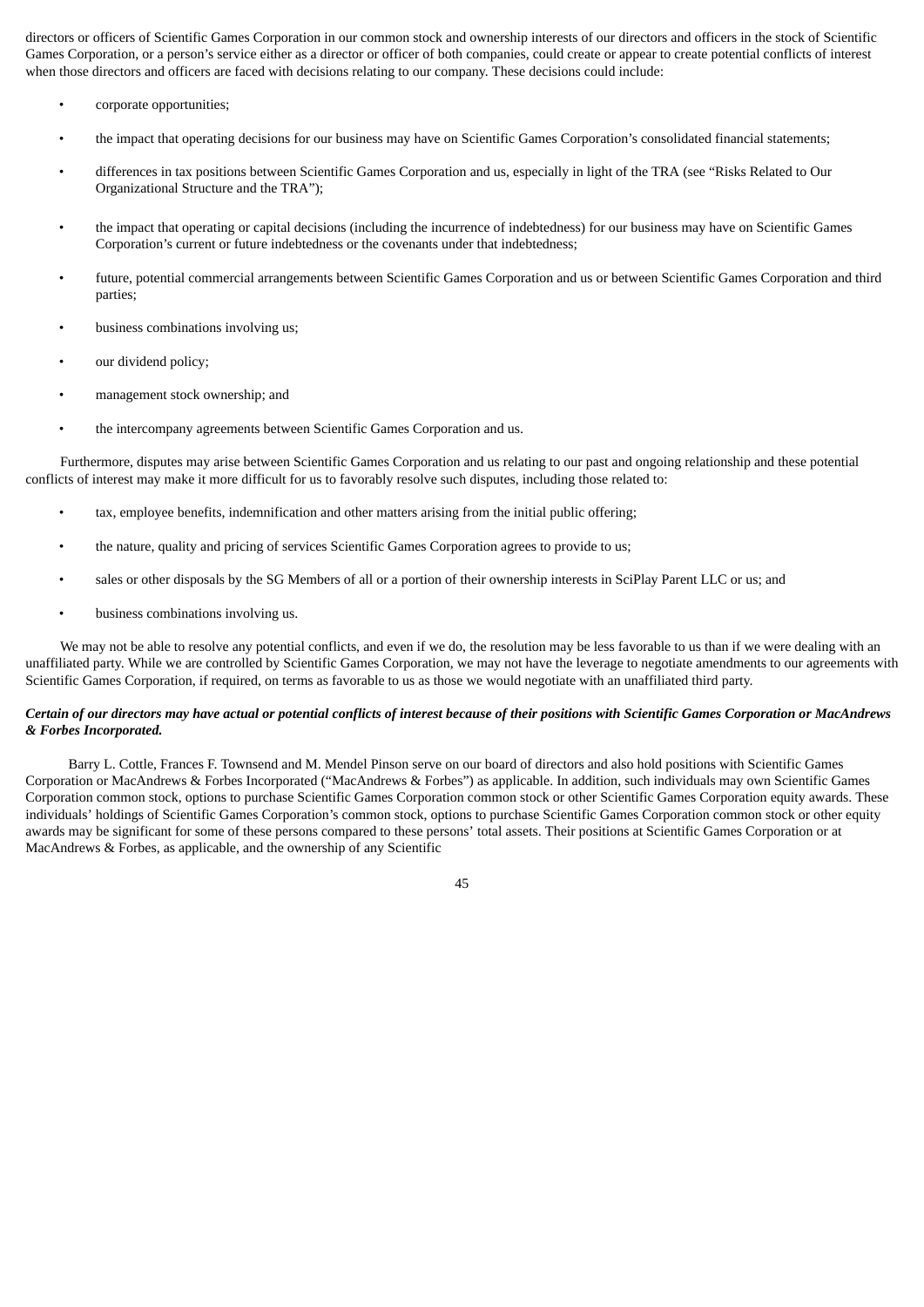Games Corporation equity or equity awards creates, or may create the appearance of, conflicts of interest when these individuals are faced with decisions that could have different implications for Scientific Games Corporation or MacAndrews & Forbes than the decisions have for us.

# Our articles of incorporation limit Scientific Games Corporation's and its directors' and officers' liability to us or you for breach of fiduciary duty and could also prevent us from benefiting from corporate opportunities that might otherwise have been available to us.

Our articles of incorporation provide that, subject to any contractual provision to the contrary, Scientific Games Corporation has no obligation to refrain from:

- engaging in the same or similar business activities or lines of business as we do;
- doing business with any of our clients, consumers, vendors or lessors;
- employing or otherwise engaging any of our officers or employees; or
- making investments in any property in which we may make investments.

Under our articles of incorporation, neither Scientific Games Corporation nor any officer or director of Scientific Games Corporation, except as provided in our articles of incorporation, is liable to us or to our stockholders for breach of any fiduciary duty by reason of any of these activities.

Additionally, our articles of incorporation include a "corporate opportunity" provision in which we renounce any interests or expectancy in corporate opportunities which become known to (i) any of our directors or officers who are also directors, officers, employees or other affiliates of Scientific Games Corporation or its affiliates (except that we and our subsidiaries shall not be deemed affiliates of Scientific Games Corporation or its affiliates for the purposes of the provision), or dual persons, or (ii) Scientific Games Corporation itself, and which relate to the business of Scientific Games Corporation or may constitute a corporate opportunity for both Scientific Games Corporation and us. Generally, neither Scientific Games Corporation nor our directors or officers who are also dual persons is liable to us or our stockholders for breach of any fiduciary duty by reason of the fact that any such person pursues or acquires any corporate opportunity for the account of Scientific Games Corporation or its affiliates, directs, recommends, sells, assigns or otherwise transfers such corporate opportunity to Scientific Games Corporation or its affiliates, or does not communicate information regarding such corporate opportunity to us. The corporate opportunity provision may exacerbate conflicts of interest between Scientific Games Corporation and us because the provision effectively permits one of our directors or officers who also serves as a director, officer, employee or other affiliate of Scientific Games Corporation to choose to direct a corporate opportunity to Scientific Games Corporation instead of us.

Scientific Games Corporation is not restricted from competing with us in the social gaming business, including as a result of acquiring a company that operates a social gaming business. Due to the significant resources of Scientific Games Corporation, including its intellectual property (all of which Scientific Games Corporation will retain and certain of which it licenses to us under the IP License Agreement), financial resources, name recognition and know-how resulting from the previous management of our business, Scientific Games Corporation could have a significant competitive advantage over us should it decide to utilize these resources to engage in the type of business we conduct, which may cause our operating results and financial condition to be materially adversely affected.

#### Third parties may seek to hold us responsible for liabilities of Scientific Games Corporation, which could result in a decrease in our income.

Third parties may seek to hold us responsible for Scientific Games Corporation's liabilities. If those liabilities are significant and we are ultimately held liable for them, we cannot assure that we will be able to recover the full amount of our losses from Scientific Games Corporation.

# We are a "controlled company" within the meaning of the NASDAO rules and, as a result, qualify for, and intend to rely on, exemptions from certain *corporate governance requirements.*

Scientific Games Corporation controls a majority of our combined voting power. As a result, we are a "controlled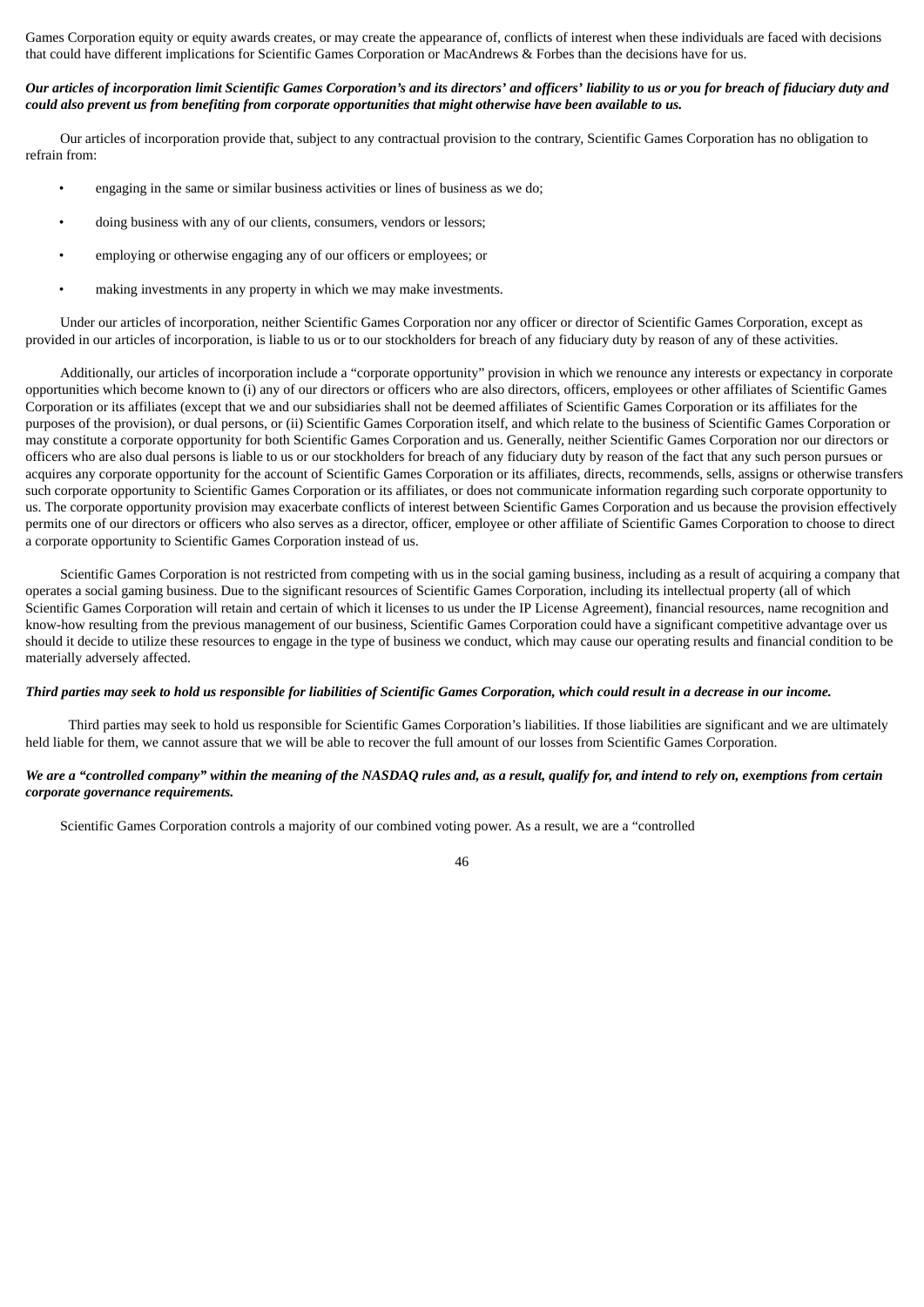company" within the meaning of the corporate governance standards of the NASDAQ rules. Under these rules, a listed company of which more than 50% of the voting power is held by an individual, group or another company is a "controlled company" and may elect not to comply with certain corporate governance requirements, including:

- the requirement that a majority of its board of directors consist of independent directors;
- the requirement that its director nominations be made, or recommended to the full board of directors, by its independent directors or by a nominations committee that is comprised entirely of independent directors and that it adopt a written charter or board resolution addressing the nominations process; and
- the requirement that it have a compensation committee that is composed entirely of independent directors with a written charter addressing the committee's purpose and responsibilities.

We intend to rely on the exemption relating to the composition of our compensation committee. As a result, our compensation committee will not consist entirely of independent directors. Accordingly, you will not have the same protections afforded to stockholders of companies that are subject to all of the corporate governance requirements of the NASDAQ rules. We may choose to rely on additional exemptions in the future so long as we qualify as a "controlled company."

# MacAndrews & Forbes exerts significant influence over Scientific Games Corporation and may make decisions that conflict with the interests of other *stockholders.*

As disclosed in a Form 4 filed with the SEC on June 24, 2019, MacAndrews & Forbes beneficially owned 36,355,736 shares of Scientific Games Corporation's then outstanding common stock, or approximately 39.1% of its outstanding common stock as of May 6, 2019. Pursuant to a stockholders' agreement with Scientific Games Corporation, MacAndrews & Forbes is entitled to appoint up to four members of the board of directors of Scientific Games Corporation and certain actions of Scientific Games Corporation require the approval of MacAndrews & Forbes. As a result, MacAndrews & Forbes has the ability to exert significant influence over Scientific Game Corporation's business, and in turn our business, and may make decisions with which other stockholders of Scientific Games Corporation may disagree, including, among other things, delaying, discouraging or preventing a change of control of Scientific Games Corporation or a potential merger, consolidation, tender offer, takeover or other business combination involving Scientific Games Corporation or us.

# *We may not achieve some or all of the anticipated benefits of being a standalone public company.*

We may not be able to achieve all of the anticipated strategic and financial benefits expected as a result of being a standalone public company, or such benefits may be delayed or not occur at all. These anticipated benefits include the following:

- allowing investors to evaluate the distinct merits, performance and future prospects of our business, independent of Scientific Games Corporation's other businesses;
- improving our strategic and operational flexibility and increasing management focus as we continue to implement our strategic plan and allowing us to respond more effectively to different player needs and the competitive environment for our business;
- allowing us to adopt a capital structure better suited to our financial profile and business needs, without competing for capital with Scientific Games Corporation's other businesses;
- creating an independent equity structure that will facilitate our ability to effect future acquisitions utilizing our capital stock; and
- facilitating incentive compensation arrangements for employees more directly tied to the performance of our business, and enhancing employee hiring and retention by, among other things, improving the alignment of management and employee incentives with performance and growth objectives of our business.

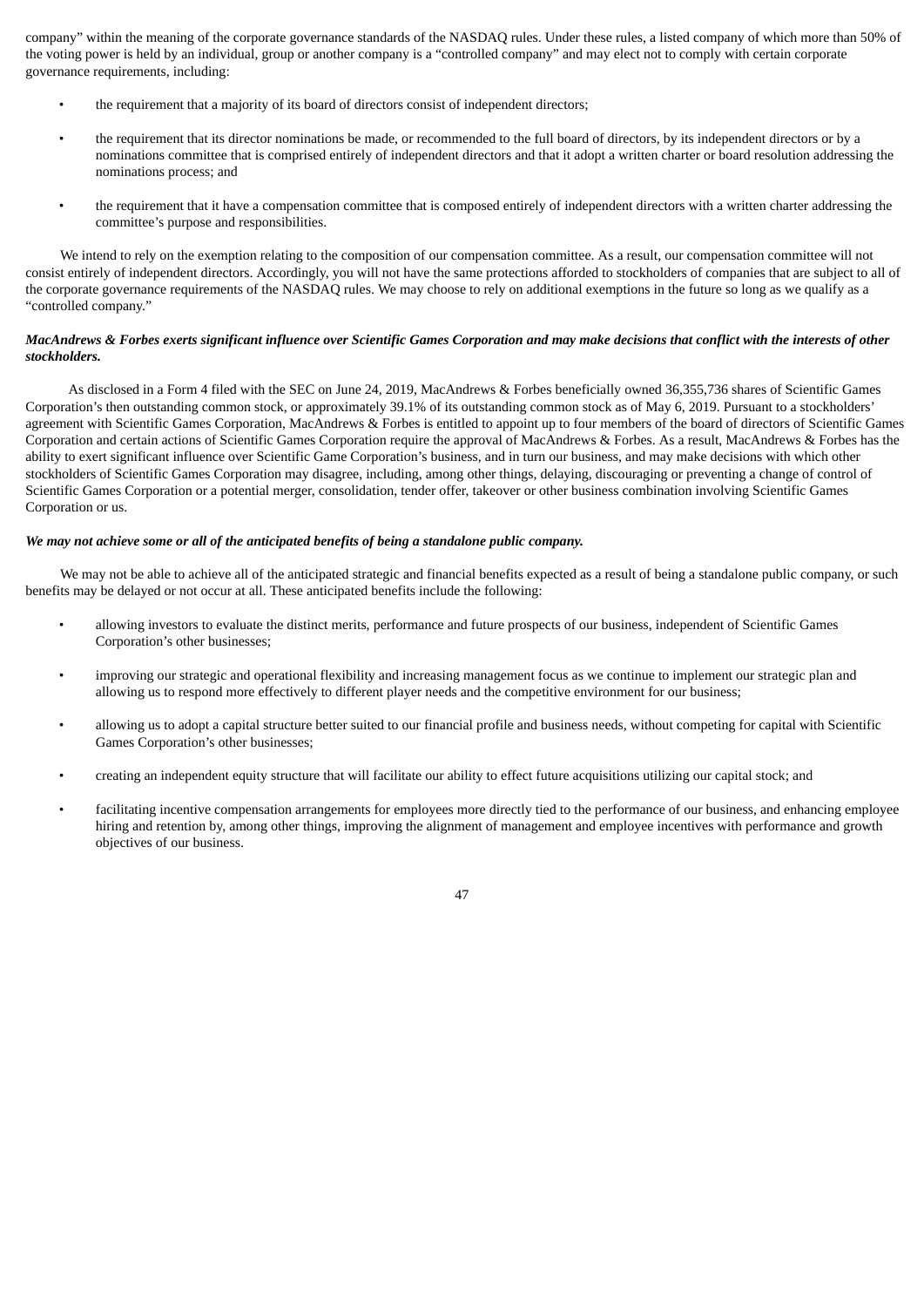We may not achieve the anticipated benefits of being a standalone public company for a variety of reasons, and it could adversely affect our operating results and financial condition.

# We rely on our access to Scientific Games Corporation's brands and reputation, some of Scientific Games Corporation's relationships, and the brands *and reputations of unaffiliated third parties.*

We believe the association with Scientific Games Corporation has contributed to our building relationships with our players due to its recognized brands and products, as well as resources such as Scientific Games Corporation's intellectual property and access to third parties' intellectual property. Any perceived loss of Scientific Games Corporation's scale, capital base and financial strength as a result of the initial public offering, or any actual loss in the future, may prompt business partners to reprice, modify or terminate their relationships with us. In addition, Scientific Games Corporation's reduction of its ownership of our company may cause some of our existing agreements and licenses to be terminated. We cannot predict with certainty the effect that the initial public offering will have on our business.

For more detail regarding our reliance on access to intellectual property owned by Scientific Games Corporation, see "-We rely on the ability to use the intellectual property rights of Scientific Games Corporation and other third parties, including the third-party intellectual property rights licensed to Scientific Games Corporation that we have enjoyed as an indirect subsidiary of Scientific Games Corporation, and we may lose the benefit of any intellectual property owned by or licensed to Scientific Games Corporation if it ceases to hold certain minimum percentages of the voting power in our company."

In addition, we believe that the success of certain of our games depends on the popularity of intellectual property or brands of third parties that are incorporated into their player experience. For example, the success of our *MONOPOLY Slots* game is based in part on the strength of the *MONOPOLY* brand, which is owned and managed by unaffiliated third parties. We cannot assure the continued popularity of any of the intellectual property or brands that are incorporated into our games, and a loss of such popularity may result in decreased interest in our games.

# The services that we receive from Scientific Games Corporation may not be sufficient for us to operate our business, and we would likely incur *significant incremental costs if we lost access to Scientific Games Corporation's services.*

Because we have not operated as an independent company, we have obtained, and will need to continue to obtain, services from Scientific Games Corporation relating to many important corporate functions under an intercompany services agreement. Our financial statements reflect charges for these services based on the intercompany services agreement we entered into in September 2016. Many of these services are governed by a revised Intercompany Services Agreement with Scientific Games Corporation. Under the Intercompany Services Agreement, we are able to continue to use these Scientific Games services for a fixed term established on a service-by-service basis. We generally have the right to terminate a service before its stated termination date if we give notice to Scientific Games Corporation. Partial reduction in the provision of any service will require Scientific Games Corporation's consent. In addition, either party is able to terminate the Intercompany Services Agreement due to a material breach of the other party, upon prior written notice, subject to limited cure periods. We pay Scientific Games Corporation mutually agreed-upon fees for these services, which is based on Scientific Games Corporation's costs of providing the services.

If we lost access to the services provided to us by Scientific Games Corporation under the Intercompany Services Agreement, we would need to replicate or replace certain functions, systems and infrastructure. We may also need to make investments or hire additional employees to operate without the same access to Scientific Games Corporation's existing operational and administrative infrastructure. These initiatives may be costly to implement. Due to the scope and complexity of the underlying projects relative to these efforts, the amount of total costs could be materially higher than our estimate, and the timing of the incurrence of these costs could be subject to change.

We may not be able to replace these services or enter into appropriate third-party agreements on terms and conditions, including cost, comparable to those that we have received in the past and will continue to receive from Scientific Games Corporation under the Intercompany Services Agreement.

Additionally, if the Intercompany Services Agreement is terminated, we may be unable to sustain the services at the same levels or obtain the same benefits as when we were receiving such services and benefits from Scientific Games Corporation. If we have to operate these functions separately, if we do not have our own adequate systems and business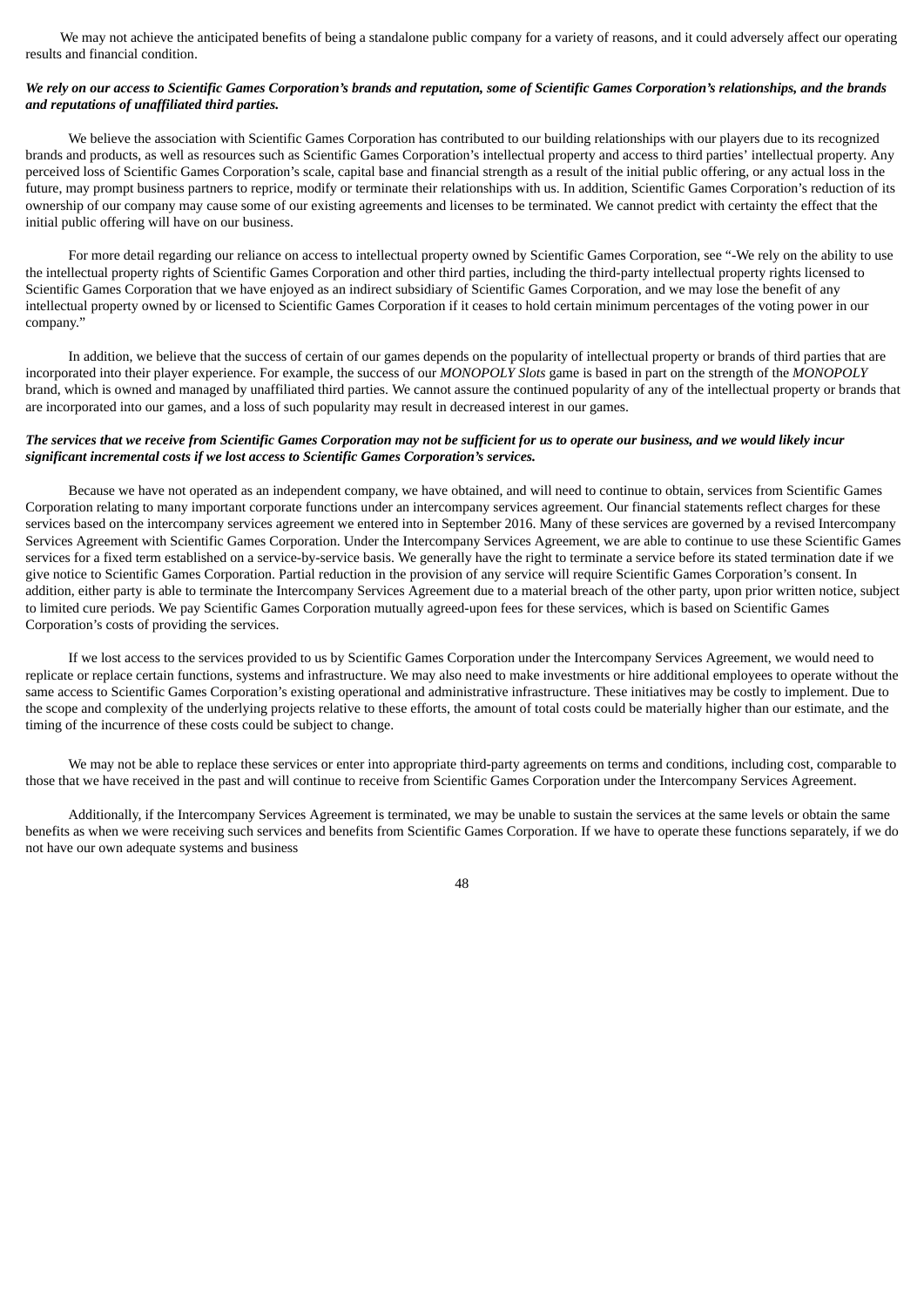functions in place or if we are unable to obtain them from other providers, we may not be able to operate our business effectively or at comparable costs, and our profitability may decline. In addition, we have historically received informal support from Scientific Games Corporation, which may not be addressed in our Intercompany Services Agreement. The level of this informal support could diminish or be eliminated following the initial public offering.

While we are controlled by Scientific Games Corporation, we may not have the leverage to negotiate amendments to our agreements with Scientific Games Corporation, if required, on terms as favorable to us as those we would negotiate with an unaffiliated third party.

# Our historical financial results and pro forma financial information are not necessarily representative of the results we would have achieved as a *standalone company and may not be a reliable indicator of our future results.*

Our historical financial results included in this Quarterly Report on Form 10-Q do not reflect the financial condition, results of operations or cash flows we would have achieved as a standalone company during the periods presented or those we will achieve in the future. This is primarily the result of the following factors:

- our historical financial results reflect charges for certain support functions that are provided on a centralized basis within Scientific Games Corporation, such as expenses for business technology, facilities, legal, finance, human resources, business development, public affairs and procurement under a prior intercompany services agreement, and we entered into a new Intercompany Services Agreement in connection with the initial public offering;
- our historical financial results reflect charges for the use of certain proprietary and third-party intellectual property licensed or sublicensed from Scientific Games Corporation under a prior intercompany intellectual property license agreement, and we have entered into a new IP License Agreement in connection with the initial public offering;
- our cost of potential future debt and our capital structure will be different from that reflected in our historical financial statements;
- we have incurred additional ongoing costs as a result of the initial public offering, including costs related to public company reporting, investor relations and compliance with the Sarbanes-Oxley Act of 2002 (the "Sarbanes-Oxley Act"); and
- the initial public offering may have a material effect on our relationship with our players and our other business relationships, including supplier relationships.

Our financial condition and future results of operations could be materially different from amounts reflected in our historical financial statements included elsewhere in this Quarterly Report on Form 10-Q, so it may be difficult for investors to compare our future results to historical results or to evaluate our relative performance or trends in our business.

# We may have received better terms from unaffiliated third parties than the terms we will receive in our agreements with Scientific Games Corporation.

The agreements that we have entered into with Scientific Games Corporation in connection with the initial public offering, including the Intercompany Services Agreement, the IP License Agreement and the TRA, had been prepared while we were still a wholly owned subsidiary of Scientific Games Corporation. While the covenants in Scientific Games' debt agreements require that those agreements be on terms that are not materially less favorable to Scientific Games Corporation than those that might reasonably have been obtained in comparable transaction at such time on an arm's-length basis from a party that is not its affiliate, the terms of those agreements may not reflect terms that would have resulted if we had negotiated such terms with an unaffiliated third party.

## **Risks Related to Our Organizational Structure and the TRA**

Our sole material asset is our interest in SciPlay Parent LLC, and, accordinaly, we depend on distributions from SciPlay Parent LLC to pay our taxes *and expenses, including payments under the TRA. SciPlay Parent LLC's ability*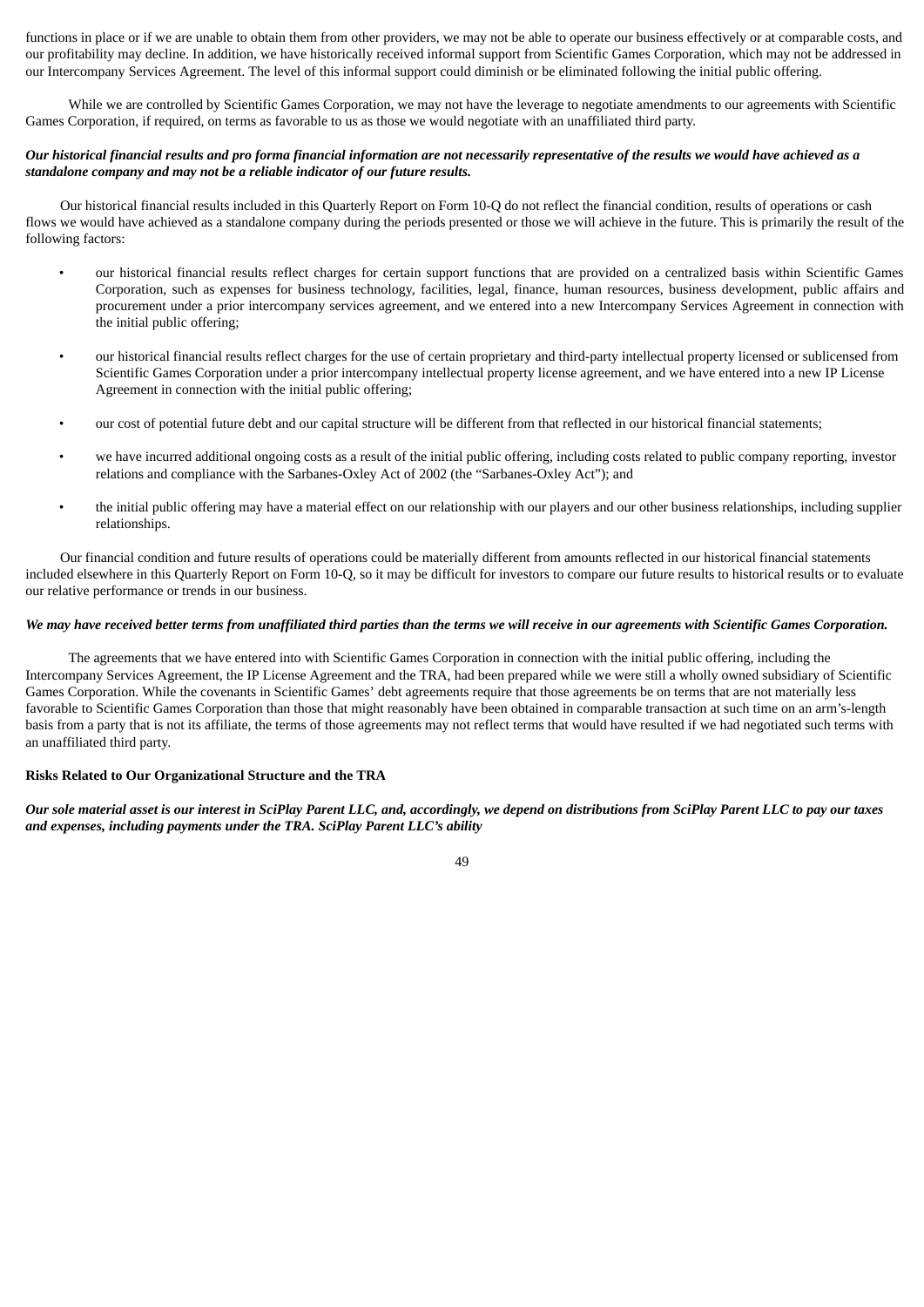#### *to make such distributions may be subject to various limitations and restrictions.*

We are a holding company and have no material assets other than our ownership of LLC Interests of SciPlay Parent LLC. As such, we have no independent means of generating revenue or cash flow, and our ability to pay our taxes and operating expenses or declare and pay dividends in the future, if any, is dependent upon the financial results and cash flows of SciPlay Parent LLC and its subsidiaries and distributions we receive from SciPlay Parent LLC. We cannot assure that our subsidiaries will generate sufficient cash flow to distribute funds to us or that applicable state law and contractual restrictions will permit such distributions.

SciPlay Parent LLC is treated as a partnership for U.S. federal income tax purposes and, as such, generally will not be subject to any entity- level U.S. federal income tax. Instead, taxable income will be allocated to holders of LLC Interests, including us. Accordingly, we will incur income taxes on our allocable share of any net taxable income of SciPlay Parent LLC. Under the terms of the Operating Agreement, SciPlay Parent LLC is obligated to make tax distributions to holders of LLC Interests, including us. In addition to tax expenses, we also incur expenses related to our operations, including payments under the TRA, which we expect to be substantial. We intend, as its sole manager, to cause SciPlay Parent LLC to make cash distributions to the owners of LLC Interests in an amount sufficient to (i) fund all or part of such members' tax obligations in respect of taxable income allocated to such members and (ii) cover our operating expenses, including ordinary course payments under the TRA. However, SciPlay Parent LLC's ability to make such distributions may be subject to various limitations and restrictions, such as restrictions on distributions that would either violate any contract or agreement to which SciPlay Parent LLC is then a party, or any applicable law, or that would have the effect of rendering SciPlay Parent LLC insolvent. Moreover, the terms governing the Revolver generally do not permit SciPlay Parent LLC, as a guarantor of the Revolver, to make distributions sufficient to allow us to make early termination payments under the TRA. If we do not have sufficient funds to pay tax or other liabilities or to fund our operations, we may have to borrow funds, which could materially adversely affect our liquidity and financial condition and subject us to various restrictions imposed by any such lenders. To the extent that we are unable to make payments under the TRA for any reason, the unpaid amounts will accrue interest until paid. Our failure to make any payment required under the TRA (including any accrued and unpaid interest) within 30 calendar days of the date on which the payment is required to be made will constitute a material breach of a material obligation under the TRA, which will terminate the TRA and accelerate future payments thereunder, unless the applicable payment is not made because (i) we are prohibited from making such payment under the terms of the TRA or the terms governing certain of our secured indebtedness or (ii) we do not have, and cannot use commercially reasonable efforts to obtain, sufficient funds to make such payment. Any late payments will continue to accrue interest at one-month LIBOR plus 500 basis points until such payments are made. It will also constitute a material breach of a material obligation under the TRA if we make a distribution of cash or other property (other than shares of our Class A common stock) to our stockholders or use cash or other property to repurchase any of our capital stock (including our Class A common stock), in each case while any outstanding payments under the TRA are unpaid. In addition, if SciPlay Parent LLC does not have sufficient funds to make distributions, our ability to declare and pay cash dividends will also be restricted or impaired.

# The TRA with the SG Members requires us to make cash payments to the SG Members in respect of certain tax benefits to which we may become *entitled, and we expect that the payments we will be required to make will be substantial.*

We are a party to the TRA with the SG Members and SciPlay Parent LLC. Under the TRA, we are required to make cash payments to the SG Members equal to 85% of the tax benefits, if any, that we actually realize, or in certain circumstances are deemed to realize, as a result of (1) the increases in the tax basis of assets of SciPlay Parent LLC (a) in connection with the initial public offering, including as a result of the Upfront License Payment, or (b) resulting from any redemptions or exchanges of LLC Interests by the SG Members pursuant to the Operating Agreement or (c) resulting from certain distributions (or deemed distributions) by SciPlay Parent LLC and (2) certain other tax benefits related to our making of payments under the TRA. We expect that the amount of the cash payments that we will be required to make under the TRA will be substantial. Any payments made by us to the SG Members under the TRA will generally reduce the amount of cash that might have otherwise been available to us. In addition, we are obligated to use commercially reasonable efforts to avoid entering into any agreements that could be reasonably anticipated to materially delay the timing of the making of any payments under the TRA, which could limit our ability to pursue strategic transactions. Furthermore, our future obligations to make payments under the TRA could make us a less attractive target for an acquisition, particularly in the case of an acquirer that cannot use some or all of the tax benefits that are the subject of the TRA. Assuming no material changes in the relevant tax law and that we earn sufficient taxable income to realize all tax benefits that are subject to the TRA, we expect that the tax savings associated with the purchase of LLC Interests in connection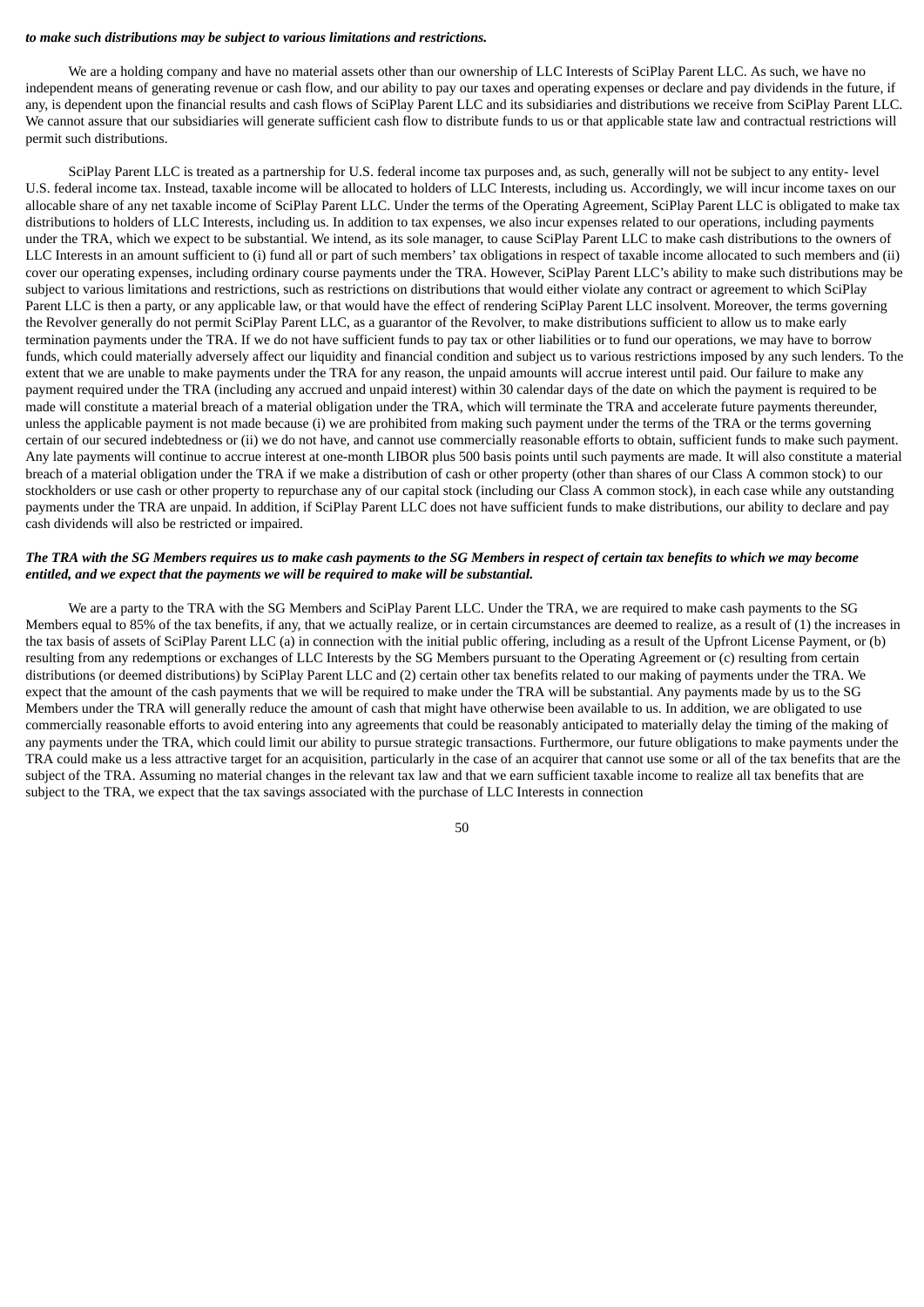with the initial public offering, together with future redemptions or exchanges of all remaining LLC Interests not owned by SciPlay pursuant to the Operating Agreement as described above, would aggregate to approximately \$519.9 million over 20 years from the date of the initial public offering based on the initial public offering price of \$16.00 per share of our Class A common stock. Under such scenario, assuming future payments are made on the date each relevant tax return is due, without extensions, we would be required to pay approximately 85% of such amount, or approximately \$441.9 million, over the 20-year period from the date of the initial public offering. Payments under the TRA are not conditioned on the SG Members' continued ownership of LLC Interests or our Class A common stock or Class B common stock.

The actual amount and timing of any payments under the TRA will vary depending upon a number of factors, including the timing of redemptions or exchanges by the SG Members, the amount of gain recognized by the SG Members, the amount and timing of the taxable income we generate in the future, and the tax rates and laws then applicable.

# In certain cases, future payments under the TRA to the SG Members may be accelerated or significantly exceed the actual benefits we realize in respect *of the tax attributes subject to the TRA.*

The TRA provides that if (i) we materially breach any of our material obligations under the TRA, including if we make any distribution of cash or property (other than shares of our Class A common stock) to our stockholders or any repurchase of our capital stock (including our Class A common stock) before all our payment obligations under the TRA have been satisfied for all prior taxable years, (ii) certain mergers, asset sales, other forms of business combination or other changes of control (including under certain material indebtedness of SciPlay Parent LLC or its subsidiaries) were to occur, or (iii) we elect an early termination of the TRA, then our future obligations, or our successor's future obligations, under the TRA to make payments thereunder would accelerate and become due and payable, based on certain assumptions, including an assumption that we would have sufficient taxable income to fully utilize all potential future tax benefits that are subject to the TRA, and an assumption that, as of the effective date of the acceleration, any SG Member that has LLC Interests not yet exchanged shall be deemed to have exchanged such LLC Interests on such date, even if we do not receive the corresponding tax benefits until a later date when the LLC Interests are actually exchanged.

As a result of the foregoing, we would be required to make an immediate cash payment equal to the estimated present value of the anticipated future tax benefits that are the subject of the TRA, which payment may be made significantly in advance of the actual realization, if any, of those future tax benefits and, therefore, we could be required to make payments under the TRA that are greater than the specified percentage of the actual tax benefits we ultimately realize. In addition, to the extent that we are unable to make payments under the TRA for any reason, the unpaid amounts will accrue interest until paid. Our failure to make any payment required under the TRA (including any accrued and unpaid interest) within 30 calendar days of the date on which the payment is required to be made will constitute a material breach of a material obligation under the TRA, which will terminate the TRA and accelerate future payments thereunder, unless the applicable payment is not made because (i) we are prohibited from making such payment under the terms of the TRA or the terms governing certain of our secured indebtedness or (ii) we do not have, and cannot use commercially reasonable efforts to obtain, sufficient funds to make such payment. In these situations, our obligations under the TRA could have a substantial negative impact on our liquidity and could have the effect of delaying, deferring or preventing certain mergers, asset sales, other forms of business combinations or other changes of control. We cannot assure that we will be able to fund or finance our obligations under the TRA. If we were to elect to terminate the TRA based on the initial public offering price of \$16.00 per share of our Class A common stock, we estimate that we would be required to pay approximately \$339.0 million in the aggregate under the TRA.

#### We will not be reimbursed for any payments made to the SG Members under the TRA in the event that any tax benefits are disallowed.

Payments under the TRA are based on the tax reporting positions that we determine, and the IRS or another tax authority may challenge all or part of the tax basis increases, as well as other related tax positions we take, and a court could sustain any such challenge. Our ability to settle or to forgo contesting such challenges may be restricted by the rights of the SG Members pursuant to the TRA, and such restrictions apply for as long as the TRA remains in effect. In addition, we will not be reimbursed for any cash payments previously made to the SG Members under the TRA in the event that any tax benefits initially claimed by us and for which payment has been made to the SG Members are subsequently challenged by a taxing authority and are ultimately disallowed. Instead, any excess cash payments made by us to the SG Members will be netted against any future cash payments that we might otherwise be required to make to the SG Members under the terms of the TRA. However, we might not determine that we have effectively made an excess cash payment to the SG Members for a number of years following the initial time of such payment. As a result, payments could be made under the TRA in excess of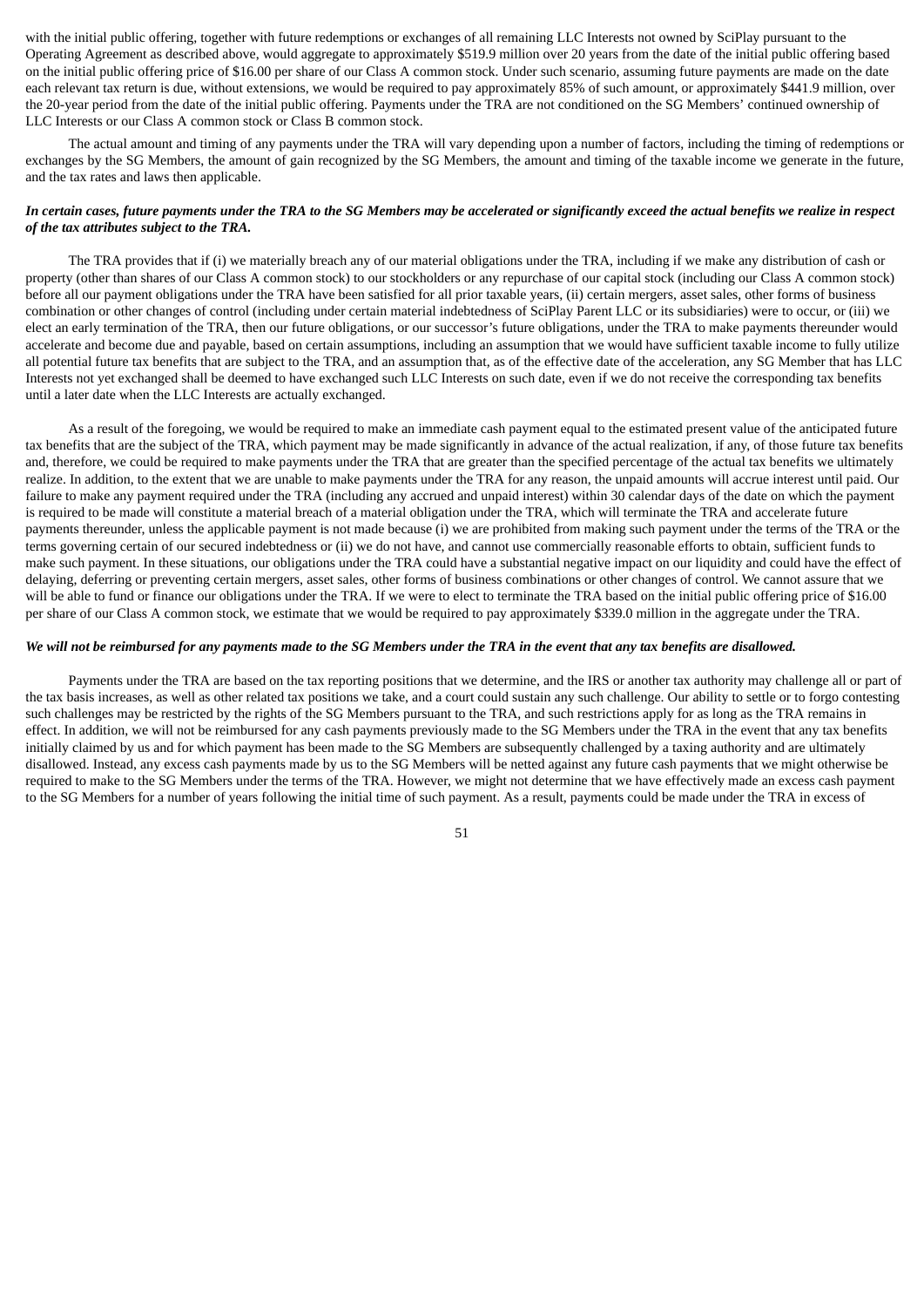the tax savings that we realize in respect of the tax attributes with respect to the SG Members that are the subject of the TRA.

# If we were deemed to be an investment company under the Investment Company Act of 1940 as a result of our ownership of SciPlay Parent LLC, applicable restrictions could make it impractical for us to continue our business as contemplated and could have a material adverse effect on our *business.*

Under Sections 3(a)(1)(A) and (C) of the Investment Company Act of 1940, as amended (the "1940 Act"), a company generally will be deemed to be an "investment company" for purposes of the 1940 Act if (1) it is, or holds itself out as being, engaged primarily, or proposes to engage primarily, in the business of investing, reinvesting or trading in securities or (2) it engages, or proposes to engage, in the business of investing, reinvesting, owning, holding or trading in securities and it owns or proposes to acquire investment securities having a value exceeding 40% of the value of its total assets (exclusive of U.S. government securities and cash items) on an unconsolidated basis. We do not believe that we are an "investment company," as such term is defined in either of those sections of the 1940 Act.

As the sole manager of SciPlay Parent LLC, we control SciPlay Parent LLC. On that basis, we believe that our interest in SciPlay Parent LLC is not an "investment security" as that term is used in the 1940 Act. However, if we were to cease participation in the management of SciPlay Parent LLC, our interest in SciPlay Parent LLC could be deemed an "investment security" for purposes of the 1940 Act.

We and SciPlay Parent LLC intend to conduct our operations so that we are not be deemed an investment company. However, if we were to be deemed an investment company, restrictions imposed by the 1940 Act, including limitations on our capital structure and our ability to transact with affiliates, could make it impractical for us to continue our business as contemplated and could have a material adverse effect on our business.

### **Risks Related to Ownership of Our Class A Common Stock**

# We are an "emerging growth company," and we cannot be certain if the reduced disclosure requirements applicable to emerging growth companies will *make our common stock less attractive to investors.*

We are an "emerging growth company," as defined in the JOBS Act, and we could be an emerging growth company for up to five years following the completion of the initial public offering. For as long as we continue to be an emerging growth company, we may choose to take advantage of certain exemptions from various reporting requirements that are applicable to other public companies, including, but not limited to: (i) not being required to comply with the auditor attestation requirements of Section 404, (ii) reduced disclosure obligations regarding executive compensation in our periodic reports and proxy statements and (iii) exemptions from the requirements of holding a nonbinding advisory vote on executive compensation and stockholder approval of any golden parachute payments not previously approved. In addition, as an emerging growth company, we are only required to provide two years of audited financial statements and two years of selected financial data in the Prospectus. We currently intend to take advantage of each of the reduced reporting requirements and exemptions described above. We cannot predict if investors will find our shares less attractive as a result of our taking advantage of these exemptions. If some investors find our shares less attractive as a result, there may be a less active trading market for our shares and our stock price may be more volatile.

52

Our status as an emerging growth company will end as soon as any of the following takes place:

- the last day of the fiscal year in which we have more than \$1.07 billion in annual revenue;
- the date we qualify as a "large accelerated filer," with at least \$700 million of equity securities held by non-affiliates;
- the date on which we have issued, in any three-year period, more than \$1.0 billion in non-convertible debt securities; or
- the last day of the fiscal year ending after the fifth anniversary of the completion of our initial public offering.

#### The dual class structure of our common stock may adversely affect the trading price or liquidity of our Class A common stock.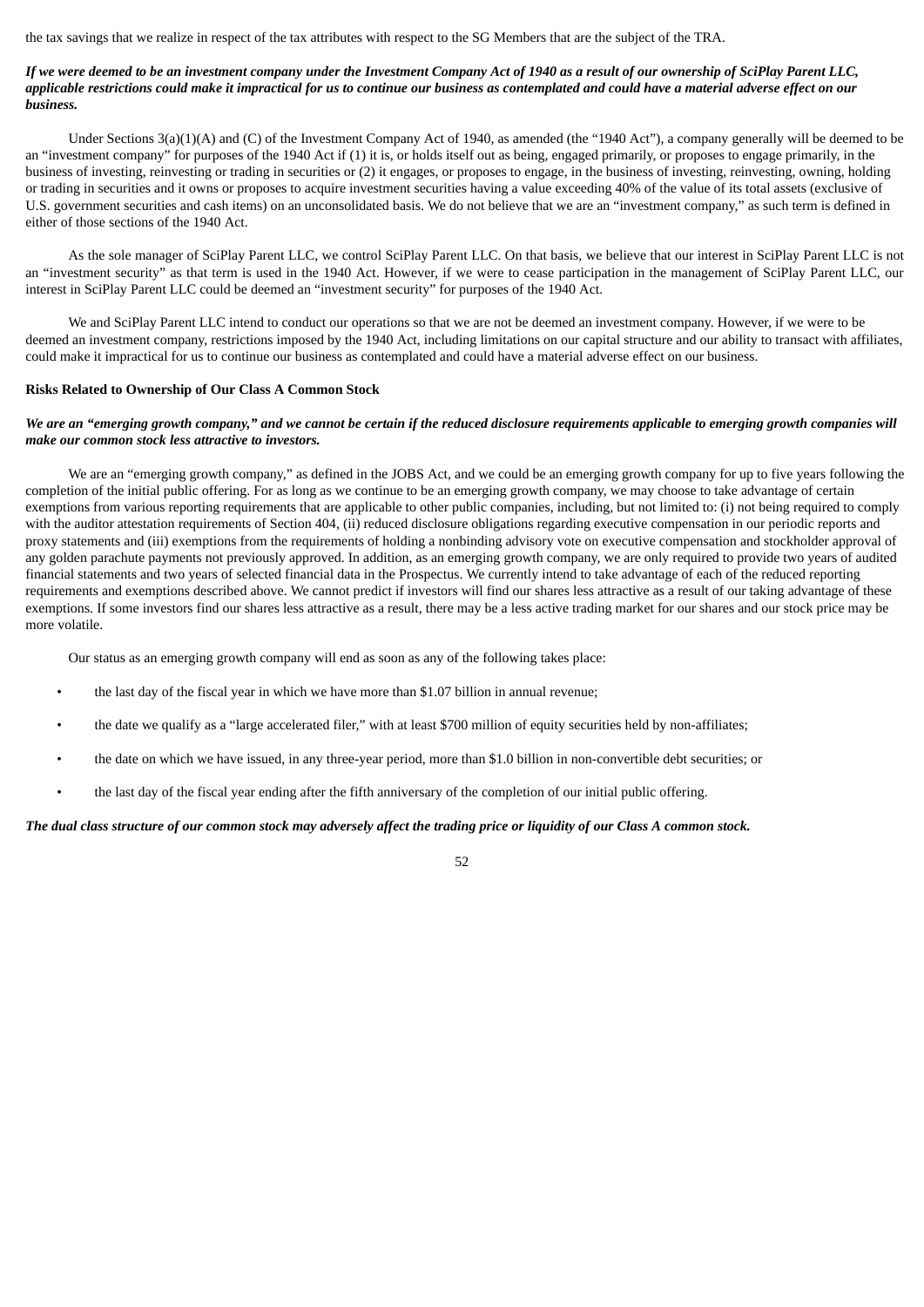On matters submitted to a vote of our stockholders, our Class B common stock has ten votes per share (for so long as the number of shares of our common stock beneficially owned by the SG Members and their affiliates represents at least 10% of our outstanding shares of common stock and, thereafter, one vote per share) and our Class A common stock has one vote per share. These differences in voting rights may adversely affect the market price of our Class A common stock to the extent that any current or future investor in our common stock ascribes value to the voting rights associated with the Class B common stock. The existence of dual classes of our common stock could result in less liquidity for any such class than if there were only one class of our capital stock.

In addition, S&P Dow Jones and FTSE Russell have recently announced changes to their eligibility criteria for inclusion of shares of public companies on certain indices that will exclude companies with multiple classes of shares of common stock from being added to such indices. In addition, several shareholder advisory firms have announced their opposition to the use of multiple class structures. As a result, the dual class structure of our common stock may prevent the inclusion of our Class A common stock in such indices and may cause shareholder advisory firms to publish negative commentary about our corporate governance practices or otherwise seek to cause us to change our capital structure. Any such exclusion from indices could result in a less active trading market for our Class A common stock. Any actions or publications by shareholder advisory firms critical of our corporate governance practices or capital structure could also adversely affect the value of our Class A common stock.

### The requirements of being a public company require significant resources and management attention and affect our ability to attract and retain *executive management and qualified board members.*

As a public company, we incur legal, accounting and other expenses that we did not previously incur before becoming a public company. We are subject to the Exchange Act, including the reporting requirements thereunder, the Sarbanes-Oxley Act, the Dodd-Frank Wall Street Reform and Consumer Protection Act, the NASDAQ rules and other applicable securities rules and regulations. Compliance with these rules and regulations will increase our legal and financial compliance costs, make some activities more difficult, time-consuming or costly and increase demand on our systems and resources, particularly after we are no longer an "emerging growth company." Further, we expect that these rules and regulations may make it more difficult and more expensive for us to obtain directors' and officers' liability insurance, which could make it more difficult for us to attract and retain qualified members of our board of directors.

Pursuant to Section 404, once we are no longer an emerging growth company, we may be required to furnish an attestation report on internal control over financial reporting issued by our independent registered public accounting firm. When our independent registered public accounting firm is required to undertake an assessment of our internal control over financial reporting, the cost of complying with Section 404 will significantly increase, and management's attention may be diverted from other business concerns, which could adversely affect our business and results of operations. We may need to hire more employees in the future or engage outside consultants to comply with the requirements of Section 404, which will further increase our cost and expense. In addition, enhanced legal and regulatory regimes and heightened standards relating to corporate governance and disclosure for public companies result in increased legal and financial compliance costs and make some activities more time-consuming.

# If we fail to put in place appropriate and effective internal control over financial reporting and disclosure controls and procedures, we may suffer harm *to our reputation and investor confidence level.*

If we fail to implement the requirements of Section 404(b) in the required timeframe once we are no longer an emerging growth company, we may be subject to sanctions or investigations by regulatory authorities, including the SEC and the NASDAQ. Furthermore, if we are unable to conclude that our internal control over financial reporting is effective, we could lose investor confidence in the accuracy and completeness of our financial reports, the market price of shares of our Class A common stock could decline, and we could be subject to sanctions or investigations by regulatory authorities. Failure to implement or maintain effective internal control over financial reporting and disclosure controls and procedures required of public companies could also restrict our future access to the capital markets.

# The SG Members have the right to have their LLC Interests redeemed or exchanged into shares of Class A common stock, which, if exercised, will dilute *your economic interest in SciPlay.*

We have an aggregate of 602,280,000 shares of Class A common stock authorized but unissued, including 103,547,021 shares of Class A common stock issuable upon redemption or exchange of LLC Interests that are held by the

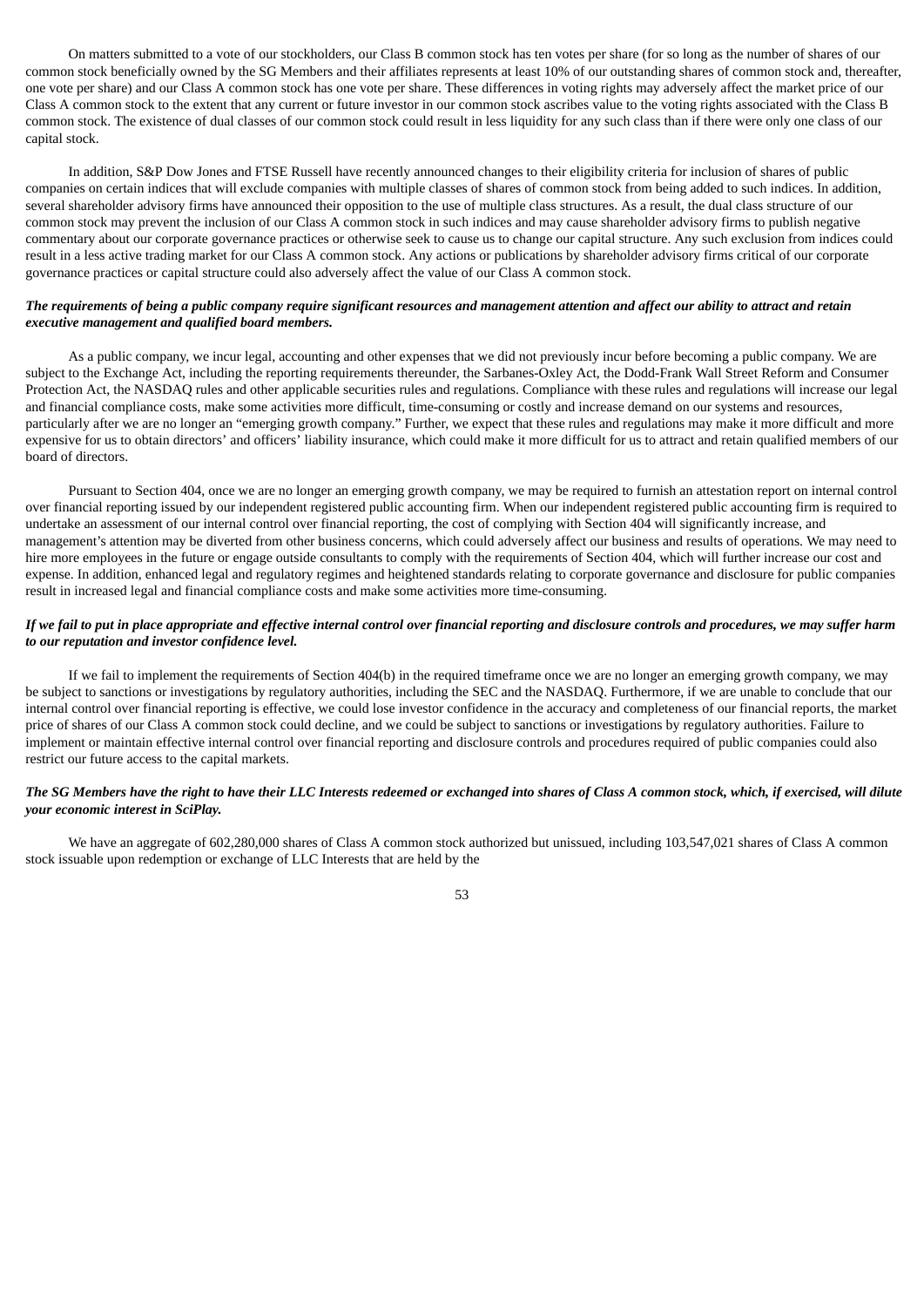SG Members. SciPlay Parent LLC entered into the Operating Agreement and, subject to certain restrictions set forth therein, the SG Members are entitled to have their LLC Interests redeemed or exchanged for shares of our Class A common stock or, at our option, cash.

Shares of our Class B common stock will be cancelled on a one-for-one basis whenever the SG Members' LLC Interests are so redeemed or exchanged. While any redemption or exchange of LLC Interests and corresponding cancellation of our Class B common stock will reduce the SG Members' economic interest in SciPlay Parent LLC and its voting interest in us, the related issuance of our Class A common stock will dilute your economic interest in SciPlay. We cannot predict the timing or size of any future issuances of our Class A common stock resulting from the redemption or exchange of LLC **Interests** 

# Future issuances or resales of Class A common stock by the SG Members or others, or the perception that such issuances or resales may occur, could *cause the market price of our Class A common shares to decline.*

We entered into the Registration Rights Agreement with the SG Members, pursuant to which the shares of Class A common stock issued to the SG Members upon redemption or exchange of LLC Interests will be eligible for resale, subject to certain limitations set forth therein. Any shares issued under our equity incentive plans pursuant to one or more effective registration statements will be eligible for sale in the public market, except to the extent that they are restricted by lock-up agreements and subject to compliance with Rule 144 in the case of our affiliates.

We cannot predict the size of future issuances of our Class A common stock or the effect, if any, that future issuances and sales of shares of our Class A common stock, including upon the redemption or exchange of LLC Interests, may have on the market price of our Class A common stock. Sales or distributions of substantial amounts of our Class A common stock, including shares issued in connection with an acquisition, or the perception that such sales or distributions could occur, may cause the market price of our Class A common stock to decline.

# If securities or industry analysts do not publish research or publish inaccurate or unfavorable research about our business, the price of our Class A *common stock and trading volume could decline.*

The trading market for our Class A common stock depends in part on the research and reports that securities or industry analysts publish about us or our business. If few or no securities or industry analysts cover us, the trading price for our Class A common stock would be negatively impacted. If one or more of the analysts who covers us downgrades our Class A common stock, publishes incorrect or unfavorable research about our business, ceases coverage of our company or fails to publish reports on us regularly, demand for our Class A common stock could decrease, which could cause the price of our Class A common stock or trading volume to decline.

### *We do not currently intend to pay dividends on our Class A common stock.*

We do not intend to pay any dividends to holders of our Class A common stock for the foreseeable future. We currently intend to invest our future earnings, if any, to fund our growth. Any determination to pay dividends in the future will be at the discretion of our board of directors and subject to limitations under applicable law. Therefore, you are not likely to receive any dividends on your Class A common stock for the foreseeable future, and the success of an investment in our Class A common stock will depend upon any future appreciation in its value. Moreover, any ability to pay dividends will be restricted by the terms of the Revolver, and may also be restricted by the terms of any future credit agreement or any future debt or preferred equity securities of us or our subsidiaries. Consequently, investors may need to sell all or part of their holdings of our Class A common stock after price appreciation, which may never occur, as the only way to realize any future gains on their investment.

# Provisions in our articles of incorporation, bylaws and Nevada law may prevent or delay an acquisition of us, which could decrease the trading price of *our Class A common stock.*

Our articles of incorporation and bylaws contain provisions that are intended to deter coercive takeover practices and inadequate takeover bids and to encourage prospective acquirers to negotiate with our board of directors rather than to attempt an unsolicited bid to acquire our company. These provisions include:

• rules regarding how our stockholders may present proposals or nominate directors for election at stockholder meetings;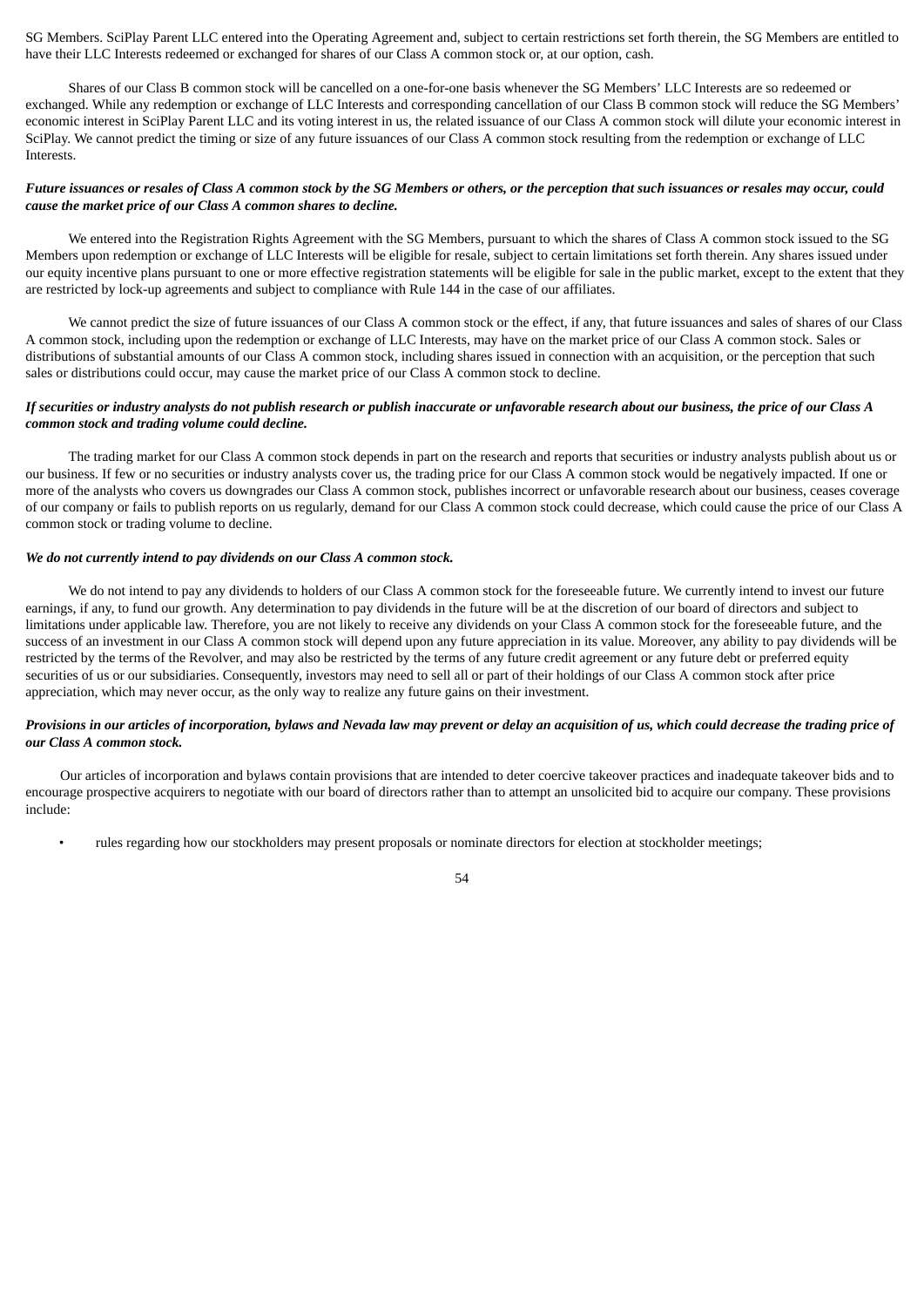- empowering only the board of directors to fill any vacancy on our board of directors, whether such vacancy occurs as a result of an increase in the number of directors or otherwise;
- the absence of cumulative voting rights in the election of directors;
- limiting the ability of stockholders to act by written consent or to call special meetings after Scientific Games Corporation ceases to beneficially own, directly or indirectly, more than 50% of our combined voting power; and
- the right of our board of directors to issue preferred stock without stockholder approval.

These provisions could make it more difficult for a third party to acquire us, even if the third party's offer may be considered beneficial by many stockholders. Nevada law could also prevent attempts by our stockholders to replace or remove our current management and incumbent directors. As a result, stockholders may be limited in their ability to obtain a premium for their shares or control our management or board.

# The provisions of our articles of incorporation and bylaws requiring exclusive forum in the Eighth Judicial District Court of Clark County, Nevada for *certain types of lawsuits may have the effect of discouraging lawsuits against our directors and officers.*

Our articles of incorporation and bylaws provide that, to the fullest extent permitted by law, and unless we consent in writing to the selection of an alternative forum, the Eighth Judicial District Court of Clark County, Nevada, will be the sole and exclusive forum for any actions, suits or proceedings, whether civil, administrative or investigative (i) brought in our name or right or on our behalf, (ii) asserting a claim for breach of any fiduciary duty owed by any of our directors, officers, employees or agents to us or our stockholders, (iii) arising or asserting a claim arising pursuant to any provision of Nevada Revised Statutes ("NRS"), Chapters 78 or 92A or any provision of our articles of incorporation or our bylaws, (iv) to interpret, apply, enforce or determine the validity of our articles of incorporation and bylaws or (v) asserting a claim governed by the internal affairs doctrine; provided that the exclusive forum provisions will not apply to suits brought to enforce any liability or duty created by the Securities Act or the Exchange Act, or to any claim for which the federal courts have exclusive jurisdiction. Our articles of incorporation and bylaws will further provide that, in the event that the Eighth Judicial District Court of Clark County, Nevada does not have jurisdiction over any such action, suit or proceeding, then any other state district court located in the State of Nevada will be the sole and exclusive forum therefor and in the event that no state district court in the State of Nevada has jurisdiction over any such action, suit or proceeding, then a federal court located within the State of Nevada will be the sole and exclusive forum therefor. Although we believe these provisions benefit us by providing increased consistency in the application of Nevada law in the types of lawsuits to which they apply, these provisions may have the effect of discouraging lawsuits against our directors and officers. The enforceability of similar choice of forum provisions in other companies' articles of incorporation and bylaws has been challenged in legal proceedings, and it is possible that, in connection with any applicable action brought against us, a court could find the choice of forum provisions contained in our articles of incorporation and bylaws to be inapplicable or unenforceable in such action. If a court were to find the choice of forum provisions contained in our articles of incorporation and bylaws to be inapplicable or unenforceable in an action, we may incur additional costs associated with resolving such action in other jurisdictions, which could adversely affect our business, financial condition or results of operations. Limitations on director and officer liability and our indemnification of our directors and officers may discourage stockholders from bringing suit against a director or officer.

Our articles of incorporation and bylaws provide, pursuant to Nevada law, that our directors and officers will not be personally liable to us or our stockholders for damages as a result of any act or failure to act in his or her capacity as a director or officer unless (i) the statutory presumption in his or her favor established by NRS 78.138(3) is rebutted, (ii) the act or failure to act constituted a breach of his or her fiduciary duties as a director or officer, and (iii) the breach involved intentional misconduct, fraud or a knowing violation of law. These provisions may discourage stockholders from bringing suit against a director or officer for breach of fiduciary duty and may reduce the likelihood of derivative litigation brought by stockholders on our behalf against a director or officer. In addition, our articles of incorporation and bylaws require indemnification of directors and officers to the fullest extent permitted by Nevada law.

We may issue shares of preferred stock in the future, which could make it difficult for another company to acquire us or could otherwise adversely affect *holders of our Class A common stock, which could depress the price of our Class A*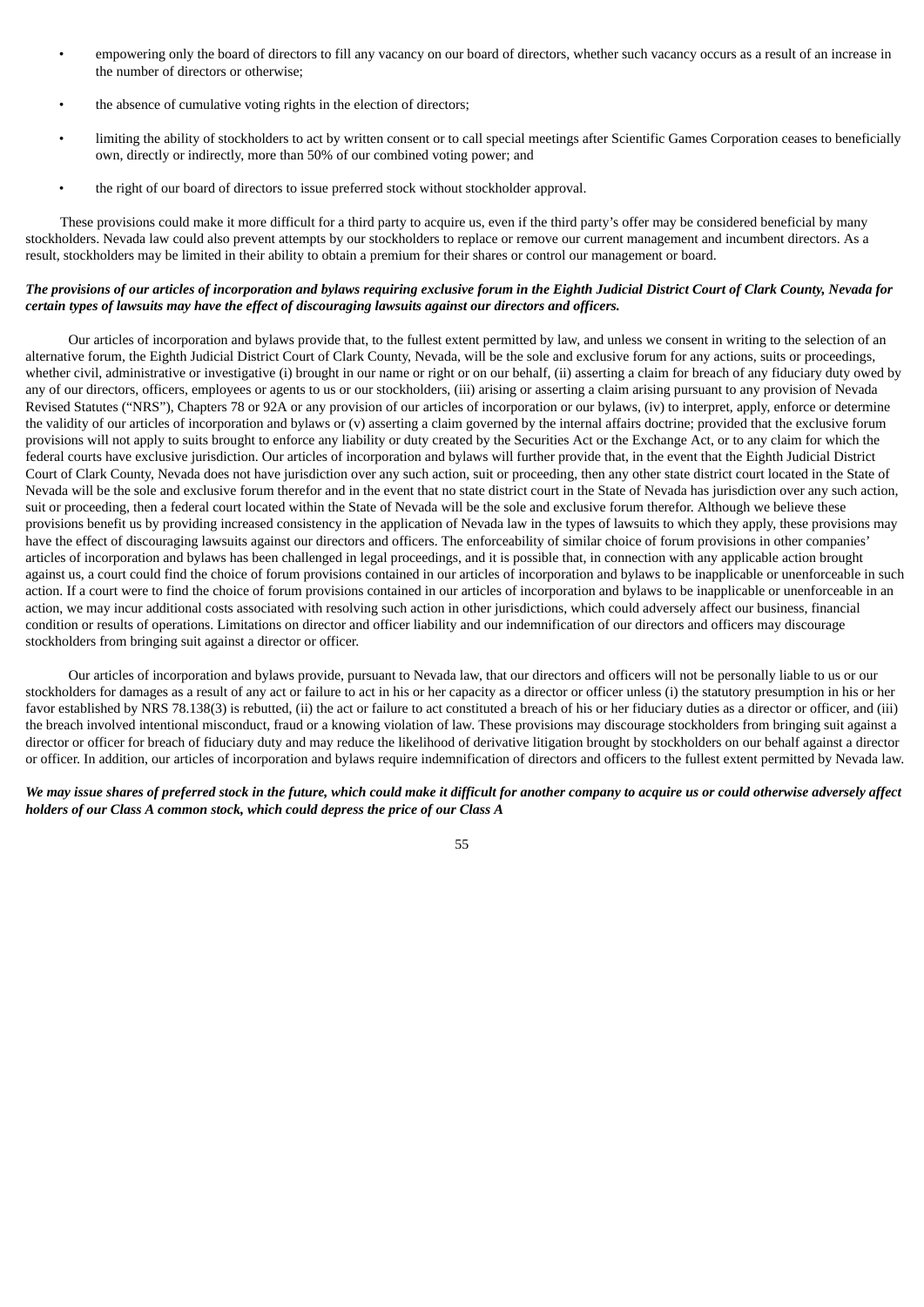#### *common stock.*

Our articles of incorporation authorize us to issue one or more series of preferred stock. Our board of directors will have the authority to determine the preferences, limitations and relative rights of the shares of preferred stock and to fix the number of shares constituting any series and the designation of such series, without any further vote or action by our stockholders. Our preferred stock could be issued with voting, liquidation, dividend and other rights superior to the rights of our Class A common stock. The potential issuance of preferred stock may delay or prevent a change in control of us, discourage bids for our Class A common stock at a premium to the market price, and materially and adversely affect the market price and the voting and other rights of the holders of our Class A common stock.

#### *We may be subject to securities class action, which may harm our business and operating results.*

Companies that have experienced volatility in the market price of their stock have been subject to securities class action litigation. We may be the target of this type of litigation in the future. Securities litigation against us could result in substantial costs and damages, and divert management's attention from other business concerns, which could seriously harm our business, results of operations, financial condition or cash flows.

We may also be called on to defend ourselves against lawsuits relating to our business operations. Some of these claims may seek significant damage amounts due to the nature of our business. Due to the inherent uncertainties of litigation, we cannot accurately predict the ultimate outcome of any such proceedings. A future unfavorable outcome in a legal proceeding could have an adverse impact on our business, financial condition and results of operations. In addition, current and future litigation, regardless of its merits, could result in substantial legal fees, settlement or judgment costs and a diversion of management's attention and resources that are needed to successfully run our business.

#### <span id="page-55-0"></span>**Item 2. Unregistered Sales of Equity Securities**

#### **Unregistered Sales of Equity Securities and Use of Proceeds**

On May 2, 2019, in connection with the Operating Agreement and the filing of our amended and restated articles of incorporation, the Company issued a total of 124,272,340 shares of Class B common stock of the Company to the SG Members on a one-for-one basis equal to the number of LLC Interests held by the SG Members, in exchange for \$124,272.34.

In connection with the consummation of our initial public offering, SG Holding I sold an aggregate of 20,005,319 LLC Interests to the Company. Pursuant to the terms of our amended and restated articles of incorporation, an equal number of shares of Class B common stock were automatically cancelled upon the sale of such LLC Interests.

In connection with partial exercise of over-allotment option by the underwriters on June 4, 2019, 720,000 shares of Class A common stock were sold and an equal number of shares of Class B common stock were automatically canceled upon the exercise of the option.

No underwriters were involved in the issuance and sale of the shares of Class B common stock.

#### **Use of Proceeds from Initial Public Offering of Class A Common Stock**

On May 7, 2019, we completed the initial public offering of our Class A common stock pursuant to a Registration Statement (File No. 333-230727), which was declared effective on May 2, 2019.

Under the underwriting Agreement, Merrill Lynch, Pierce, Fenner & Smith Incorporated, J.P. Morgan Securities LLC, Deutsche Bank Securities Inc., Goldman Sachs & Co. LLC, Morgan Stanley & Co. LLC, Macquarie Capital (USA) Inc,, RBC Capital Markets, LLC, Stifel, Nicolaus & Company, Incorporated, Wedbush Securities Inc. served as underwriters in this offering.

Under the Registration Statement, we issued and sold 22,720,000 shares of our Class A common stock at a price of \$16.00 per share. We received net proceeds of approximately \$341.7 million, net of underwriting discount but before offering expenses of \$8.9 million. There has been no material change in the use of proceeds as described in the Prospectus.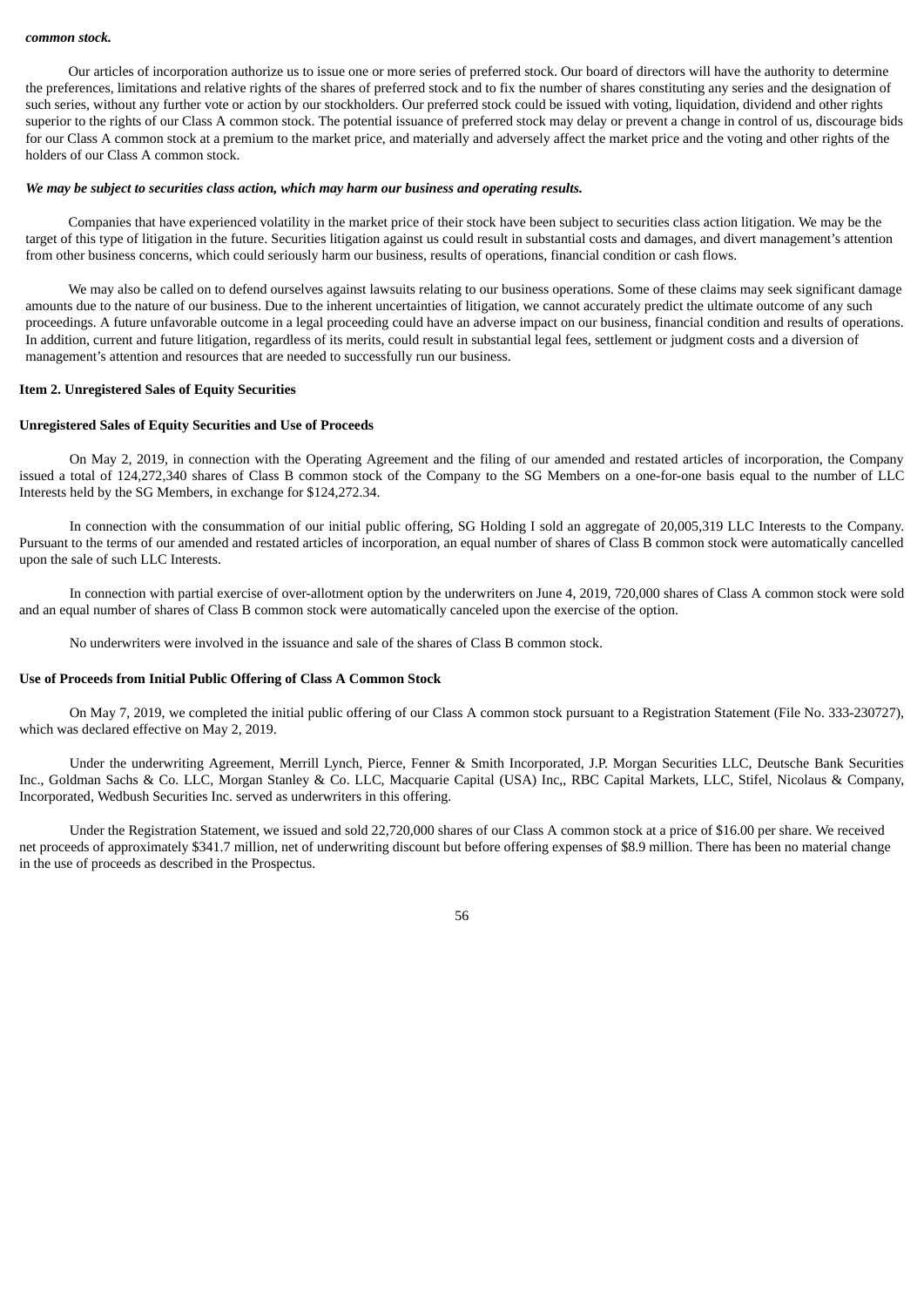Refer to the Initial Public Offering section of Note 1 for the details regarding the use of net proceeds from the Offering and underwriters' partial exercise of their over-allotment option.

# <span id="page-56-0"></span>**Item 3. Defaults Upon Senior Securities**

None.

# <span id="page-56-1"></span>**Item 4. Mine Safety Disclosures**

Not applicable.

# <span id="page-56-2"></span>**Item 5. Other Information**

None.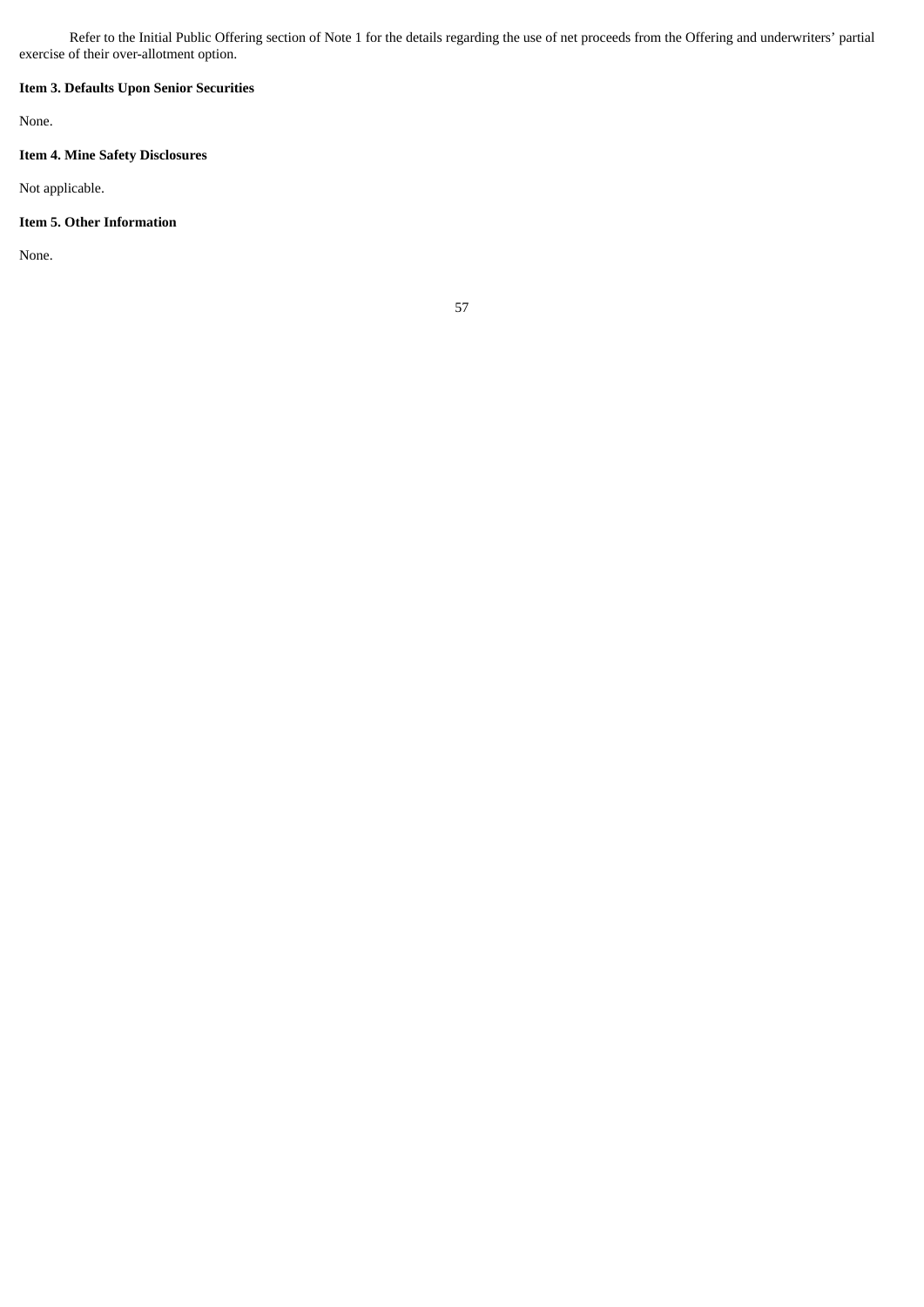<span id="page-57-0"></span>**Item 6. Exhibits**

| Exhibit<br><b>Number</b> | <b>Description</b>                                                                                                                                                                                                                                                                                                                                                                                                   |
|--------------------------|----------------------------------------------------------------------------------------------------------------------------------------------------------------------------------------------------------------------------------------------------------------------------------------------------------------------------------------------------------------------------------------------------------------------|
| 3.1                      | Amended and Restated Articles of Incorporation of SciPlay Corporation (incorporated by reference to Exhibit 3.1 to SciPlay Corporation's<br>Current Report on Form 8-K filed on May 8, 2019).                                                                                                                                                                                                                        |
| 3.2                      | Amended and Restated Bylaws of SciPlay Corporation (incorporated by reference to Exhibit 3.2 to SciPlay Corporation's Current Report<br>on Form 8-K filed on May 8, 2019).                                                                                                                                                                                                                                           |
| 10.1                     | Amended and Restated Operating Agreement of SciPlay Parent Company, LLC, dated May 2, 2019, by and among SciPlay Parent<br>Company, LLC, the Company and its Members (incorporated by reference to Exhibit 10.1 to SciPlay Corporation's Current Report on Form<br>8-K filed on May 8, 2019).                                                                                                                        |
| 10.2                     | Tax Receivable Agreement, dated May 7, 2019, by and among SciPlay Corporation, SciPlay Parent Company, LLC and each of the<br>Members from time to time party thereto (incorporated by reference to Exhibit 10.2 to SciPlay Corporation's Current Report on Form 8-K<br>filed on May 8, 2019).                                                                                                                       |
| 10.3                     | Registration Rights Agreement, dated May 7, 2019, by and among SciPlay Corporation, SG Social Holding Company I, LLC, SG Social<br>Holding Company, LLC and such other persons from time to time party thereto (incorporated by reference to Exhibit 10.3 to SciPlay<br>Corporation's Current Report on Form 8-K filed on May 8, 2019).                                                                              |
| 10.4                     | License Agreement, dated May 7, 2019, by and between Bally Gaming, Inc. and SG Social Holding Company I, LLC (incorporated by<br>reference to Exhibit 10.4 to SciPlay Corporation's Current Report on Form 8-K filed on May 8, 2019).                                                                                                                                                                                |
| 10.5                     | Assignment Agreement, dated May 7, 2019, by and between SG Social Holding Company I, LLC and SciPlay Holding Company, LLC<br>(incorporated by reference to Exhibit 10.5 to SciPlay Corporation's Current Report on Form 8-K filed on May 8, 2019).                                                                                                                                                                   |
| 10.6                     | Services Agreement, dated May 7, 2019, by and among Scientific Games Corporation, Scientific Games International, Inc., Bally Gaming,<br>Inc. and SciPlay Holding Company, LLC (incorporated by reference to Exhibit 10.6 to SciPlay Corporation's Current Report on Form 8-K<br>filed on May 8, 2019).                                                                                                              |
| 10.7                     | Credit Agreement, dated May 7, 2019, by and among SciPlay Holding Company, LLC, as the borrower, SciPlay Parent Company, LLC, as<br>a guarantor, the subsidiary guarantors party thereto, the lenders party thereto and Bank of America, N.A., as administrative agent and<br>collateral agent (incorporated by reference to Exhibit 10.7 to SciPlay Corporation's Current Report on Form 8-K filed on May 8, 2019). |
| 10.8                     | Employment Agreement, dated as of May 7, 2019, by and between SciPlay Parent Company, LLC and Joshua J. Wilson (incorporated by<br>reference to Exhibit 10.8 to SciPlay Corporation's Current Report on Form 8-K filed on May 8, 2019).(†)                                                                                                                                                                           |
| 10.9                     | Offer Letter, dated as of May 7, 2019, from SciPlay Parent Company, LLC to Michael Cody (incorporated by reference to Exhibit 10.9 to<br>SciPlay Corporation's Current Report on Form 8-K filed on May 8, 2019).(†)                                                                                                                                                                                                  |
| 10.10                    | Social Award Agreement, dated as of May 7, 2019, by and between SciPlay Corporation and Barry L. Cottle (incorporated by reference to<br>Exhibit 10.10 to SciPlay Corporation's Current Report on Form 8-K filed on May 8, 2019).(†)                                                                                                                                                                                 |
| 10.11                    | Amendment to Employment Agreement, dated as of May 7, 2019, by and between Scientific Games Corporation and Barry L. Cottle<br>(incorporated by reference to Exhibit 10.11 to SciPlay Corporation's Current Report on Form 8-K filed on May 8, 2019).(†)                                                                                                                                                             |
| 10.12                    | Social Award Agreement, dated as of May 7, 2019, by and between SciPlay Corporation and M. Mendel Pinson.(†)*                                                                                                                                                                                                                                                                                                        |
| 31.1                     | Certification of the Chief Executive Officer of SciPlay Corporation pursuant to Rule 13a-14(a), as adopted pursuant to Section 302 of the<br>Sarbanes-Oxley Act of 2002.*                                                                                                                                                                                                                                            |
| 31.2                     | Certification of the Chief Financial Officer of SciPlay Corporation pursuant to Rule 13a-14(a), as adopted pursuant to Section 302 of the<br>Sarbanes-Oxley Act of 2002.*                                                                                                                                                                                                                                            |
| 32.1                     | Certification of the Chief Executive Officer of SciPlay Corporation pursuant to Rule 13a-14(b) and 18 U.S.C. Section 1350, as adopted<br>pursuant to Section 906 of the Sarbanes-Oxley Act of 2002.**                                                                                                                                                                                                                |
| 32.2                     | Certification of the Chief Financial Officer of SciPlay Corporation pursuant to Rule 13a-14(b) and 18 U.S.C. Section 1350, as adopted<br>pursuant to Section 906 of the Sarbanes-Oxley Act of 2002.**                                                                                                                                                                                                                |
| 101.INS                  | Inline XBRL Instance Document - the instance document does not appear in the Interactive Data File because its XBRL tags are embedded<br>within the Inline XBRL document                                                                                                                                                                                                                                             |
| 101.SCH                  | Inline XBRL Taxonomy Extension Schema Document                                                                                                                                                                                                                                                                                                                                                                       |
| 101.CAL                  | Inline XBRL Taxonomy Extension Calculation Linkbase Document                                                                                                                                                                                                                                                                                                                                                         |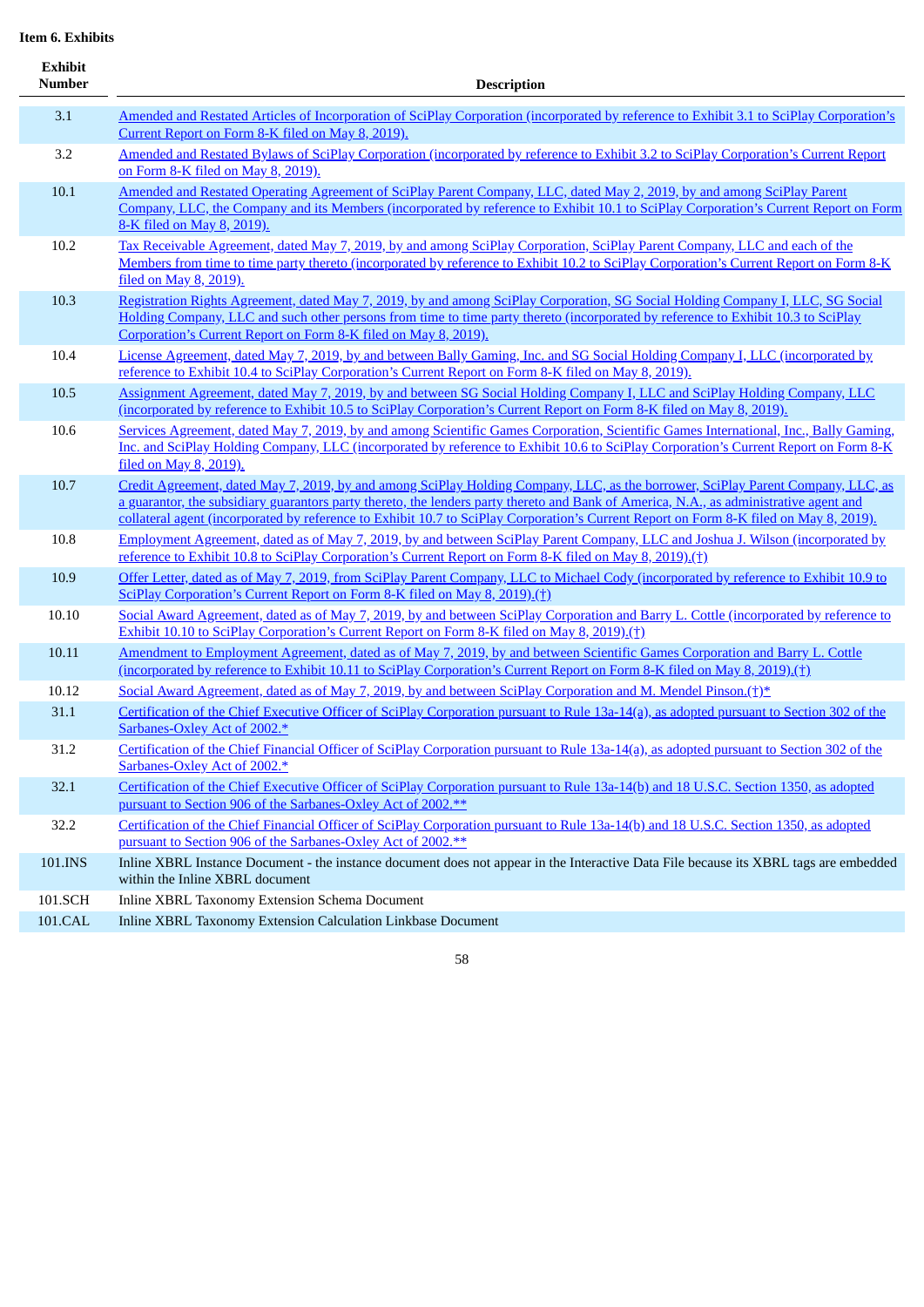| 101.DEF | Inline XBRL Taxonomy Extension Definition Label Linkbase Document                                                                                                                           |
|---------|---------------------------------------------------------------------------------------------------------------------------------------------------------------------------------------------|
| 101.LAB | Inline XBRL Taxonomy Extension Label Linkbase Document                                                                                                                                      |
| 101.PRE | Inline XBRL Taxonomy Extension Presentation Linkbase Document                                                                                                                               |
| 104     | Cover Page Interactive Data File - the cover page interactive data file does not appear in the Interactive Data File because its XBRL tags are<br>embedded within the Inline XBRL document. |

\*Filed herewith. \*\* Furnished herewith. (†) Management contracts and compensation plans and arrangements.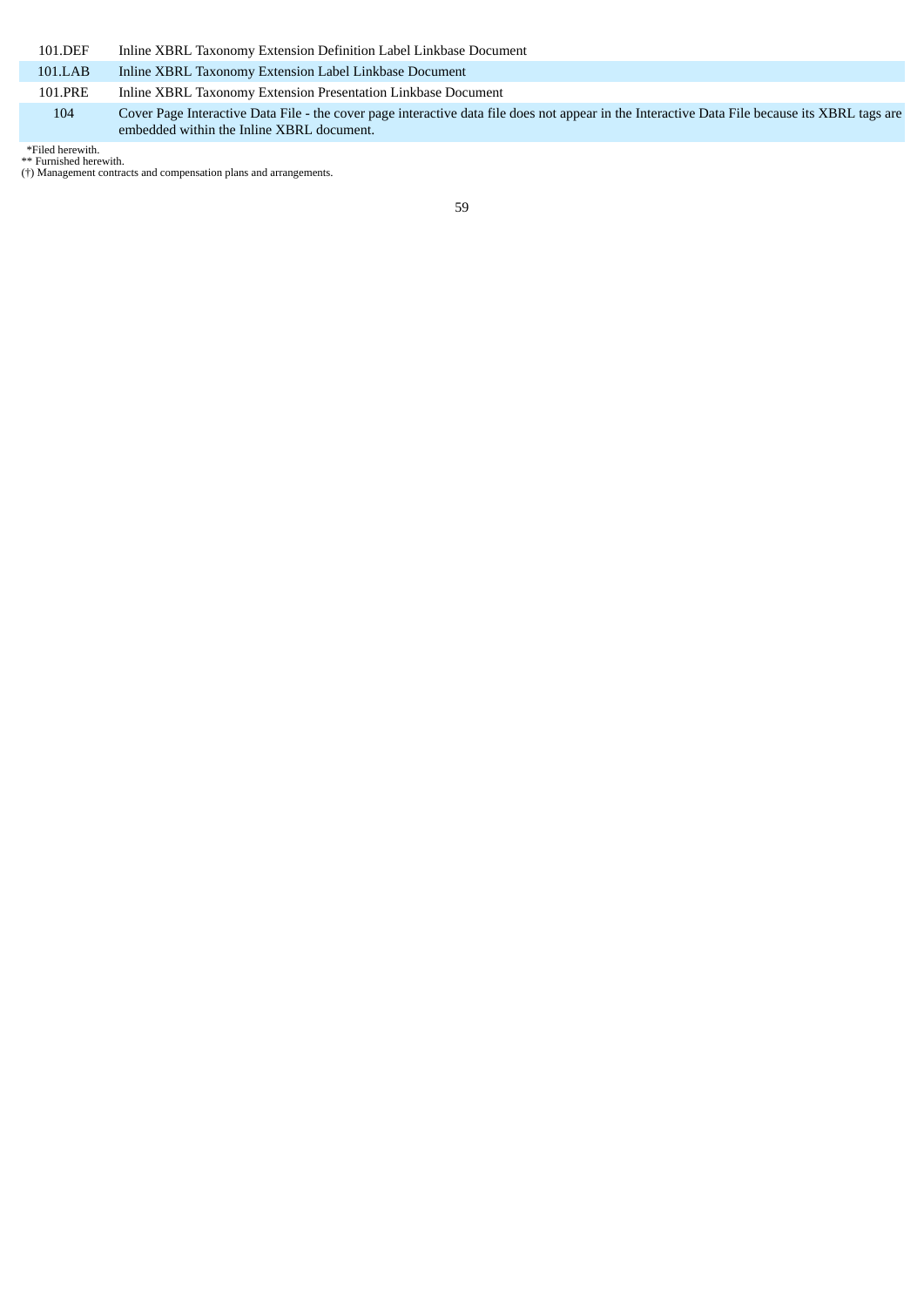# **SIGNATURES**

Pursuant to the requirements of the Securities Exchange Act of 1934, the registrant has duly caused this report to be signed on its behalf by the undersigned thereunto duly authorized.

| <b>SCIPLAY CORPORATION</b> |                                            |  |  |  |  |  |  |
|----------------------------|--------------------------------------------|--|--|--|--|--|--|
| (Registrant)               |                                            |  |  |  |  |  |  |
|                            |                                            |  |  |  |  |  |  |
| By:                        | /s/ Michael D. Cody                        |  |  |  |  |  |  |
| Name:                      | Michael D. Cody                            |  |  |  |  |  |  |
| Title:                     | Chief Financial Officer                    |  |  |  |  |  |  |
|                            |                                            |  |  |  |  |  |  |
| By:                        | /s/ Michael F. Winterscheidt               |  |  |  |  |  |  |
| Name:                      | Michael F. Winterscheidt                   |  |  |  |  |  |  |
| Title:                     | <b>Chief Accounting Officer, Secretary</b> |  |  |  |  |  |  |
|                            |                                            |  |  |  |  |  |  |

Dated: August 1, 2019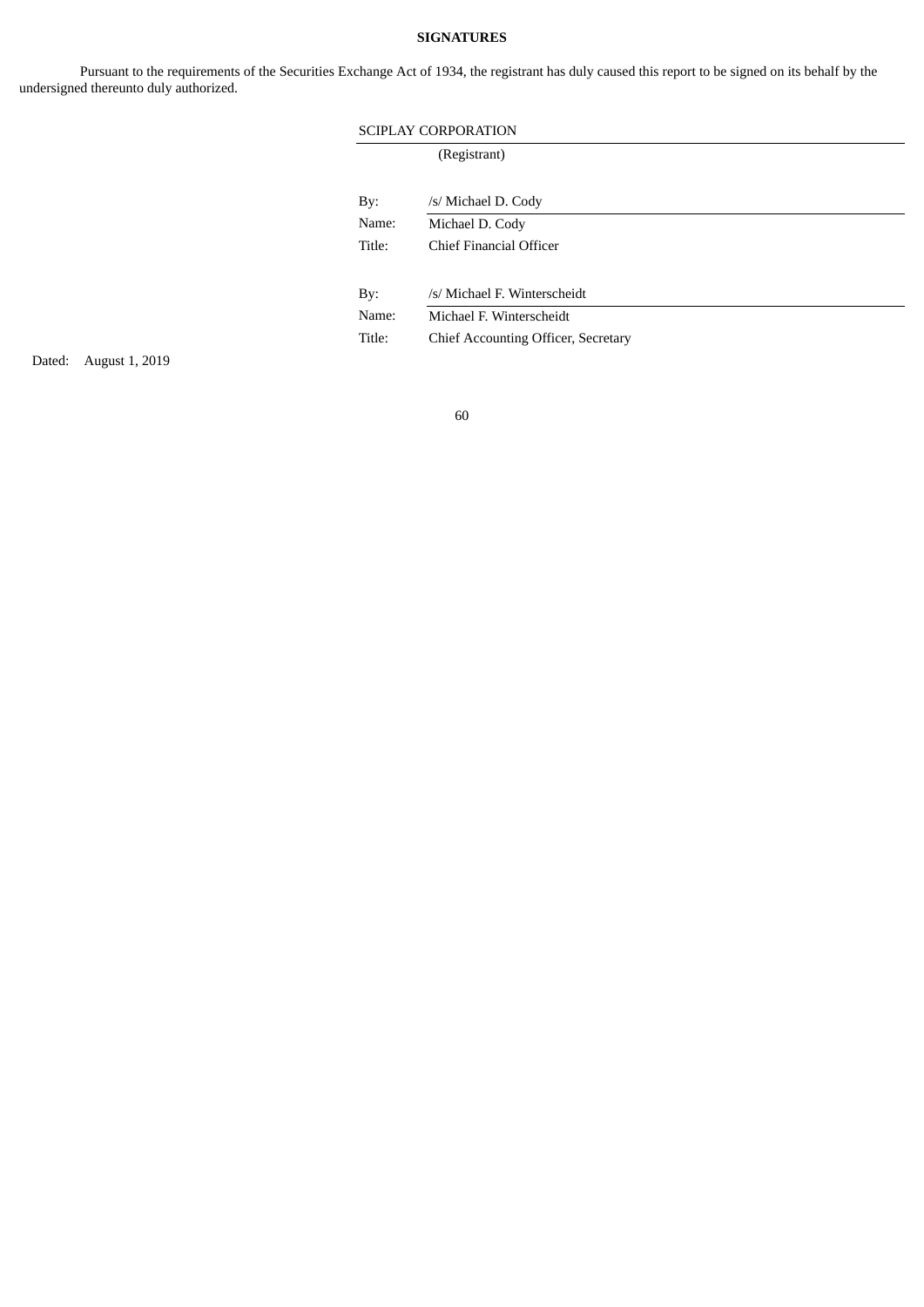# **Social Award Agreement**

This Social Award Agreement (this "Agreement") is made as of May 7, 2019 by and between SciPlay Corporation, a Nevada corporation ("SciPlay"), and M. Mendel Pinson ("Pinson").

WHEREAS, Scientific Games Corporation, a Nevada corporation ("SciGames"), has been pursuing a potential initial public offering of a minority stake in its Social Gaming business, which would involve the issuance and sale of shares of Class A common stock of SciPlay (such shares, the "SciPlay Shares" and, such offering, the "Social IPO");

WHEREAS, Pinson has provided substantial services on behalf of SciPlay and its subsidiaries and affiliates, including the provision of strategic advice regarding corporate development and strategy, including in connection with pursuing the Social IPO;

WHEREAS, in anticipation of, and following, the Social IPO, Pinson is expected to continue to provide substantial services on behalf of SciPlay and its subsidiaries and affiliates, leading SciPlay's corporate development and strategy efforts, and providing SciPlay with strategic advice to shape and direct its corporate development and strategy (the "Services"); and

WHEREAS, in connection with the Social IPO, in recognition for the substantial services Pinson has provided and in return for Pinson providing the Services, SciPlay desires to provide Pinson with a long-term incentive award on the terms and conditions set forth below.

NOW THEREFORE, in consideration of the premises and the mutual benefits to be derived herefrom and other good and valuable consideration, the receipt and sufficiency of which are hereby acknowledged, the parties agree as follows:

- 1. Effectiveness. This Agreement shall become effective upon the consummation of the Social IPO (such date, the "Effective Date"). The parties hereto acknowledge that this Agreement is expressly contingent upon the consummation of the Social IPO and that in the event SciGames determines not to consummate the Social IPO, this Agreement shall be null and void *ab initio*.
- 2. Definitions. As used in this Agreement, the following terms have the following meanings:
	- a. "2017 Adjusted EBITDA" means \$100 million.
	- b. "2017 Revenue" means \$360 million.
	- c. "2020 Adjusted EBITDA" means Adjusted EBITDA for SciPlay and its subsidiaries for the 2020 fiscal year excluding: (i) nonrecurring or one-time financial results that the Committee determines must be excluded to ensure 2017 Adjusted EBITDA and 2020 Adjusted EBITDA are calculated on the same basis; (ii) the impact (positive or negative) of any acquisitions, joint ventures or other similar transactions completed on or after January 1, 2018 (collectively, "Transactions"), as determined by the Committee; and (iii) expenses that the Committee determines would not have been incurred by the Pre-IPO Business, such as expenses associated with being a public company. For the avoidance of doubt, 2020 Adjusted EBITDA shall be calculated on a basis consistent with 2017 Adjusted EBITDA both with respect to accounting principles and types of exclusions in a manner that is not to the benefit or the detriment of Pinson; provided that the Committee shall retain discretion to provide for different treatment with respect to different Transactions, based on considerations such as the applicable Transaction's structure or financing arrangements.
	- d. "2020 Revenue" means the Revenue of SciPlay and its subsidiaries for the 2020 fiscal year excluding: (i) non-recurring or onetime financial results that the Committee determines must be excluded to ensure 2017 Revenue and 2020 Revenue are calculated on the same basis; and (ii) the impact (positive or negative) of any Transactions, as determined by the Committee. For the avoidance of doubt, 2020 Revenue shall be calculated on a basis consistent with 2017 Revenue both with respect to accounting principles and types of exclusions in a manner that is not to the benefit or the detriment of Pinson; provided that the Committee shall retain discretion to provide for different treatment with respect to different Transactions, based on considerations such as the applicable Transaction's structure or financing arrangements.
	- e. "Adjusted EBITDA" means earnings before interest, tax, depreciation and amortization expense, adjusted to exclude: (i) contingent acquisition consideration; (ii) restructuring and other, which includes charges or expenses attributable to: (1) employee severance; (2) management changes; (3) restructuring and integration; (4) M&A and other, which includes: (A) M&A transaction costs; (B) purchase accounting adjustments; (C) unusual items (including certain legal settlements); and (D) other non-cash items; and (5) cost-savings initiatives; (iii) stock-based compensation expense; (iv) loss (gain) on debt financing transactions; and (v) other non-operating expenses (income) including foreign currency (gains) and losses.
	- f. "Committee" means the Compensation Committee of the Board of Directors of SciPlay; provided that, for purposes of administering the Social Award (as defined below), Pinson shall not be considered a member of the Committee and shall recuse himself from all applicable meetings.
	- g. "Cause" means: (i) gross neglect by Pinson in the performance of the Services; (ii) Pinson's indictment for or conviction of a felony, or any non-felony crime or offense involving the property of SciPlay or any of its subsidiaries or affiliates or evidencing moral turpitude; (iii) willful misconduct by Pinson in connection with the performance of the Services; (iv) material violation by Pinson of a material provision of SciPlay's Code of Business Conduct, to the extent applicable to Pinson; or (v) any other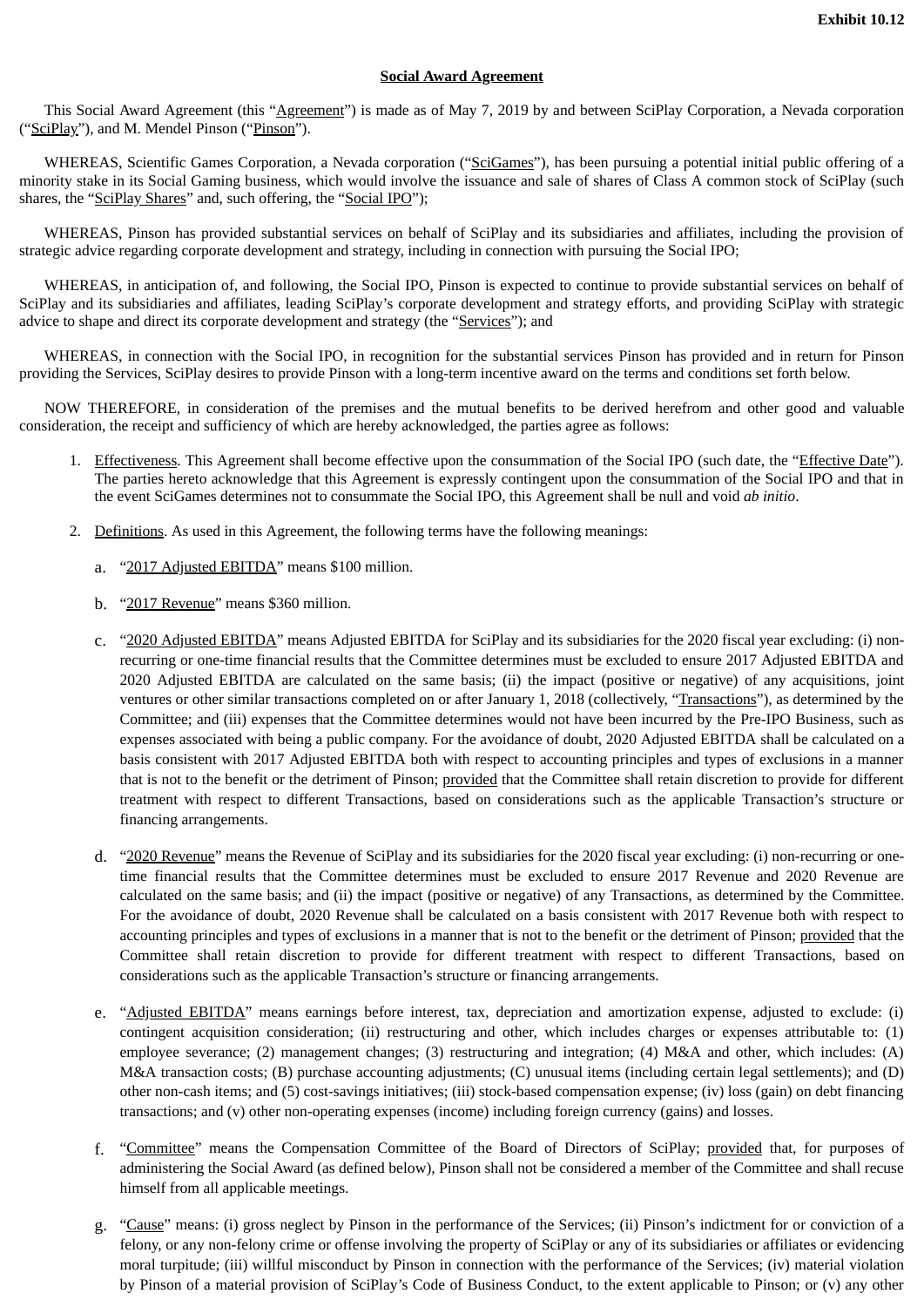willful or grossly negligent conduct of Pinson that would make the continued provision of the Services materially prejudicial to the best interests of SciPlay.

- h. "Good Reason" means that, without Pinson's prior written consent, the following shall have occurred: (i) SciPlay materially reduces the scope of the Services or materially interferes with Pinson's ability to perform the Services, except as a result of Pinson's death, disability or termination for Cause; or (ii) any material failure by SciPlay to perform any material obligation under, or material breach by SciPlay of any material provision of, this Agreement; provided, however, that a termination by Pinson for Good Reason shall not be considered effective unless Pinson shall have provided SciPlay with written notice of the specific reasons for such termination within 30 days after he has knowledge of the event or circumstance constituting Good Reason and SciPlay shall have failed to cure the event or condition allegedly constituting Good Reason within 30 days after such notice has been given to SciPlay and Pinson actually terminates the Services within one year following the initial occurrence of the event giving rise to Good Reason.
- i. "Plan" means the SciPlay Corporation Long-Term Incentive Plan or, if by a different name, the long-term equity incentive plan of SciPlay in effect upon the consummation of the Social IPO.
- j. "Pre-IPO Business" means SciGames' Social Gaming business, which for the 2017 fiscal year was comprised of SG Nevada Holding Company II, LLC (now known as SG Social Holding Company II, LLC) and all of its subsidiaries; provided that the Committee shall determine what constitutes the Pre-IPO Business.
- k. "Qualifying Termination" means a termination of the Services by SciPlay and its subsidiaries without Cause or by Pinson for Good Reason.
- l. "Revenue" means revenue, as determined in accordance with U.S. Generally Accepted Accounting Principles.
- 3. Social Award Grant. The "Social Award" shall consist of performance-conditioned restricted stock units ("PRSUs") with respect to SciPlay Shares. The Social Award shall be granted effective as of the later of the consummation of the Social IPO and the first date on which the Plan has been approved by the Board of Directors of SciPlay and SciPlay's stockholders. The target number of PRSUs subject to the Social Award shall be equal to the number of SciPlay Shares determined by dividing \$5 million by the initial offering price of a SciPlay Share in the Social IPO, as determined by the Pricing Committee (or other applicable committee) of the Board of Directors of SciPlay.
- 4. Vesting. Provided (x) Pinson provides the Services through December 31, 2020 or (y) if Pinson earlier experiences a Qualifying Termination, one-third of the target number of PRSUs subject to the Social Award shall vest and become payable based on 2020 Revenue (the "Revenue PRSUs") and two-thirds of the target number of PRSUs subject to the Social Award shall vest and become payable based on Adjusted EBITDA (the "AEBITDA PRSUs"), in each case, as set forth below.
	- a. The Revenue PRSUs shall be forfeited in their entirety if 2020 Revenue does not exceed 2017 Revenue, and shall vest at target if 2020 Revenue equals or exceeds \$720 million. If 2020 Revenue is between 2017 Revenue and \$720 million, the number of Revenue PRSUs that vest shall be determined based on linear interpolation from 0% of the target number of Revenue PRSUs if 2020 Revenue equals 2017 Revenue to 100% of the target number of Revenue PRSUs if 2020 Revenue equals or exceeds \$720 million.
	- b. The AEBITDA PRSUs shall be forfeited in their entirety if 2020 Adjusted EBITDA does not exceed 2017 Adjusted EBITDA, and shall vest at target if 2020 Adjusted EBITDA equals or exceeds \$250 million. If 2020 Adjusted EBITDA is between 2017 Adjusted EBITDA and \$250 million, the number of AEBITDA PRSUs that vest shall be determined based on linear interpolation from 0% of the target number of AEBITDA PRSUs if 2020 Adjusted EBITDA equals 2017 Adjusted EBITDA to 100% of the target number of AEBITDA PRSUs if 2020 Adjusted EBITDA equals or exceeds \$250 million.
	- c. Notwithstanding anything in the award agreement to the contrary, the Committee may adjust the number of PRSUs that vest if it determines that, because of changes in the value of SciPlay Shares from the initial offering price of the Social IPO, vesting as set forth above would result in Pinson receiving substantially more or less in value than contemplated by the parties. For example, if the stock price at the time of vesting is three times the initial offering price, such that if the Social Award fully vests Pinson would receive SciPlay Shares worth \$15 million, the Committee may reduce the number of PRSUs that vest. In no event, however, shall any such increase or reduction in the number of PRSUs that vest result in Pinson receiving more or less in value than if the price per share of SciPlay Shares at the time of vesting is unchanged from the initial offering price of the Social IPO.
- 5. Payment. The SciPlay Shares underlying the PRSUs that vest in accordance with Section 4 shall be delivered to Pinson as soon as practicable following the date on which SciPlay's 2020 fiscal year results are audited and approved by the Committee, but in no event later than March 15, 2021.
- 6. The Plan; Change in Control.
	- a. The Social Award shall be granted pursuant to the Plan, subject to the terms and conditions of the Plan, except to the extent otherwise provided herein, and evidenced by the execution of an award agreement pursuant thereto, but in all respects consistent with the terms of this Agreement. For the avoidance of doubt, notwithstanding anything in the Plan to the contrary, no terms of this Agreement shall be altered or diminished in any manner without the written consent of Pinson.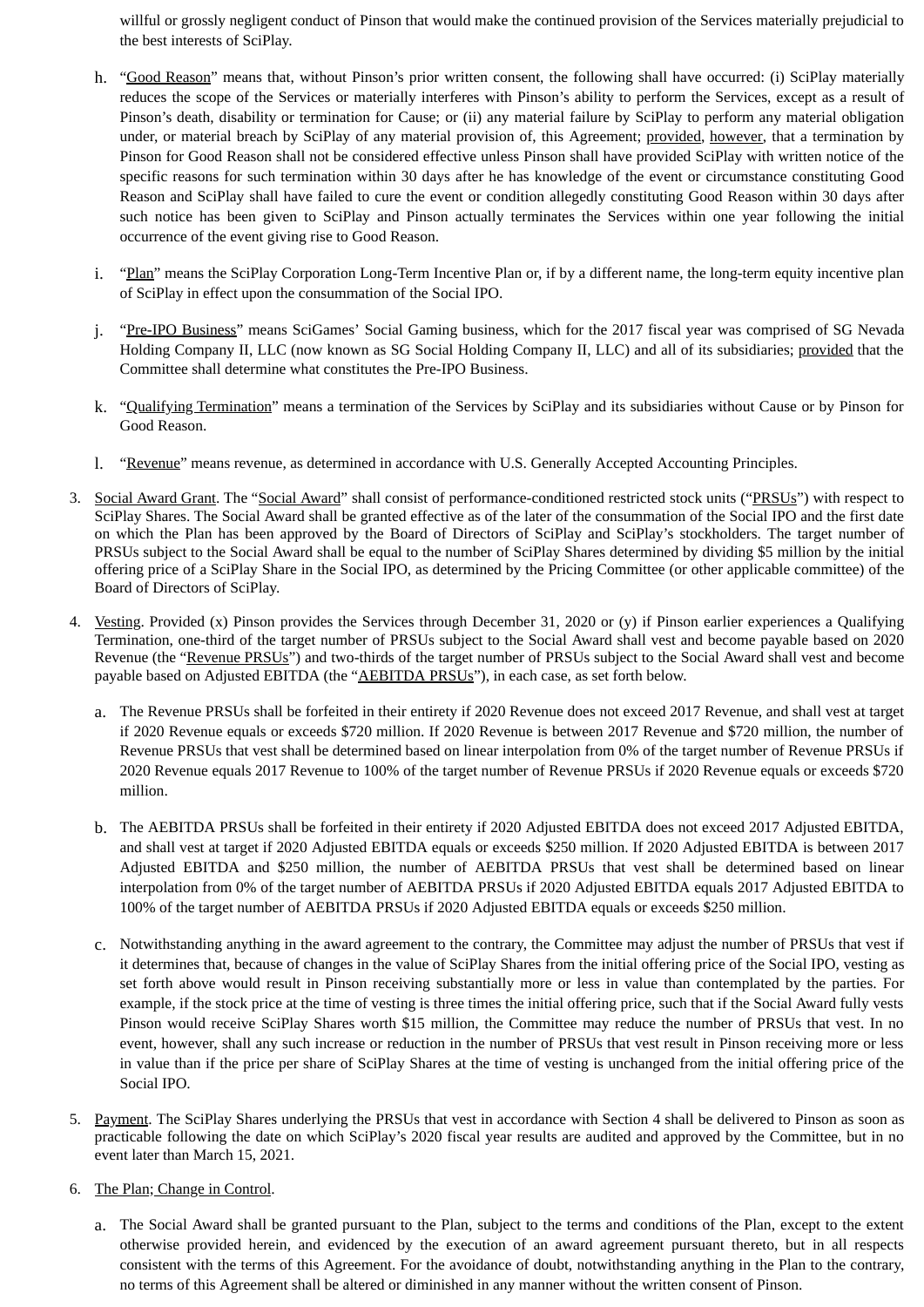- b. In the event a "Change in Control" (as defined in the Plan) occurs prior to the determination of the Committee of the number of PRSUs that vest pursuant to Section 4 of this Agreement or a forfeiture of the PRSUs in accordance with this Agreement, then (i) if a Qualifying Termination occurred prior to such Change in Control, then 2020 Revenue and 2020 Adjusted EBITDA shall be deemed achieved at \$720 million and \$250 million, respectively, such that Pinson shall vest in the target number of PRSUs or (ii) in all other cases, the Social Award shall be treated in accordance with Section 9(a) of the Plan (i.e., vest based on a performance level determined by the Committee); provided that the Committee shall have full discretion to adjust the form of consideration that may be payable in respect of the Social Award in connection with a Change in Control into cash or equity of the successor to, or parent entity of, SciPlay following such Change in Control on a basis providing for equal value at the time of such adjustment. In the event the PRSUs vest in accordance with this Section 6(b), the consideration underlying such PRSUs shall be delivered to Pinson within 15 business days following the occurrence of the Change in Control.
- 7. Taxes. Pinson shall be responsible for payment of all U.S. Federal, state, local and foreign taxes (collectively, "Taxes") owed in respect of the Social Award, and SciPlay will not make any tax withholdings or deductions in respect thereof. Pinson shall indemnify and hold harmless SciPlay and its affiliates from any liability, claims and demands for payment of Taxes, penalties or interest, social security, disability benefits and any other withholdings, deductions and payments that may be imposed by any governmental authority or otherwise authorized from, based upon or required solely by reason of the Social Award. Pinson and SciPlay acknowledge and agree that Pinson shall be permitted to sell SciPlay Shares in order to generate cash proceeds sufficient to pay the Taxes owed in respect of the Social Award, provided that Pinson complies with SciPlay's Securities Trading Policy and all applicable laws.
- 8. Forfeiture; "Clawback" Policies. For the avoidance of doubt, Section  $8(g)$  of the Plan shall apply to the Social Award.
- 9. Construction. The provisions of the Social Award shall be interpreted and administered as determined by the Committee in a manner to prevent duplication of the aggregate opportunity provided hereunder.
- 10. Determinations by Committee. All determinations by the Committee (or by the Board of Directors of SciPlay or any committee thereof) under this Agreement shall be made in its good faith and reasonable discretion, with Pinson having the opportunity to provide input to a member of the Committee (or the Board of Directors of SciPlay or any committee thereof, as applicable).
- 11. Governing Law; Arbitration. This Agreement shall be governed by and construed in accordance with the laws of the State of New York applicable to agreements made and to be wholly performed within that State, without regard to its conflict of laws provisions.
- 12. Counterparts. This Agreement may be executed in counterparts, each of which shall for all purposes be deemed to be an original and all of which shall constitute the same instrument. Delivery of an executed counterpart of a signature page of this Agreement by electronic transmission shall be effective as delivery of a manually executed counterpart of this Agreement.
- 13. Survivability. The provisions of this Agreement which by their terms call for performance subsequent to termination of the Services, or of this Agreement, shall so survive such termination, whether or not such provisions expressly state that they shall so survive.
- 14. Notices. All notices and other communications to be given or to otherwise be made to any party to this Agreement shall be deemed to be sufficient if contained in a written instrument delivered in person or duly sent by certified mail or by a recognized national courier service, postage or charges prepaid, (a) to SciPlay, at 6601 Bermuda Road, Las Vegas, NV 89119, Attn: General Counsel, (b) to Pinson, at the last address shown in the Company's records or (c) to such other replacement address as may be designated in writing by the addressee to the addressor.

*[Signature Page Follows]*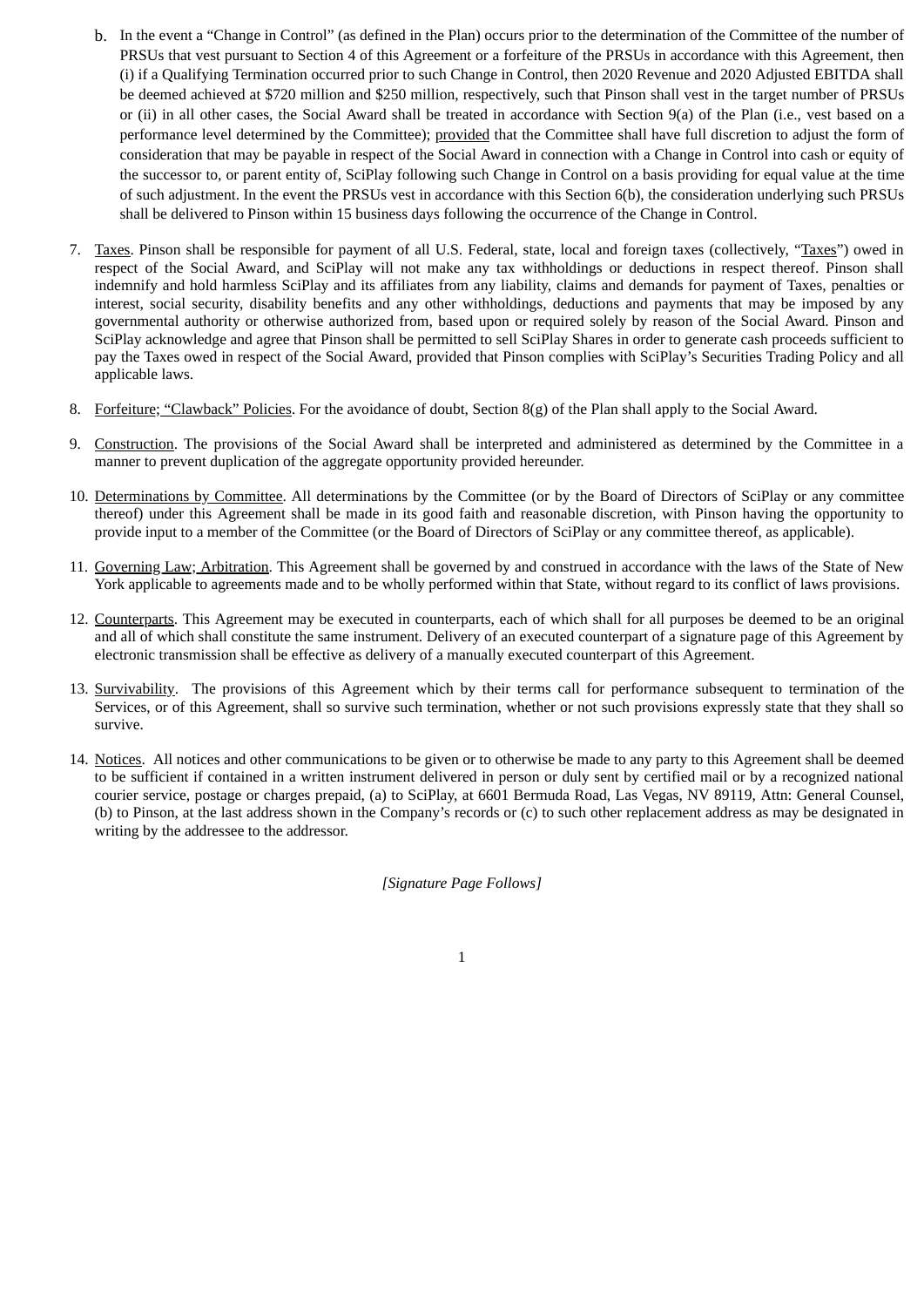IN WITNESS WHEREOF, each of the parties hereto has duly executed this Agreement as of May 7, 2019.

# SCIPLAY CORPORATION

By: /s/ Josh Wilson Name: Josh Wilson Title: CEO

/s/ M. Mendel Pinson M. Mendel Pinson

*[Signature Page to Social Award Agreement]*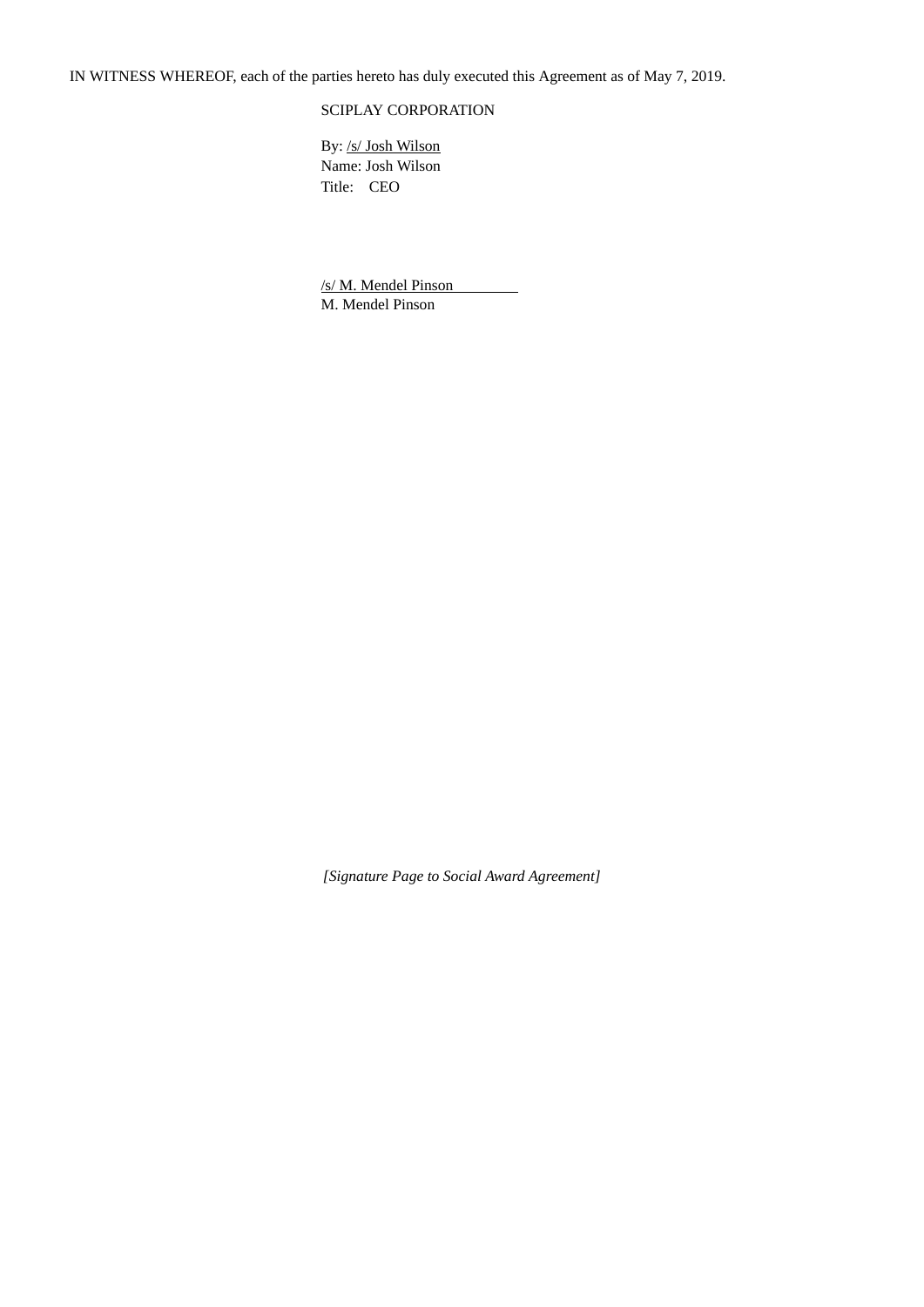# **Certification by Chief Executive Officer Pursuant to Section 302 of the Sarbanes-Oxley Act of 2002**

I, Joshua J. Wilson, certify that:

1. I have reviewed this Quarterly Report on Form 10-Q of SciPlay Corporation;

2. Based on my knowledge, this report does not contain any untrue statement of a material fact or omit to state a material fact necessary to make the statements made, in light of the circumstances under which such statements were made, not misleading with respect to the period covered by this report;

3. Based on my knowledge, the financial statements, and other financial information included in this report, fairly present in all material respects the financial condition, results of operations and cash flows of the registrant as of, and for, the periods presented in this report;

4. The registrant's other certifying officer and I are responsible for establishing and maintaining disclosure controls and procedures (as defined in Exchange Act Rules 13a-15(e) and 15d-15(e)) for the registrant and have:

a) Designed such disclosure controls and procedures, or caused such disclosure controls and procedures to be designed under our supervision, to ensure that material information relating to the registrant, including its consolidated subsidiaries, is made known to us by others within those entities, particularly during the period in which this report is being prepared;

b) Evaluated the effectiveness of the registrant's disclosure controls and procedures and presented in this report our conclusions about the effectiveness of the disclosure controls and procedures, as of the end of the period covered by this report based on such evaluation; and

c) Disclosed in this report any change in the registrant's internal control over financial reporting that occurred during the registrant's most recent fiscal quarter (the registrant's fourth fiscal quarter in the case of an annual report) that has materially affected, or is reasonably likely to materially affect, the registrant's internal control over financial reporting; and

5. The registrant's other certifying officer and I have disclosed, based on our most recent evaluation of internal control over financial reporting, to the registrant's auditors and the audit committee of the registrant's board of directors (or persons performing the equivalent functions):

a) All significant deficiencies and material weaknesses in the design or operation of internal control over financial reporting which are reasonably likely to adversely affect the registrant's ability to record, process, summarize and report financial information; and

b) Any fraud, whether or not material, that involves management or other employees who have a significant role in the registrant's internal control over financial reporting.

Date: August 1, 2019

/s/ Joshua J. Wilson

Joshua J. Wilson Chief Executive Officer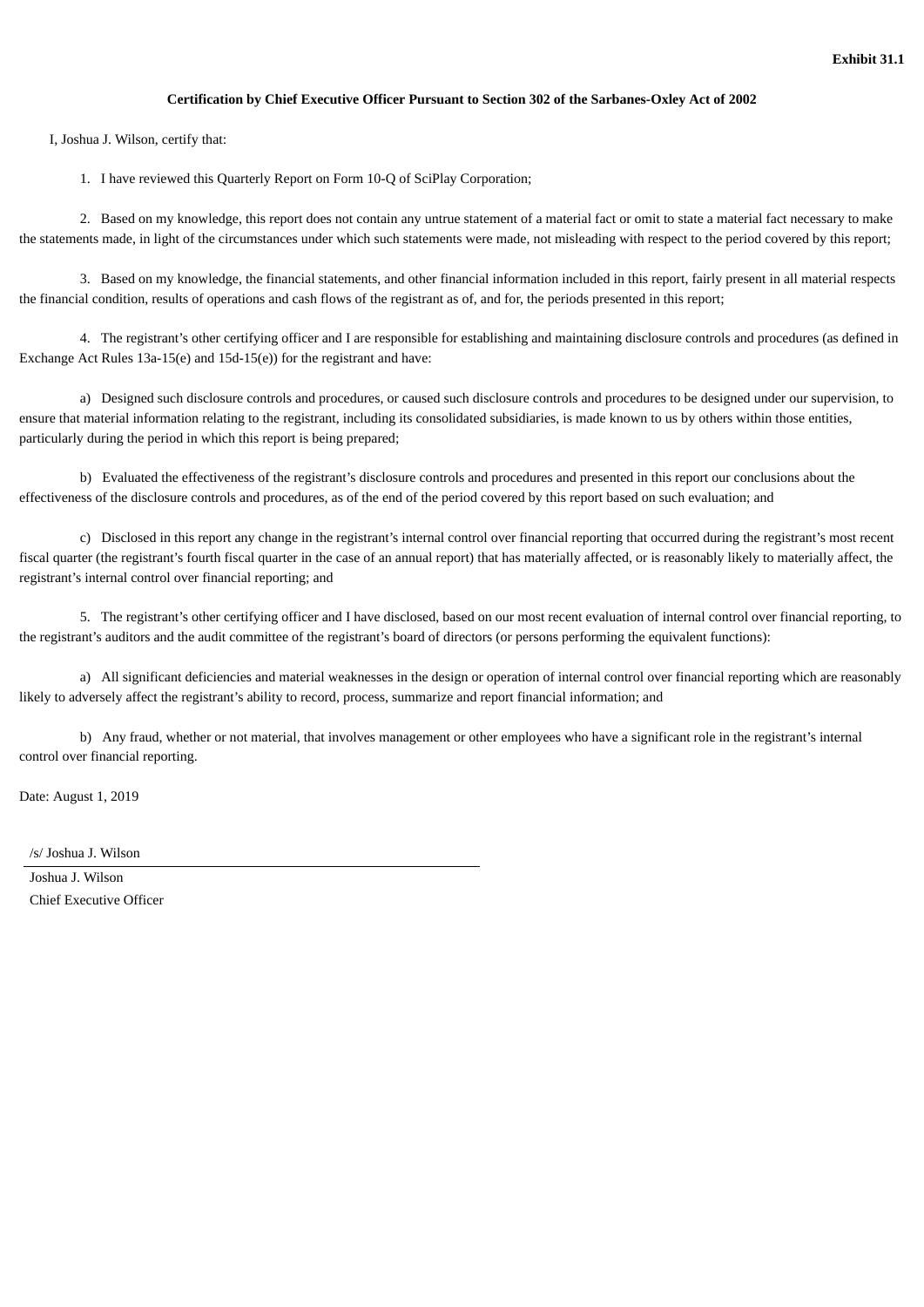# **Certification by Chief Financial Officer Pursuant to Section 302 of the Sarbanes-Oxley Act of 2002**

I, Michael D. Cody, certify that:

1. I have reviewed this Quarterly Report on Form 10-Q of SciPlay Corporation;

2. Based on my knowledge, this report does not contain any untrue statement of a material fact or omit to state a material fact necessary to make the statements made, in light of the circumstances under which such statements were made, not misleading with respect to the period covered by this report;

3. Based on my knowledge, the financial statements, and other financial information included in this report, fairly present in all material respects the financial condition, results of operations and cash flows of the registrant as of, and for, the periods presented in this report;

4. The registrant's other certifying officer and I are responsible for establishing and maintaining disclosure controls and procedures (as defined in Exchange Act Rules 13a-15(e) and 15d-15(e)) for the registrant and have:

a) Designed such disclosure controls and procedures, or caused such disclosure controls and procedures to be designed under our supervision, to ensure that material information relating to the registrant, including its consolidated subsidiaries, is made known to us by others within those entities, particularly during the period in which this report is being prepared;

b) Evaluated the effectiveness of the registrant's disclosure controls and procedures and presented in this report our conclusions about the effectiveness of the disclosure controls and procedures, as of the end of the period covered by this report based on such evaluation; and

c) Disclosed in this report any change in the registrant's internal control over financial reporting that occurred during the registrant's most recent fiscal quarter (the registrant's fourth fiscal quarter in the case of an annual report) that has materially affected, or is reasonably likely to materially affect, the registrant's internal control over financial reporting; and

5. The registrant's other certifying officer and I have disclosed, based on our most recent evaluation of internal control over financial reporting, to the registrant's auditors and the audit committee of the registrant's board of directors (or persons performing the equivalent functions):

a) All significant deficiencies and material weaknesses in the design or operation of internal control over financial reporting which are reasonably likely to adversely affect the registrant's ability to record, process, summarize and report financial information; and

b) Any fraud, whether or not material, that involves management or other employees who have a significant role in the registrant's internal control over financial reporting.

Date: August 1, 2019

/s/ Michael D. Cody

Michael D. Cody Chief Financial Officer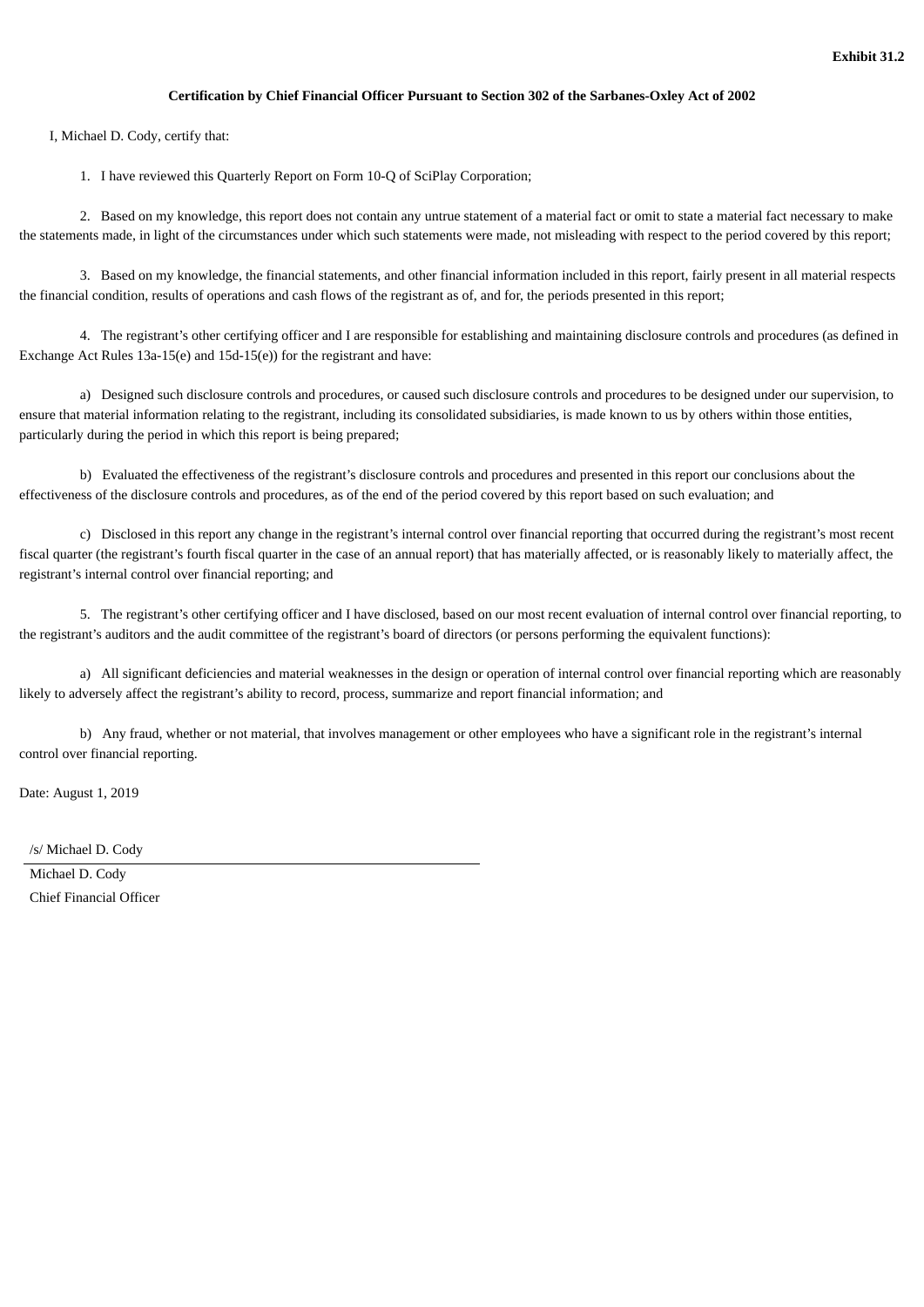# **CERTIFICATION PURSUANT TO 18 U.S.C. SECTION 1350, AS ADOPTED PURSUANT TO SECTION 906 OF THE SARBANES-OXLEY ACT OF 2002**

In connection with the Quarterly Report of SciPlay Corporation (the "Company") on Form 10-Q for the period ended June 30, 2019 as filed with the Securities and Exchange Commission on the date hereof (the "Report"), I, Joshua J. Wilson, Chief Executive Officer of the Company, certify, pursuant to 18 U.S.C. § 1350, as adopted pursuant to Section 906 of the Sarbanes-Oxley Act of 2002, that, to my knowledge:

- (1) The Report fully complies with the requirements of Section 13(a) or 15(d) of the Securities Exchange Act of 1934; and
- (2) The information contained in the Report fairly presents, in all material respects, the financial condition and results of operations of the Company.

A signed original of this written statement required by Section 906 has been provided to the Company and will be retained by the Company and furnished to the Securities and Exchange Commission or its staff upon request.

/s/ Joshua J. Wilson

Joshua J. Wilson Chief Executive Officer August 1, 2019